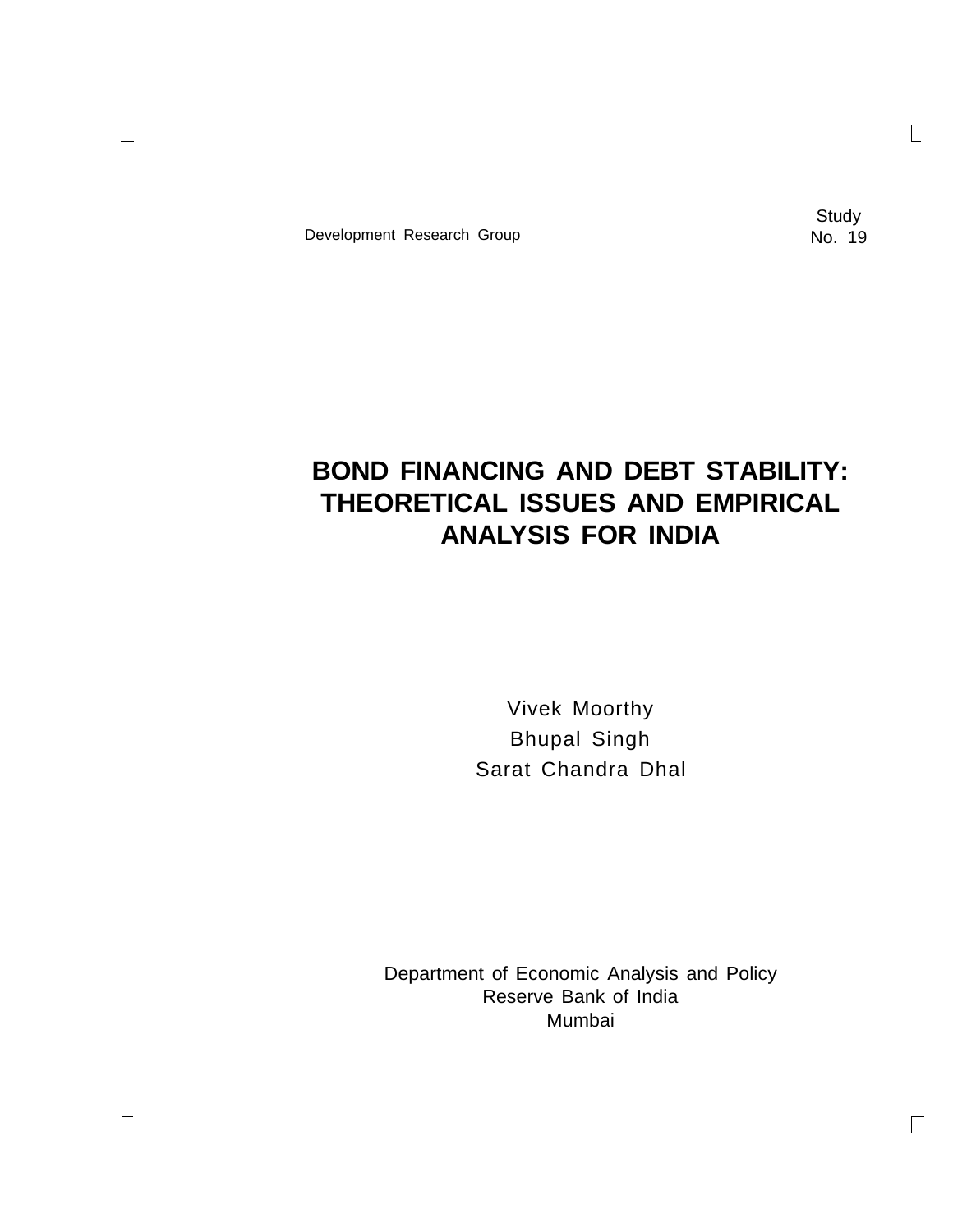#### **Issued for Discussion**

#### **DRG Studies Series**

Development Research Group (DRG) has been constituted in the Reserve Bank of India in its Department of Economic Analysis and Policy. Its objective is to undertake quick and effective policy-oriented research, backed by strong analytical and empirical basis on subjects of current interest. The DRG studies are the outcome of collaborative efforts between experts from outside the Reserve Bank and the pool of research talents within the Bank. These studies are released for wider circulation with a view to generating constructive discussion among the professional economists and policy makers.

Responsibility for the views expressed and for the accuracy of statements contained in the contributions rests with the author(s).

There is no objection to the material published herein being reproduced, provided an acknowledgement for the source is made.

Director Development Research Group

Requests relating to DRG studies may be addressed to : Director, Development Research Group, Department of Economic Analysis and Policy, Reserve Bank of India, Post Box No. 1036, Mumbai - 400 001.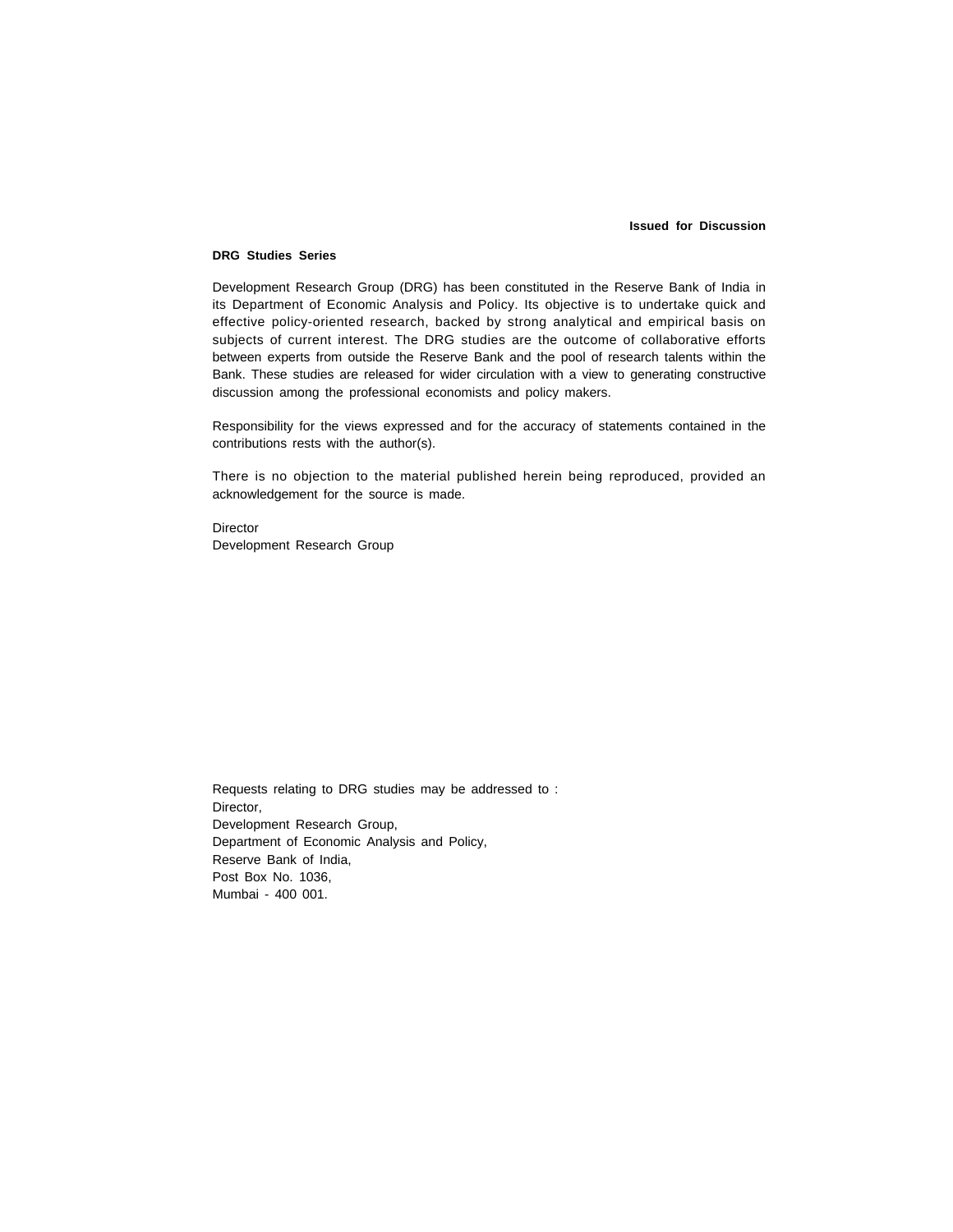Development Research Group **Study** Study

No. 19

## **BOND FINANCING AND DEBT STABILITY: THEORETICAL ISSUES AND EMPIRICAL ANALYSIS FOR INDIA**

Vivek Moorthy Bhupal Singh Sarat Chandra Dhal

Department of Economic Analysis and Policy Reserve Bank of India Mumbai

June 10, 2000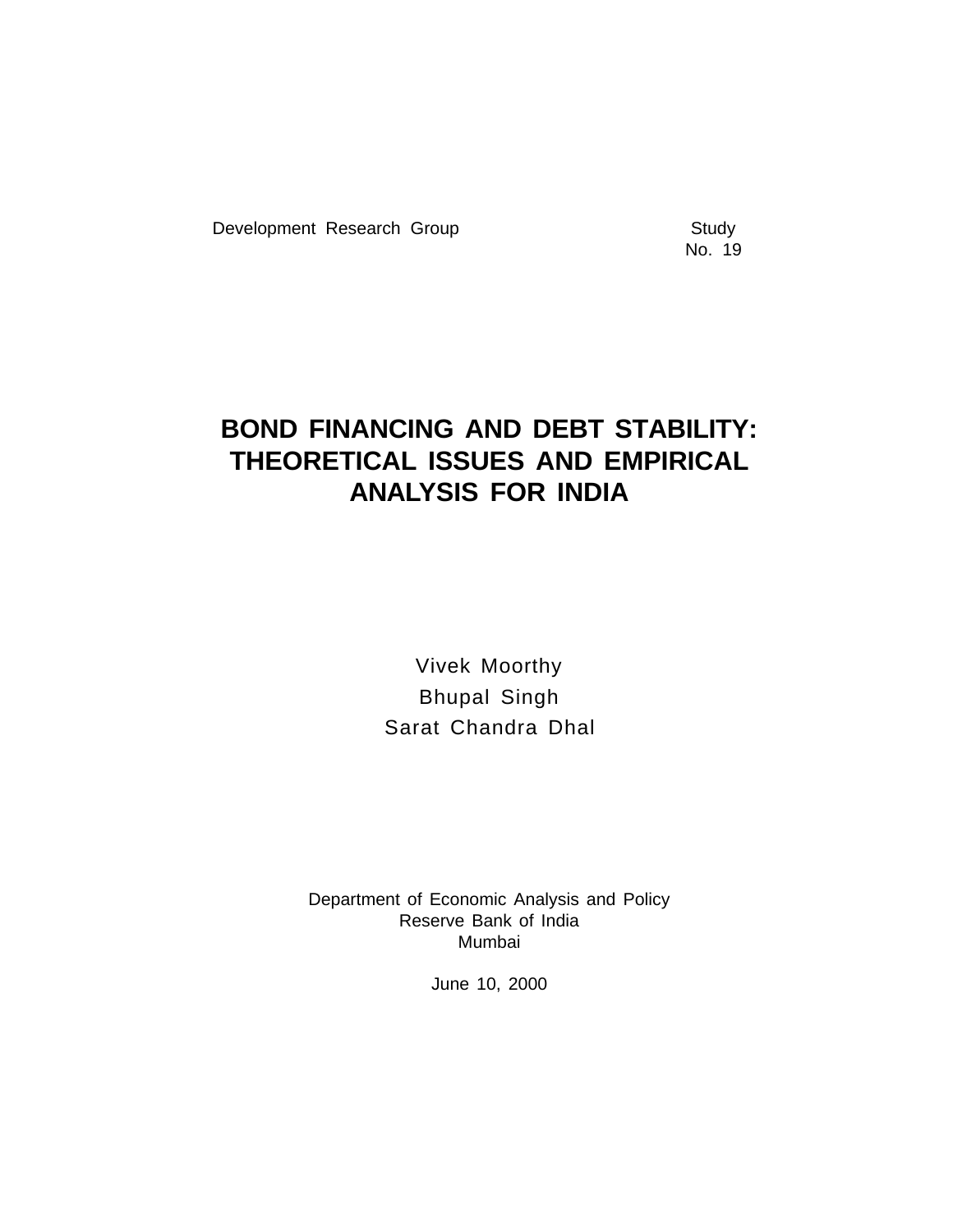#### **ACKNOWLEDGEMENTS**

My debts are manifold and various. I thank the DRG for inviting me to work on this study and for providing all logistical support and an extremely comfortable work and living environment, during the many trips and some long stays that resulted.

In particular, it is difficult to adequately acknowledge the contribution of Dr. Michael Patra, Director DRG, who with his courtesy, companionship, and helpfulness way beyond the call of duty, greatly facilitated the completion of the study. Next Mr. Madhu Mohanty, who inducted me into this study when he was Director DRG and through whom I began to get to know the RBI and acclimatize myself to working with others there. Third, Dr. Sunando Roy who coordinated two seminars and provided all professional help. Finally, Mr. Nagpal who had to frequently change flight bookings at short notice.

Regarding the paper, I acknowledge the very capable contributions of my co-authors Bhupal Singh and Sarat Dhal, especially for the empirical sections. They have had to devote enormous time to meet numerous requests for various types of data and data analysis and have contributed a lot to all the tasks involved in completing the study.

Next I thank the main discussants of my seminar: Dr. R.K. Pattanaik, Mr. M.S. Mohanty and Mr. S.M. Pillai for their comments. In particular, Dr. Pattanaik whose comments and reactions provided me some insight into the mindset of government officials and their likely reaction to the conclusions of this study, and helped me accordingly redraft the paper. I also thank the other seminar participants for their comments. A special thanks is due to my colleague Professor Rupa Chanda who could always be relied upon to carefully read and suggest improvements for drafts of parts of the paper at various stages.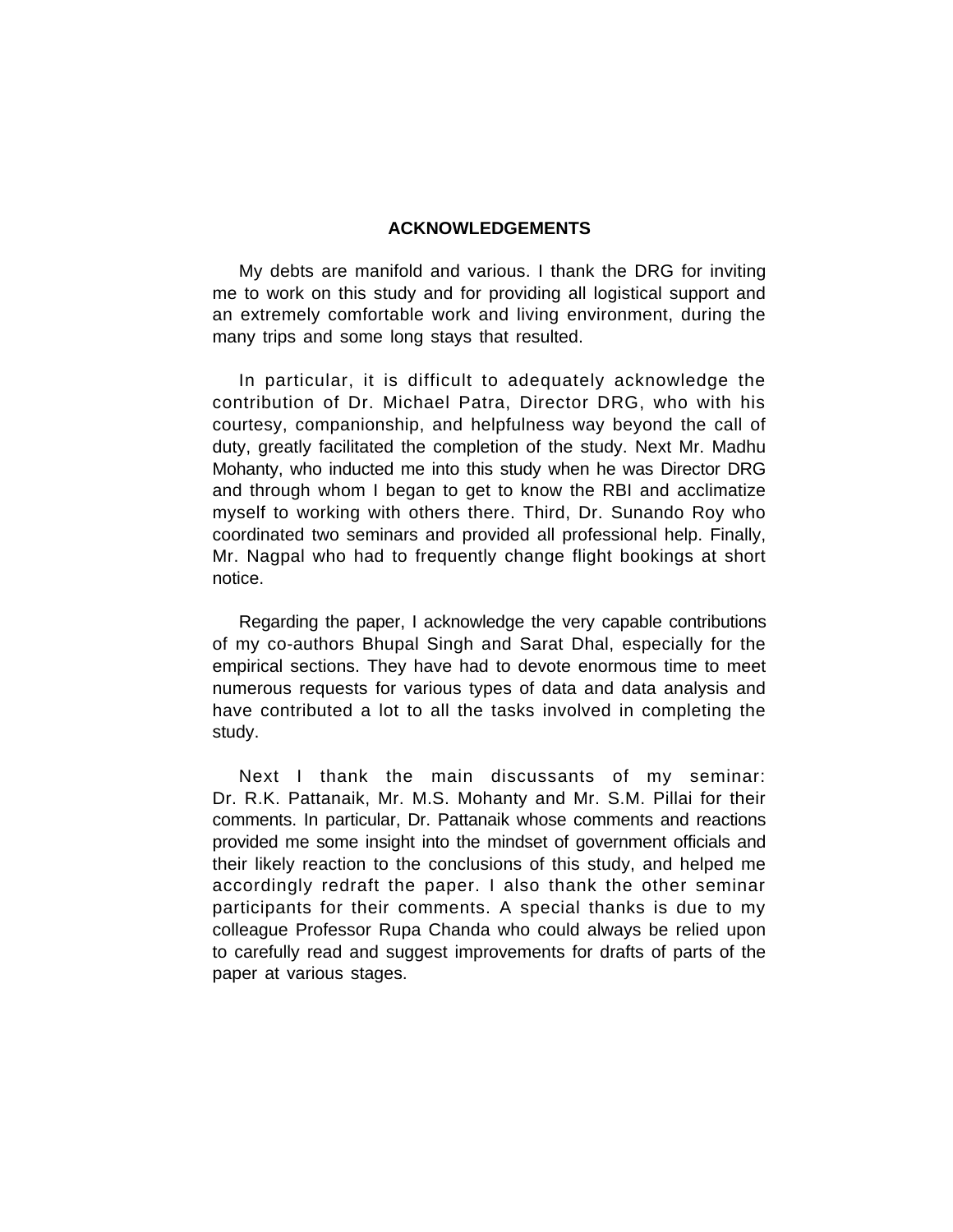I am grateful to Dr. A. Vasudevan and Shri D. Anjanayelu for supporting this study throughout although it moved in a direction away from that which was orginally comissioned. I am particularly grateful to Dr. Y.V. Reddy, Deputy Governor who, despite his busy schedule, took the time to read, discuss and provide valuable comments on the draft.

Last but not the least, I thank Shri S. Venkitaramanan, a former RBI Governor, for facilitating professional contact between the RBI research staff and outside economists, and whose articles in mid-1995 advocating monetisation of the deficit, along Sargent-Wallace lines, was one of the catalysts that got me deeply interested in this issue. While neither of us can be faulted for a lack of consistency in our opinions on this issue, both of us should perhaps be commended for perseverance in expressing them.

**Vivek Moorthy** June 10, 2000 **Professor, Indian Institute of Management, Bangalore**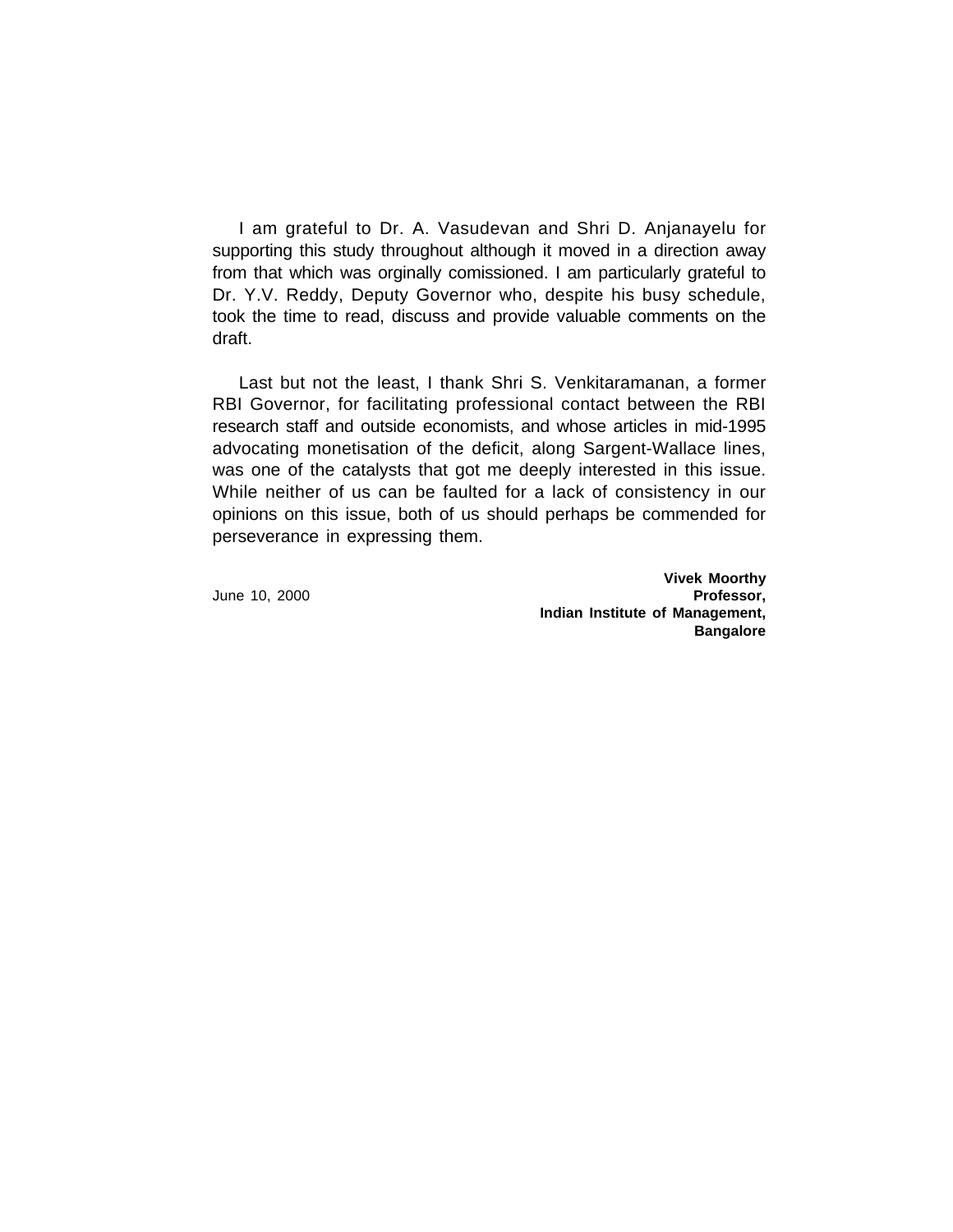## **CONTENTS**

|    | <b>Contents</b>                                                             | Page No. |    |
|----|-----------------------------------------------------------------------------|----------|----|
|    | <b>OUTLINE OF THE STUDY</b>                                                 |          | 1  |
| L. | IMPACT OF MONEY VERSUS BOND FINANCING ON<br>DEBT AND MAJOR VARIABLES        |          | 3  |
|    | 1.1 The Debt Stability Condition                                            |          | 4  |
|    | 1.2 Short and Long Run Impact of Monetising the Deficit                     |          | 12 |
|    | 1.3 The Aggregate Demand (AD) and Aggregate Supply (AS)<br>Output Gap Model |          | 17 |
|    | I.4 Simulation Results and the Adjustment Process                           |          | 21 |
|    | 1.5 Inflation Rate Determination in the AD-AS Approach                      |          | 31 |
|    | 1.6 Crowding Out versus Risk Premium Effects Under Bond Finance             |          | 32 |
|    | 1.7 Impact of Bond Finance on the Primary Deficit                           |          | 34 |
| н. | EMPIRICAL ANALYSIS OF DEBT STABILITY AND<br><b>DEFICIT TRENDS IN INDIA</b>  |          | 36 |
|    | II.1 Basic Domar Condition Evidence                                         |          | 37 |
|    | II.2 The Domar Gap under Declining Financial Repression                     |          | 45 |
|    | II.3 Impact of Bond Finance on the Primary Deficit in India                 |          | 48 |
|    | II.4 Private versus Government Borrowing Gosts                              |          | 55 |
|    | II.5 Impact of Cutting Primary Deficit on Total Investment                  |          | 56 |
|    | <b>II.6 Conclusion</b>                                                      |          | 57 |
|    | <b>NOTES</b>                                                                |          | 61 |
|    | <b>REFERENCES</b>                                                           |          | 66 |
|    | <b>TABLES</b>                                                               |          | 70 |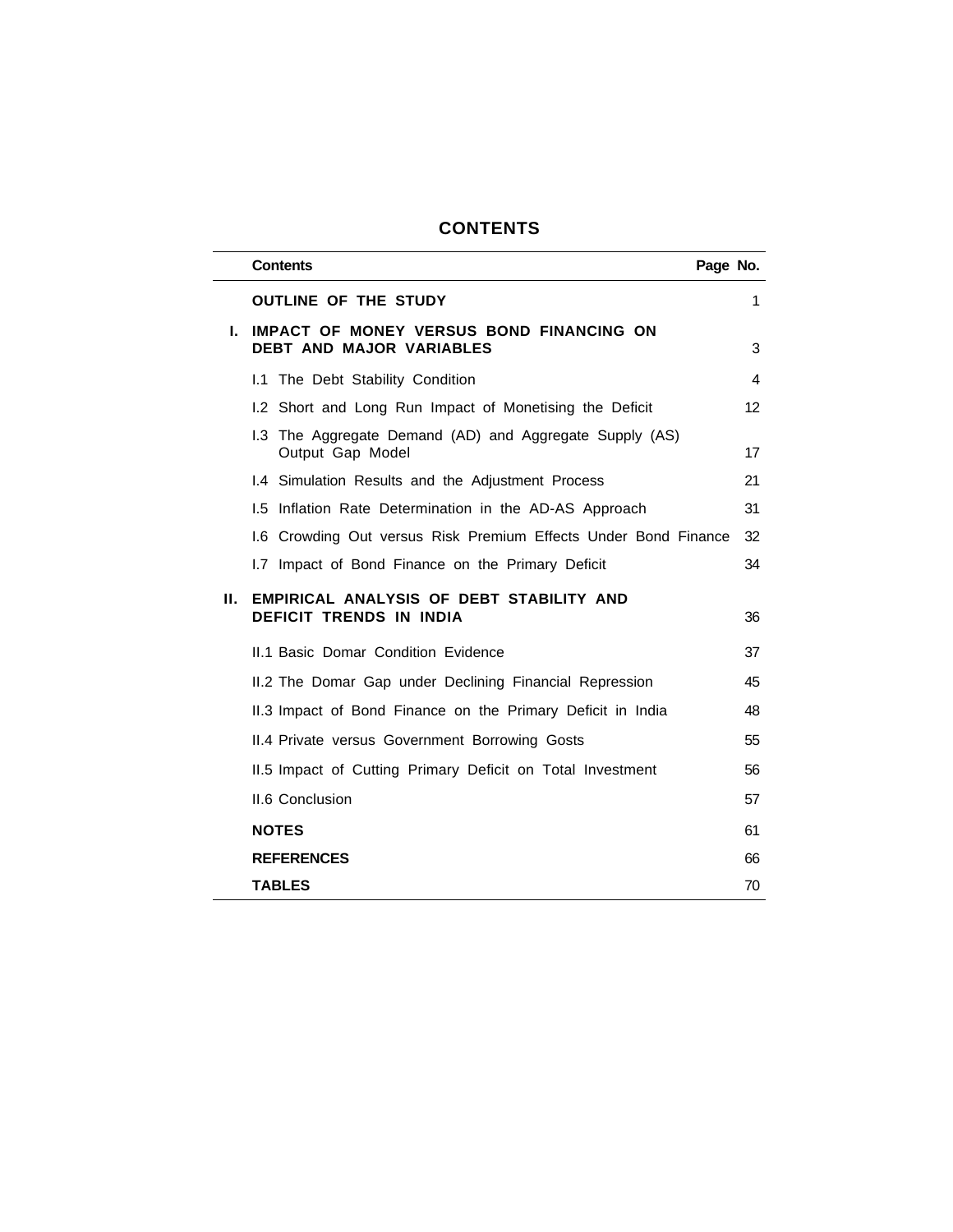## BOND FINANCING AND DEBT STABILITY: THEORETICAL ISSUES AND EMPIRICAL ANALYSIS FOR INDIA

Vivek Moorthy\* Bhupal Singh Sarat Chandra Dhal

## OUTLINE OF THE STUDY

This study analyzes the consequences of the switch to market borrowing, *i.e.,* bond financing of the fiscal deficit with correspondingly less monetisation, as part of India's structural reforms initiated in 1991. It basically concludes that the move to more market borrowings to finance the deficit, instead of monetisation, is proving to be beneficial. The study is organised into two parts. Part I furnishes the theoretical rationale for using the Domar condition (GDP growth should exceed the interest rate) to evaluate the prospects for debt stability, instead of more recent approaches that test econometrically for the government's long run solvency. It then simulates the different short and long run consequences of alternative combinations of bond and money financing of budget deficits on interest rates, growth, inflation, debt/GDP ratio and measures of the interest burden. The simulations are based upon a behavioural model that is monetarist in some crucial ways, with the central bank unable to influence real variables in the long run. However, inflation in the model is not determined by a Quantity Theory approach based upon stable money demand, but by an Aggregate Demand-Aggregate Supply formulation. The model shows that despite short-run instability, bond finance does not lead to a long-run debt trap. Instead, it increases long-run welfare, due to lower inflation.

<sup>\*</sup> Dr. Vivek Moorthy is Professor of Economics at the Indian Institute of Management, Bangalore and Shri Bhupal Singh and Shri Sarat Chandra Dhal are Research Officers in the Department of Economic Analysis and Policy of the Reserve Bank of India.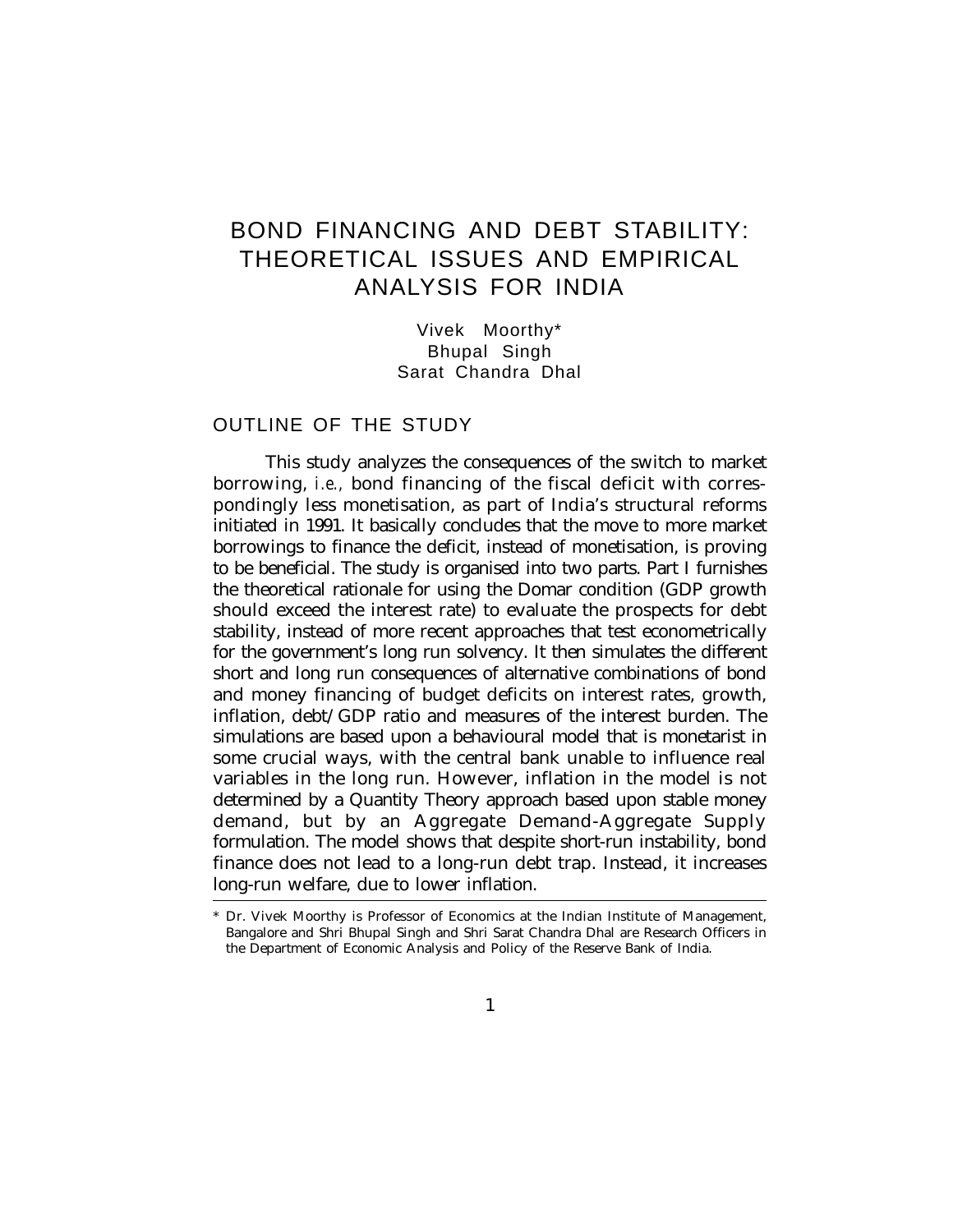Part II first empirically evaluates the Domar debt-stability condition using relevant gross interest rates and concludes, contrary to some recent studies, that Central Government **debt is stable** at prevailing levels of the primary deficit and monetized deficit. The potential for instability in debt has arisen due to high administered rates in the Small Savings and Provident Funds schemes, i.e., due to non-market borrowings. When measures of the net interest rate are used, taking into account interest receipts of the government, Domar stability holds unambiguously. It is then argued that bond finance has contributed to fiscal consolidation, despite higher interest payments on debt, by inducing the government to reduce primary expenditures. This conclusion holds even for the combined finances of Central and State Governments. Robust evidence indicates that private borrowing costs have come down relative to those of the government, and credit conditions for private borrowers are now easier, after the move to bond finance. Further, some evidence suggests that private capital formation has surged since liberalisation, contradicting the view that the anti-inflation policy of bond finance has crowded out private investment and adversely affected growth. To summarize, despite short-run debt instability, bond financing of the deficit, i.e., the switchover to market borrowing has not led to a debt trap nor has it crowded out private investment, but instead it has helped lower inflation. The stability in market debt notwithstanding, the overall fiscal situation is precarious because of potential instability in non-market debt and due to large unfunded liabilities of the Central and State Governments.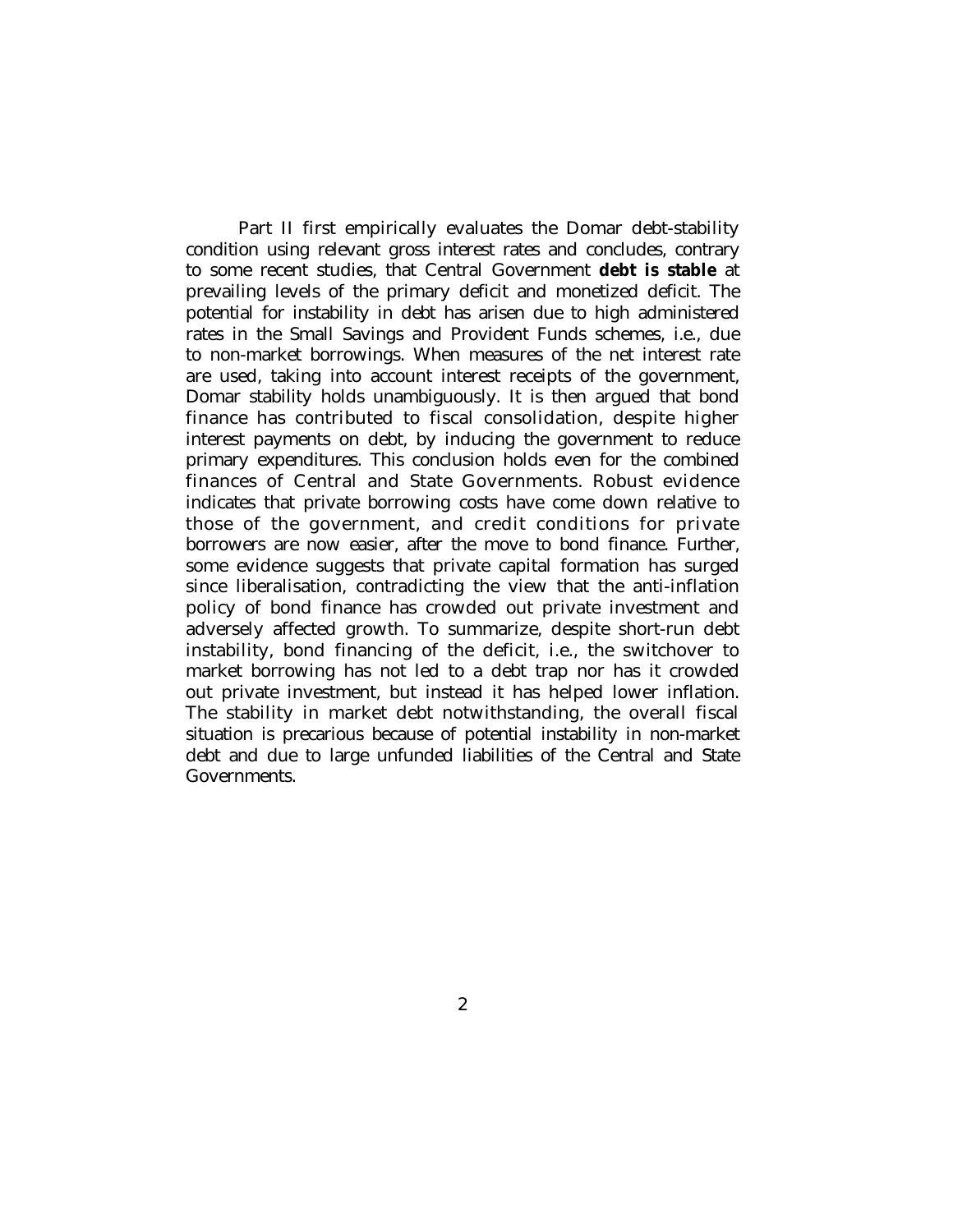## PART I

## IMPACT OF MONEY VERSUS BOND FINANCING ON DEBT AND MAJOR VARIABLES

Most analyses of bond versus money financing of the deficit fails to carefully and adequately analyze their different short and long run impact upon inflation, interest rates, interest payments and thus upon the debt burden. It is generally believed that bond finance (henceforth BF), although less inflationary than money finance (henceforth MF), is undesirable due to a rising debt burden and interest payments.<sup>1</sup> BF is presumed to lead to rising real interest rates, which in turn crowds out private investment, reducing capital stock and thus the real growth rate. In the extreme, BF may lead to a debt trap in which interest payments and the debt ratio grow explosively. By contrast, MF is presumed to be beneficial for growth and the debt burden, because although it does raise inflation, it lowers real interest rates, stimulates growth and thus alleviates the debt-trap problem of interest payments. The influential articles of Solow and Blinder (1973) and Sargent and Wallace (1983) support this common presumption that BF is undesirable. By contrast the monetarist view is that BF does not lead to a debt trap.

This study explains the monetarist view that conclusions about a debt trap under BF are misleading, since they apply to its short-run impact. The long-run consequences of BF versus MF are generally the opposite of the short run consequences. Compared to MF, BF does not generally lead to a debt trap in the long run and although it does raise real interest expenditures, BF is welfare enhancing compared to MF due to lower inflation. The rest of this part of the study is organized as follows. Section I.1 derives the debt-GDP ratio formula, discusses the associated debt stability condition(s), and provides a theoretical critique of the zero present value of debt criterion increasingly used to assess sustainability of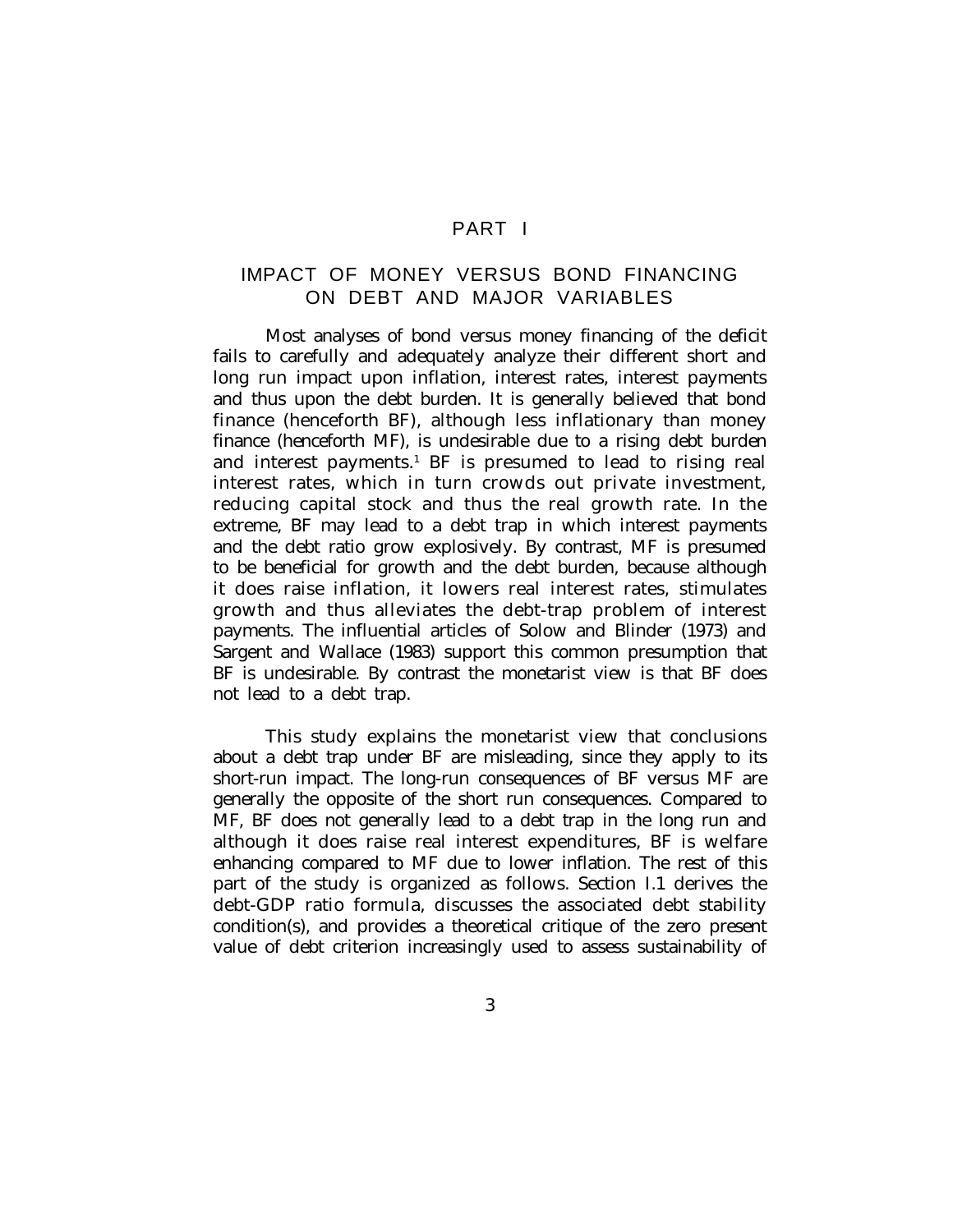debt. Section I.2 explains the rationale for the framework used here to model the macroeconomic outcomes under BF and MF. This framework incorporates the monetarist view described above that BF does not lead to a debt trap, but nevertheless avoids the Quantity Theory approach to inflation that is the hallmark of prevailing monetarist analysis of deficit and debt dynamics as in Darby (1984), and Rangarajan, Basu and Jadhav (1989).<sup>2</sup> Section 1.3 explains the full model based on this framework and Section 1.4 presents the simulation results under combinations of BF and MF. Section 1.5 explores aspects of the Aggregate Demand-Aggregate Supply approach and points to its limitations as a very long run theory of inflation. Section 1.6 looks at the impact of the offsetting crowding out and inflation-risk premium effects upon the interest rate and thus debt. Section 1.7 outlines the vital implications of favourable feedback effects from BF to a lower primary deficit.

## I.1 The Debt-Stability Condition

The different short and long run impact of BF and MF can be analyzed using the debt stability condition in a growing economy, first outlined by Domar (1944), combined with a simple macroeconomic welfare (or loss) function in which welfare is negatively related to inflation and positively to the deviation of actual output from its **potential** level.<sup>3</sup> A closed economy is assumed in which debt can be financed only by either domestic borrowing (BF) or monetization (MF). In the government budget formula, external borrowing can be easily included as the third way to finance the debt, in addition to BF and MF. However to work out the short and long run dynamics of debt under external borrowing requires specifying behavioural equations for the short and long run interaction between inflation, the exchange rate, the external deficit and other variables. This in turn further requires specifying policy assumptions regarding the exchange rate regime and the degree of capital-account convertibility. Including the external sector thus greatly reduces analytical tractability, without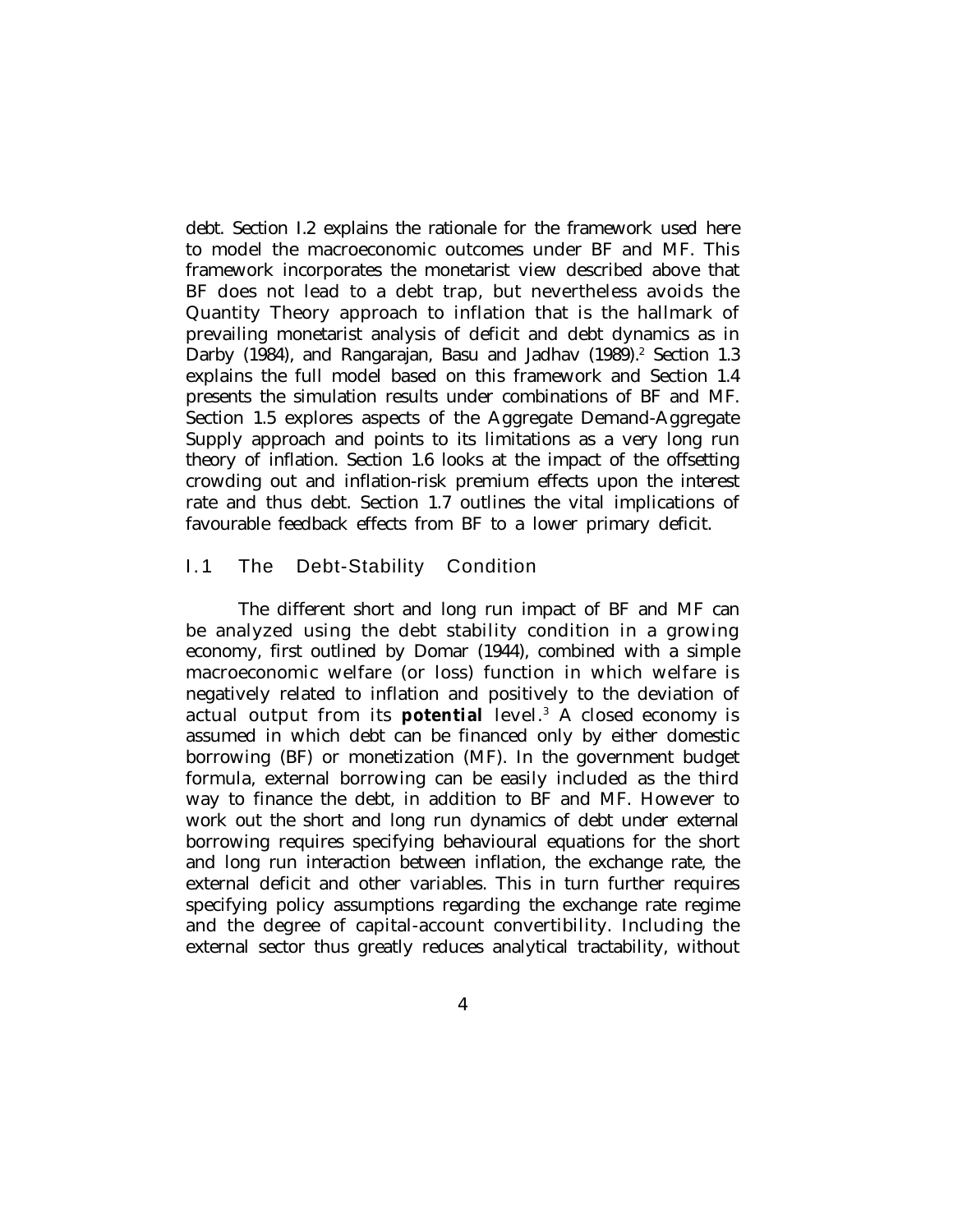making the conclusions more robust or useful.<sup>4</sup> Analytical tractability apart, the external sector in India is still relatively small. Therefore, the broad conclusions about debt under alternative policies in a closed economy by and large hold for a country like India<sup>5</sup>.

The debt-stability condition can be derived in various ways. The derivation given below is similar to that in Darby (1984). The government budget constraint can be written, with the time period t as subscript as:

$$
PROEF + R_{t} \cdot D_{t-1} = \Delta H_{t} + \Delta D_{t}
$$
 I(1)

PRDEF is the primary deficit (PRDEF equals primary government spending minus taxes) R is the nominal interest rate on government bonds, D is the nominal stock of debt. Hence,  $R_{\mu}D_{\mu}$ is interest paid on debt and the left hand side of I(1) is the total deficit. ΔH (called siegniorage) is the change in the stock of (**high powered**) money used to finance the deficit<sup>6</sup>. ΔD is the value of bonds issued in period t to finance the deficit and equals the change in the value of outstanding debt D, assuming no capital gains or losses on existing bonds. The Model Schematic in Section I.3 lists relevant variable symbols and definitions.

Note that  $\Delta$  D =  $g_{D}$ ,  $D_{t-1}$ , where g denotes the growth rate of relevant subscripted variable. Rearranging (1), substituting for  $\Delta$  D, dropping the time subscript and scaling by nominal income (Y) yields<sup>7</sup>:

$$
PRDEF/Y = \Delta H/Y + [g_D - R)]D/Y
$$
 I(2)

which yields on rearranging,

$$
D/Y = [PRDEF/Y - \Delta H/Y]/[g_D - R]
$$
 I(3)

In the steady state, the debt/GDP ratio is stable i.e.  $g_{D/Y} = g_D - g_Y = 0$ . Replacing  $\mathrm{g}_\mathrm{D}$  by  $\mathrm{g}_\mathrm{Y}$  in (3) yields the equilibrium value (D/Y)\* to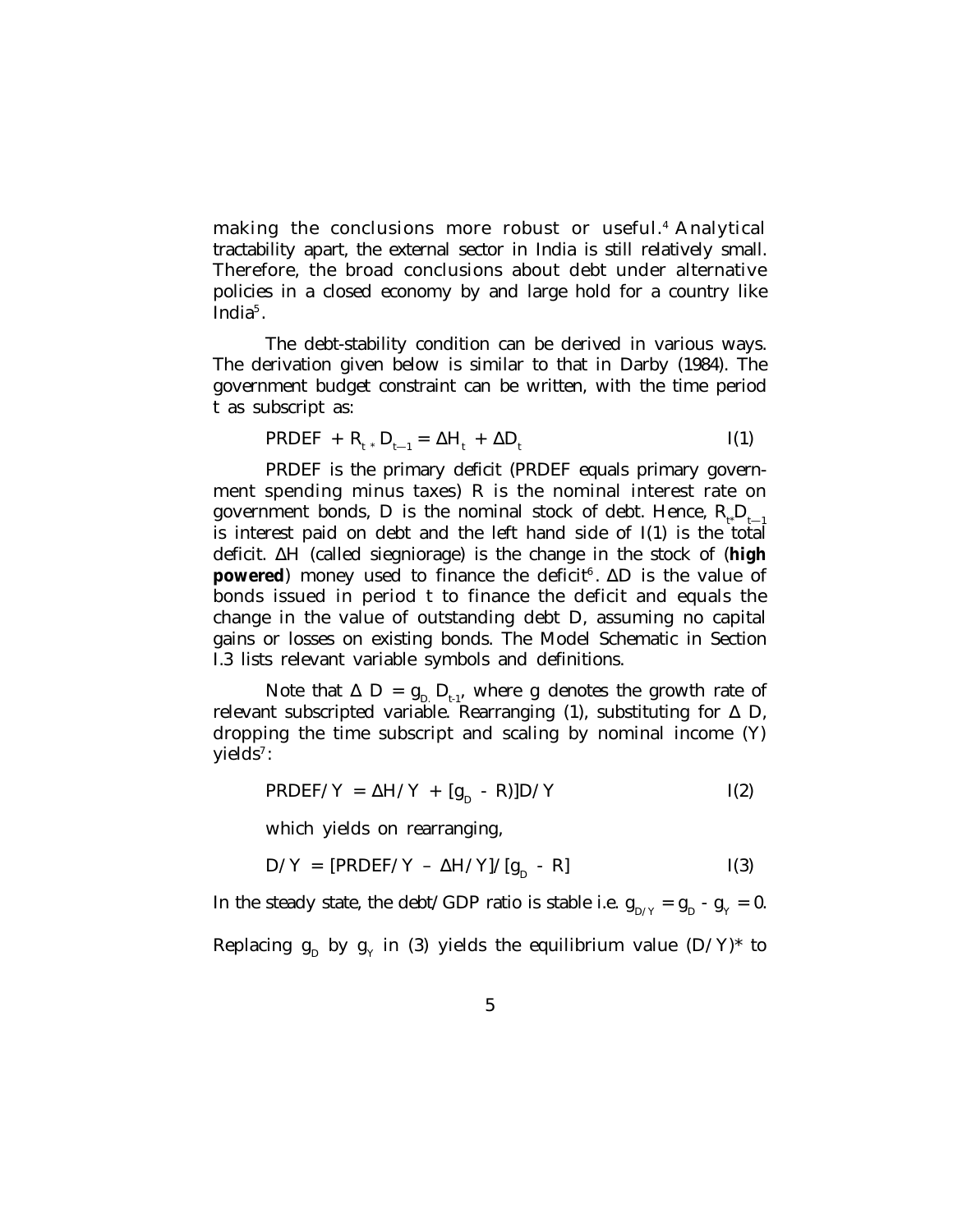which the debt/GDP ratio converges:

$$
D/Y^* = [PROEF/Y - \Delta H/Y]/[g_Y - R]
$$
 I(4)

Using small letters to define ratios of relevant variables (D, PRDEF) to GNP, the debt ratio can be expressed as:

$$
\mathbf{d}^* = (\mathbf{prdef-sr})/(\mathbf{g}_Y - \mathbf{R})
$$
 I(5)

where  $sr = (\Delta H/Y)$  is the seigniorage ratio, different from  $h = H/Y$ , the ratio of money stock to GNP.

Equation I (5) is the basic debt-formula first derived by Domar (1944).<sup>8</sup> It holds when there is only BF (sr = 0) and can be extended to include foreign borrowing (EF), the third way of financing the domestic debt. $9$  When the Domar stability condition is satisfied (i.e. when the growth rate of nominal income  $g_{_{Y}}$  exceeds the interest rate R) then irrespective of the size of the primary deficit (plus seigniorage, if any), the debt-ratio will converge to  $d^*$ and the deficit and debt can be maintained forever. Intuitively, the 'dividend' provided by adequately high growth is enough to ensure that the primary deficit and interest can be perpetually paid for, with debt remaining constant in relation to income. When stability holds, any value of the seigniorage ratio is feasible for any value of the primary deficit, so long as the primary deficit is larger. Put differently, various combinations of monetary and fiscal policy are compatible, with the debt adjusting passively.

Manipulating the debt-equation condition yields the following two equations that determine the growth of debt and the debt ratio during transition or in disequilibrium:

$$
g_{D} = R + [predef - sr]/d_{t-1}
$$
 I(6)

$$
d_{t} = d_{t-1} [1 + g_{D} - g_{Y}] \qquad I(7)
$$

In equilibrium, the debt ratio is stable  $(\mathrm{g}_\mathrm{p}$  =  $\mathrm{g}_\mathrm{y})$  and the formula I (4) again applies.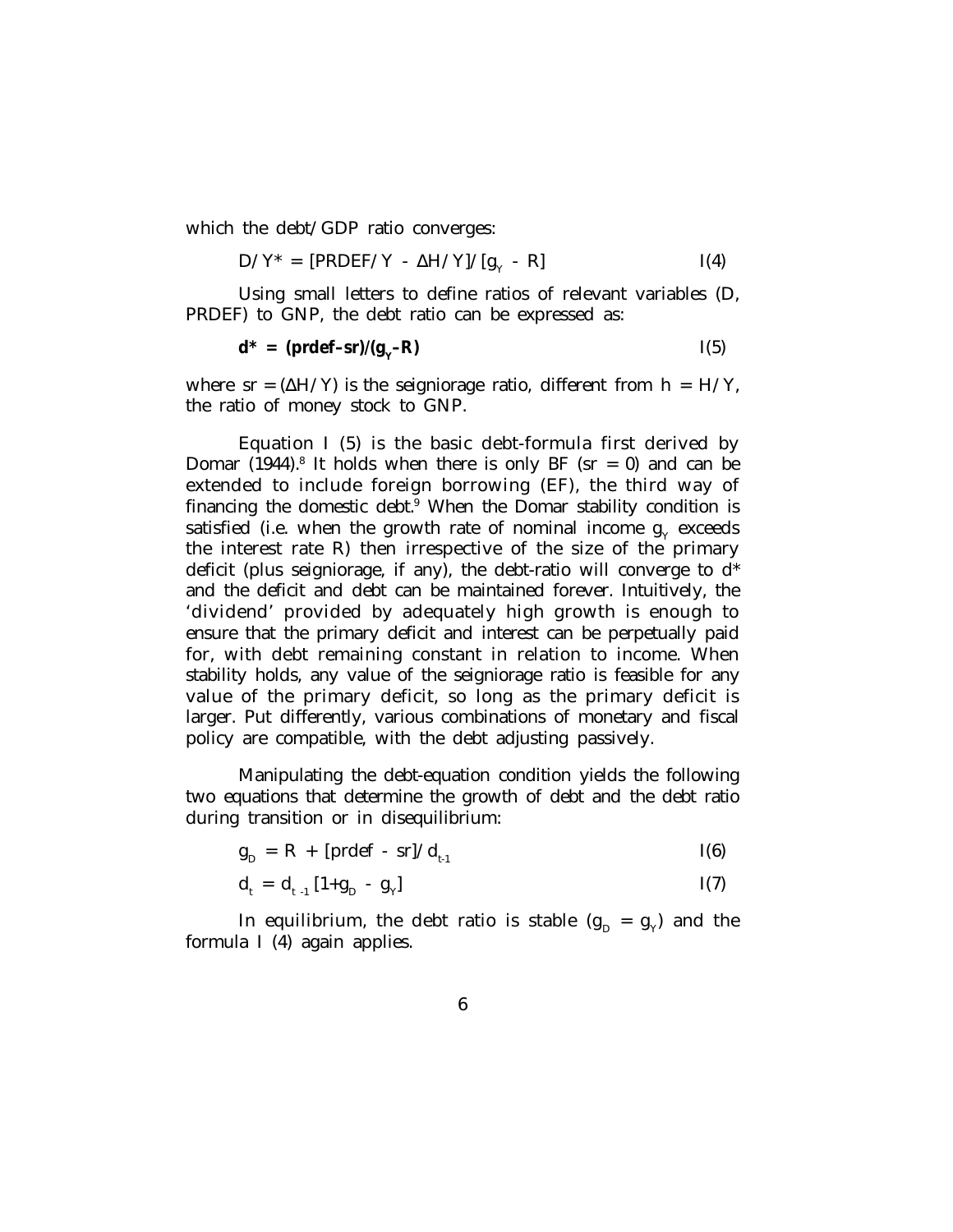It is common to express the Domar condition as implying real growth must exceed the real interest rate. Let y denote real income and P the price level, with nominal income  $Y = P^*$  y. Dividing all relevant variables by the same price level P converts the Domar formula into real terms. The conversion is conceptually trivial since P cancels out. Operationally though, the formulation with nominal variables is preferable in many ways, since actual expenditures and receipts in nominal terms are unambiguous, while the measures of real growth and interest rate will vary, depending on **different deflators** (price indices).

## I.1.1 Debt-Stability with Taxes

If there are taxes on interest income at the rate t, then the stability condition is that the growth rate must exceed the after-tax interest rate. For simplicity of exposition and because taxes are empirically not significant in the Indian context, they have been left out of the analysis. When taxes are present, converting nominal variables to real terms changes the formula, since with inflation and taxes paid on nominal interest income, nominal rates must rise by more than the inflation rate as per the tax-adjusted Fisher equation to keep the **real return** to investors constant.

#### I.1.2 Debt Stability when Growth is less than the Interest Rate

Reverting back to the no-tax case, even when  $g_{_Y} < R$ , the debt ratio can converge to an equilibrium value under some conditions. From the formula it can be mechanically seen that for a sufficiently large seigniorage (when sr > prdef), the debt ratio will stabilize to a positive level, although at a higher inflation rate due to higher money growth. This scenario - the need for monetary accomodation, **current or future**, to meet the intertemporal budget constraint when growth is less than the interest rate - was highlighted and stressed by Sargent and Wallace (1981). They also argued that current monetary accomodation is welfare enhancing,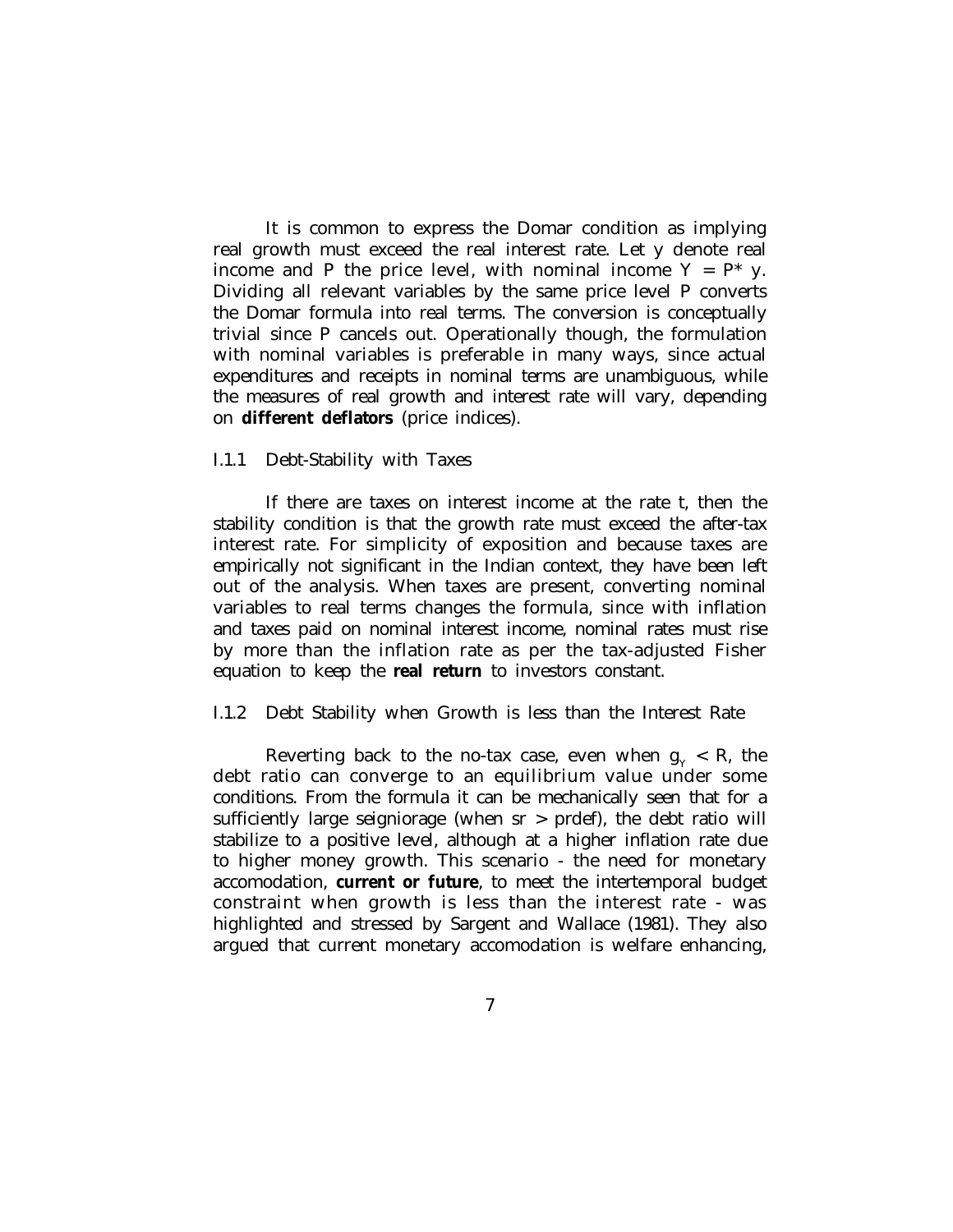compared to the only other alternative of future accomodation. The validity of their argument and their underlying assumptions will be scrutinised later.

The other situation in which debt will stabilize is when there is a sufficiently large primary surplus minus siegniorage so that  $[R - g_y]d + predef - sr > 0$  (Fischer, 1980).

In this last case, although there is no debt trap, the primary surplus is needed to keep paying the interest, for which growth does not suffice. This last expression can be viewed as a general stability condition.

## I.1.3 Stability versus Sustainability

The meaning of the terms debt stability and debt sustainability needs to be discussed. Stability can be defined precisely by the algebraic condition of a converging debt ratio, and can be precisely identified from the variables in the Domar formula. By contrast, despite (or perhaps because of) widespread use of the term sustainability, there is no clear consensus in the literature as to what it means or implies and no precise way to define it. Sustainability is sometimes treated as equivalent to stability, it is sometimes taken to mean solvency, which will be discussed later, and sometimes neither of these precisely.<sup>10</sup>

Sustainability relates to the compatibility of the fiscal parameters with the broader economic goals or constraints the society faces. It is characterised here as follows: even without a change in underlying fiscal variables – in particular, the primary deficit – it is likely that the debt will be willingly held by the public in future periods, subject to any prevailing constraints on values of relevant macro variables such as domestic and external debt and debt service ratios, ratio of interest payments to expenditures and receipts, inflation rate etc. Sustainability entails more variable constraints than just the growth rate and interest rate, and is thus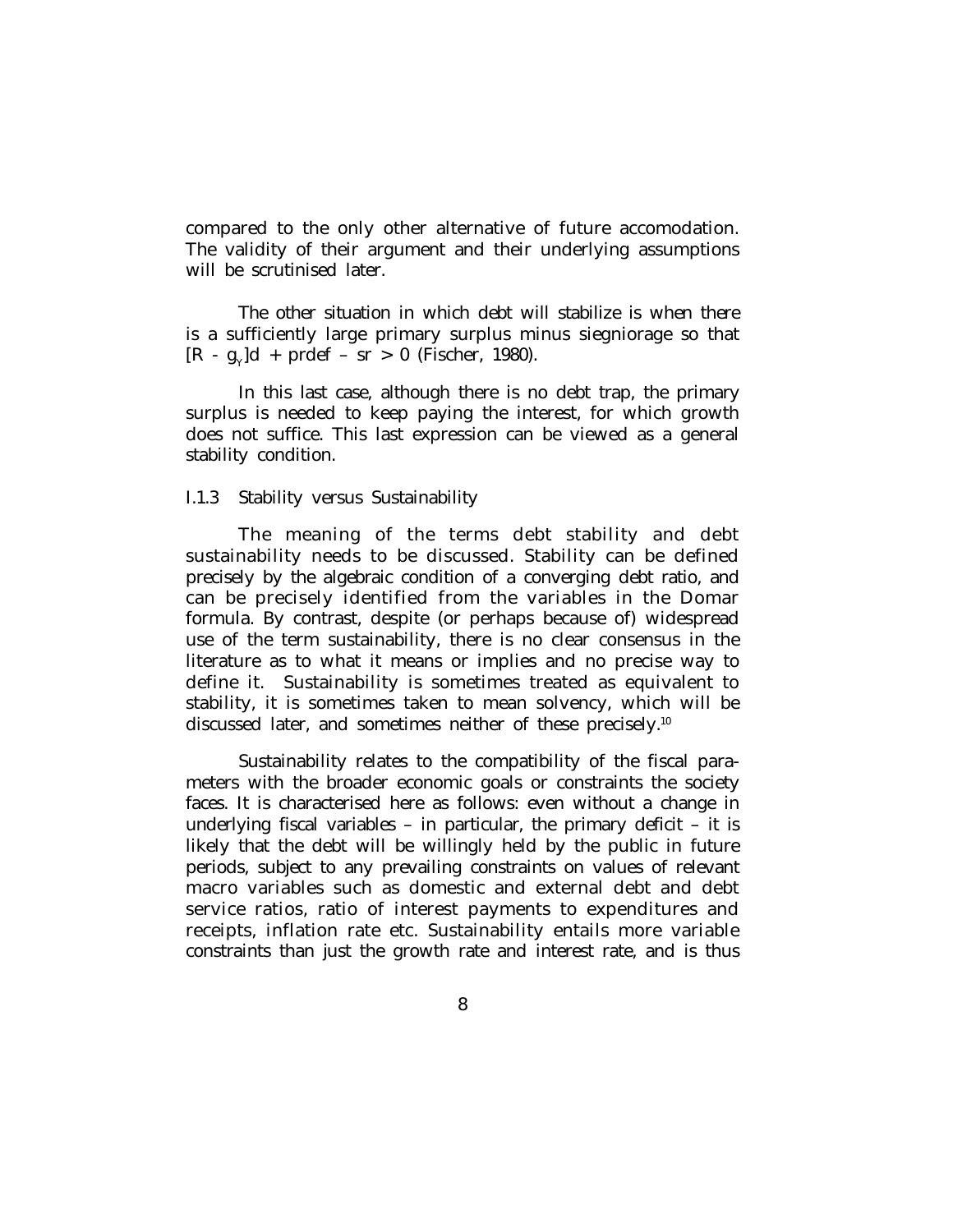harder to satisfy than stability, which is a necessary condition for the former.

If a country has self-imposed constraints (by law, as in the Maastricht treaty with ceilings of 60 per cent debt ratio, 3 per cent public deficit and an inflation ceiling for entry into the European Union) then a large primary deficit that leads to debt stability since  $\mathrm{g}_{_{\mathrm{Y}}}>$  R may not be sustainable or feasible since the equilibrium value of debt violates the debt ceiling. Although a burst of seigniorage can arithmetically ensure debt stability within the permissible debt ratio for the given deficit, the policy will nevertheless be unsustainable if the ensuing inflation exceeds the permissible inflation rate.

Even when there are no precise macroeconomic constraints that render a stable debt outcome unsustainable, a debt burden that is perceived as **potentially unstable** can be characterised as unsustainable. Even when current period Domar values imply stability, if investors feel that the ensuing debt ratio is too high, some event could trigger a panic leading to a sell-off of bonds. The ensuing rise in interest rates could lead to debt instability by the Domar condition. Sustainability implies the possibility of instability. Assessing whether the deficit and debt are sustainable requires judgmental analysis of market debt, other government liabilities and investor preferences and characteristics that are typically left out of formula-based and econometric investigations. In particular, the proportions of debt held by financial institutions and individuals (retail investors) respectively and the extent of diffusion of retail debt across the population determines the extent of debt sustainability. In debt markets, retail investors are, in general, less speculative and tend to buy and hold in comparison to institutional investors. A 100 per cent debt ratio held mainly by retail investors may be more easily sustainable than a 50 per cent ratio held mostly by financial institutions. Similarly the dispersion of debt across different age groups, tax and income brackets is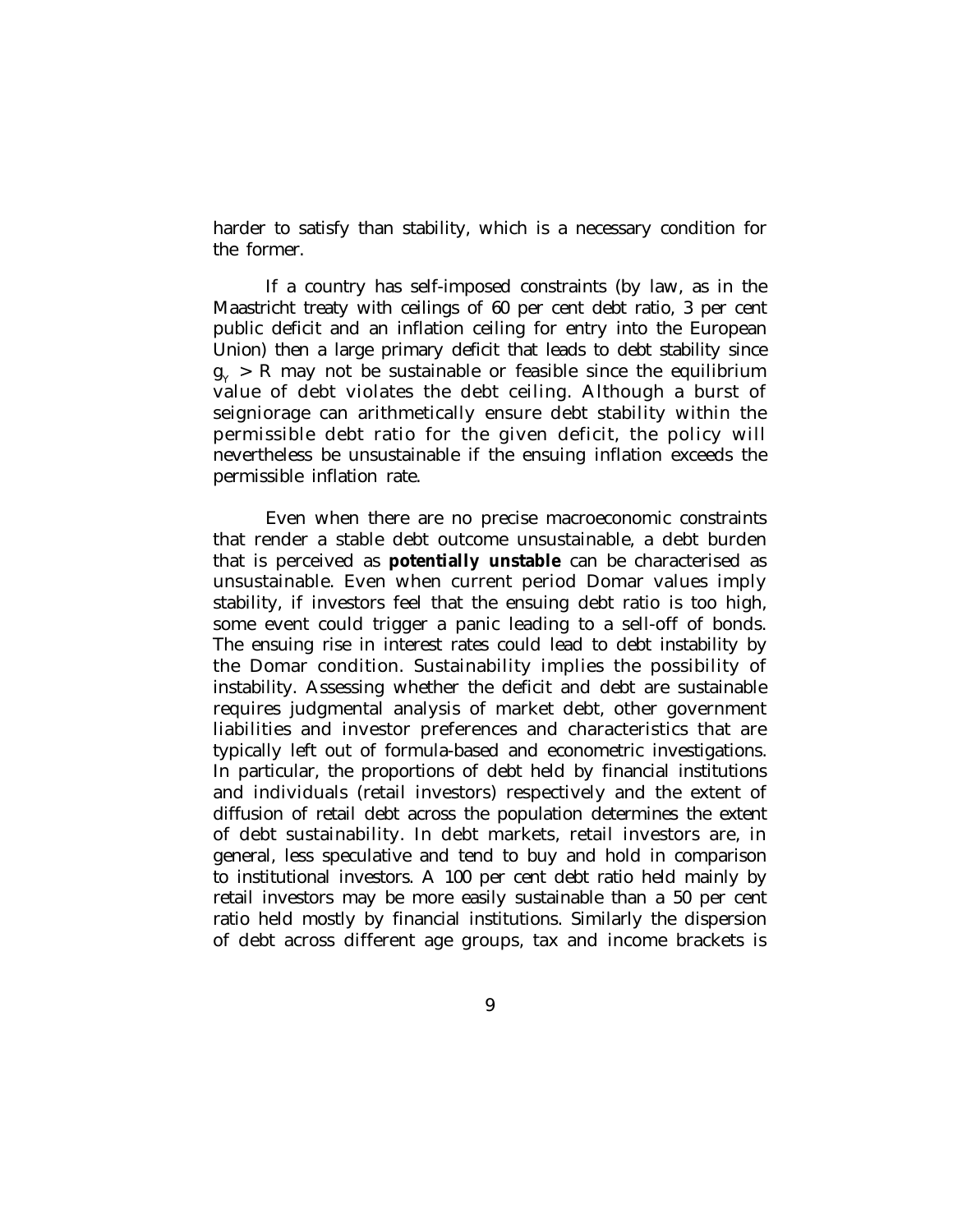important. If the bulk of retail debt is held by retirees, who tend to be income rather than capital gains oriented investors, then *ceteris paribus* the debt is more sustainable. In general, debt is more sustainable when it is more widely dispersed across retail investors.

The maturity structure of debt is also an important determinant of debt sustainability. While the ratio of short-term to total debt is a widely used indicator in external sector analysis, analysis of public debt has not incorporated this factor into Domartype analysis. Ceteris paribus, a given debt ratio is more sustainable the lower is the share of short-term debt. Further, debt should be measured by residual, not actual, maturity.

In short, stability is a necessary but not sufficient condition for sustainability which can be thought of as potential instability. This study empirically assesses the conditions for **stability,** with a forward-looking emphasis on likely outcomes for interest rates, based on analyzing macroeconomic trends and underlying policies. Sustainability is broadly assessed here since no precise estimates can be made.

## I.1.4 Stability versus Solvency

Recent analysis of debt eschews direct comparison of the growth and interest rate. Instead, this literature focuses on the **intertemporal budget constraint** to ascertain long-run solvency, which implies that there must be future primary surpluses or seigniorage to offset a current deficit. Thus Blanchard (1980) states that the debt is sustainable if the present value of the taxes equals the present value of primary spending, interest payments and repayment of debt. Stated precisely, solvency implies the expectation at time t that the PV of future debt tend to zero or be negative in an infinite horizon economy. In a finite horizon economy solvency implies that debt in the last period be nonpositive (i.e.,  $d_{\mu}$  < 0). If this present value condition does not hold,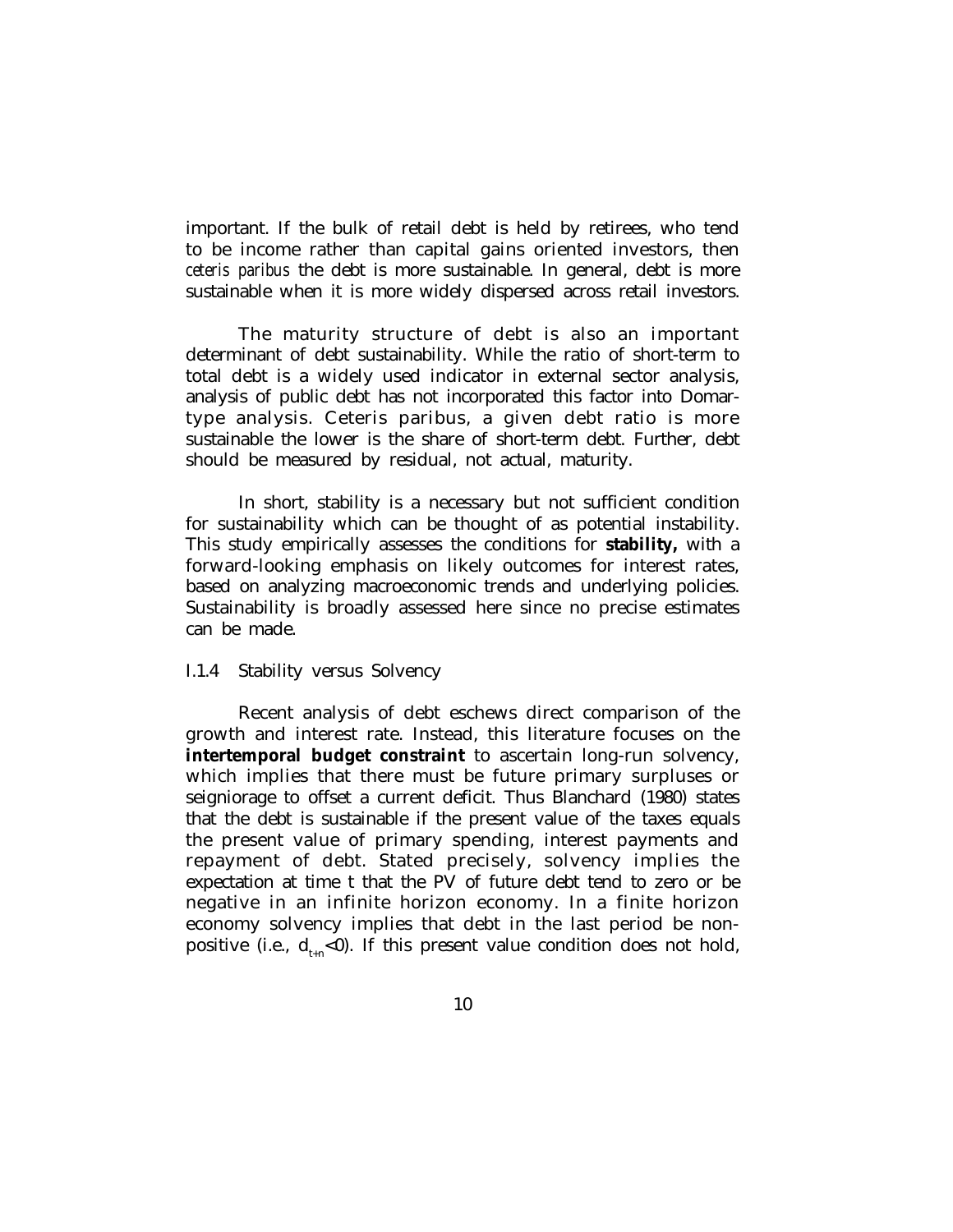fiscal policy is on an unsustainable path and requires a change in underlying policies.

Empirically assessing solvency requires a time series investigation of whether the discounted present value of the debt is stationary [Hamilton and Flavin (1986), Wilcox (1989)]. If so, then solvency holds. Buiter and Patel (1992) find from time series tests that India's central government debt from 1970-1987 in present value terms is nonstationary and conclude that debt is unsustainable. However, the theoretical validity of the long run solvency criterion can be questioned. Solvency implies that the government balances its books over a long-term horizon. But governments, unlike individuals are infinitely long-lived and it is not clear why they should be subject to a solvency constraint. It should be feasible for the government to run a perpetual primary deficit and debt, sustained forever by paying interest on existing debt by further borrowing from future generations. All that is required for this rational Ponzi scheme to be feasible is that the Domar condition hold, resulting in a stable debt ratio. Therefore, the logic of imposing this long run solvency constraint on the government is not immediately obvious.

The rationale for long run solvency as a condition for debt sustainability derives from a more subtle consideration: **the dynamic efficiency implication** of growth theory which requires that the growth rate **be less than** the interest rate.<sup>11</sup> Therefore a permanent primary deficit (adjusted for seigniorage), which is manageable **when** growth exceeds the interest rate, is incompatible with dynamic efficiency. Instead, long run solvency must hold. Buiter and Patel (1992) emphasize the implications of dynamic efficiency in justifying their approach to ascertain sustainability by testing for the stationarity of the discounted present value of  $debt^{12}$ Another way of stating this constraint is that Domar stability cannot hold since it precludes cost-benefit analysis: when the stream of benefits grows at a faster rate  $(\mathrm{g}_{\scriptscriptstyle\rm Y})$  than the discount rate (R), the present value of a project is infinite, which is not possible.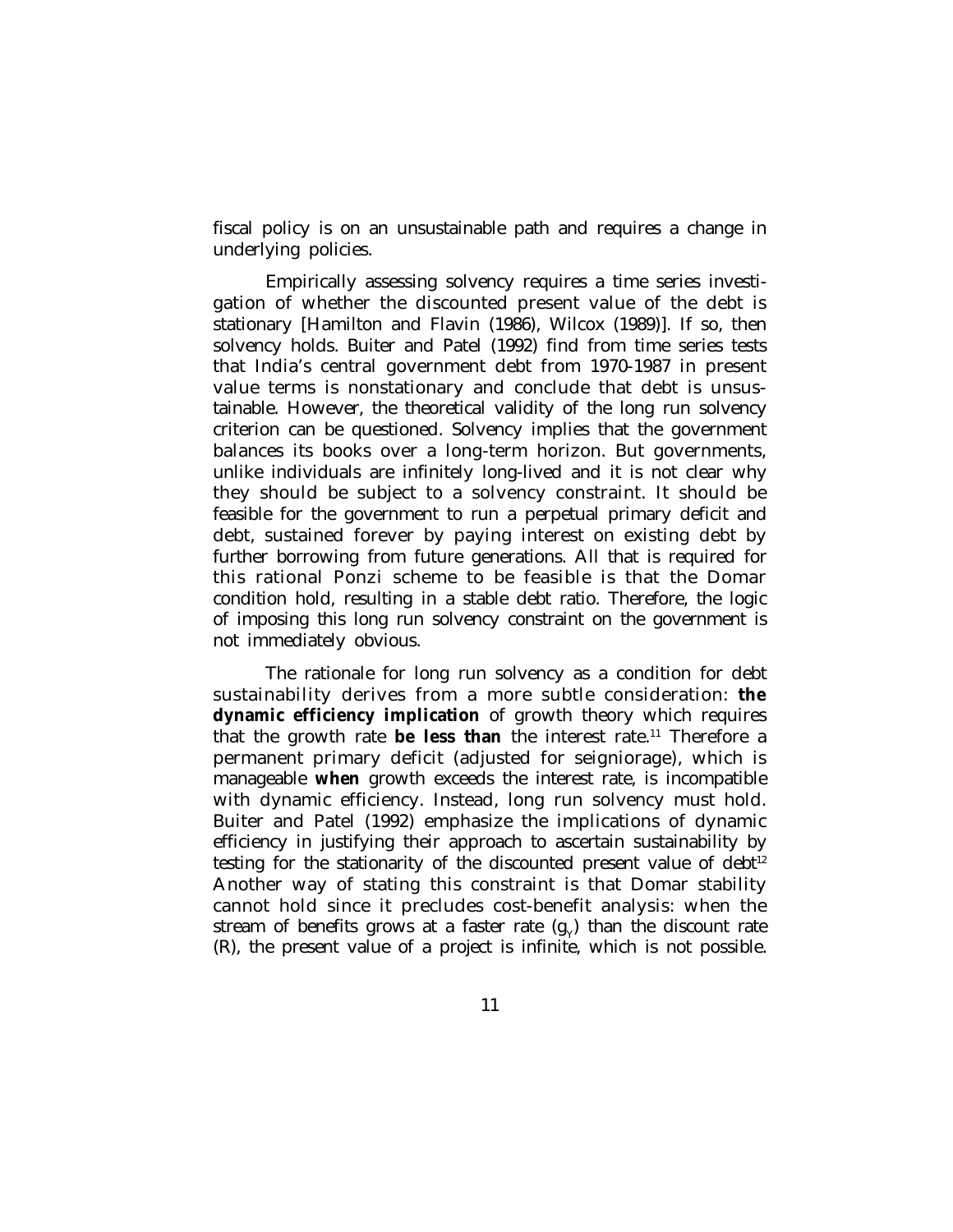There is a fundamental flaw in these arguments pertaining to the implications of dynamic efficiency for the unviability of a permanent primary deficit. These arguments fail to make a distinction between the risky rate of return on capital and the risk free rate on government bonds. Making this distinction it can be seen that the Domar condition does not necessarily imply dynamic inefficiency. The valuation of a stock in finance theory is akin to cost-benefit analysis. The well-known Gordon growth model is used to compute the present value (price) of a stock. Consider a stock that pays a dividend **div** that grows by **g** every period. If this stock is the representative stock for the economy, then g equals  $g_{Y}$ the growth rate of the economy. If R(risky) is the discount rate for discounting the infinite future stream of divi-dends, then the price of the stock, obtained as the sum of the series is  $div/[R(risky) - g<sub>y</sub>]$ . For the stock price to have a stable, finite value in fact requires that R (risky)  $> g_y$ . There is no contradiction at all in having an economy in which R (risky) >  $g_{\gamma}$  > R(risk free), with both conditions holding, which is often the case (Moorthy,  $1998$ ).<sup>13</sup>

The empirical methodology employed in testing for long run solvency can also be questioned. These tests entail choosing arbitrary discount rates to arrive at the present discounted values (PV) of the debt. The conclusion about solvency can thus depend on the discount rate chosen. As Rajaraman and Mukhopadhayay (1999) have stated, the PV of debt is clearly an avoidable computational complexity. The robustness of this approach is less than that using a straight forward comparison of growth and interest rates. Therefore this paper engages in Domar condition analysis, using the debt-ratio formula I(5) to evaluate debt stability.

## 1.2 Short and Long Run Impact of Monetising the Deficit

The Domar debt equation is often used mechanically for making debt projections and econometric forecasts, without paying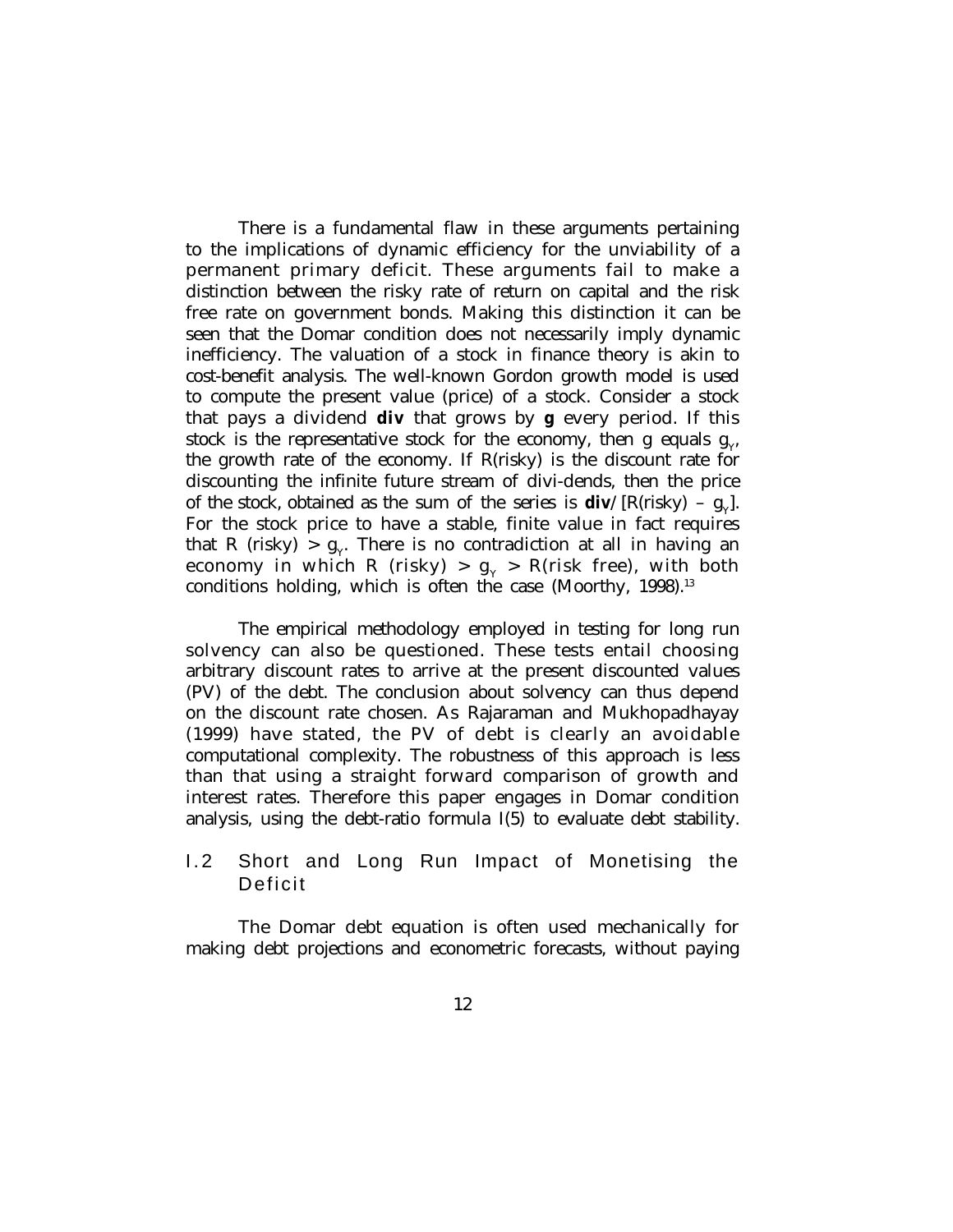due heed to how the mode of financing affects in turn the macro variables in the stability condition. To adequately analyze the implications of different ways of financing the debt requires incorporating this equation into behavioural macroeconomic analysis that distinguishes between the short and long-run. The conceptual foundation for the debt analysis developed here is Milton Friedman's (1967) **natural rate** (of unemployment) **hypothesis**: there is no long-run trade off between growth (or unemployment) and inflation, although there is a short-run tradeoff. The combined long and short-run responses of an economy with a natural rate (i.e. supply) constraint imply Friedman's (1967) **monetarist paradox: an easy money policy leads to high interest rates** and vice versa for a tight monetary policy.<sup>14</sup> A monetary accomodation of the deficit is, in effect, an easy money policy while bond finance is, in effect, a tight money policy. Indeed, analysis of the impact of BF versus MF should be carried out as an **extension** of Friedman's (1967) analysis of the different short and long run consequences of increased money growth *per se,* with the **added twist of debt variables.** Such an analysis, with an important modification, is outlined below.

The policy choice that a central bank typically faces is to what extent, if at all, taking into account the need for debt stability, should a rise in government spending and thus the fiscal deficit be accomodated? To tackle this issue, it is convenient to start with a given level of the deficit, partly financed by seigniorage and then analyze the impact of varying seigniorage on the debt.<sup>15</sup> The above exercise can then be extended to deal with the more realistic case of choosing from permutation-combinations of money growth and bond issuance to finance a **rise** in the deficit. Clarifications and limitations of the analysis pertaining to the stability of money demand, crowding out and the inflation risk premium, and the impact of BF on the primary deficit are discussed later in Sections 1.5, 1.6 and 1.7.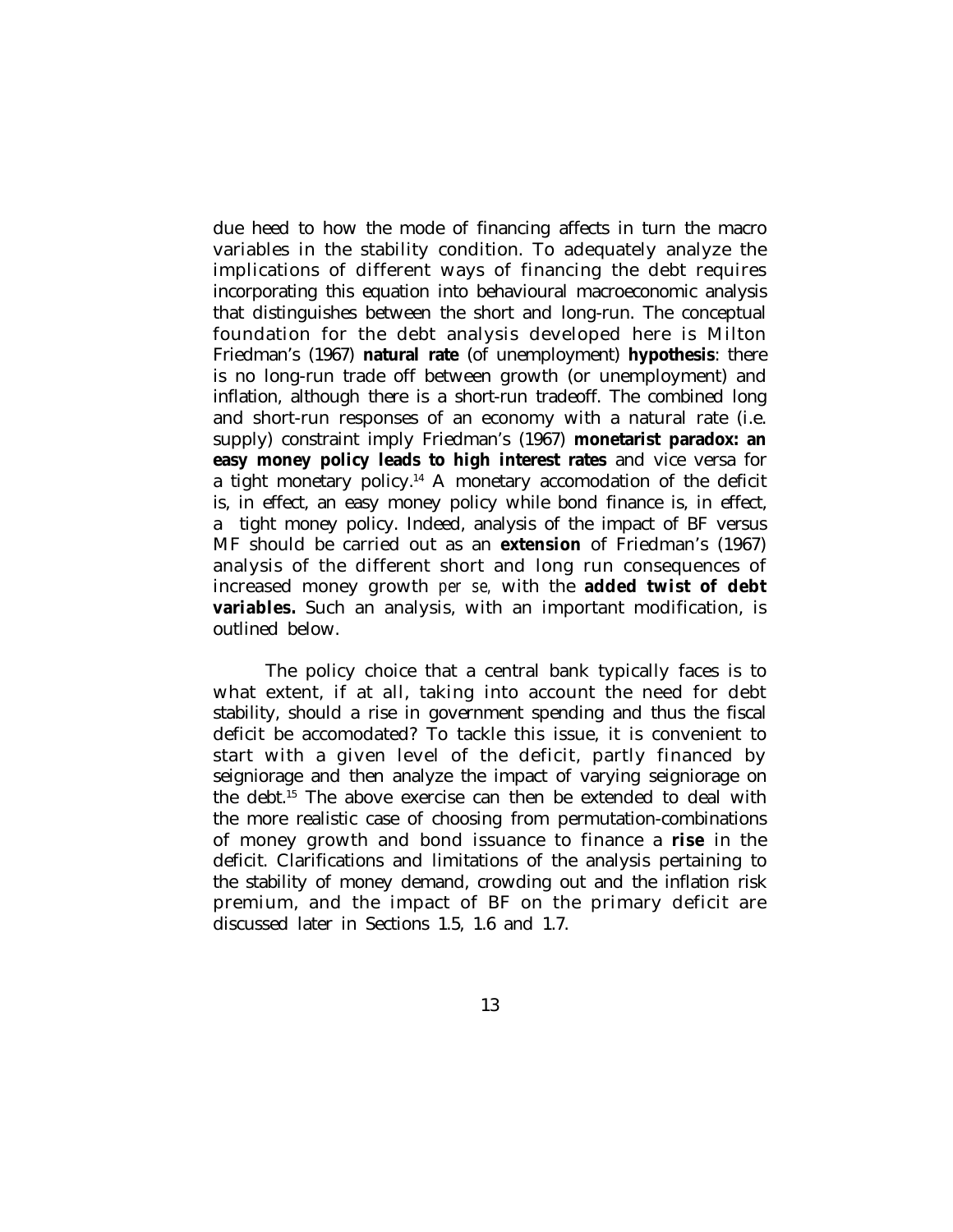#### I.2.1 Monetarism Versus the Quantity Theory Approach

Numerical simulations in Section I.4, based upon the model attained in section I.3, are used to show the impact of varying the amount of seigniorage used to finance the deficit. These simulations correspond to two scenarios: tight and easy money respectively. The novel feature of this model is that although it is based upon a monetarist approach, the inflation rate in this model is not determined by the Quantity theory, even in the long run. Rather, inflation is determined by an **expectations-augmented aggregate demand - aggregate supply output gap approach (ADAS** for short). The ADAS approach is the output equivalent of a Phillips curve embedded in a natural rate of unemployment equation. Since unemployment is not easily measu-rable and may not be the primary supply constraint in the Indian economy context, the ADAS (output gap) specification is more appropriate.

These simulations show that **monetarist** conclusions about the desirability of bond financing need not be predicated on stable money demand, i.e. a Quantity theory approach. The meaning of 'monetarist' in the above statement needs precise clarification. The following five tenets largely encompass monetarism and the Quantity Theory:

(i) The natural rate hypothesis: despite a short run trade-off, there is no long-run trade-off between growth and inflation, from which it follows that zero inflation should be the final goal of policy

(ii) The Fisher equation, with the nominal interest rate equals to the real rate plus expected inflation. The real rate of interest is **exogenous in the long run** and not amenable to long-run control by the central bank

(iii) Friedman's (1967) monetarist paradox: an easy money policy leads to high interest rates, which can be deduced as a corollary to the first two tenets.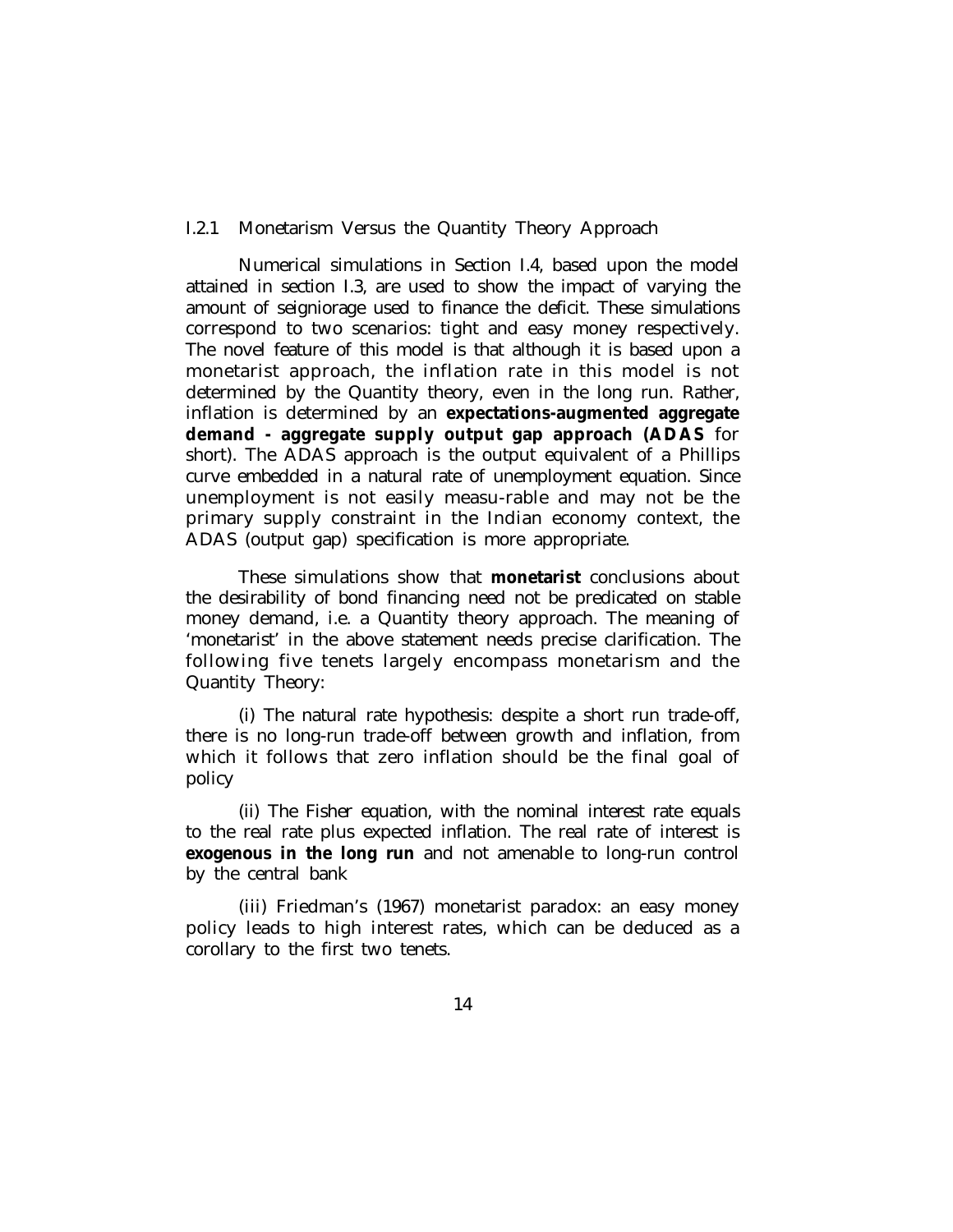(iv) A stable/predictable money demand function in a Quantity theory framework. Stable does not imply velocity is constant but that it can be fairly well predicted by real income and the nominal interest rate.

(v) Money supply is exogenous and can be largely controlled by the central bank.

There is an enormous amount of confused and confusing literature on what monetarism does and does not imply. The study finds it not just useful but necessary to distinguish **between** monetarism and the Quantity theory, two approaches that are often mistakenly treated as identical. Many important conclusions in macroeconomic theory and monetary policy hinge upon clarifying and sorting out this distinction. The first three tenets, i.e. the **natural rate hypothesis**, the **Fisher equation and the monetarist paradox can be regarded as monetarism.** The Quantity theory entails the **additional tenets** (iv) and (v), that money demand is predictable, money supply is controllable by the central bank, and therefore inflation is well predicted by money growth.

**Monetarism as defined here is a subset of the Quantity theory.** The former can hold while the latter may not. Empirical evidence suggests that the Fisher effect is very strong while money demand is quite unstable, contrary to tenet (iv) listed above. Simple cross-country tests reveal this **wide empirical disparity** between the Fisher equation and the Quantity theory. For instance, for 14 OECD countries with relatively free debt markets, during 1993 an OLS regression of the (annual average) ten-year government bond rate on the current CPI inflation rate yields  $\overline{R}^2$ of 0.70, a coefficient of 0.81 and a t-statistic of over 5. A similar regression of inflation on M1 or M2 growth yields  $\overline{\mathrm{R}}^{\mathrm{2}}$  of under 0.1 and insignificant t-values. Using five-year averages of inflation on money growth **does not** change the results.<sup>16</sup> Cross-country regressions are a particularly good source for inference since the cross-section data embody structural, long run effects in the **current**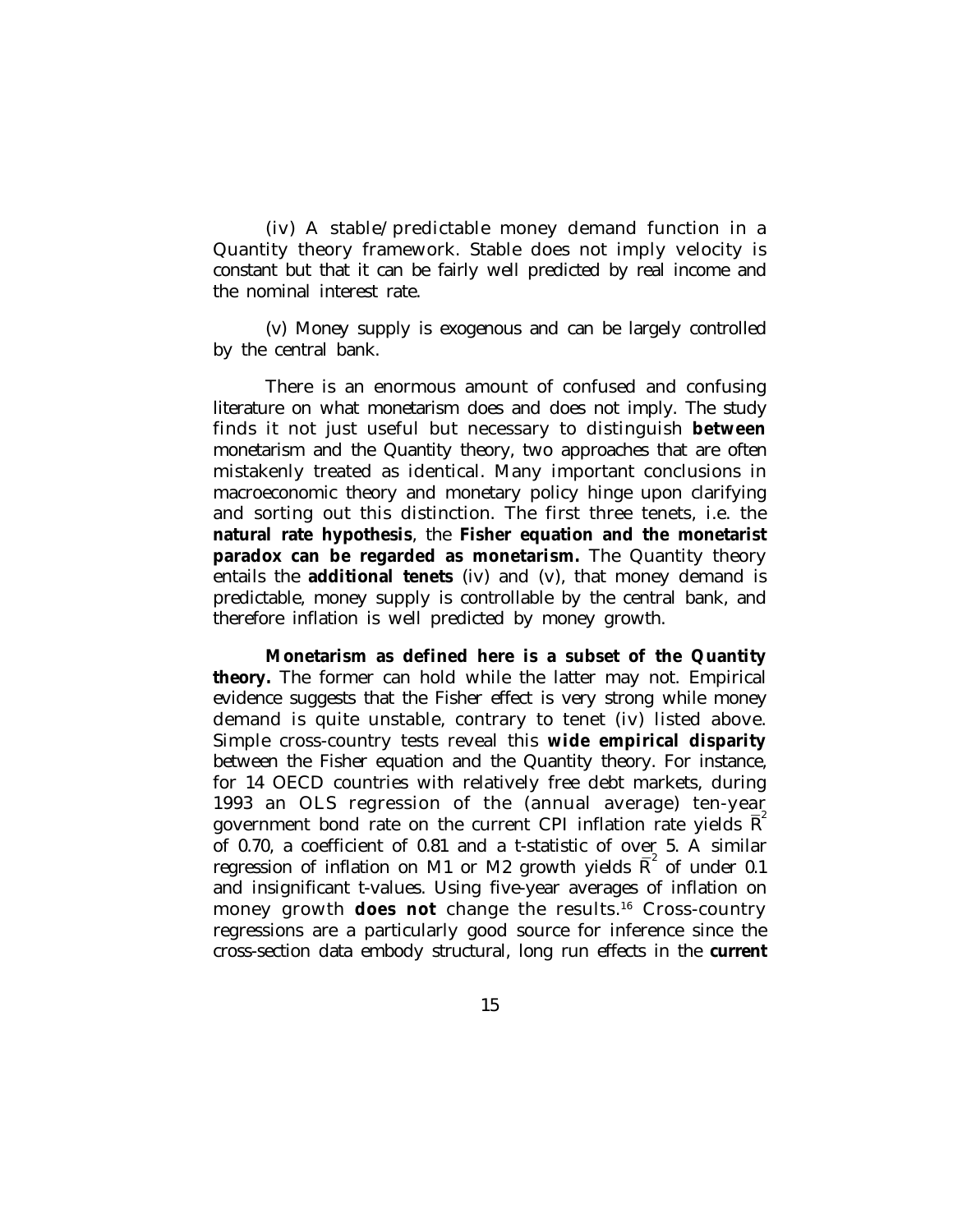observation, which time series regressions using cointegration methods often do not reveal.

The fifth tenet listed above pertains to exogeneity of the money supply. Since total money supply includes not only highpowered money but also the liabilities of the banking system, the validity of this fifth tenet (that underlies the Quantity Theory) can be, and is often, empirically questioned. However, since this analysis deals only with high-powered money which can be exogenously determined by the central bank, further discussion of this fifth tenet is not required. Thus monetarism and the Fisher equation have held up empirically while the Quantity theory and stable money demand functions have not. It is not surprising that major central banks have pragmatically moved away from money growth targeting and increasingly engage in direct inflation targeting, a policy implicitly based on an ADAS approach to inflation<sup>17</sup>.

The approach defined here as monetarism could perhaps be called just classical, to sharply distinguish it from the Quantity Theory. However, it is very commonplace to describe these tenets (i), (ii) and (iii) as monetarist, perhaps because they were first clearly enunciated by Milton Friedman (1967), **along** with the Quantity Theory tenets (iv) and (v), and jointly used by him to recommend that the central bank follow a money growth rate rule to achieve price stability. Therefore, rather than fight conventional usage, the term monetarist is used here as well to describe the first three tenets. Besides, the term classical may be too broad and misleading to describe these (monetarist) tenets, since a classical view subsumes so many other doctrines not germane to this issue.<sup>18</sup> In a lighter but definitely illuminating vein, monetarism as defined here could be instead labelled **realism,** to connote the realistic and pragmatic view that the central bank cannot (favourably) affect most **real variables** in the long run. In particular, it cannot boost real output growth by lowering real interest rates and supporting the government's borrowing programme.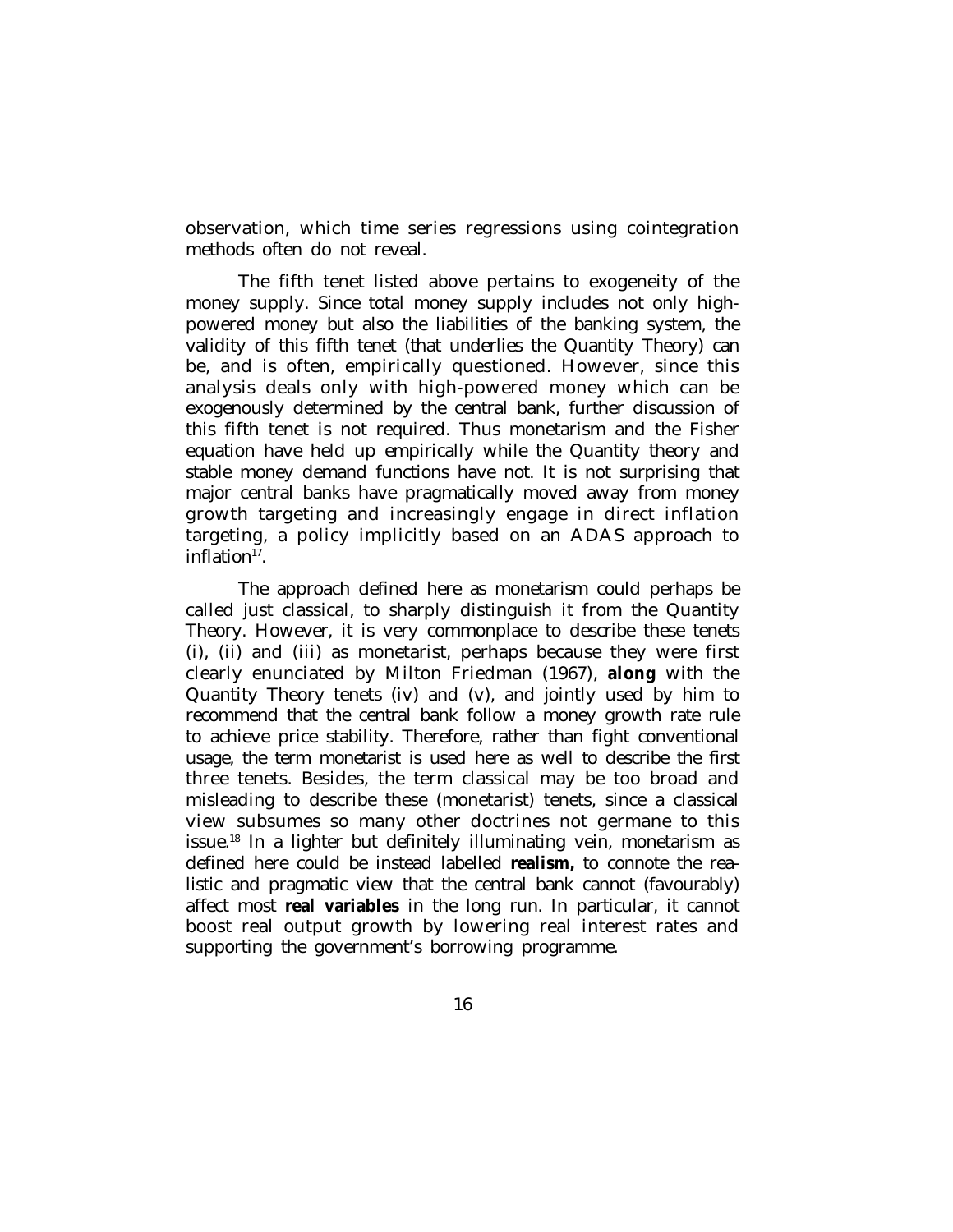Since money supply is used to partly finance the deficit, analysis of debt dynamics and its potential stability crucially hinges on what assumptions are made regarding the macroeco-nomic impact of money supply. The prevailing analysis of debt stabilization from a monetarist perspective is **also** based upon a stable money demand function and a Quantity-theoretic approach (Darby, 1984). The seminal paper modelling debt dynamics in the Indian context by Rangarajan, Basu and Jadhav (1989) is also based on a price equation linking inflation to the change in reserve money. Khundrakpam (1998) also uses a Quantity Theory approach to model inflation. By contrast, the model of debt developed below completely eschews the Quantity theory approach to inflation.

## 1.3 The Aggregate Demand-Aggregate Supply Output Gap Model

The model used here is based on an IS/LM approach, in which output (growth) is determined by the real interest rate. In this scenario, monetary policy works via its impact on the (expected) real interest rate, unlike the black box transmission of the Quantity Theory approach. Inflation is determined by an Aggregate Demand/Aggregate Supply approach, more specifically by an adaptive expectations augmented Output Gap equation. Nominal interest rates are determined by an adaptive expectations Fisher equation. The real interest rate falls in the short run when seigniorage is increased and vice versa. This model displays neutrality properties in the long run: real growth and the real interest rate are independent of the inflation rate, of the money growth rate and of the central bank's actions, and the monetarist paradox holds. But it is not a Quantity theory model since inflation is not linked to money growth or seigniorage but is determined only by the output gap equation.

The simulations developed from this model imply that BF is less inflationary than money finance. With regard to debt stabili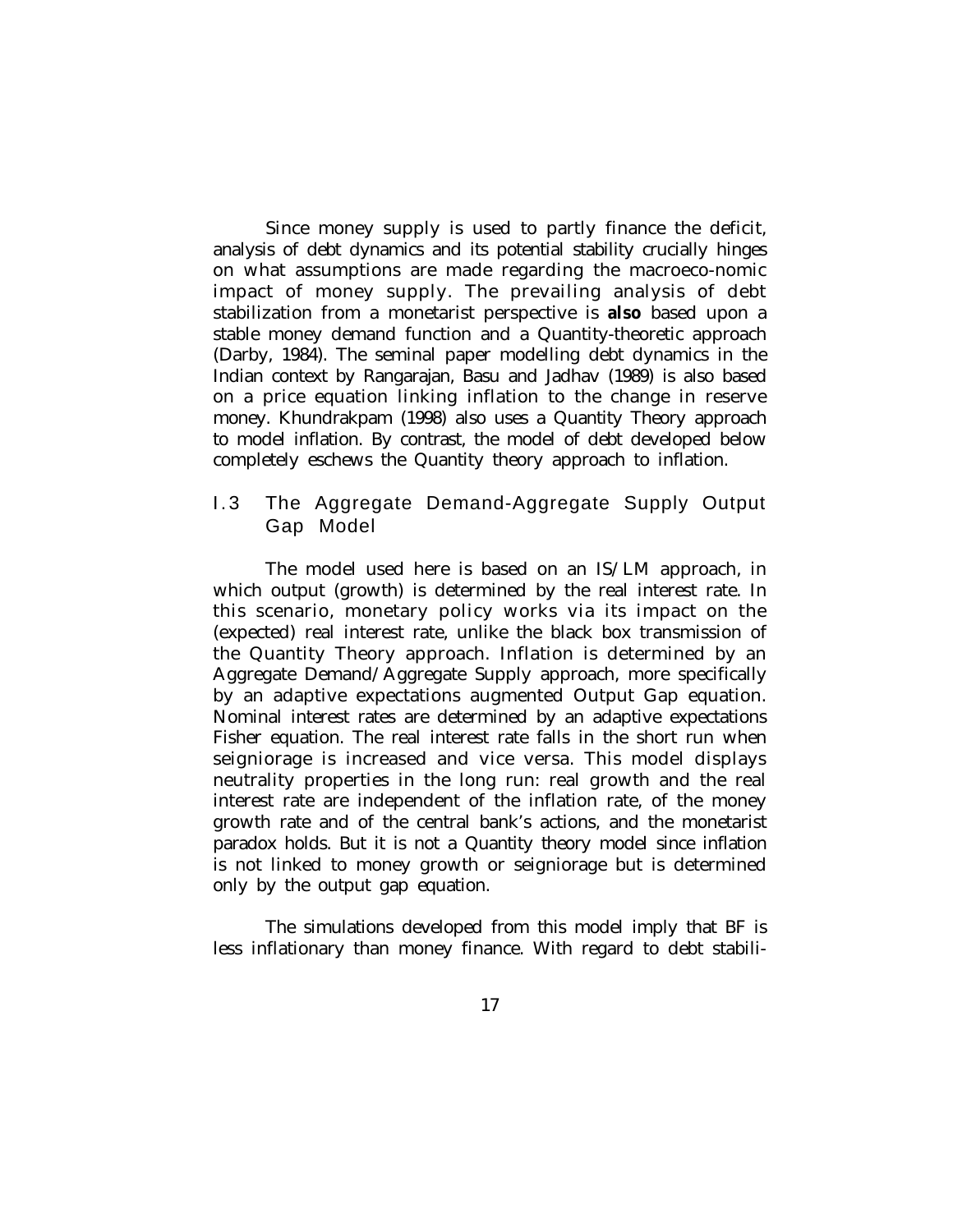zation and debt policy, the simulations imply that although BF lowers welfare, and leads to a short-run debt trap for the specific numerical values of the real interest rate and growth rate used here, BF raises welfare in the long run **without** a debt trap. The accompanying Flow Chart: Model Schematic for Debt Simulations, outlines the whole model. The equations and relevant variables of the model can be described as follows:

The exogenous variables are  $g_{y}^*$  and  $r^*$ , the long run real growth and real interest rate respectively.

The inflation rate is  $\Pi = (\mathbf{P}_{t} - \mathbf{P}_{t-1})/\mathbf{P}_{t-1}$ , and it is determined by the AD/AS approach in the equation below. (P is the price level).

 $\Pi_t = \Pi_t^{\text{ expected}} + \alpha$  (Output Gap), where Output Gap =  $(y_t/y_{t}^* - 1) * 100$  and  $\alpha > 0$ =  $\Pi_{t-1}$  +  $\alpha$  (Output Gap) assuming  $\Pi_t^{\text{ expected}} = \Pi_{t-1}$  I(8)

 $g_y = f$  (expected real interest rate),  $f' < 0$  I(9)

The growth rate of real output (not its level) is inversely linked to the real interest rate, in effect, an *ad hoc* IS curve equation. The change in monetary policy implies a sequence of nominal interest rates, listed in the summary Table I.2, to which there corresponds a sequence of real interest rates and real growth rates. This *ad hoc* equation I(9) is used instead of a precise equation since it is difficult to model convergence to equilibrium using a precise equation (e.g.  $g_y = constant - β$  real interest rate). Why? Because there has to be a period of **overshooting** (or undershooting) in the **growth rate** of real output, for the level of real output to converge to its trend level. During this period of over/ undershooting, the normal inverse link between real growth and the real interest rate has to be suspended.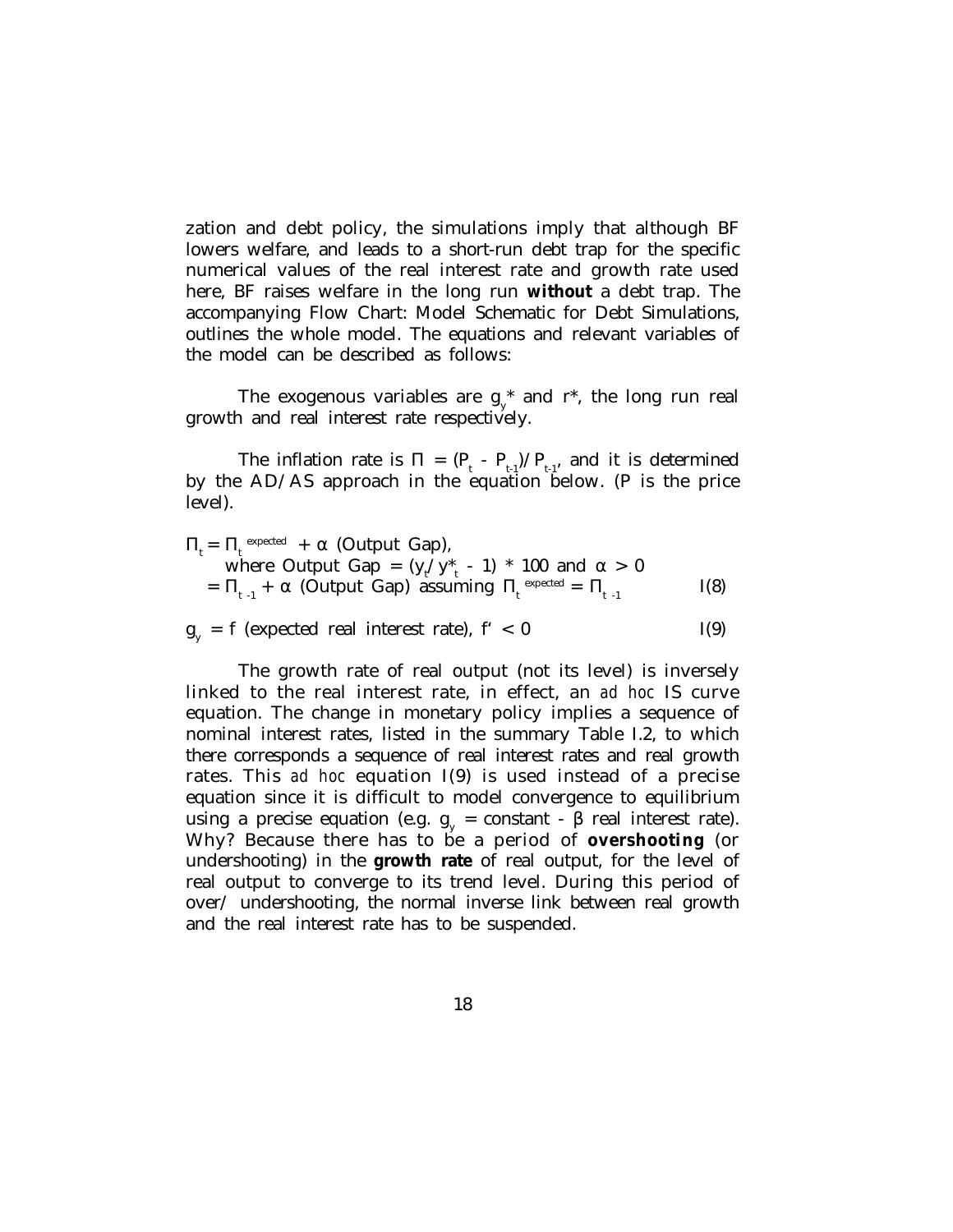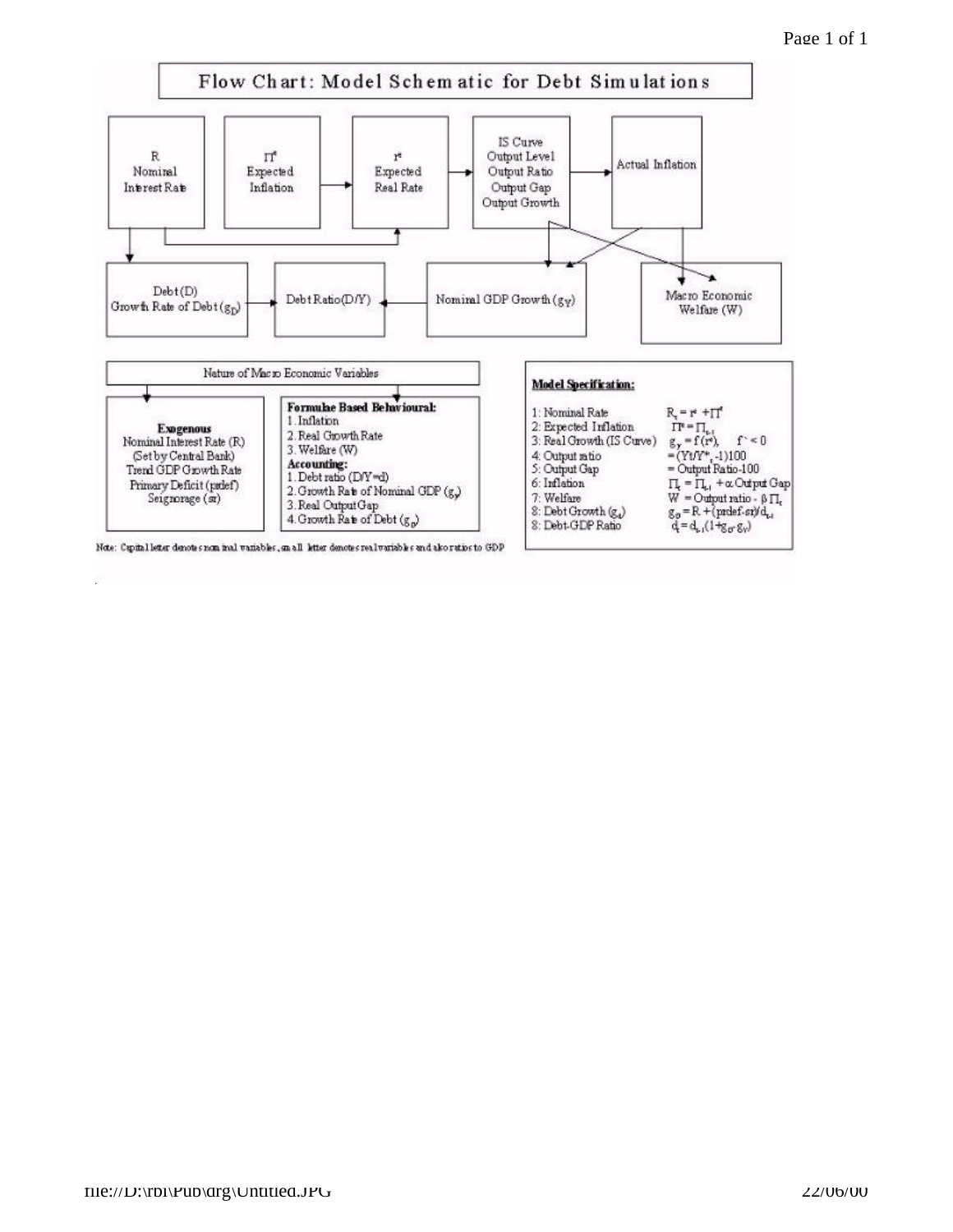The real interest rate in turn is inversely linked in the **short run** to the tightness of monetary policy, indicated by the seigniorage ratio (sr), with arbitrary values again chosen for this link. In most macro economic analyses, the monetary policy variable is typically the money growth rate (high-powered or total money stock), not **sr**. When velocity is constant (or a function of income growth and the nominal interest rate), then in long run equilibrium **sr** could be expressed in terms of a corresponding money growth rate.<sup>19</sup> However, since this is not a Quantity Theory model, it is not just convenient but even necessary to ignore money growth and express monetary policy in terms of the **sr**. For these reasons, in the simulation an arbitrary sequence of values is also chosen for the short-run impact of a change in the seigniorage ratio on the real interest rate. The seigniorage ratio sr has no long run impact on the real interest rate.

The real interest rate is the underlying exogenous variable in this model. The nominal rate is the derived 'exogenous' policy variable, chosen by the central bank. Operationally the central bank can only choose the **nominal rate R** as its operating target or instrument, not the real rate.<sup>20</sup> But in doing so, given expected inflation from last period, the central bank is effectively targeting an expected real rate that influences private sector investment decisions. This would require the central bank to estimate the private sector's expected inflation rate. In this scenario, the central bank knows that, since it cannot control the real interest rate and growth in the long run, it should periodically adjust the nominal rate R in response to changing inflation. Nevertheless it can use the nominal rate R to choose an expected real rate(s) to achieve its inflation target, ideally taking into account the impact of the real rate on real growth, inflation and welfare over a multi-period horizon. For instance, starting from 7 per cent steady inflation, a nominal rate of 11 per cent, and so a real rate of 4 per cent, if the central bank raises the nominal rate to 14 per cent by its money market operations, in effect it has raised the expected real rate to 7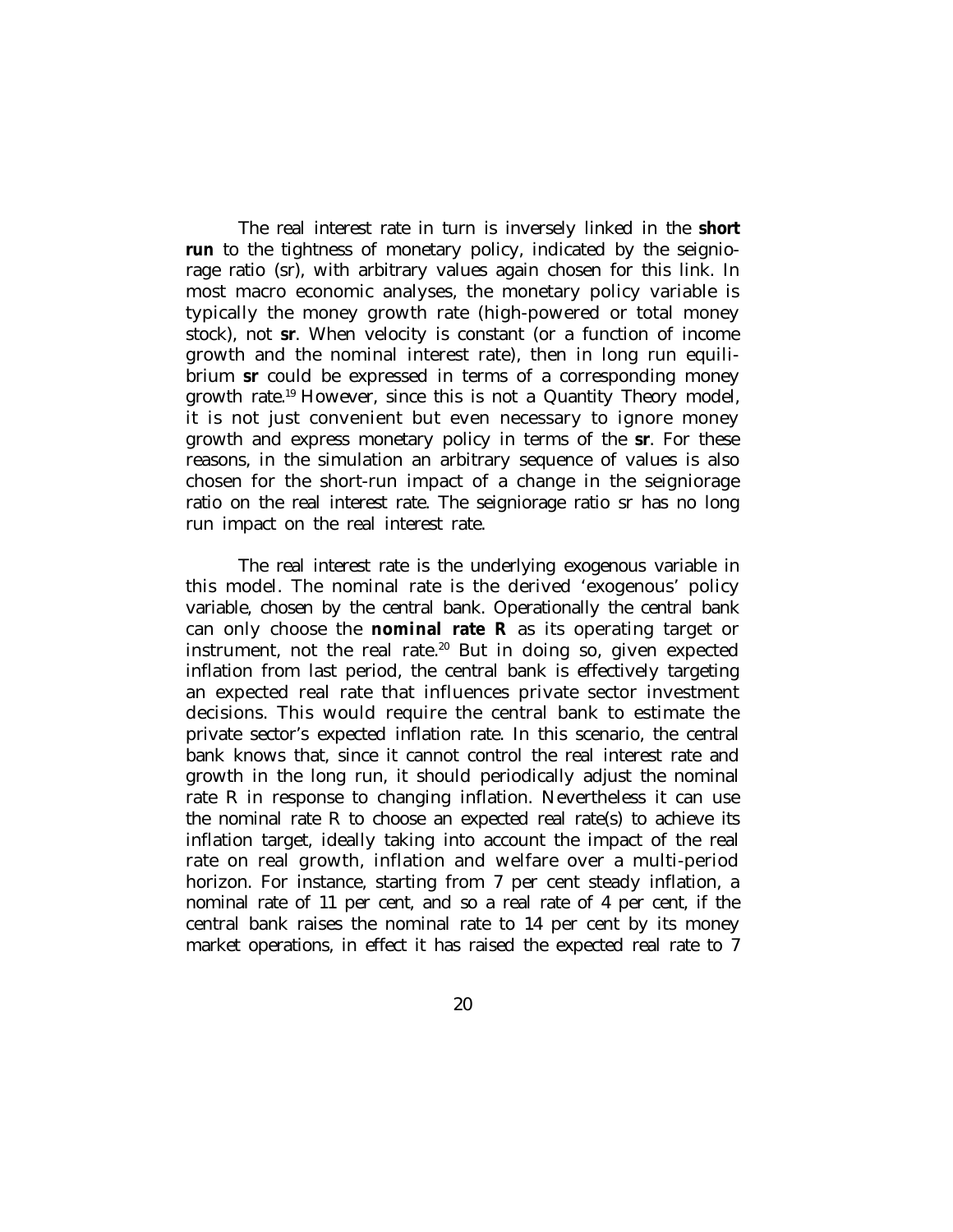per cent. This policy will reduce inflation below 7 per cent because of its contractionary effect, and so the expected real rate will be lower than the actual real rate. However, the actual real rate does not affect economic decisions and so is ignored in this analysis. The term real rate implicitly refers to the (expected) real rate. In long run equilibrium, actual and expected real rates are equal at the exogenous level r\*. Thus R, the policy variable chosen by the central bank, can be expressed as:

$$
R = r^{\text{expected}} + \Pi^{\text{expected}} = r^{\text{expected}} + \Pi_{t-1} \text{ since } \Pi^{\text{expected}} = \Pi_{t-1} \qquad I(10)
$$

Macroeconomic welfare (W) is positively related to the Output Ratio  $(y/y^*)$ 100 and inversely to inflation, since inflation, even when anticipated, has significant menu (transactions) costs $21$ 

$$
W_t = \text{Outputratio}_t - \lambda \Pi_t \qquad \qquad I(11)
$$

A rise in output is welfare enhancing even when it pushes up the economy above its potential level because the coefficient  $\lambda$ is relatively small. (Implicitly, the rise in employment implies a drop in involuntary unemployment which can exist, even at the natural rate, as in efficiency wage models, such as Stiglitz and Weiss (1984)). Inflation lowers welfare primarily due to transaction costs, as stressed by Okun  $(1980)^{22}$ . Since in long run equilibrium, the output ratio is constant (assumed 100 here) the welfare function implies that a goal or final target of zero inflation target is the best policy. Present-value calculations with the welfare function can also be used to numerically demonstrate, given society's rate of time preference, that for a moderately long but not infinite time horizon, it is better to continue with the existing inflation rate than push the economy to low or zero inflation by inducing a recession.

### I.4 Simulation Results and the Adjustment Process

The process of adjustment after a change in **sr**, for the tight money case, is outlined below. The numerical results are presented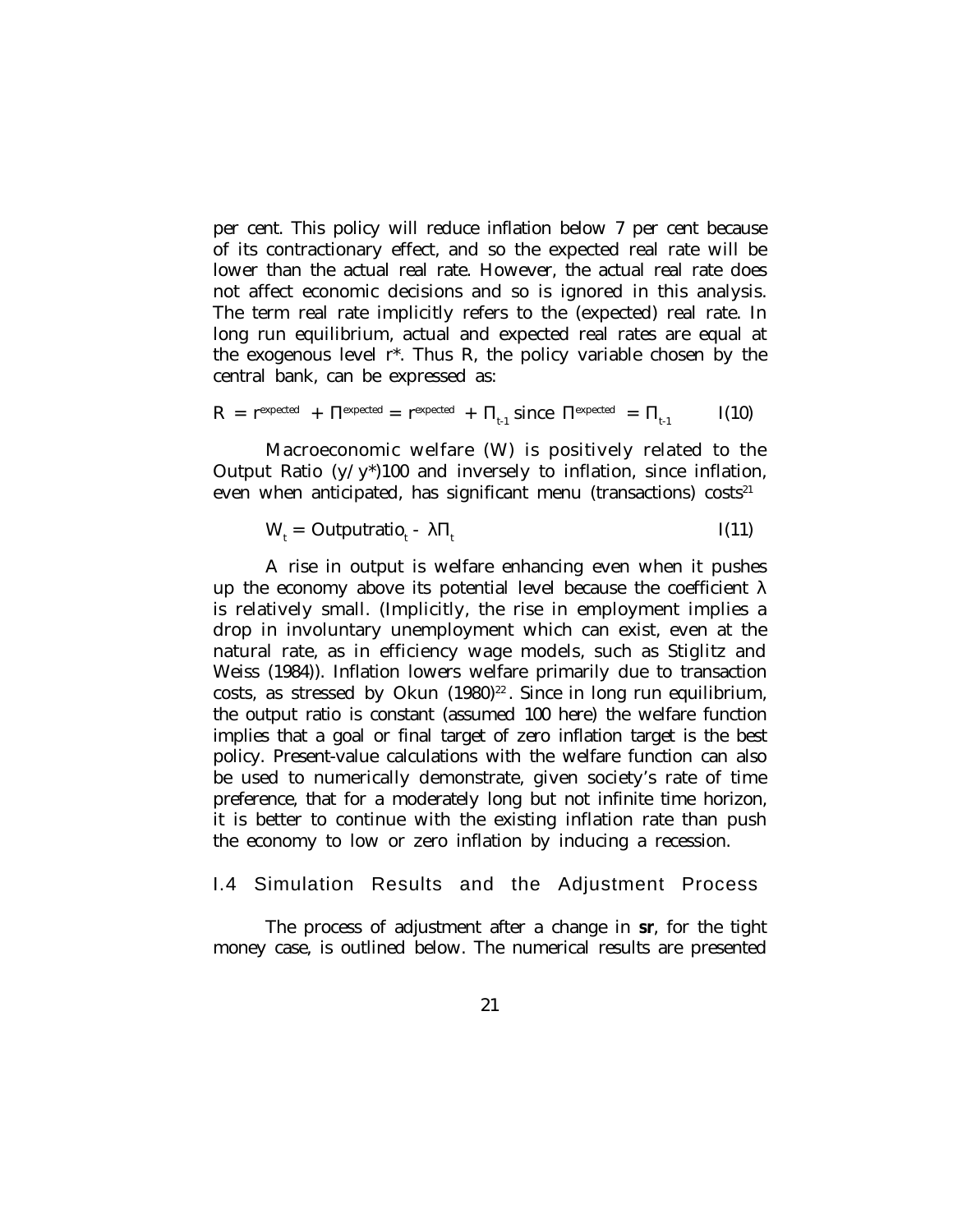in Tables I.1(a) and (b) and depicted in the accompanying Chart I (a) to (f). The fall in **sr** raises the nominal (and real) rate of interest, lowers real growth and raises the debt burden on both grounds (periods 1 through 5). At the start, **sr** is 1 per cent and, given the values of other variables, the debt-GDP ratio is 50per cent. Then **sr** is reduced to 0.5per cent, a one-time permanent change. A debt-trap develops during the transition when the real interest rate exceeds the growth rate, with the debt ratio rising explosively. (periods 1 to 4).

However, this instability is temporary or short-run. The commonly held view that bond financing leads to a debt trap, is based on an **empirically erroneous extrapolation** of this short-run impact of tight money. Since growth has fallen, output level falls below trend and inflation declines **whenever** this is so (periods 1 to  $6)^{23}$ . The decline in inflation gets built into expectations and nominal interest rates begin to fall, and the real interest rate falls and begins to return to its old level (periods 2 to 6). There is a final adjustment (periods 6 and 7) when output growth overshoots its trend value, to enable catch up in output level. From period 8 onwards, all the macro flow variables have returned to their equilibrium values, with the debt ratio rising stable. The economy gradually converges to long-run equilibrium with a higher, stable debt ratio (see simulation results).

The tight money policy does increase the debt burden in an operational sense since it raises the ratio of real interest payments to GDP (r.d). For these numerical values, the interest burden rises in nominal terms also, but this need not always be the case. Welfare falls during most of the adjustment as real output falls increasingly below potential, despite the continuing drop in inflation (periods 1 through 5) but then rises as inflation falls and output growth rises. The weights in the welfare function have been chosen so as to heavily weigh the gain due to output, in comparison to the loss from inflation. Under the tight money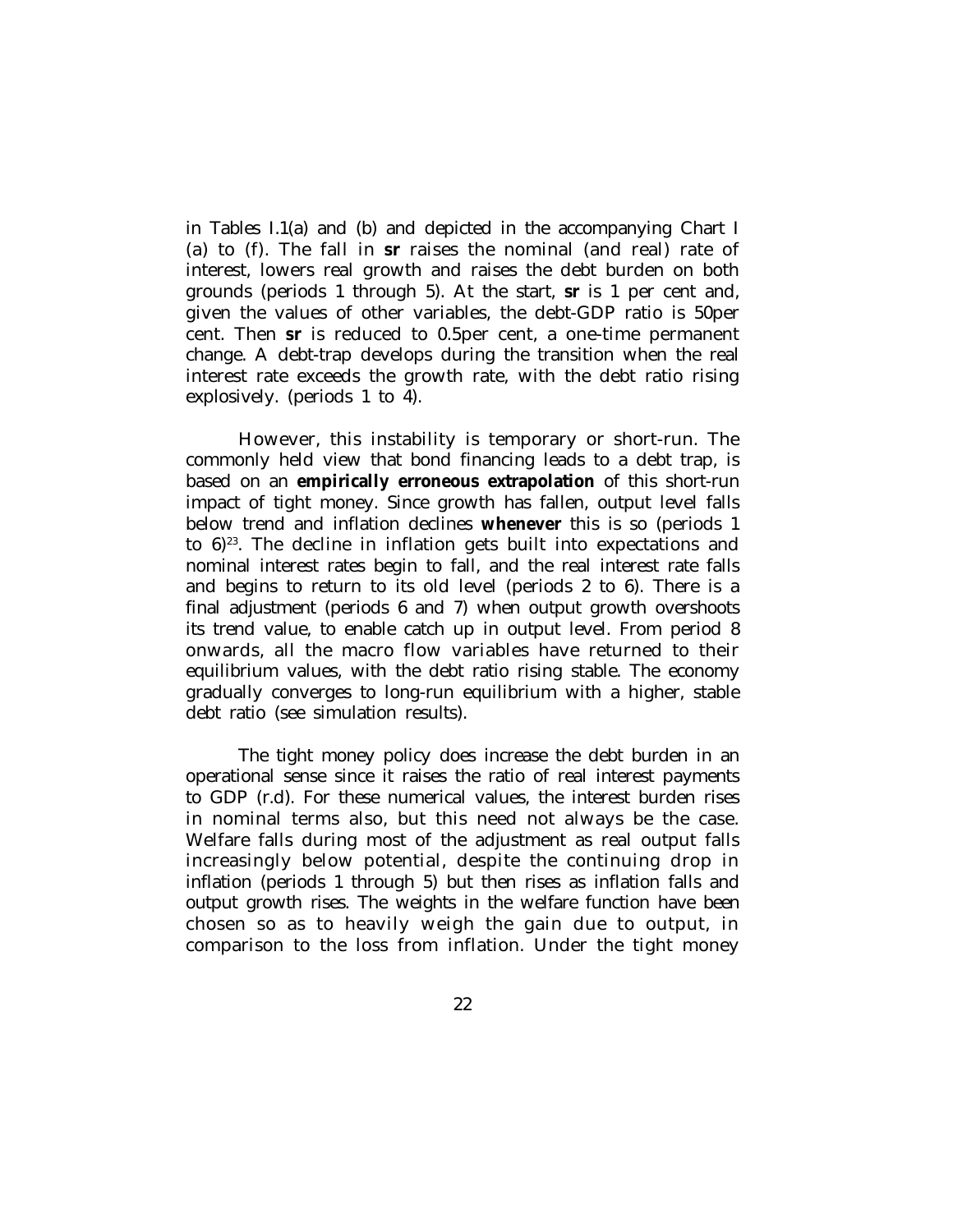| l                  |
|--------------------|
| į<br>١             |
| i<br>I             |
| ì<br>Ì             |
| $\frac{1}{2}$<br>١ |
|                    |
|                    |
| É                  |

Primary Deficit (prdef) = 2%, Seignorage ratio (sr) = 1% inflation = [infation(-1) + 0.015 \* (Output Gap)]

Assumptions: Assumptions:

inflation =  $\text{[infation(-1) + 0.015 * (Output Gap)]}$ <br>Welfare = [Output Ratio - 20 \* inflation] Reduce sr to 0.5%<br>Reduce sr to 0.5% Primary Deficit (prdef) = 2%, Seignorage ratio (sr) = 1%<br>Reduce sr to 0.5%<br>Period Nominal Real Real Infla- Nominal  $\mathbf{C}$  $\overline{\mathcal{A}}$ 

|           | edition is anno        |                                   |                     |                |                          |                | we have $\sim$ 10 $\mu$ and $\mu$ and $\mu$ and $\mu$ |                 |         |                           |               |                   |
|-----------|------------------------|-----------------------------------|---------------------|----------------|--------------------------|----------------|-------------------------------------------------------|-----------------|---------|---------------------------|---------------|-------------------|
|           | Rate<br>Period Nominal | Rate<br>Interest Interest<br>Real | Real<br>Growth<br>Ĝ | Infla-<br>tion | GDP<br>Nominal<br>Growth | Output<br>Real | Trend<br>Output                                       | Output<br>ratio | Welfare | Growth<br>Debt<br>Rate of | ratio<br>Debt | ratio)<br>d(Debt- |
| ېم        | 0.1100                 | 0.04                              | 0.06                | 0.07           | 0.130                    | 889.99         | 889.99                                                | 100.00          | 98.60   |                           | 0.5000        |                   |
|           | 0.1100                 | 0.04                              | 0.06                | 0.07           | 0.130                    | 943.40         | 943.40                                                | 100.00          | 98.60   | 0.1300                    | 0.5000        |                   |
|           | 0.1100                 | 0.04                              | 0.06                | 0.07           | 0.130                    | 1000.00        | 1000.00                                               | 100.00          | 98.60   | 0.1300                    | 0.5000        | 0.0000            |
|           | 0.1400                 | 0.07                              | 0.06                | 0.07           | 0.124                    | 1055.00        | 1060.00                                               | 99.53           | 98.14   | 0.1700                    | 0.5229        | 0.0229            |
|           | 0.1343                 | 0.07                              | 0.05                | 0.07           | 0.117                    | 1107.75        | 1123.60                                               | 98.59           | 97.25   | 0.1630                    | 0.5468        | 0.0239            |
|           | 0.1222                 | 0.06                              | 0.05                | 0.06           | 0.108                    | 1157.60        | 1191.02                                               | 97.19           | 95.93   | 0.1496                    | 0.5696        | 0.0228            |
|           | 0.1130                 | 0.05                              | 0.04                | 0.06           | 0.096                    | 1203.90        | 1262.48                                               | 95.36           | 94.24   | 0.1393                    | 0.5942        | 0.0247            |
|           | 0.1010                 | 0.05                              | 0.06                | 0.05           | 0.103                    | 1270.12        | 1338.23                                               | 94.91           | 93.94   | 0.1263                    | 0.6078        | 0.0136            |
|           | 0.0884                 | 0.04                              | 0.09                | 0.04           | 0.135                    | 1384.43        | 1418.52                                               | 97.60           | 96.70   | 0.1131                    | 0.5946        | $-0.0132$         |
|           | 0.0848                 | 0.04                              | 0.09                | 0.04           | 0.131                    | 1503.63        | 1503.63                                               | 100.00          | 99.10   | 0.1100                    | 0.5822        | $-0.0124$         |
|           | 0.0848                 | 0.04                              | 0.06                | 0.04           | 0.105                    | 1593.85        | 1593.85                                               | 100.00          | 99.10   | 0.1105                    | 0.5856        | 0.0034            |
| ౚ         | 0.0848                 | 0.04                              | 0.06                | 0.04           | 0.105                    | 1689.48        | 1689.48                                               | 100.00          | 99.10   | 0.1104                    | 0.5889        | 0.0033            |
| ≘         | 0.0848                 | 0.04                              | 0.06                | 0.04           | 0.105                    | 1790.85        | 1790.85                                               | 100.00          | 99.10   | 0.1102                    | 0.5921        | 0.0032            |
| 197       | 0.0848                 | 0.04                              | 0.06                | 0.04           | 0.105                    | 96662150.99    | 96661905.67                                           | 100.00          | 99.10   | 0.1049                    | 0.7464        | 0.0001            |
| 198       | 0.0848                 | 0.04                              | 0.06                | 0.04           | 0.105                    | 102461880.05   | 102461620.01                                          | 100.00          | 99.10   | 0.1049                    | 0.7465        | 0.0001            |
| <b>99</b> | 0.0848                 | 0.04                              | 0.06                | 0.04           | 0.105                    | 108609592.85   | 108609317.21                                          | 100.00          | 99.10   | 0.1049                    | 0.7465        | 0.0001            |
| 200       | 0.0848                 | 0.04                              | 0.06                | 0.04           | 0.105                    | 115126168.42   | 115125876.25                                          | 100.00          | 99.10   | 0.1049                    | 0.7466        | 0.0001            |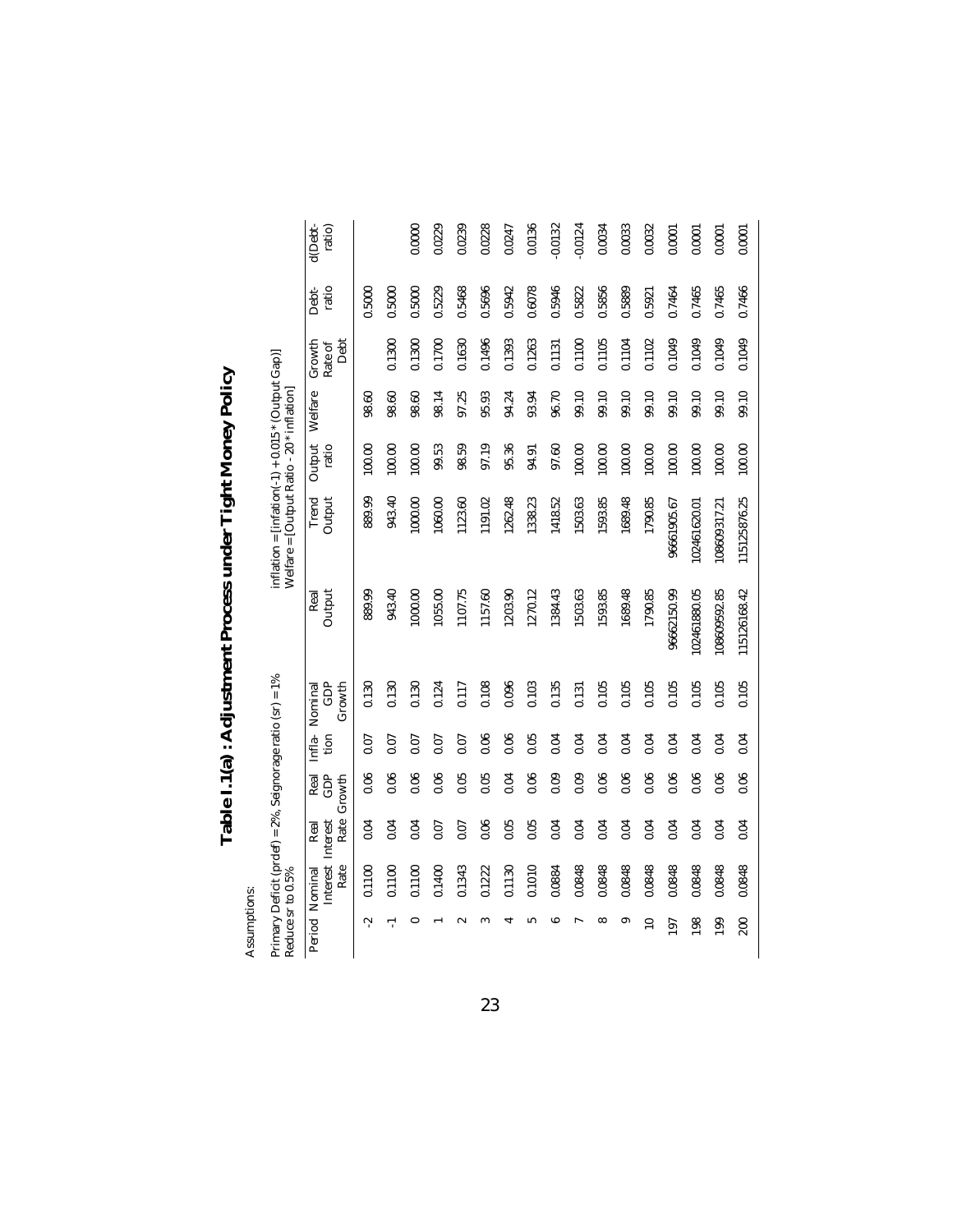Table I.1(b): Adjustment Process under Easy Money Policy **Table I.1(b) : Adjustment Process under Easy Money Policy**

> Assumptions: Assumptions:

| Primary Deficit (prdef) = 2%, Seignorage ratio (sr) = 1% | Increase sr to 1.5%         |                          |                       |       |                                |                | Welfare = [Output Ratio - 20 * inflation] |                 |         |                           |                |                   |
|----------------------------------------------------------|-----------------------------|--------------------------|-----------------------|-------|--------------------------------|----------------|-------------------------------------------|-----------------|---------|---------------------------|----------------|-------------------|
| Period                                                   | Interest<br>Rate<br>Nominal | Rate<br>Real<br>Interest | GDP<br>Real<br>Growth | tion  | GDP<br>Growth<br>Infla-Nominal | Real<br>Output | Trend<br>Output                           | Output<br>ratio | Welfare | Growth<br>Debt<br>Rate of | ratio<br>Debt- | d(Debt-<br>ratio) |
| بہ                                                       | 0.1100                      | 0.04                     | 0.06                  | 0.070 | 0.1300                         | 889.99         | 889.99                                    | 100.00          | 98.60   |                           | 0.5000         |                   |
| ┯                                                        | 0.1100                      | 0.04                     | 0.06                  | 0.070 | 0.1300                         | 943.40         | 943.40                                    | 100.00          | 98.60   | 0.1300                    | 0.5000         |                   |
| $\circ$                                                  | 0.1100                      | 0.04                     | 0.06                  | 0.070 | 0.1300                         | 1000.00        | 1000.00                                   | 100.00          | 98.60   | 0.1300                    | 0.5000         | 0.0000            |
|                                                          | 0.0800                      | 0.01                     | 0.07                  | 0.071 | 0.1357                         | 1065.00        | 1060.00                                   | 100.47          | 99.06   | 0.0900                    | 0.4771         | $-0.0229$         |
| $\sim$                                                   | 0.0857                      | 0.02                     | 0.07                  | 0.073 | 0.1428                         | 1139.55        | 1123.60                                   | 101.42          | 99.96   | 0.0962                    | 0.4549         | $-0.0223$         |
| 3                                                        | 0.0878                      | 0.02                     | 0.08                  | 0.077 | 0.1521                         | 1225.02        | 1191.02                                   | 102.85          | 101.31  | 0.0988                    | 0.4306         | $-0.0242$         |
|                                                          | 0.1021                      | 0.03                     | 0.08                  | 0.084 | 0.1643                         | 1323.02        | 1262.48                                   | 104.80          | 103.11  | 0.1137                    | 0.4089         | $-0.0218$         |
| ທ                                                        | 0.1193                      | 0.04                     | 0.07                  | 0.092 | 0.1572                         | 1409.01        | 1338.23                                   | 105.29          | 103.44  | 0.1315                    | 0.3984         | $-0.0105$         |
| co                                                       | 0.1322                      | 0.04                     | 0.03                  | 0.095 | 0.1200                         | 1444.24        | 1418.52                                   | 101.81          | 99.91   | 0.1448                    | 0.4082         | 0.0099            |
|                                                          | 0.1350                      | 0.04                     | 0.04                  | 0.095 | 0.1365                         | 1504.17        | 1503.63                                   | 100.04          | 98.14   | 0.1472                    | 0.4126         | 0.0044            |
| ∞                                                        | 0.1350                      | 0.04                     | 0.06                  | 0.095 | 0.1550                         | 1594.43        | 1593.85                                   | 100.00          | 98.10   | 0.1471                    | 0.4094         | $-0.0033$         |
| ၜ                                                        | 0.1350                      | 0.04                     | 0.06                  | 0.095 | 0.1550                         | 1690.09        | 1689.48                                   | 100.00          | 98.10   | 0.1472                    | 0.4062         | $-0.0032$         |
| $\Xi$                                                    | 0.1350                      | 0.04                     | 0.06                  | 0.095 | 0.1550                         | 1791.50        | 1790.85                                   | 100.00          | 98.10   | 0.1473                    | 0.4030         | $-0.0031$         |
| 197                                                      | 0.1350                      | 0.04                     | 0.06                  | 0.095 | 0.1550                         | 96696921.69    | 96661905.67                               | 100.00          | 98.10   | 0.1547                    | 0.2535         | $-0.0001$         |
| 198                                                      | 0.1350                      | 0.04                     | 0.06                  | 0.095 | 0.1550                         | 102498737.00   | 102461620.01                              | 100.00          | 98.10   | 0.1547                    | 0.2534         | $-0.0001$         |
| 199                                                      | 0.1350                      | 0.04                     | 0.06                  | 0.095 | 0.1550                         | 108648661.22   | 108609317.21                              | 100.00          | 98.10   | 0.1547                    | 0.2534         | $-0.0001$         |
| 200                                                      | 0.1350                      | 0.04                     | 0.06                  | 0.095 | 0.1550                         | 115167580.89   | 115125876.25                              | 100.00          | 98.10   | 0.1548                    | 0.2533         | $-0.0001$         |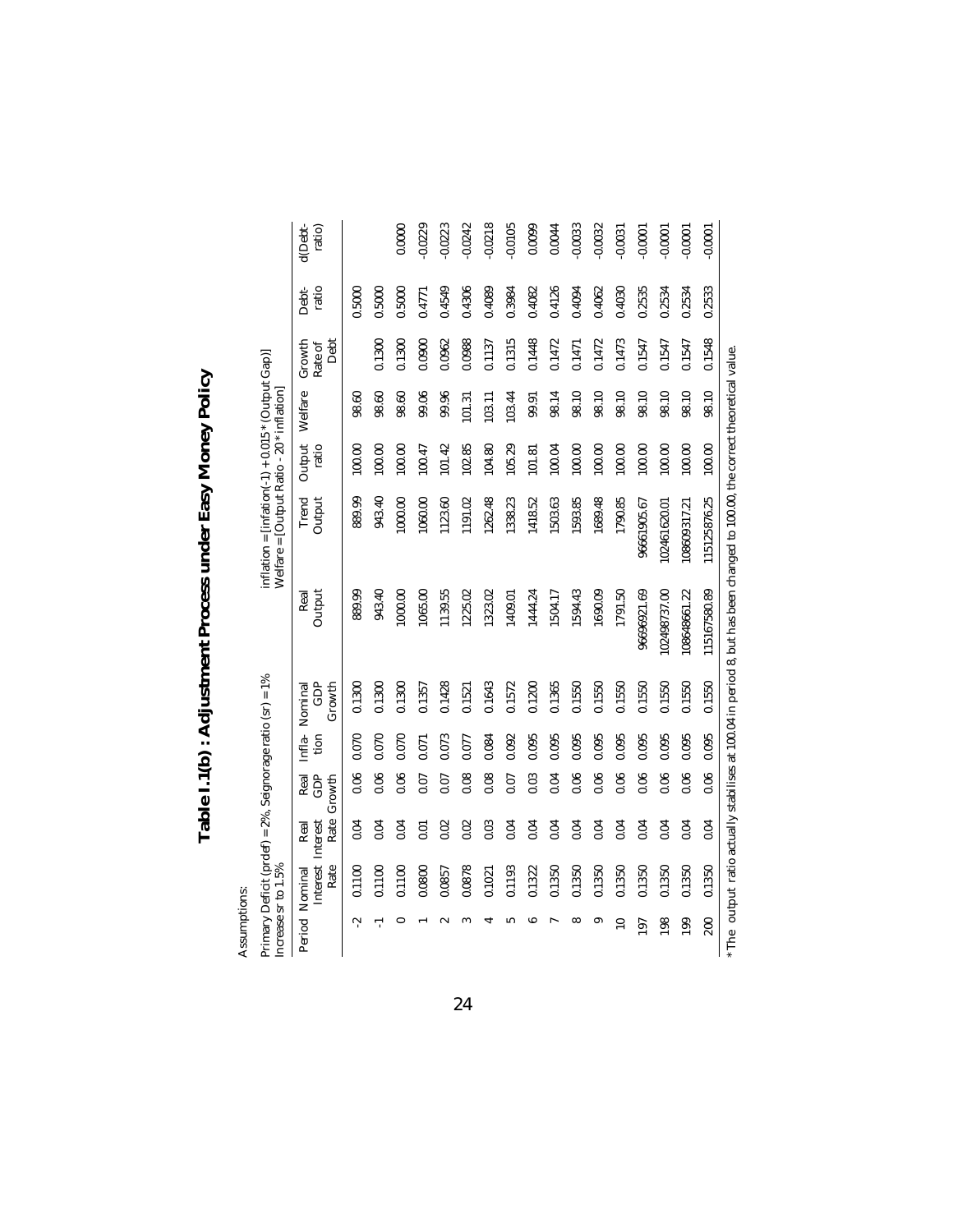

**Chart I : Policy Simulation for Tight and Easy Money Policies**

25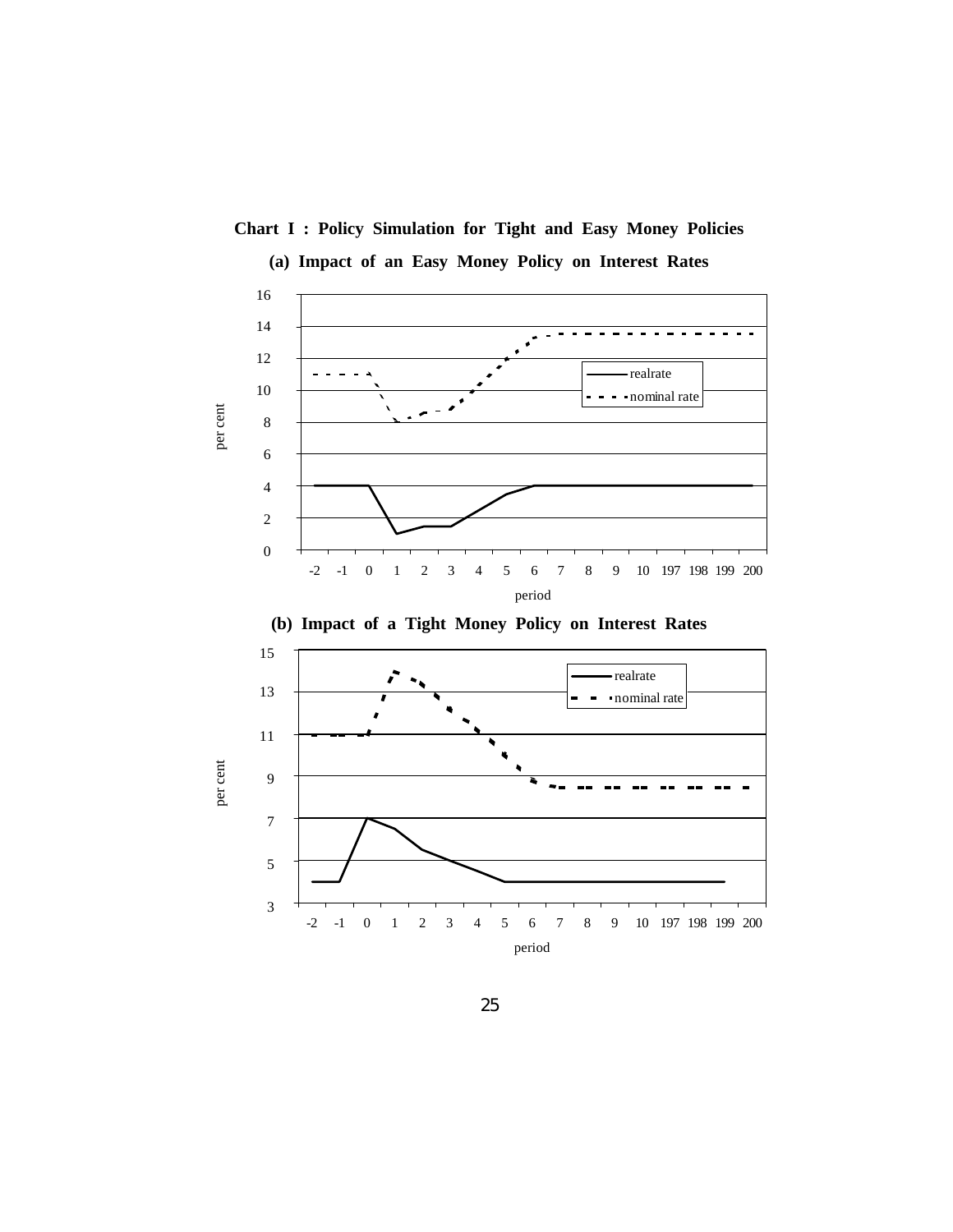

**(c) Impact of an Easy Money Policy on Real Output Growth and Inflation Rate**

**(d) Impact of a Tight Money Policy on Real Output Growth and Inflation Rate**

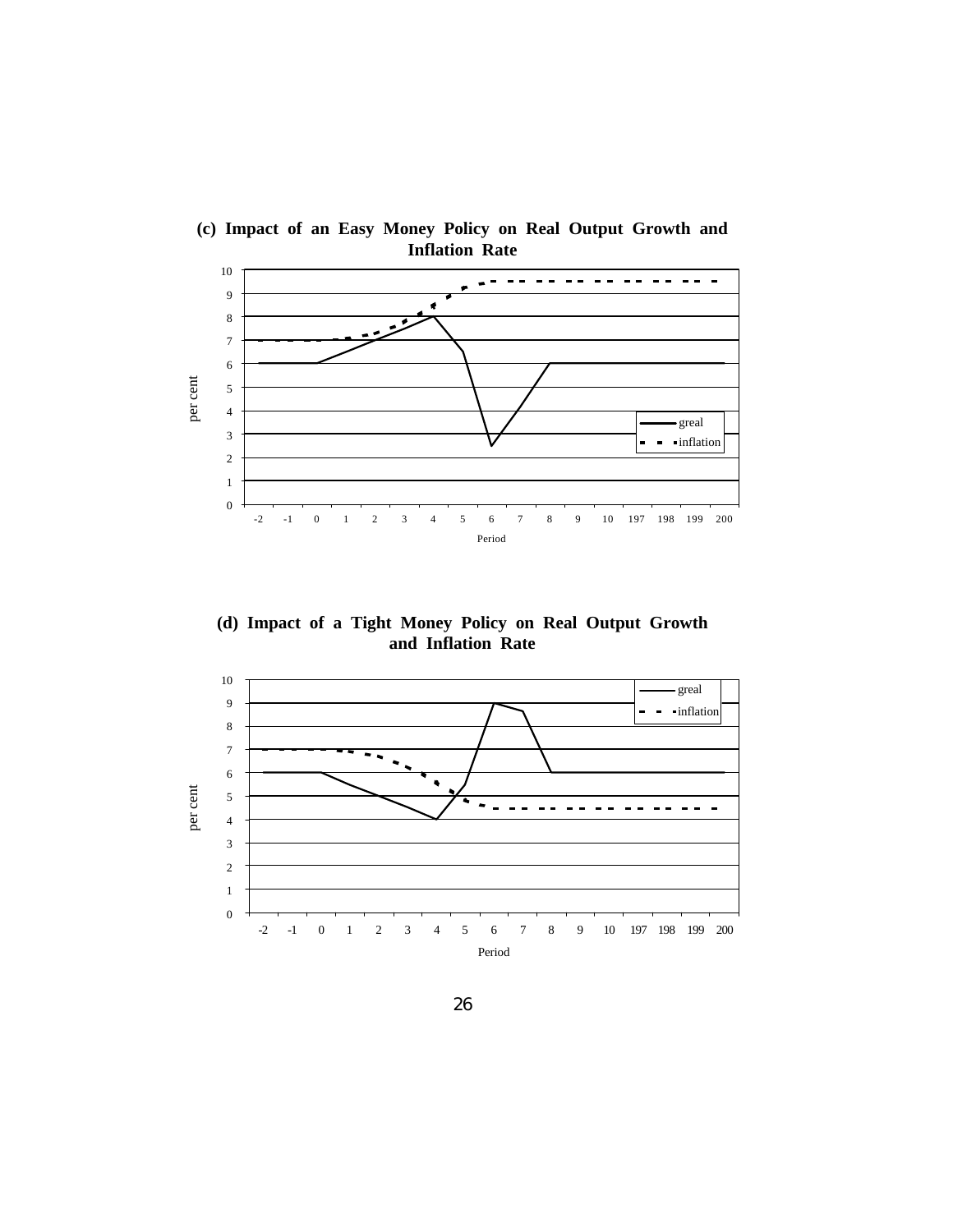

**(e) Impact of an Easy and a Tight Money Policy on Debt Ratio**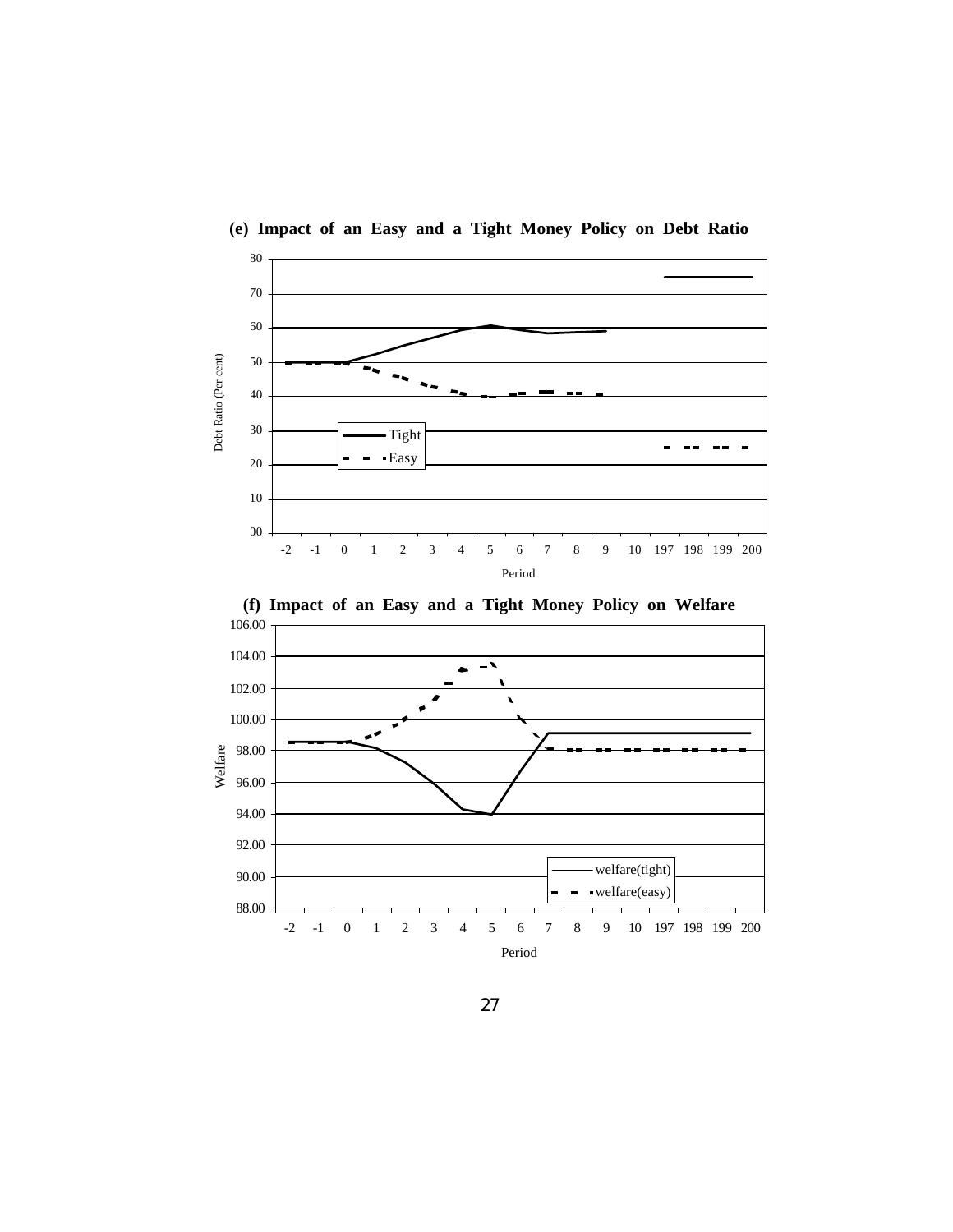policy, welfare is higher in the long run due to lower inflation, with the same output growth.

For the easy money scenario, in which **sr** is raised from 1 per cent to 1.5 per cent, the outcome is just the **reverse** of the tight money scenario. The numerical values chosen are mostly symmetrical. As the nominal and real interest rate fall, output growth rises. The output **level** keeps rising above potential, even as the real interest rate returns to its equilibrium value. As rising inflation enters expectations, nominal rates rise above their initial level. In the undershooting period, GDP growth falls rapidly to enable actual output to come back to the potential level. In the long run, inflation is higher, the debt-GDP ratio is lower and welfare is lower since inflation has risen.

The charts I(a) to (f), accompanying the Tables listing values of all relevant variables for periods 1 through 10 and 197 to 200, provide a good picture of the relative impact of more bond versus money financing of the deficit (or tight versus easy money) respectively. The summary statistics of the numerical simulations are set out in Table I.2 which reports values of relevant variables in long run equilibrium for initial (starting), tight and easy money scenarios respectively.

The US experience during the early 1980s broadly fits the outcome in these simulations. Following an extremely tight monetary policy starting in late 1979, combined with a very loose fiscal policy starting in 1980, after a debt-trap period (1981 to 1983) nominal rates fell sharply and debt stabilized, contrary to the Sargent-Wallace predictions and policy prescriptions, although the correlation between money growth and inflation remained weak [Moorthy (1995a,b), Table I.3].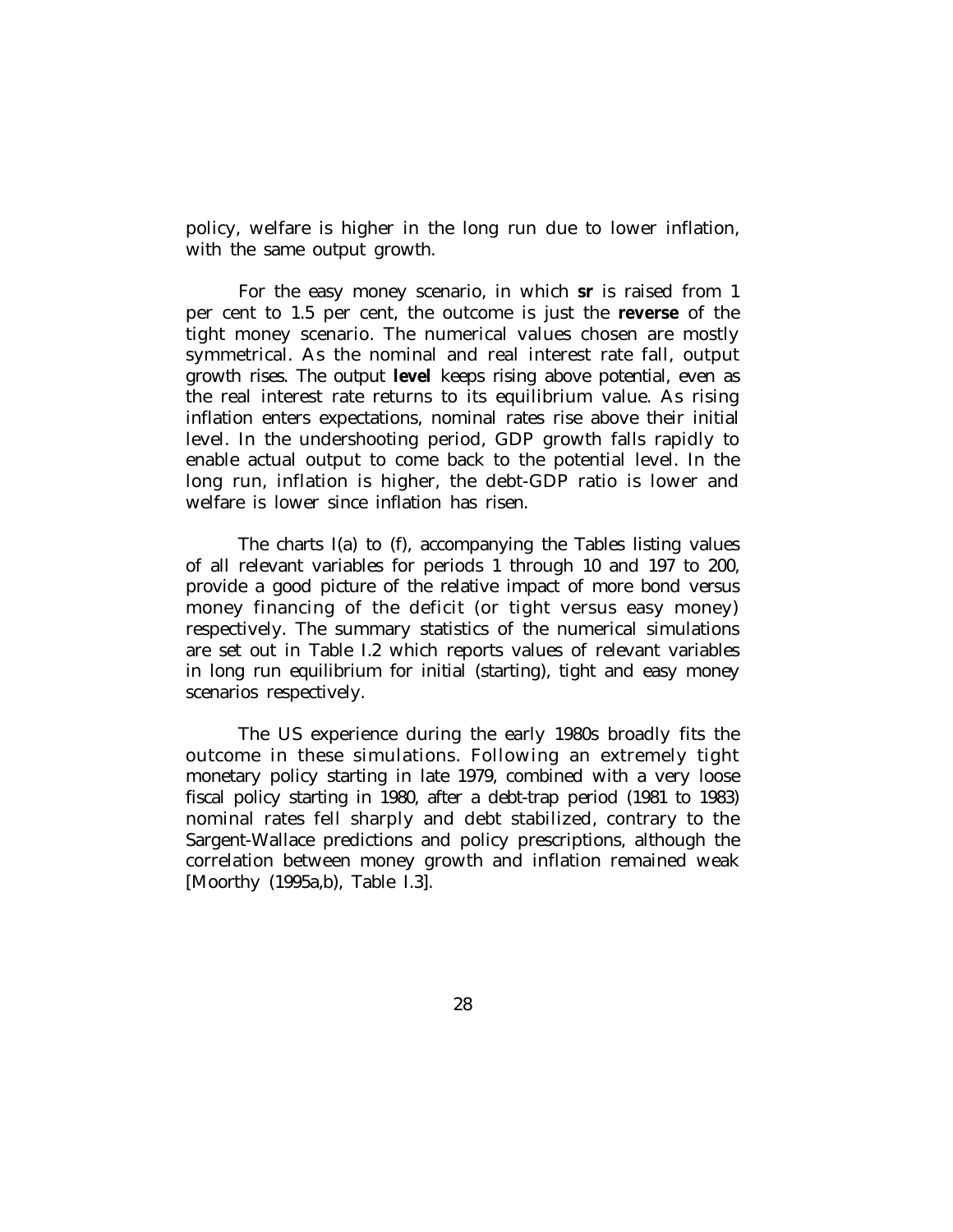## **Table I.2 : Summary Table of Long Run Equilibrium Values**

|                                          | Initial | <b>Tight Money</b><br>Policy | Easy Money<br>Policy |
|------------------------------------------|---------|------------------------------|----------------------|
| l Inflation                              | 7.0%    | 4.5%                         | 9.5%                 |
| Nominal GDP Growth                       | 13.0%   | 10.5%                        | 15.5%                |
| Nominal Interest Rate (R)                | 11.0%   | 8.5%                         | 13.5%                |
| Seignorage ratio (sr)                    | 1.0%    | 0.5%                         | 1.5%                 |
| Debt-GDP Ratio (d)                       | 50.0%   | 75.0%                        | 25.0%                |
| Nominal Interest Payment/<br>$GDP = R.d$ | 5.5%    | 6.4%                         | 3.4%                 |
| Real Interest Payment/GDP = r.d          | 2.0%    | 3.0%                         | 1.0%                 |
| Operational Deficit*                     | 4.0%    | 5.0%                         | 3.0%                 |

Primary Deficit (prdef) = 2.0%, Real Interest Rate (r) = 4%, Real Growth Rate =  $6\%$ , Inflation =  $7\%$ , Seignorage ratio (sr) =  $1\%$ 

\* sum of Primary Deficit and Real Interest payments.

| Sequence of Nominal Interest Rates Chosen by Central Bank |  |  |  |  |
|-----------------------------------------------------------|--|--|--|--|
|                                                           |  |  |  |  |

| Period           | <b>Tight Money</b><br>Policy | Easy Money<br>Policy |
|------------------|------------------------------|----------------------|
| $\mathbf{0}$     | 11.00%                       | 11.00%               |
|                  | 14.00%                       | 8.00%                |
| $\boldsymbol{2}$ | 13.43%                       | 8.57%                |
| 3                | 12.22%                       | 8.78%                |
| 4                | 11.30%                       | 10.21%               |
| 5                | 10.10%                       | 11.93%               |
| 6                | 10.10%                       | 13.22%               |
| 7                | 8.48%                        | 13.50%               |
| 8                | 8.48%                        | 13.50%               |
| 9                | 8.48%                        | 13.50%               |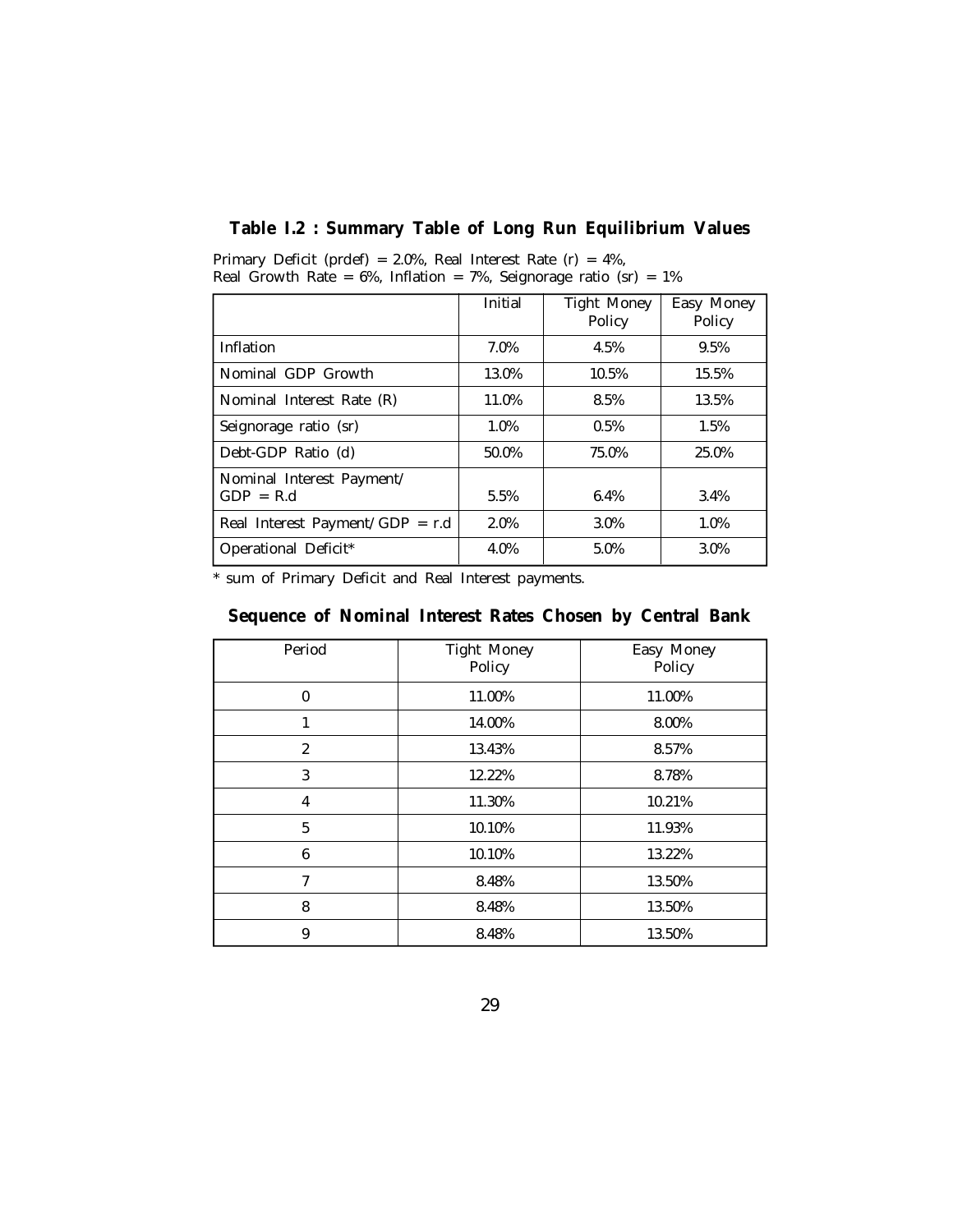| Period         | <b>Tight Money</b><br>Policy | Easy Money<br>Policy |
|----------------|------------------------------|----------------------|
| $\theta$       | 4.00%                        | 4.00%                |
| 1              | 7.00%                        | 1.00%                |
| $\overline{2}$ | 6.50%                        | 1.50%                |
| 3              | 5.50%                        | 1.50%                |
| 4              | 5.00%                        | 2.50%                |
| $\overline{5}$ | 4.50%                        | 3.50%                |
| 6              | 4.00%                        | 4.00%                |
| 7              | 4.00%                        | 4.00%                |
| 8              | 4.00%                        | 4.00%                |
| 9              | 4.00%                        | 4.00%                |

## **Corresponding Sequence of Real Interest Rates**

**Table I.3 : Interest Rates and Inflation: The U.S. Experience**

## (per cent)

|                        | 1980    | 1981  | 1982  | 1983  | 1987-89<br>Average |
|------------------------|---------|-------|-------|-------|--------------------|
| Ten Year Treasury Rate | 11.46   | 13.91 | 13.00 | 11.10 | 8.56               |
| Inflation (CPI)        | 12.5    | 8.90  | 3.80  | 3.80  | 4.50               |
| Real Interest Rate     | $-1.00$ | 5.00  | 0.20  | 7.30  | 4.10               |
| Real GDP Growth        | $-0.50$ | 1.80  | 2.20  | 3.90  | 3.20               |
| Deficit/GDP Ratio      | 2.80    | 2.70  | 4.10  | 6.30  | 3.20               |
| Debt/GDP Ratio         | 26.80   | 26.50 | 29.40 | 34.10 | 43.50              |

*Source:* **U.S. Economic Report of the President, 1991.**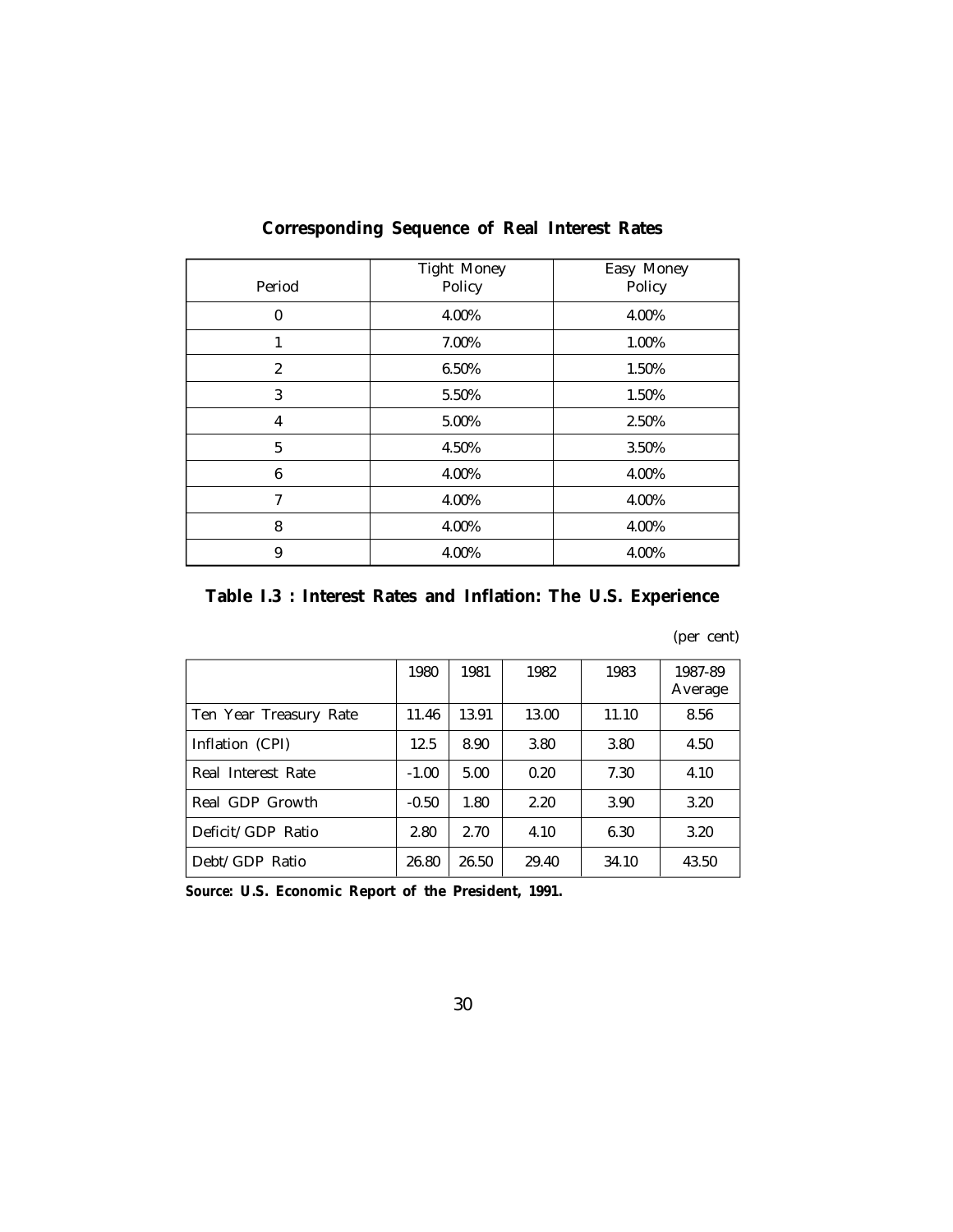# 1.5 Inflation Rate Determination in the AD-AS Approach

It is now necessary to clarify aspects of inflation rate determination in this AD-AS model, and point out the limitations of this model as well. When **sr** is reduced to 0.5 per cent under tight money, inflation stabilizes at 4.48 per cent. What determines the long-run inflation rate in the AD-AS approach? The coefficients of the Output Gap equation and the values of the real growth rates during adjustment that bring output back to its trend. Changes in these alter the long-term inflation rate. If, for instance, the coefficient  $\alpha$  on the Output Gap variable in Equation I(8) doubles to .003 from .0015, then inflation settles at 1.95%, not at 4.48% for the tight money policy. Also, any change in the time path of output and thus Output Gap during the transition before it returns to equilibrium permanently affects inflation. Once output is at its trend level, inflation continues at its prevailing rate.

In this AD-AS model, the inflation rate displays path-dependence. There is no nominal anchor for the price level. Implicitly velocity is changing arbitrarily, and may be trending up or down without limit.<sup>24</sup> Is this realistic? For the **very long run** (say period 20 onwards), the ADAS approach to inflation is thus **inadequate.** However, for the **operational long run** (say periods 8 through 20), the ADAS approach is likely to be more relevant for determining inflation than the Quantity theory. (The operational long run can be defined as a time period over which the Fisher equation holds with the real interest rate constant at its long run value). This operational long run phase is **long enough** to ensure that the tight money policy lowers nominal interest rates, that the debt trap disappears and that the debt/GDP ratio settles onto a convergent path, while **short enough** to allow for significant velocity variations.

It should be reemphasized that the ADAS approach to inflation used here has significant limitations as a very long-run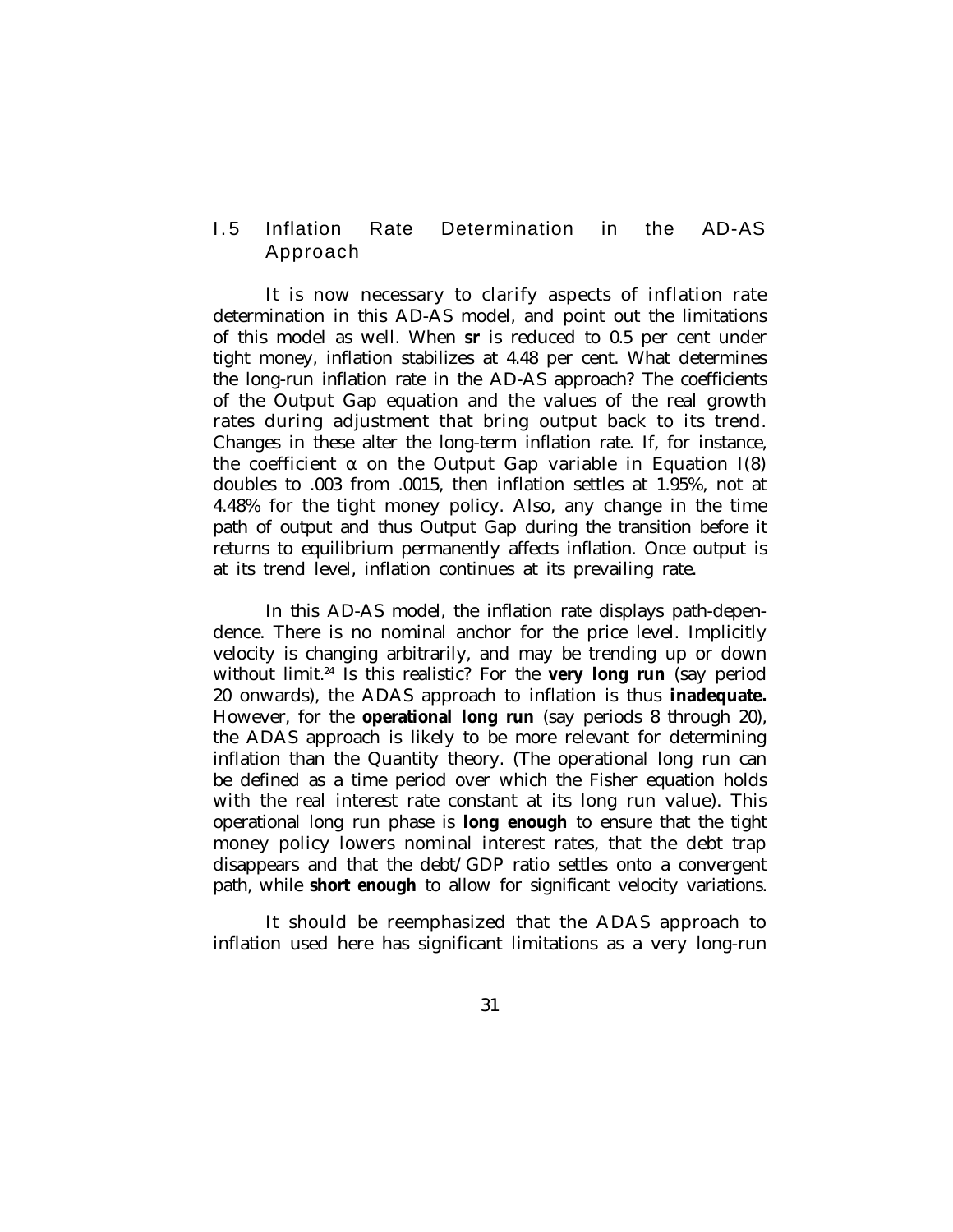theory of inflation. There is no evidence to suggest that the trend output growth rate or the short run trade off between growth and inflation (i.e. parameters of the Output Gap equation) are particularly stable in the long run, in comparison to income velocity measures. However, the AD-AS approach used in these simulations is mainly useful in illustrating that debt can stabilize under monetary tightening when velocity varies substantially, which is quite often the case.

# 1.6 Crowding-out versus Risk Premium Effects Under Bond Finance

For analytical convenience, the policy choices above correspond to changing the amount of seigniorage, for a given primary deficit. The more realistic dilemma that a central bank is typically confronted with is whether or not to accommodate a rising deficit. There is one slight difference in this case. The higher primary deficit and associated debt is likely to raise the equilibrium real interest rate, unless Ricardian equivalence holds. As long as the long-run rise in the real rate is small and the stability condition is still met, the operational policy choice is the same as earlier: monetary accomodation raises growth in the short run but lowers welfare in the long run, and vice versa if the rise in the deficit is not accomodated. Only numerical values of relevant variables will differ.<sup>25</sup> However, if the new higher real rate does not satisfy the stability condition, then monetary accomodation may be able to stabilize the debt, as explained earlier in Section I.1.2, provided it does not induce a further rise in the primary deficit.

When Ricardian equivalence holds, the debt does not affect interest rates since it has no impact on spending decisions. In the numerical simulations in Section 5, the real rate was taken as exogenous. It was assumed to be unaffected by the debt ratio and thus by the mode of debt financing. Under this assumption, it was shown that BF is unambiguously better in the long run. When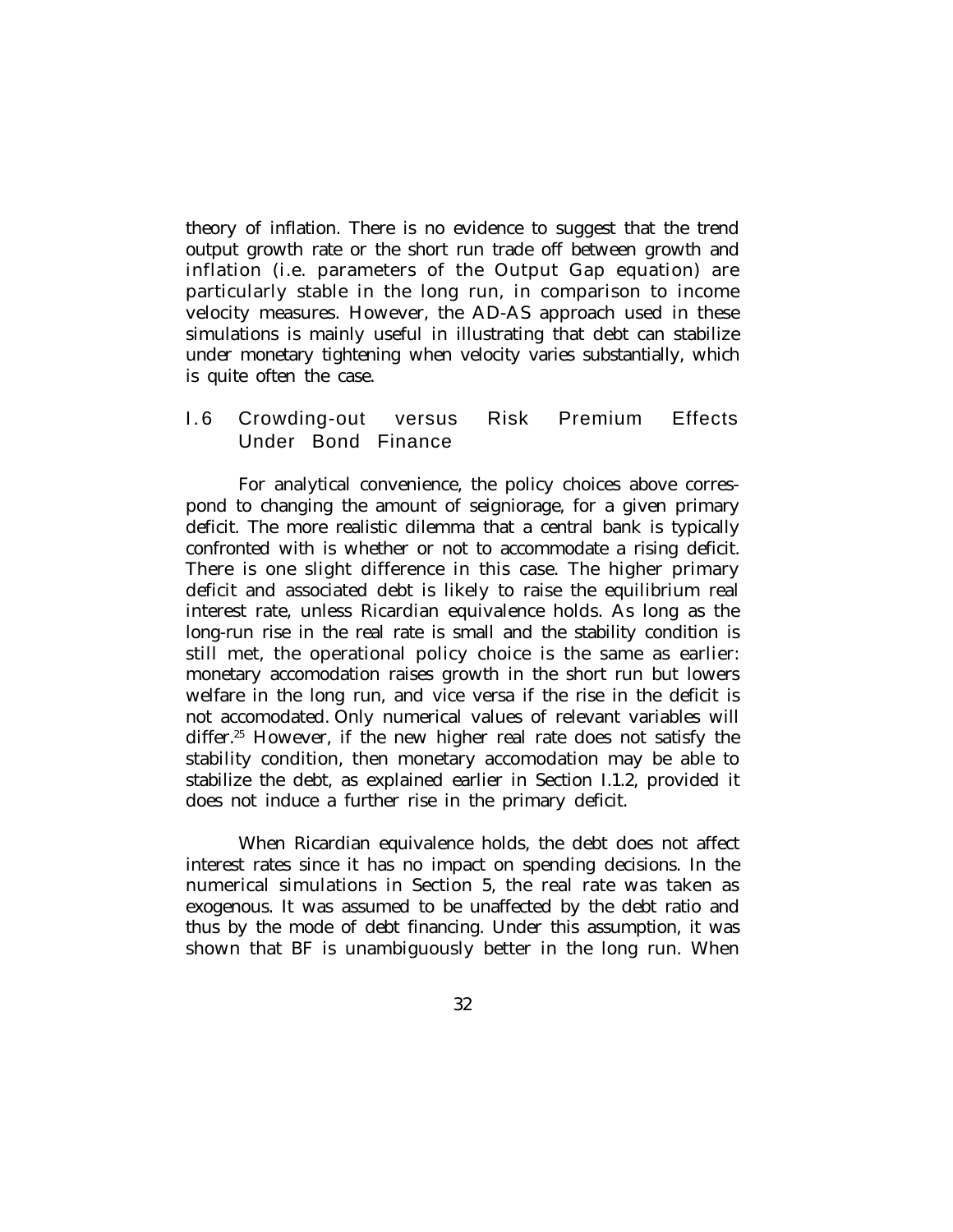Ricardian equivalence does not hold, the larger debt stock, by raising perceived wealth, will raise consumption and thus the real interest rate, and more generally fiscal policy will have adverse crowding out effects. There are compelling reasons why Ricardian equivalence may not hold - the existence of income constraints and imperfect capital markets, to cite just two. The major proponent of the Ricardian view, Barro (1989) has also pointed out its limitations. Easterly and Schmidt-Hebbel (1991) provide robust cross-country evidence against Ricardian equivalence.<sup>26</sup>

Under non-Ricardian circumstances, the fundamental conclusion in sections 4 and 5 that BF is preferable needs to be reexamined. In their analysis, Rangarajan, Basu and Jadhav (1989) point out that although their model assumes that inflation and growth are not affected in the long run by bond finance, they state that the 'realistic scenario' under BF would be one in which the growth rate and inflation are adversely affected due to a higher real rate. Thus BF can reduce long-run welfare when compared to MF by reducing growth and lead to debt instability through a sufficiently large crowding out effect, reducing growth and raising the real rate.

### I.6.1 The Opposing Inflation Risk Premium Effect

Even when Ricardian equivalence does not hold and crowding out effects are present, it does not follow that BF adversely influences the real rate and lowers welfare. There are other macroeconomic effects at work that need to be considered. Even if a higher debt burden leads, *ceteris paribus*, to a higher interest rate, the risk premium effect works in the opposite direction. The real interest rate has an inflation risk premium component. While credibility effects are not mechanical and are more likely to comprise of interest rate responses to discrete events, nevertheless one can postulate that the risk premium component is negatively related to actual inflation. Credibility is achieved by an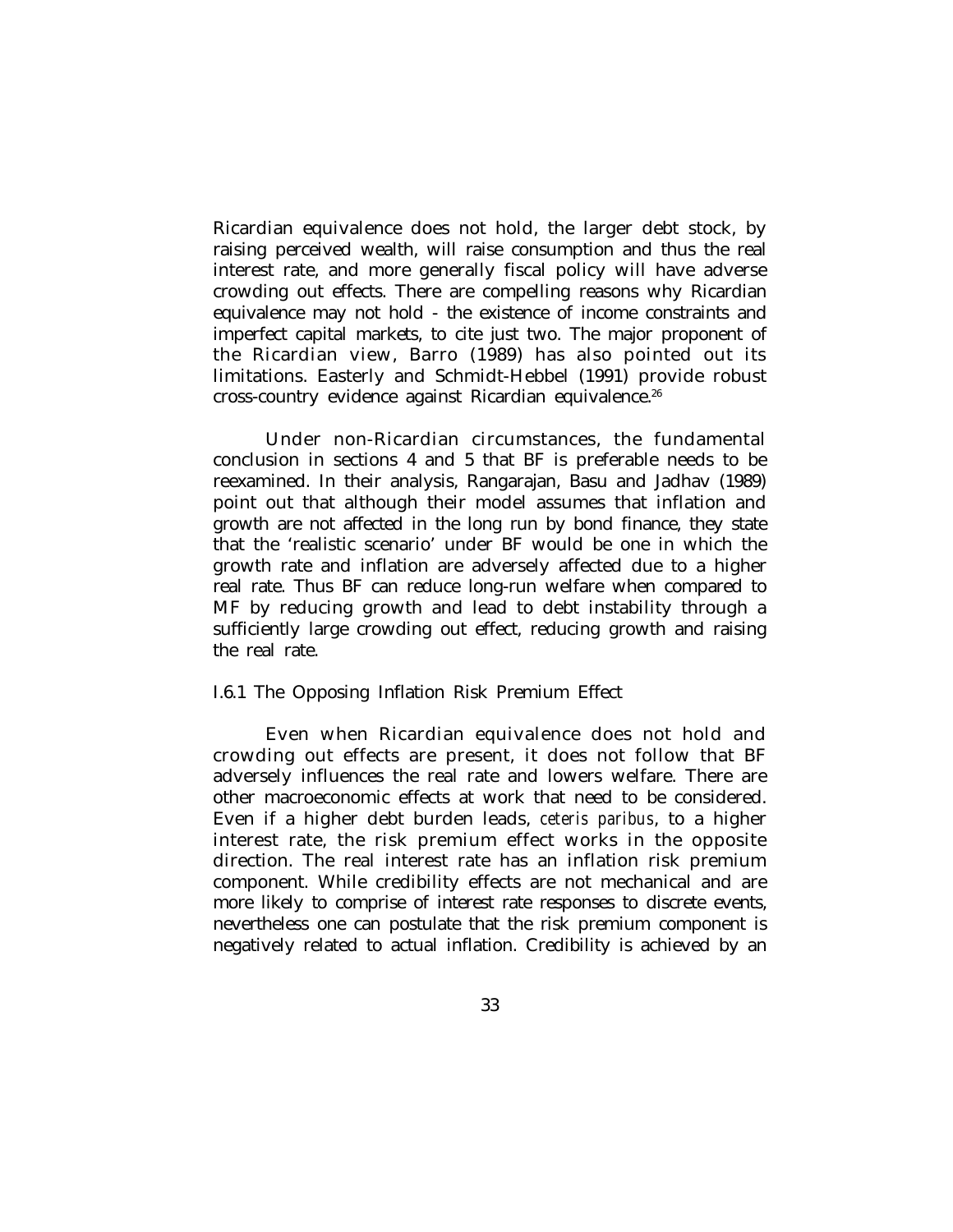actual decline in inflation. The (sovereign) interest rate can be conceptually thought of as:

Nominal rate = Real Risk-Free Rate + Expected Inflation + Inflation Risk Premium.

On government bonds, there is only inflation risk, no default risk.

The BF policy lowers inflation but raises the stock of debt. The net impact is ambiguous. If the risk premium effect is stronger than the wealth effect, then the real rate will fall and vice versa.<sup>27</sup> Not only will the debt stabilize, but real growth will increase. There is a wide array of broad evidence to suggest that this risk premium channel of influence is important. During the gold standard era, yields on long-term bonds were under 3 per cent for long periods, despite a build-up in debt during war years. During the 1950s in the USA, despite a debt ratio of over 100 per cent for some years, 10-year bond yields averaged 2.75 per cent. There is a burgeoning literature providing empirical evidence, by comparing the yield on inflation-indexed and regular bonds in the UK and elsewhere, about the inflation risk premium. This evidence is either cited or surveyed in Chitre *et al.* (1996). When the Bank of England was formally granted independence in May 1997, regular bond yields fell considerably. Further investigation of the inflation risk premium and credibility effects on interest rates would be useful in further analyzing the implications of the mode of debt financing. The inflation risk premium can be incorporated into debt models, by making it a function of inflation and thus of the mode of debt finance.

1.7 Impact of Bond Finance on the Primary Deficit

At a more fundamental level BF may have a beneficial effect of far greater importance than the favourable impact of lower inflation on the risk premium component of interest rates. By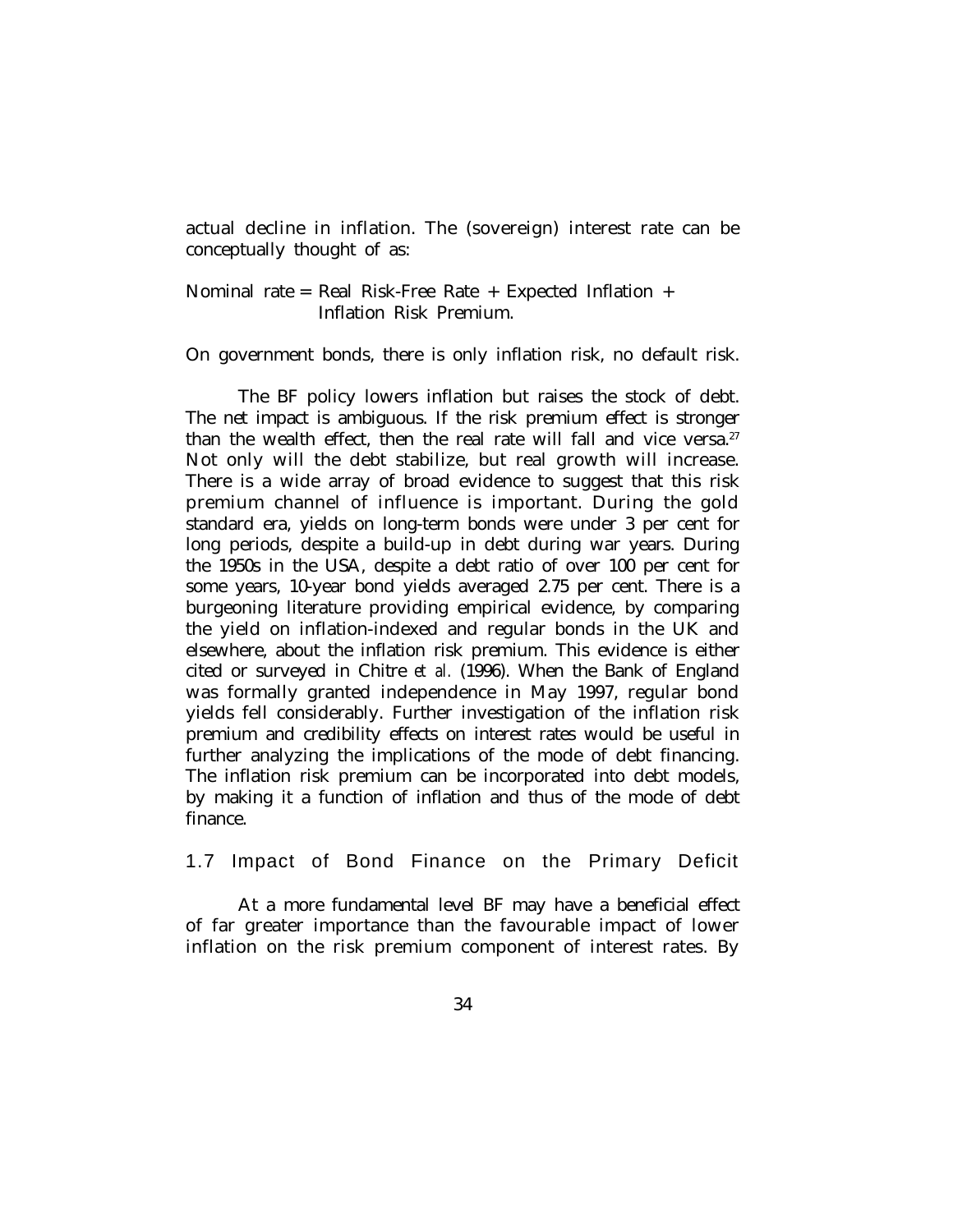forcing the government to borrow and partially subjecting it to a hard budget constraint, **BF creates indirect pressure to reduce the primary deficit.** This effect cannot be incorporated into a debt model which has to assume a given primary deficit and then trace out the evolution of the secondary deficit (i.e. interest payments), as done above.

However, as a practical matter this effect is likely to be of enormous importance and worth investigating by conducting country studies of expenditure levels and spending patterns in response to changing monetary accomodation. Indeed, a fundamental flaw in Sargent-Wallace (1981) type recommendations to monetize the deficit is that they ignore the feedback effect of monetization on the primary deficit. The impact of reduced monetary accomodation during the 1990s on primary expenditures in India is analyzed in Section II.3 of Part II.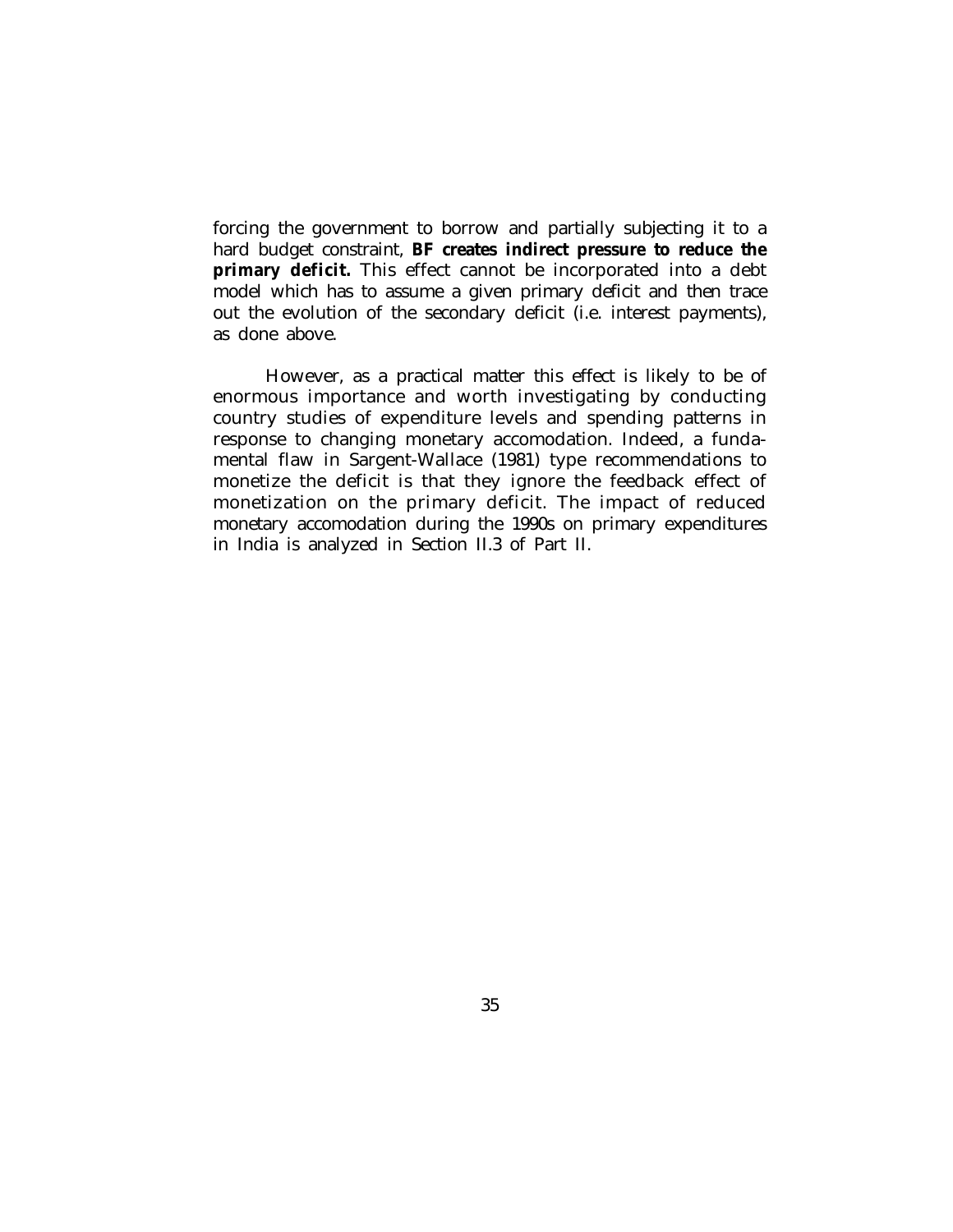## PART II

# EMPIRICAL ANALYSIS OF DEBT STABILITY AND DEFICIT TRENDS IN INDIA

The theoretical analysis in Part I provided the analytical framework to evaluate the prospects for deficit control and debt stability in the Indian economy over the next few years. It is commonly argued that the present high level of the fiscal deficit and the associated debt burden represents a potential threat to economic growth and stability.<sup>28</sup> However, opinion is divided as to the appropriate policies. One view is that greater reliance on more market borrowing and bond finance (BF) since the onset of financial liberalization has led to an excessive debt burden, with interest payments now accounting for about three-fourths of the fiscal deficit and a third of revenue expenditures during 1990s. According to this view, less borrowing (or its equivalent: more monetization of the deficit) would have been preferable despite higher inflation, since it would have ensured a lower debt burden and **less** potential or actual debt instability.<sup>29</sup> The opposing view is that although more BF has pushed up real interest payments, this switch has been necessary to curb rising inflation, and that any resulting instability due to more BF has been temporary.

Evidence supporting this opposing view is provided here. Section II.1 examines the Domar debt-stability condition using relevant interest rates and concludes that Central government debt is stable at present, contrary to general views on, and recent studies of, this subject. This conclusion is very robust when using measures of the **net** interest rate, adjusting for interest receipts. Section II.2 discusses how the empirical evaluation of debt stability needs to be modified due to declining financial repression. Section II.3 provides evidence suggesting that more BF has helped curb primary expenditures and thus reduced the Centre's fiscal deficit and debt ratio, **despite** rising interest payments. It goes on to look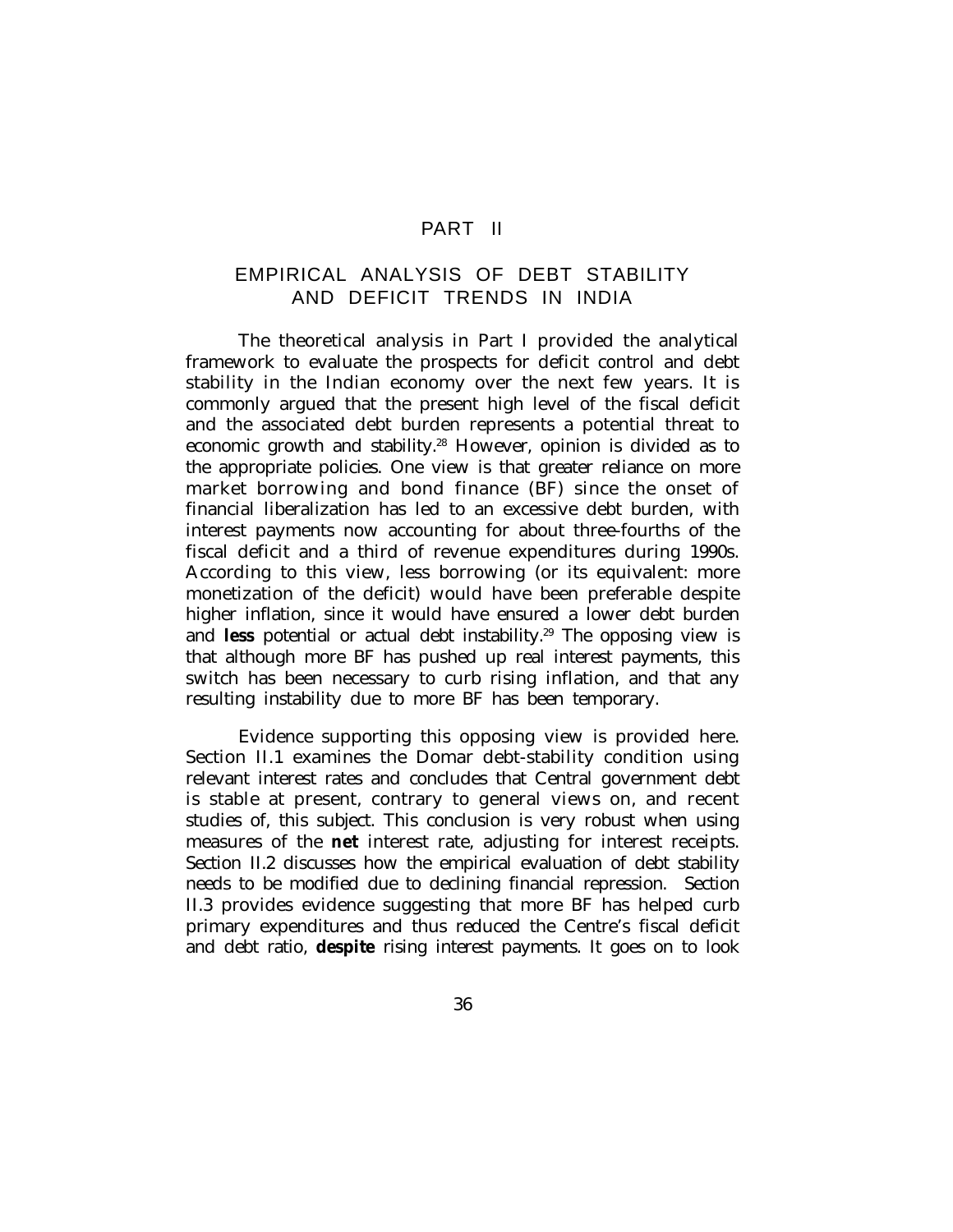at the combined Centre-State finances and tentatively concludes that the fiscal crisis of the States is not likely to have engendered total domestic debt stability. Section II.4 documents the decline in interest rates paid by private borrowers relative to rates on government debt since liberalization, a very noteworthy development and Section II.5 points to the enormous rise in private capital formation simultaneously taking place. Section II.6 summarizes the main results.

#### II.1 Basic Domar Condition Evidence

The Domar condition implies that the debt-GDP ratio is stable if growth exceeds the interest rate on government debt and vice versa. In applying the condition empirically, it is necessary to choose the most appropriate measure(s) of growth and interest rates. Debt stability is best evaluated only by comparing **nominal GDP growth with the nominal interest rate(s)** that correspond(s) most closely to the cost of financing Government debt, since actual interest payments, expenditures and revenues are made at current prices.

Often comparisons are made between real GDP growth and some estimated real interest rate. The Domar comparison in real terms should be eschewed since the results vary substantially with the inflation measure, i.e. the deflator that is used to compute real values.<sup>30</sup> If the deflator (price index) used to compute real GDP is also used to compute the real interest rate, the deflation is superfluous and cancels out; the comparison is effectively between nominal GNP growth and the nominal interest rate. However insofar as the CPI or WPI is used to compute the real interest rate, as is usually done, an independent real interest rate measure is obtained. With a big divergence between WPI and CPI inflation in recent years, the common practice of using the WPI as the deflator overstates the real interest rate and thus the prospects for debt stability. Since 1995-96, CPI inflation has averaged 9.9 per cent,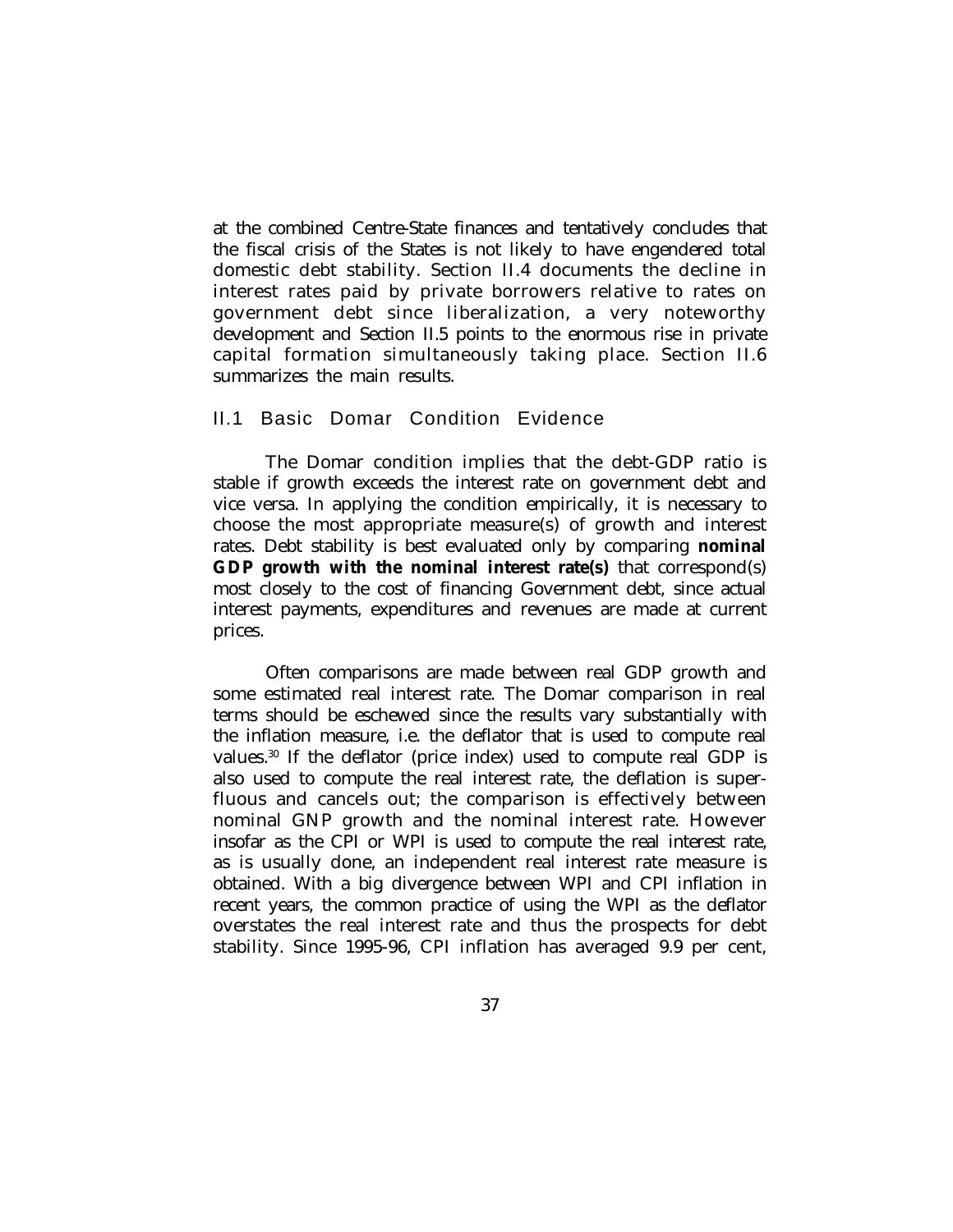while WPI inflation has averaged 6.5 per cent (Table 1). This difference is so large that when assessed in real terms, the WPI can indicate debt instability while the CPI can indicate debt stability. Conceptually, the CPI is best for computing the real interest rate, if needed, since it corresponds most closely to the bundle of goods consumed and so to the Fisherian adjustment of nominal rates to expected inflation that keeps the real return to saving, i.e. deferred consumption, constant. Nevertheless, the Domar comparison is analytically most meaningful and accurate when carried out in nominal terms.

Another empirical consideration in applying the Domar condition is whether interest payments should be adjusted for tax on interest income received by the government. If all interest income is taxed at the rate t, then the after-tax rate  $R(1-t)$  is relevant for stability. With a tax rate of say even 20-30 per cent, taxes paid on interest income can make a significant difference in ensuring stability. For India, it is empirically valid to ignore the tax rate since the bulk of interest income is not taxed. Most government debt is held by commercial banks, the bulk of whose interest income is tax exempt.<sup>31</sup>

The basic Domar comparison is made between nominal GDP growth and different interest rates, using data from Table 1. The first column in Table 1, labelled  $\mathbf{g}_{_{\mathrm{Y}}}$  is the **nominal growth rate of GDP** (at current market prices). Upto 1989-90 the old GDP (1980-81 base) series is used and from 1990 onwards, the new series (1993- 94 base) is used. This change in base year barely affects the measured growth rates, as can be seen in Table 2 which lists, from 1990 onwards, both series and, just for comparison, two other measures: GDP at factor cost at current prices and national income, i.e. NNP at factor cost at current prices. The data in Table 2 indicate that no matter which of the four nominal income series is chosen, growth rates are roughly similar.<sup>32</sup> For empirical analysis, the debt ratio should also be computed using the same national accounts series that is used to measure growth.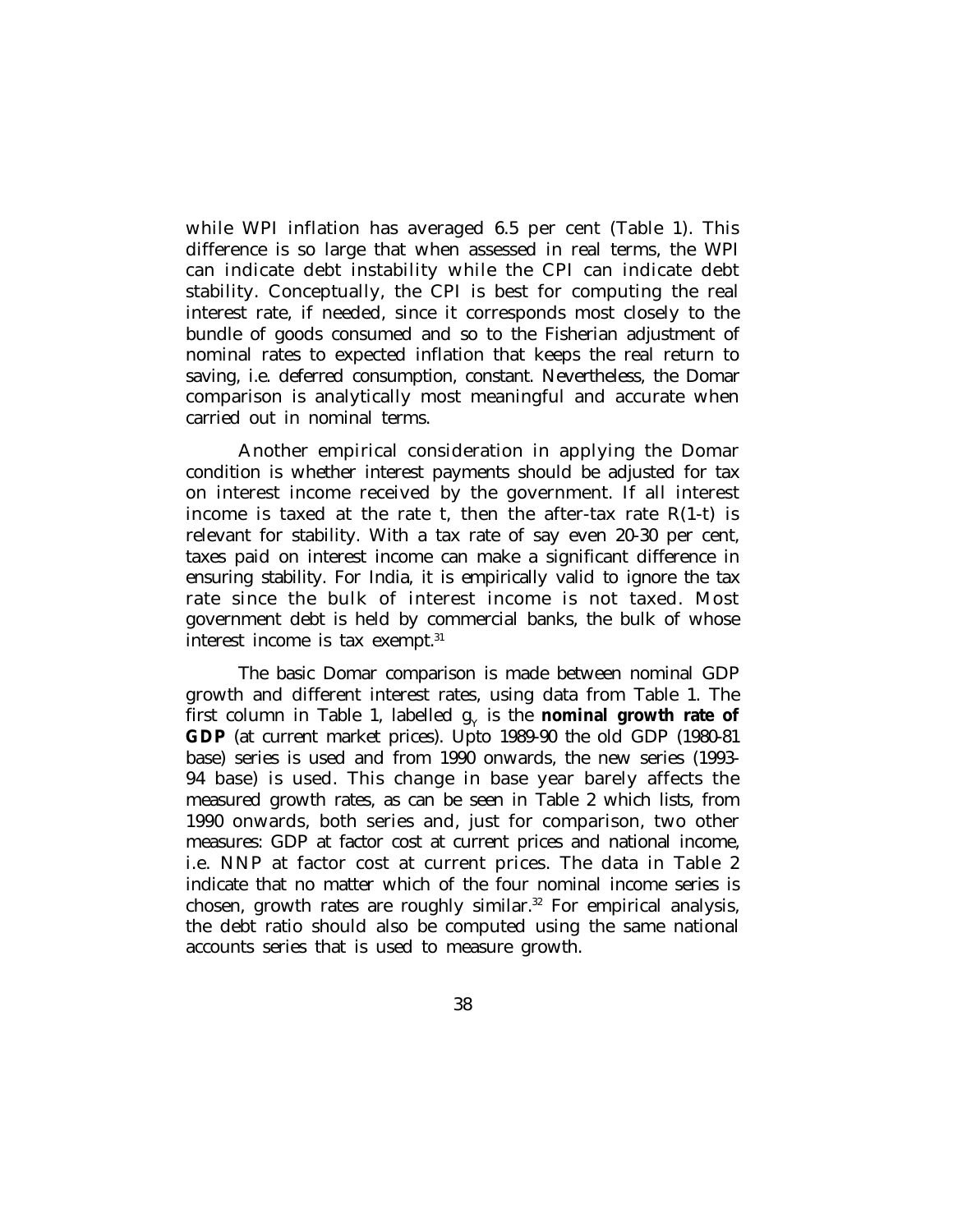The choice of interest rate for the Domar condition is not straightforward, more so for India. In the textbook exposition of the debt model, as in Part II, there is only one interest rate. Implicitly, all the debt is one period, and is fully rolled over every period at the current (market) interest rate. In reality, even in a well functioning financially open economy, debt is of varying maturity and is contracted at different rates.<sup>33</sup> Short and long rates on current debt differ, and the weighted average rate paid on new, currently issued debt differs from that on old, past debt. A careful analysis of the economic implications of different interest rate series is thus crucial to empirical Domar condition analysis.

Three major interest rate series that reflect the cost of financing Government debt are listed in Table 1. The first series is R(D), the **average interest rate** on total Central Government debt, obtained by dividing interest payments on all types of borrowing, by the previous year's debt stock. The second rate R(ML) is the **weighted interest rate on market loans**, a more 'forward looking' measure than R(D) since it comprises only of interest rates on current borrowings.<sup>34</sup> The third series is R(SSPF), the **average interest rate on Small Savings and Provident Fund liabilities**, computed like R(D). As argued in Part I, a straightforward examination of the Domar condition provides the best way to assess the prospects for debt stability. As can be seen from Table 1 or Chart II.1, R(D) has always been lower than nominal GDP growth, although the gap has narrowed considerably in the last three years. Thus for the average interest rate incurred on all Central government debt, stability has always held. The second series to consider is R(ML), the weighted (average) rate on current loans. The benefits and limitations of R(ML), generally considered a forward looking measure compared to R(D), as the appropriate measure of debt costs, will be discussed later. With the exception of **1997-98**, R(ML) has also always been **less than** nominal GDP growth. During 1997-98, **despite** falling sharply by 250 basis points that year,  $R(\rm ML)$  crossed over  $\boldsymbol{\mathrm{g}}_{_{\rm Y}}$  **due to the decline in GDP**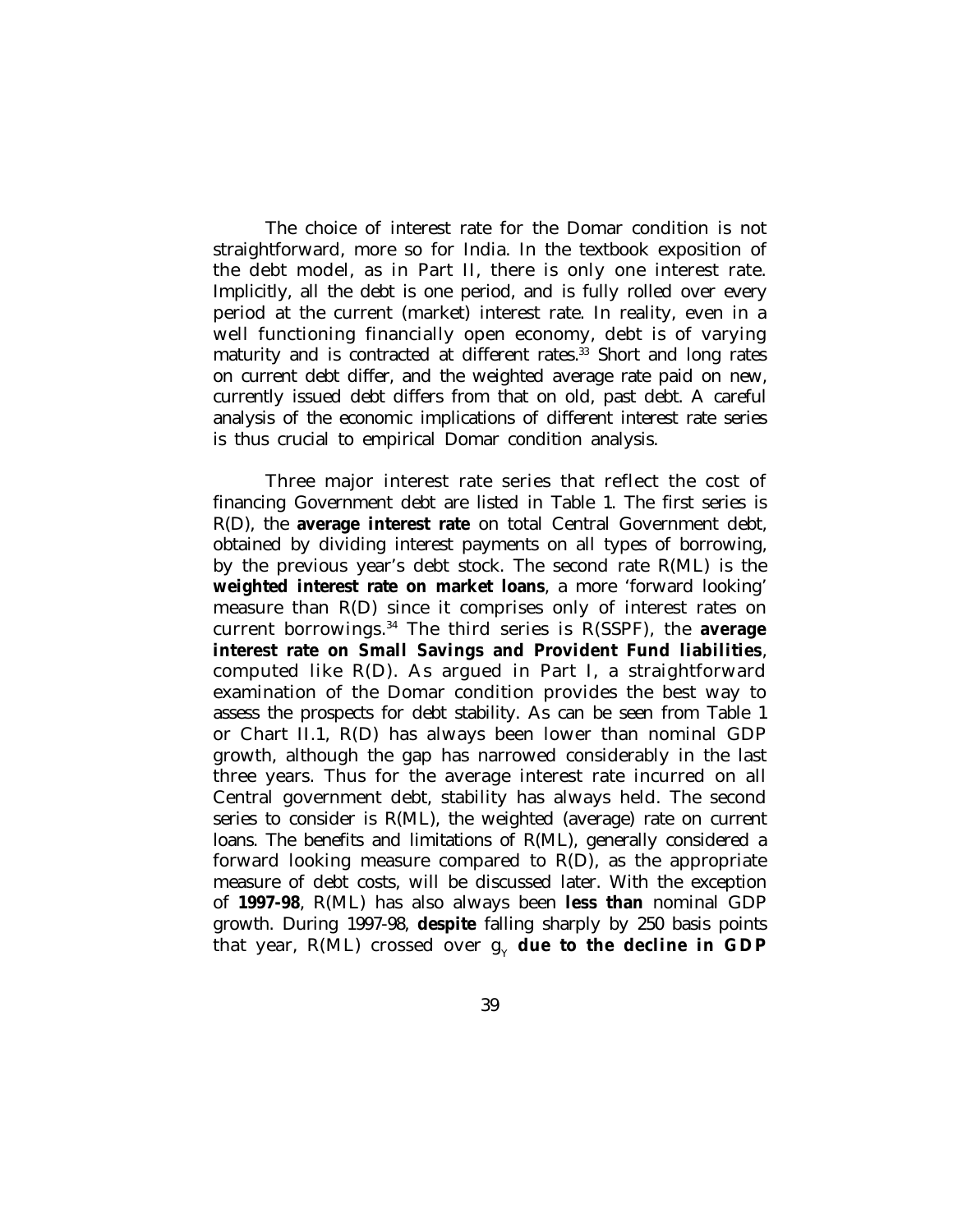**growth**, resulting from both a drop in agricultural output and the ongoing industrial recession. But that year was an aberration; GDP growth has revived during 1998-99, restoring debt stability with respect to R(ML). Clearly when the Domar condition is violated because of a large temporary drop in GDP growth **despite** a fall in interest rates, it does not imply debt is unsustainable.



The series R(ML) does not include bills with maturity under one year. Since short term yields are invariably lower than long term yields, the weighted current interest rate on all debt would be lower than R(ML). However, since these bills, which are issued mainly for cash management purposes form only a small part of debt, their impact on cost of debt is negligible.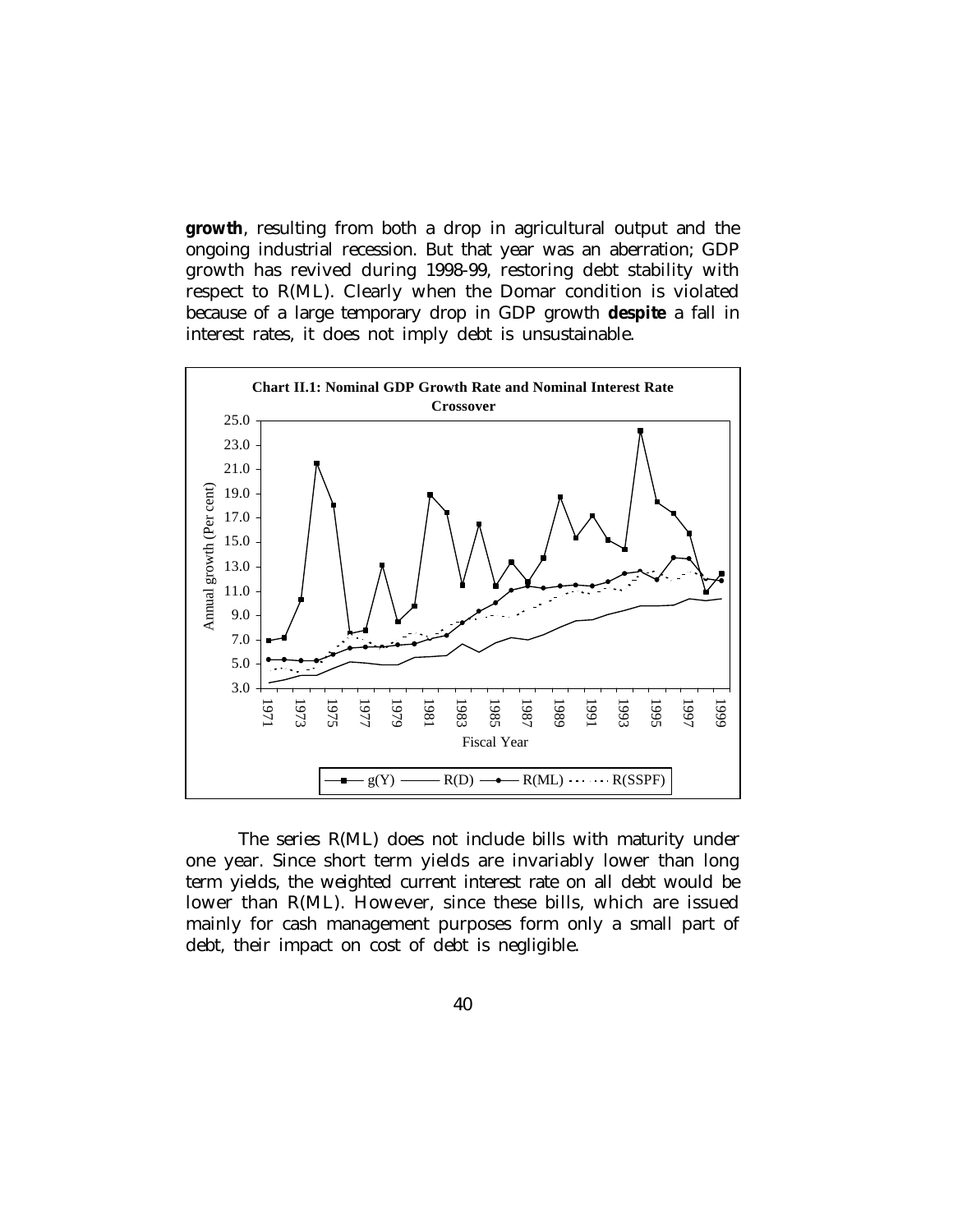However, the SS&PF component of debt has shown signs of instability. The R(SSPF) yield exceeded nominal GDP growth during 1997-98 by a big margin. As is well known, the stickiness of R(SSPF) in the face of other declining market rates reflects the guaranteed returns, unchanged since 1991 upto 1998, on PPF accounts and similar schemes, some of which have been paying more than 12%. If R(SSPF) rates had moved more in tandem with R(ML), the potential instability in this debt component would be lower. The cost of SSPF debt is actually far higher when tax deductions are taken into account, which has not been done for R(SSPF). While taxes on interest income are small enough to be ignored, this is not the case for tax deductions. Some estimates of the impact of these deductions and exemptions are provided in Mohanty and Raje (1999). Due to the widely availed 20% deduction for investments upto Rs. 60,000 in PPF and similar schemes, the effective cost to the government at a 33% tax rate for PPF deposits paying 12%, works out to be 18% for the first year. While this deduction does not continue in later years, the effective rate on SSPF deposits, as opposed to the average rate R(SSPF) computed here, could still be well higher than nominal income growth in current **and** future years. In short, it is not market borrowing, but the absence of market borrowing due to guaranteed SSPF rates, that has been responsible for the potential instability of this component of, and thereby, of total debt.

#### II.1.1 Market Responses to Lower PPF Rate

The immediate and subsequent response of yields on government securities to the 1 per cent reduction in the PPF rate, announced in January 2000, supports the view that these high administered yields are holding up the cost of Government debt.<sup>35</sup> As of late February 2000, government bonds of maturities up to ten years were trading below 11 per cent, typically around 100 basis points or more lower than before the PPF rate cut.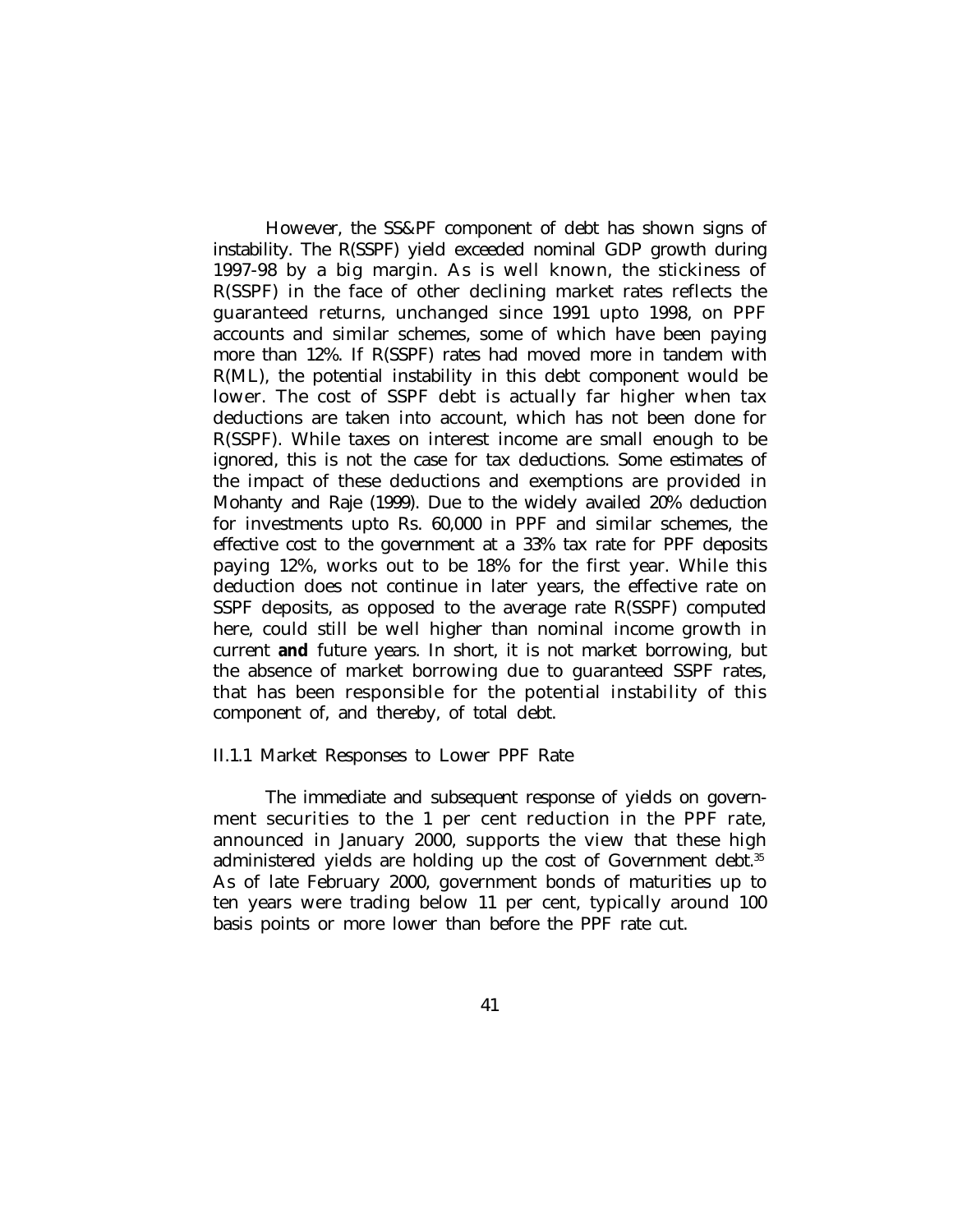While the decision to reduce these **administered** rates is welcome, on a longer term basis, market indexation of the small savings schemes needs to be thought out carefully, bringing in needed flexibility without sacrificing some of the income stability that is the main feature of such schemes all over the world. Directly linking these yields to inflation could be problematic, given the large swings in, and divergence between, CPI and WPI inflation. A link to a composite, moving average of market rates on government debt and that of suitable commercial bank interest rates might be able to provide the right balance between stability and flexibility.<sup>36</sup>

#### II.1.2 Previous Studies of Debt Stability

Despite the growing burden of small savings schemes, the data examined above suggest that there is no overall debt instability. However, a recent detailed study by Rajaraman & Mukhopadhyay (1999), which examines the Domar condition for various interest rates, concludes that there is a debt trap. They point to the 'crossover' of R(D) and R(SSPF), above  $g_{\gamma}$  for 1997-98 and interpret the data as indicating that debt is unsustainable.<sup>37</sup>

The authors then focus on their preferred measure, **the redemption yield on Government securities, here labelled R(RY),** and investigate it in detail. This is a measure of the yield to maturity in the secondary market. The authors use a structural time series model to forecast a redemption yield of 16.5 per cent upto 2003. They state that "as a long-run forecast for redemption yields, it (i.e. 16.5 per cent) sets a useful floor for the nominal growth rate in terms of debt sustainability regimes. Unless nominal growth is at or above 16.5 per cent, net primary deficits (net of seigniorage and foreign borrowing) will not be consistent with debt stabili-zation" (Rajaraman & Mukhopadhayay, 1999).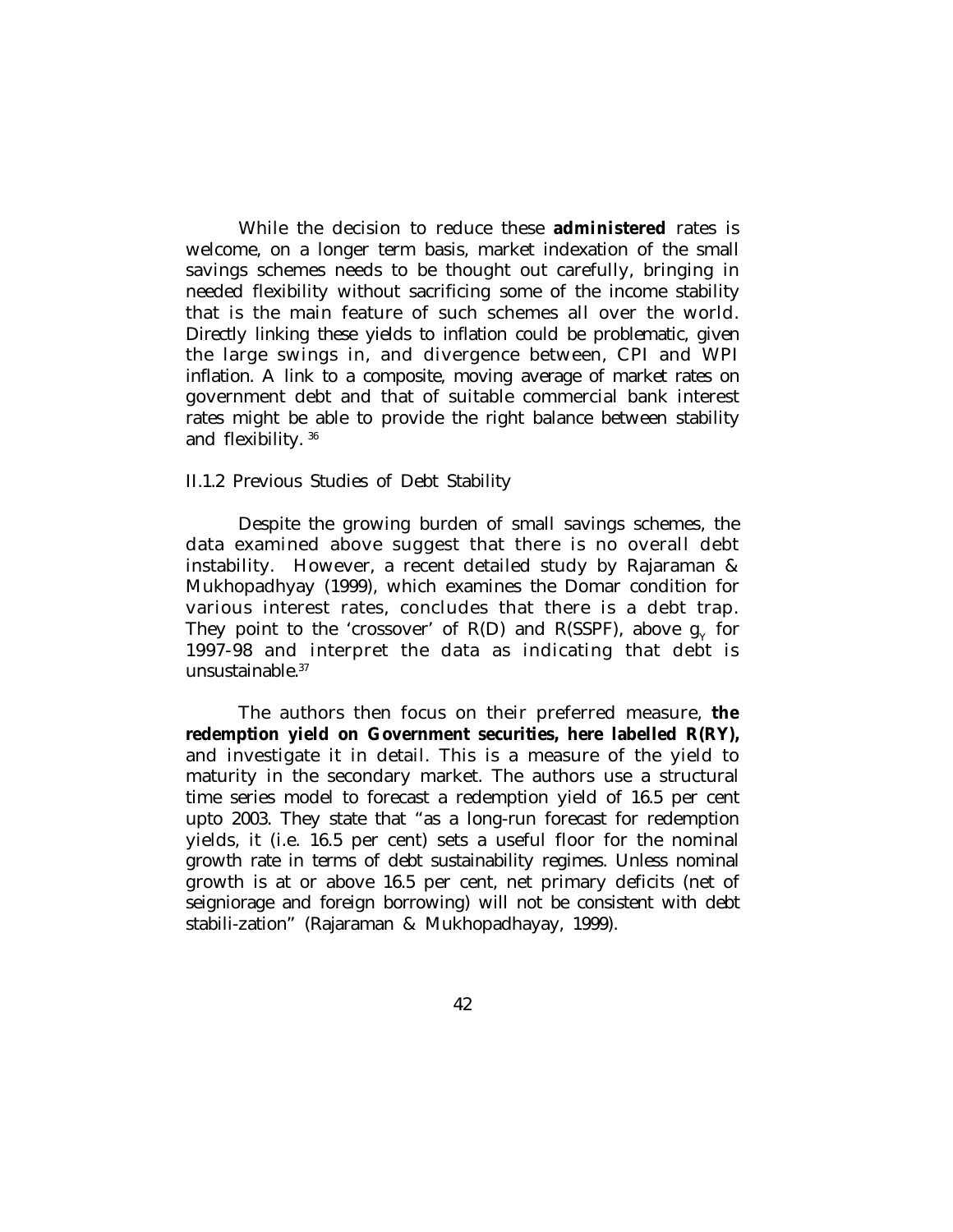Cutting the primary deficit to improve the fiscal situation, a recommendation of their study, is always desirable and most definitely so under current Indian conditions. This study unequivocally endorses this recommendation. Nevertheless, their basic conclusion – **at current levels** of the primary deficit and other variables (seigniorage, foreign borrowing and real growth) the **debt cannot stabilize** – is not backed up by the evidence. The policy ramifications of a correct empirical assessment of Domar stability in India presently are substantive. If, for some reason the primary deficit cannot be cut, policy makers may wrongly conclude from their analysis that a burst of seigniorage is now needed to stabilize the debt. Not only will the ensuing inflation reduce welfare, but increasing seigniorage now may induce a larger primary deficit with deleterious consequences, an empirical effect that will be analyzed later.

To begin with, as argued earlier, the crossover that occurred during 1997-98 due to the temporary drop in GDP growth, **despite** falling interest rates, should not be interpreted as indicating instability. Turning to the chosen interest rate measure of these authors, it is not clear that the redemption yield  $R(RY)$  is a better measure of current debt servicing costs than the weighted interest rate on current market loans, R(ML) used here. Their rationale for using  $R(RY)$  is that, since it is based on secondary market prices, it reflects market conditions better than the cost of borrowing in the primary market. It is certainly the case that the Indian primary market is affected by primary placement with and devolvement upon the RBI, and so a measure of current borrowing costs, such as R(ML) may understate the true current cost of borrowing. However, the secondary market is very thin and also distorted, partly because of the absence of a healthy primary market. So R(RY) is unlikely to be a better indicator of debt costs than R(ML). More crucially, their time series forecast, and judgmental assessment has not held up: the redemption yield R(RY) fell by over 200 basis points to 10.59 per cent during fiscal year 1997-98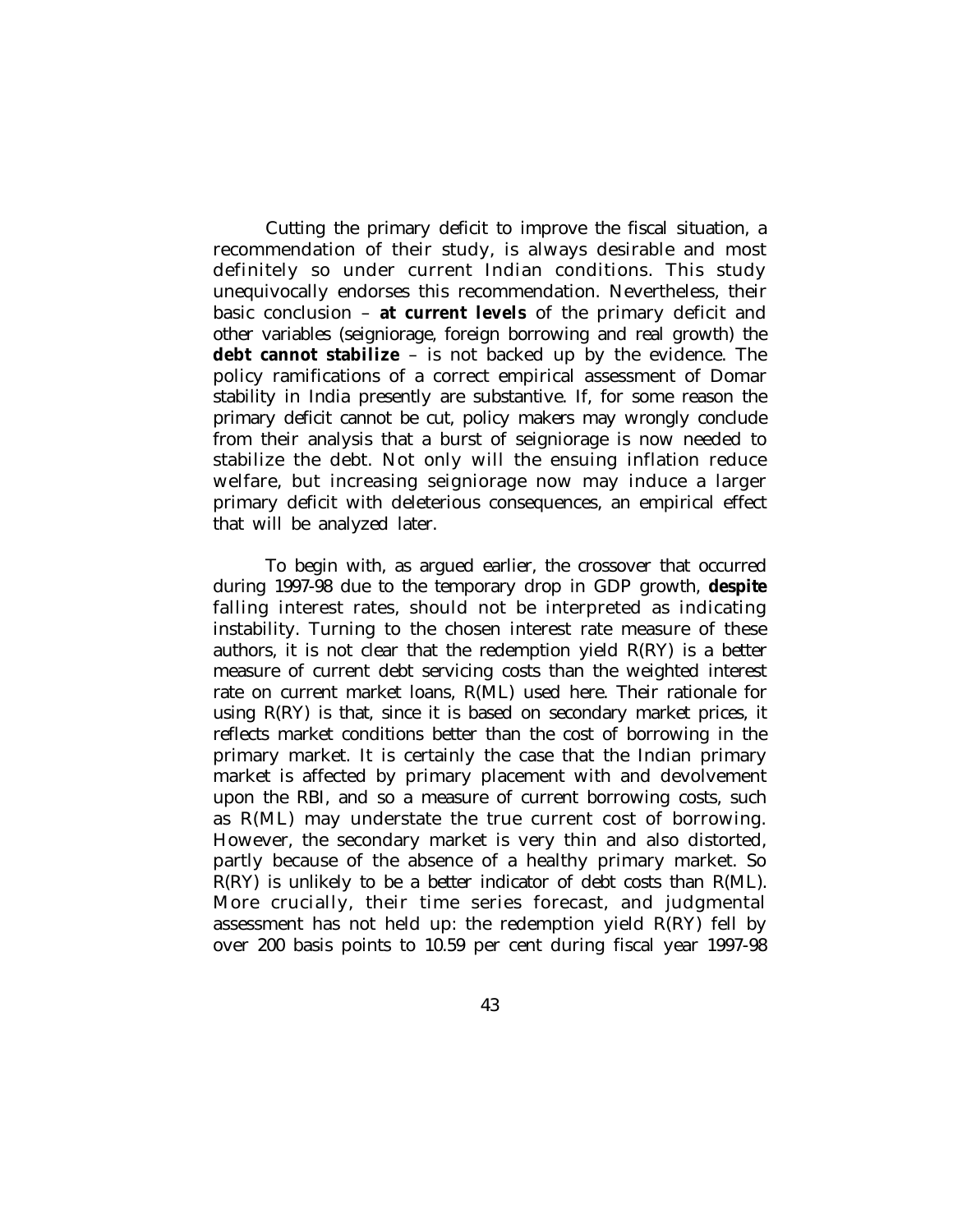(Table 1). Their conclusion that debt cannot be sustained unless nominal income grows by at least by 16.5 per cent (forecasted interest rate) is rather tenuous. $38$ 

Another study (Jha, 1999) concludes that the debt is not sustainable by showing that although Domar stability holds with respect to R(D), it generally does not hold with respect to the call money rate and the commercial bank lending rate. While the author is correct in emphasising that R(D) reflects low interest rate debt contracted earlier and not the current cost of servicing debt, it does not follow that the call money rate and the commercial bank lending rate should instead be used to assess stability. Since these private borrowing rates incorporate default risk, they are higher than the current rate on government debt, R(ML). Assessing stability using private borrowing rates overstates the scope for debt instability.

#### II.1.3 Domar Condition with Net Interest Rate

The empirical evidence of Domar stability has so far used different measures of the gross interest rate, in line with most previous analyses. For the gross interest rate, stability has generally held although by a small margin. However, since the Centre receives interest on its loans, the **most appropriate** measure of borrowing costs is the net interest rate. Interest receipts on loans made by the Centre to States (and other miscellaneous receipts) are substantial. For the fiscal year 1998-99, interest receipts comprised 40 per cent of gross receipts. Thus, the effective net interest rate on all Government debt for 1998-99 was 6.27 per cent, well below the gross interest rate of 10.45 per cent. The last column in Table 1 lists the net interest factor. Multiplying one minus this factor by relevant interest rates in Table 1 [R(D), R(ML) and R(SSPF)] yields corresponding net interest rates. Despite falling considerably over the last two decades, the net interest factor is still large. Thus one can unambiguously state that for the **net interest rate,** no matter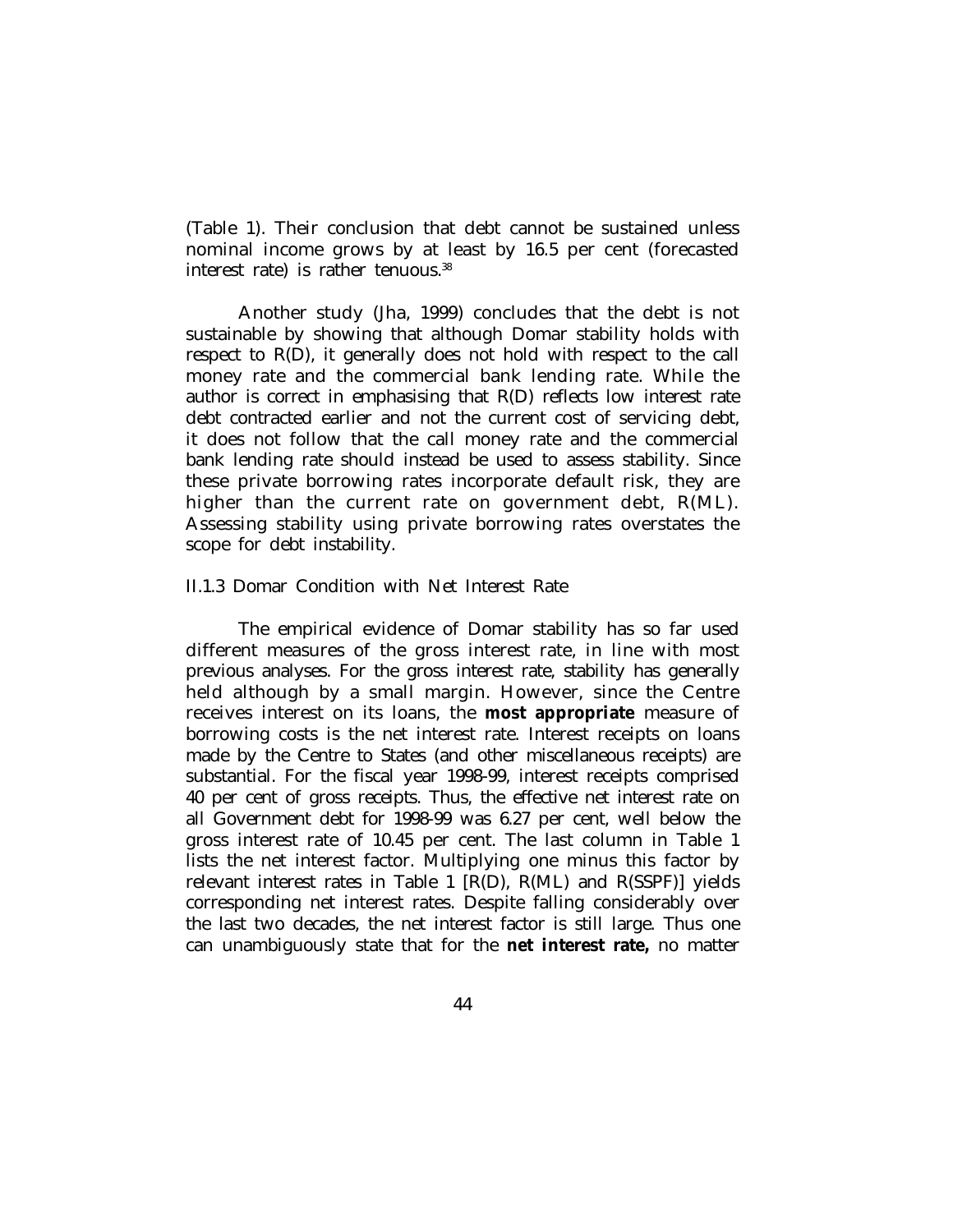which series is used, **debt stability has always held** and is **likely to hold** by a considerable margin, allowing for the possibility of significant drops in GDP growth and rises in interest rates.

# II.2 The Domar Gap under Declining Financial Repression

The theoretical monetarist analysis in Part I and simulations imply that, under more BF, the nominal interest rate on government debt will decline in the long run to below its starting level, when the real rate returns to its long run equilibrium value. This has not been the case, as is evident from the data in Table 1. Although the 200 basis point rise in R(ML) during 1995-96 has reversed itself, by 1998-99 R(ML) had only fallen back almost to the starting (i.e. 1991-92) level of 11.78 per cent, but had not declined below it.

However, the failure of R(ML) to decline below its starting level in response to more BF does not necessarily imply that the monetarist analysis in Part I fails to explain the long run impact of BF on nominal interest rates in India, for two reasons. Firstly, the Fisher effect typically applies after a large and sustained decline in inflation. Insofar as this has not taken place, there is little reason to expect nominal rates to decline below their starting levels. The data on Table 1 suggest that the drop in inflation has been small. The CPI for the last five fiscal years averaged 9.90 per cent, a small drop from the previous six years average of 10.46 per cent from 1991-96 to 1996-97, although the WPI has shown a corresponding large decline to 6.50 per cent from an average of 10.64 per cent. Since the CPI is relevant for the Fisherian inflation adjustment, it is not surprising that R(ML) is close to its starting levels.

Secondly, and more crucially, the empirical assessment of debt stability needs to be modified to deal with (an economy characterized by) financial repression. When there is financial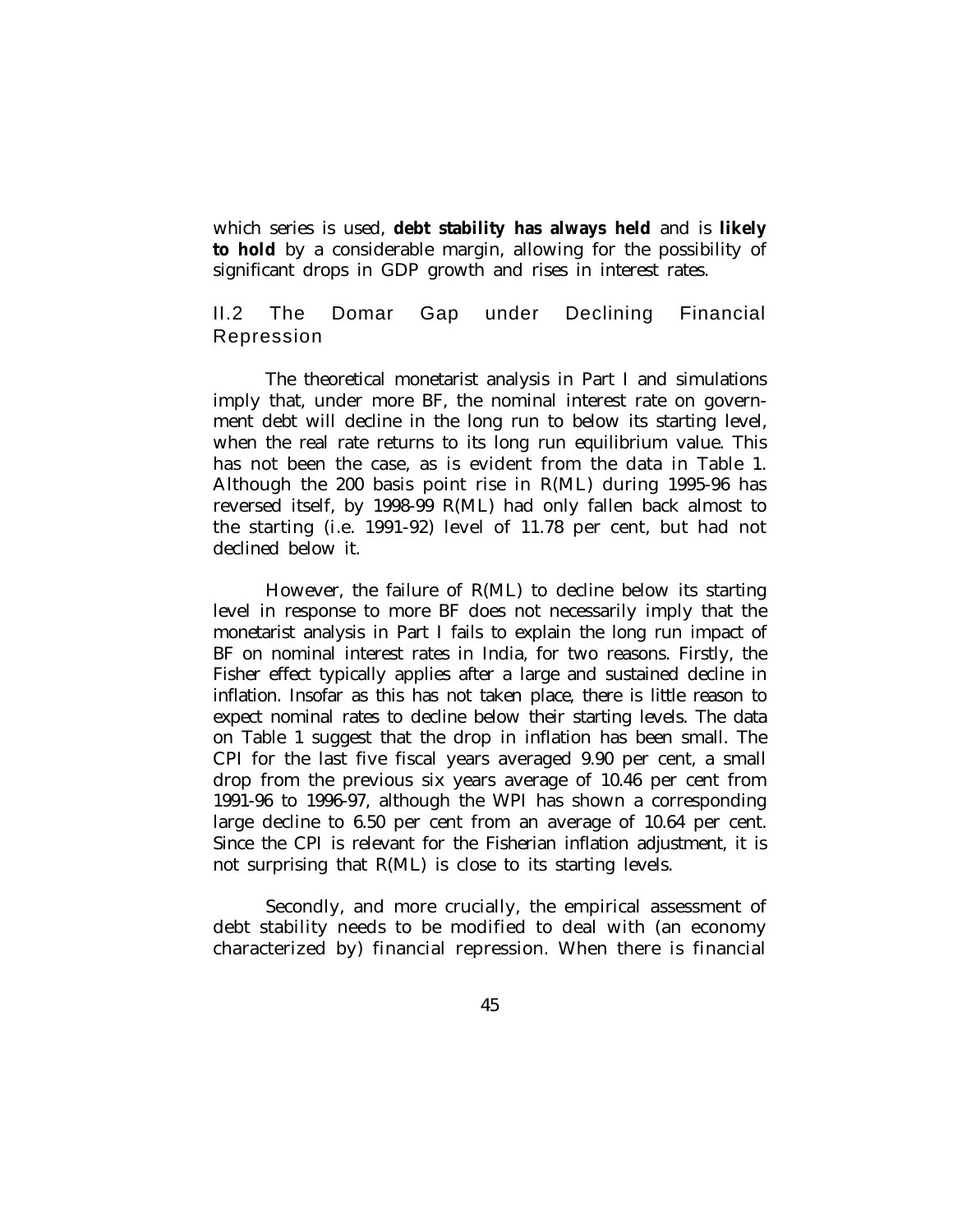repression, it is necessary to examine the **spread** between R(ML) and R(D), the current and average interest rates on government debt respectively, and not **only** the current gap between R(ML) and  $\mathbf{g}_{_{\mathbf{Y}}}$  as per the Domar stability condition (Section I.1). $^{39}$  A large spread between R(ML) and R(D), when the government borrows at concessional rates, indicates that the primary deficit may be unsustainable even when the Domar condition is currently satisfied for R(ML). This is because financial repression cannot be sustained indefinitely and, without primary fiscal adjustment, would culminate in higher R(ML). Ceteris paribus, for any given **Domar gap, [i.e.**  $g_v$ *minus* **R(ML)],** a lower **spread,**  $[R(ML)$  *minus*  $R(D)$ ], implies an improvement in the debt condition and vice versa.<sup>40</sup> A period of time when the Domar gap falls is an adverse development, when viewed in isolation. But if **simultaneously** the spread between R(ML) and R(D) has declined due to declining financial repression, the debt situation may have improved, since there will be less upward pressure on R(ML) in the future.

A numerical example may help clarify this point. Suppose in period t, nominal income growth  $\boldsymbol{\mathsf{g}}_{\text{Y}}$  is 15 per cent,  $\boldsymbol{\mathsf{R}}(\text{ML})$  is 10 per cent and R(D) is 5 per cent. The 5 per cent spread between  $R(ML)$  and  $R(D)$  due to financial repression indicates that  $R(ML)$  is likely to **rise.** Thus the debt scenario is less comfortable than indicated by the big 5 per cent current Domar gap. As financial repression eases, suppose in period t+5,  $\boldsymbol{\mathrm{g}}_{\text{y}}$  is still 15 per cent, R(ML) is 13 per cent and R(D) is also 13 per cent. The Domar gap has shrunk to 2 per cent. However, since  $R(ML) = R(D)$ , a long run equilibrium situation, the expected future value of R(ML) is the same. Hence the smaller 2 per cent gap in period  $t + 5$  may imply a more comfortable debt situation than the 5 per cent gap in period t.

The situation in India during the late 1990s to a large extent fits this last example. Although the Domar gap is currently much lower and is likely to continue to be so when compared to the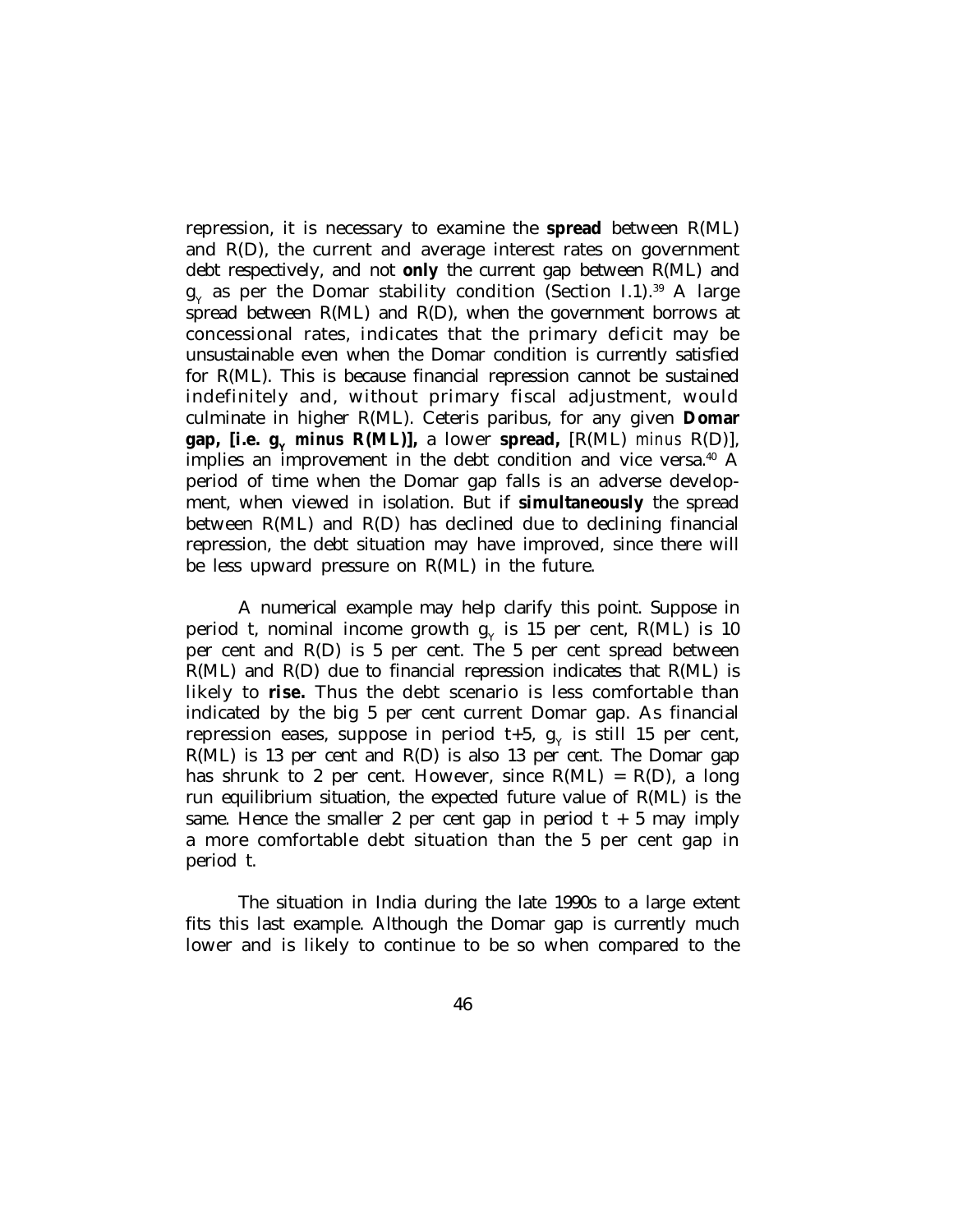1980s, this lower gap does **not** imply that the debt situation is worse. When the first steps toward financial liberalization were undertaken in 1985 in accordance with the Chakravorty Committee recommendations, the spread between R(ML) and R(D) was about 400 basis points. This had declined to 270 basis points at the start of liberalization in 1991, and as of 1998-99, the spread was 150 basis points (Table 1). This gradual sustained decline in the spread is an indication, ceteris paribus, of an improved debt situation under BF even though R(ML) has not declined much since 1991. In effect the long-run stability that does result under BF is manifest in the Indian financial markets not so much in a lower current market rate, as in a **lower current spread.**

#### II.2.1 Implications of the Spread Under Financial Openness

When there is no financial repression and government debt is fully subscribed to by the public, the implications of the divergence between R(ML) and R(D) for Domar condition analysis need to be clarified. The long run equilibrium benchmark situation under openness is one where  $R(ML)$  on average equals  $R(D)$ . The random walk and rational expectations approach applies in this situation and current R(ML) is the best predictor of future R(ML). In this case debt stability can be assessed using only the current period value of R(ML); there is no extra information about the debt situation to be gained by knowing R(D).

However, due to the transitional effects of monetary policy, there is a substantial and non-random divergence between R(ML) and R(D). When monetary policy is tightened, R(ML) rises relative to R(D) and vice versa, when it is eased. During the early transitional phase of tight money, when R(ML) rises relative to R(D), the current period Domar gap will overstate the debt burden, since  $R(ML)$  will fall as actual and expected inflation fall.<sup>41</sup> In general, other data are required to form a judgement as to whether the spread between R(ML) and R(D) represents financial repression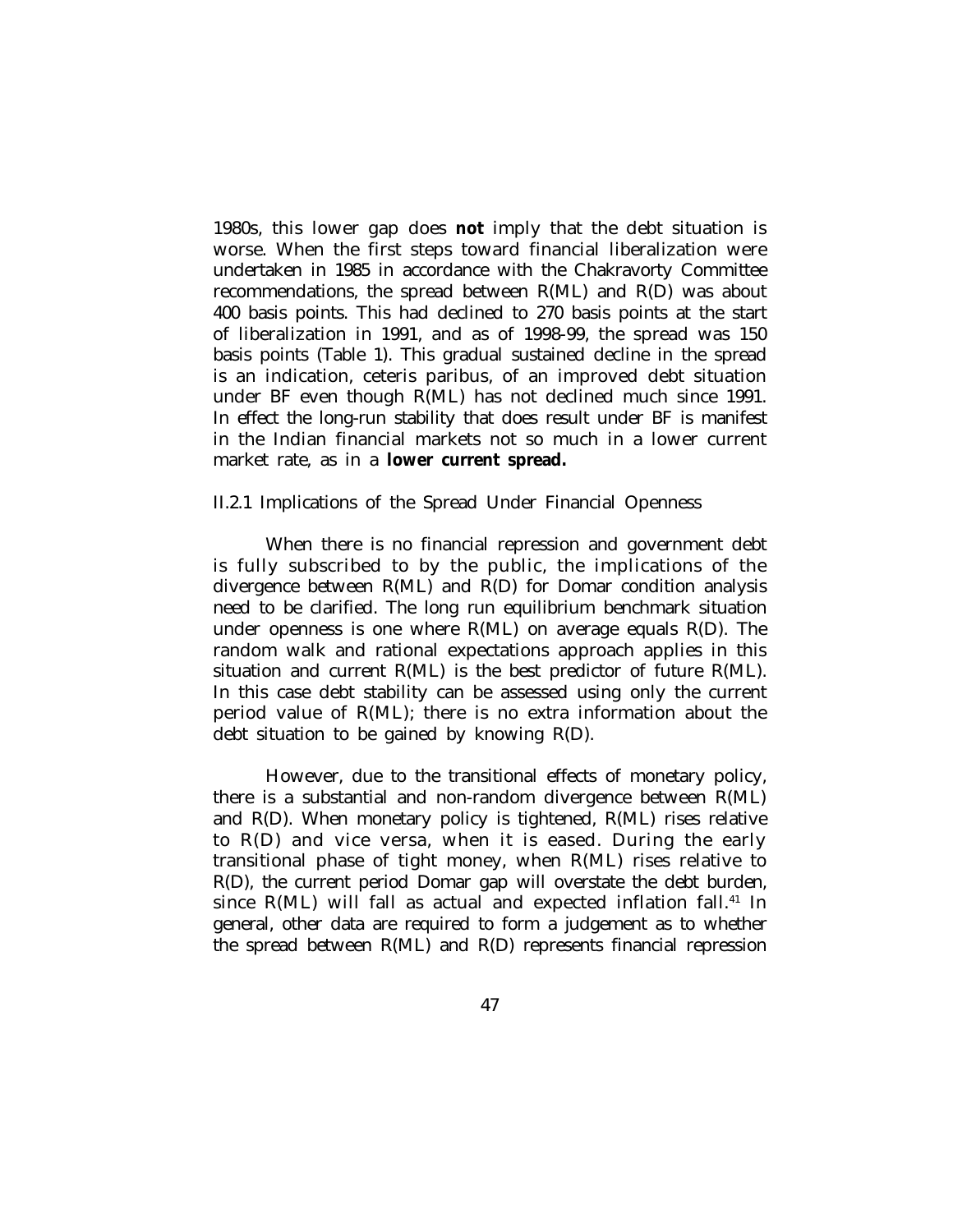or the temporary tight money phase of a financially open economy, with opposite implications for debt stability. The Indian economy is gradually moving to a situation where the spread will increasingly reflect the stance of monetary policy more than it does the extent of financial repression.

### II.3 Impact of Bond Finance on the Primary Deficit

The evidence presented in Sections 2 and 3 above indicates that Domar stability has generally held, and that due to declining financial repression R(ML) is less likely to rise now, compared to earlier. It still can be argued that BF should be avoided due to the higher debt burden. As outlined in Part I, BF raises the real interest payments-GDP ratio and the debt-ratio, **for a given primary deficit**. The **tradeoff** is between a higher inflation rate under MF and the higher debt burden under BF, with many economists advocating the former.

However, as a guide to policy the above conclusion can be misleading because it treats the level of the primary deficit as exogenous, independent of the mode of financing. This may not be the case. The link between the primary deficit and the mode of financing needs to be first examined before policy recommendations can be made. In a given year, primary expenditures are decided at the outset as part of the budget process, and to some extent the monetized deficit is determined endogenously later in the year. However, over longer periods such as a decade, the monetized deficit should be treated as exogenous, its magnitude determined by the degree of autonomy and inflation policy of the central bank. Thus, over long periods, if the primary deficit and/or primary expenditures are positively correlated with the monetized deficit, then prevailing academic analysis of the impact of bond versus money finance, which assumes the primary deficit constant, will be irrelevant. Insofar as BF leads to **lower** primary spending by imposing indirect indiscipline on the government, BF can reduce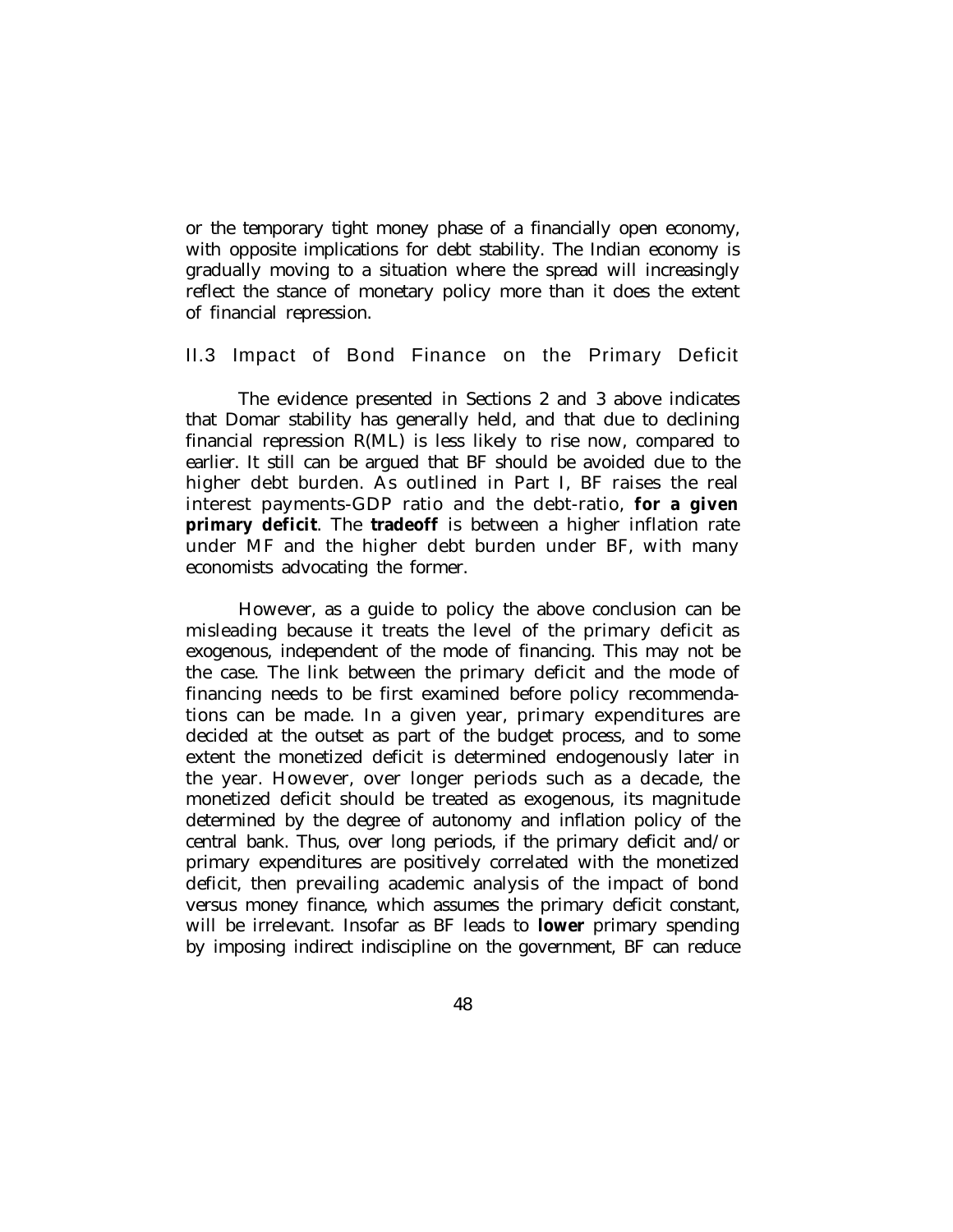the total deficit and debt burden of the government. The extent to which such an adjustment mecha-nism has been operative in the Indian context is documented below.

Table 3 provides data on twelve different deficit and expenditure measures since 1970. Simple stylized facts are documented below. Comparing decennial averages reported at the bottom, during the 1980s the big rise in the fiscal deficit over the 1970s was partially monetized. The rise in primary expenditures went mainly to increase revenue expenditures, while capital expenditures increased only slightly. Conversely during the 1990s, despite the move to market borrowing, the fiscal deficit has reduced by almost a percentage point from the 1980s. The reduction in the primary deficit and primary expenditures has been greater than the rise in interest payments. Although the cut in primary expenditures has been mainly in capital expenditures, **primary revenue expenditure** has been cut as well by almost a percentage point, a noteworthy development. Comparing fiscal year 1998-99 with 1990-91, at the onset of the structural adjustment program, is instructive. The monetized deficit has fallen by about two percentage points (2.5 per cent to 0.7 per cent) and primary expenditures have fallen by about three percentage points (14.5 per cent to 11.4 per cent). Despite rising interest payments, the gross fiscal deficit has come down. However, during the last two fiscal years, there has been slippage in fiscal consolidation. The monetized deficit has risen and, simultaneously, there has been some reversal of primary expenditure reduction.

It should be pointed out here that the inverse link between BF and the primary deficit outlined here is based on what can be called a reaction-to-borrowing-pressure approach. This approach differs from that of prevailing analysis, which is based on the Keynes-Olivera-Tanzi (henceforth KOT) effect: the price elasticity of nominal expenditures is greater than that of nominal receipts, due to nominal rigidities in tax rates and collections. When inflation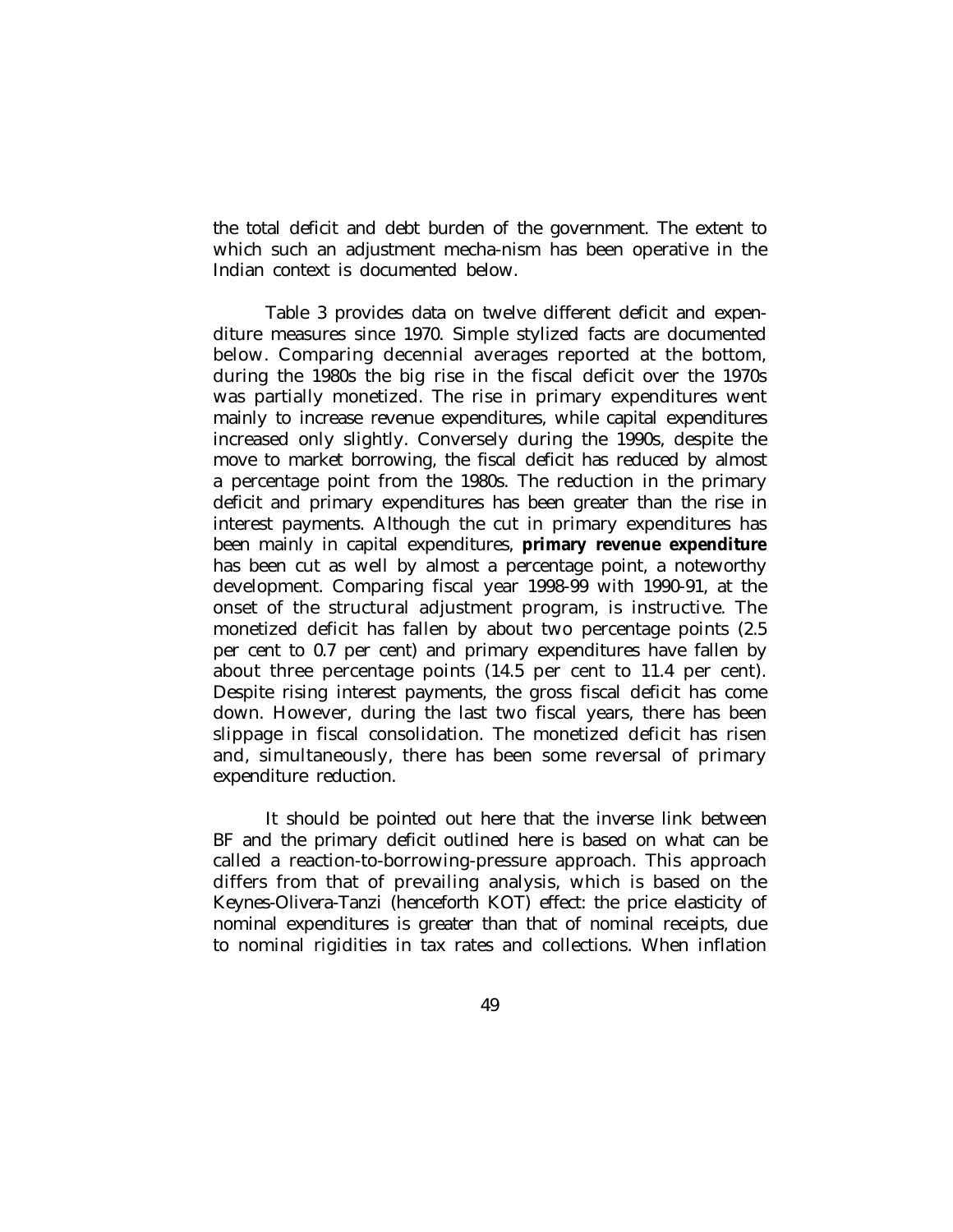falls, expenditures, much of which is closely indexed to inflation, **fall more** than receipts. Evidence of the long-run beneficial impact of more bond finance via this channel of lower inflation is provided by Khundrakpam (1998) and Jadhav and Singh (1990), among others. But this KOT effect relies on nominal rigidities to obtain this inverse link, and it may not hold for very long periods. As documented by Schmidt-Hebbel (1991) the KOT effect is of small magnitude: the response of the primary deficit to a drop in inflation is about 0.1.

By contrast, under the borrowing pressure approach, even without a drop in inflation the primary deficit can fall, since the government is compelled by the difficulties of borrowing to cut its expenditures. Statistical causality tests also provide some evidence suggesting that reducing the monetized deficit reduces primary expenditures (Annexure II.A).

### II.3.1 Indicators of Support for Government Borrowing

It should be emphasized that the monetized deficit is not a very accurate indicator of the extent of the RBI's support to the Government. The monetized deficit is a year end figure that may not be able to fully reflect intra-year variations in monetization that may have a permanent economic impact. It is a hybrid measure that combines both primary support (Ways and Means Advances, primary placements, etc) and secondary market activity (changes in Reserve Money due to open market operations). Further, for any given monetized deficit, variations in Net Foreign Exchange Assets would ease or strengthen the pressure on the government's market borrowing program. Hence tests of the links between the monetized deficit and primary expenditures may not be very informative.

More concrete measures of borrowing support are the magnitude of Ways and Means Advances, to Centre and States respec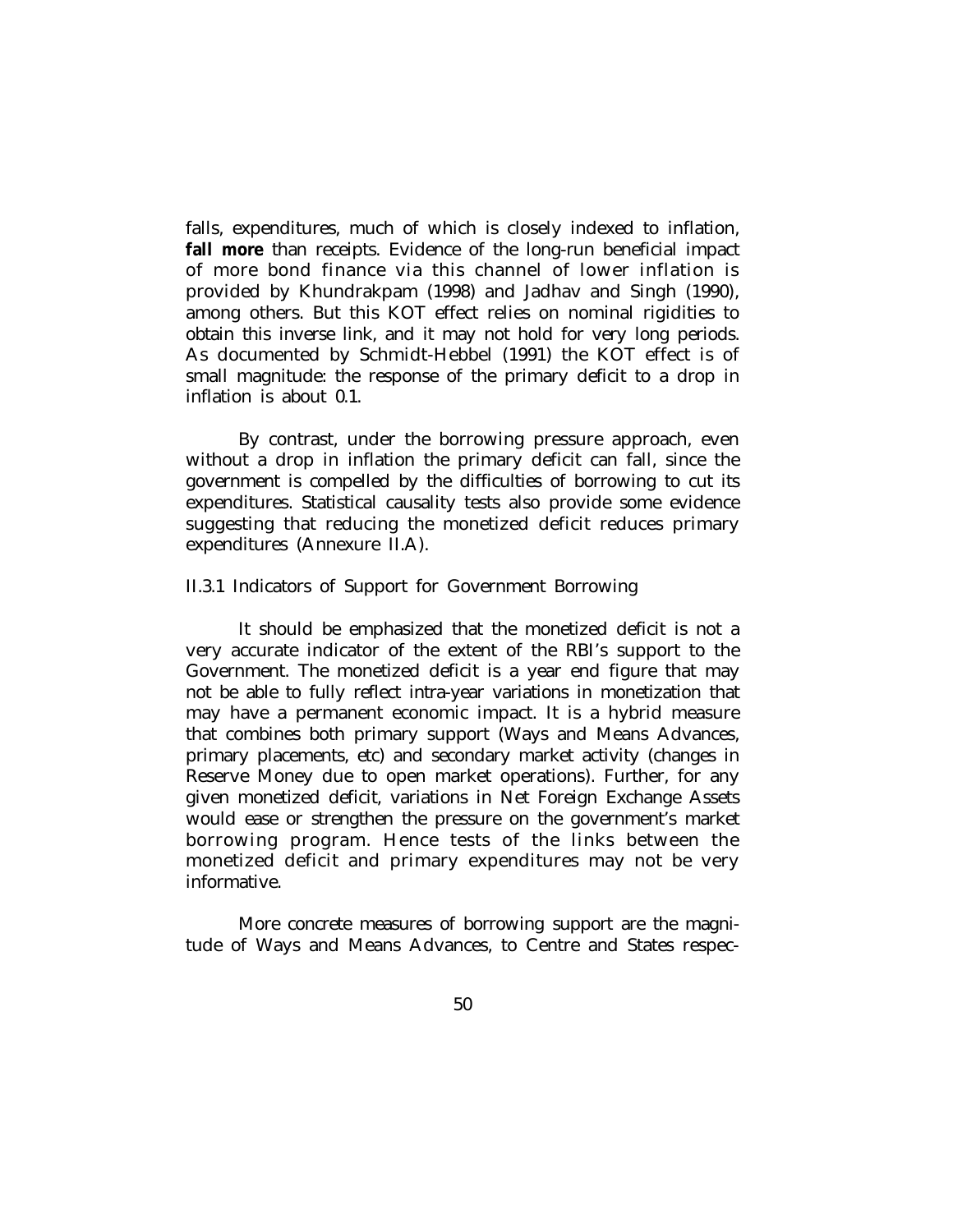tively, the absolute or proportional amounts of primary placements with and devolvements upon the RBI, changes in coupon rates over succeeding auctions, the ratio of competitive to non-competitive bids in the debt auctions etc. How exactly these measures would affect the budgetary process and expenditure decisions of the Government needs to conceptualised, operationally formulated and then empirically tested. To more accurately test the hypothesis advanced here - that the government reduces its primary expenditure when it faces borrowing pressure - would be an extremely useful avenue for further research.

### II.3.2 Economic Implications of Revenue Deficit

Much of the analysis of the fiscal deficit divides expenditures into two categories: 'unproductive' revenue expenditure (sum of primary revenue expenditure and interest payments) versus productive capital expenditure. Typically it is stated that revenue receipts and/or government borrowing the fiscal deficit should be used to finance capital expenditure instead of being wasted on revenue expenditure, considered to be current consumption e.g. Joshi (2000). It is somehow presumed that reducing market borrowing will reduce interest payments and thus enable the revenue expenditure, treated as exogenous, to be spent more usefully.

This line of reasoning is not valid. First, as the model in Part II demonstrates, reduced market borrowing reduces interest rates and payments only in the short run. More crucially, leaving aside the productivity of capital expenditure for now, the view that revenue expenditure is all current consumption can be questioned.<sup>42</sup> At present, the revenue deficit is due to large interest payments, essentially a **transfer.** It can be used for private capital formation (such as housing) by individuals and for lending for capital formation by financial institutions. *A priori* it cannot be ascertained that interest payments fully finance current consumption. Finally,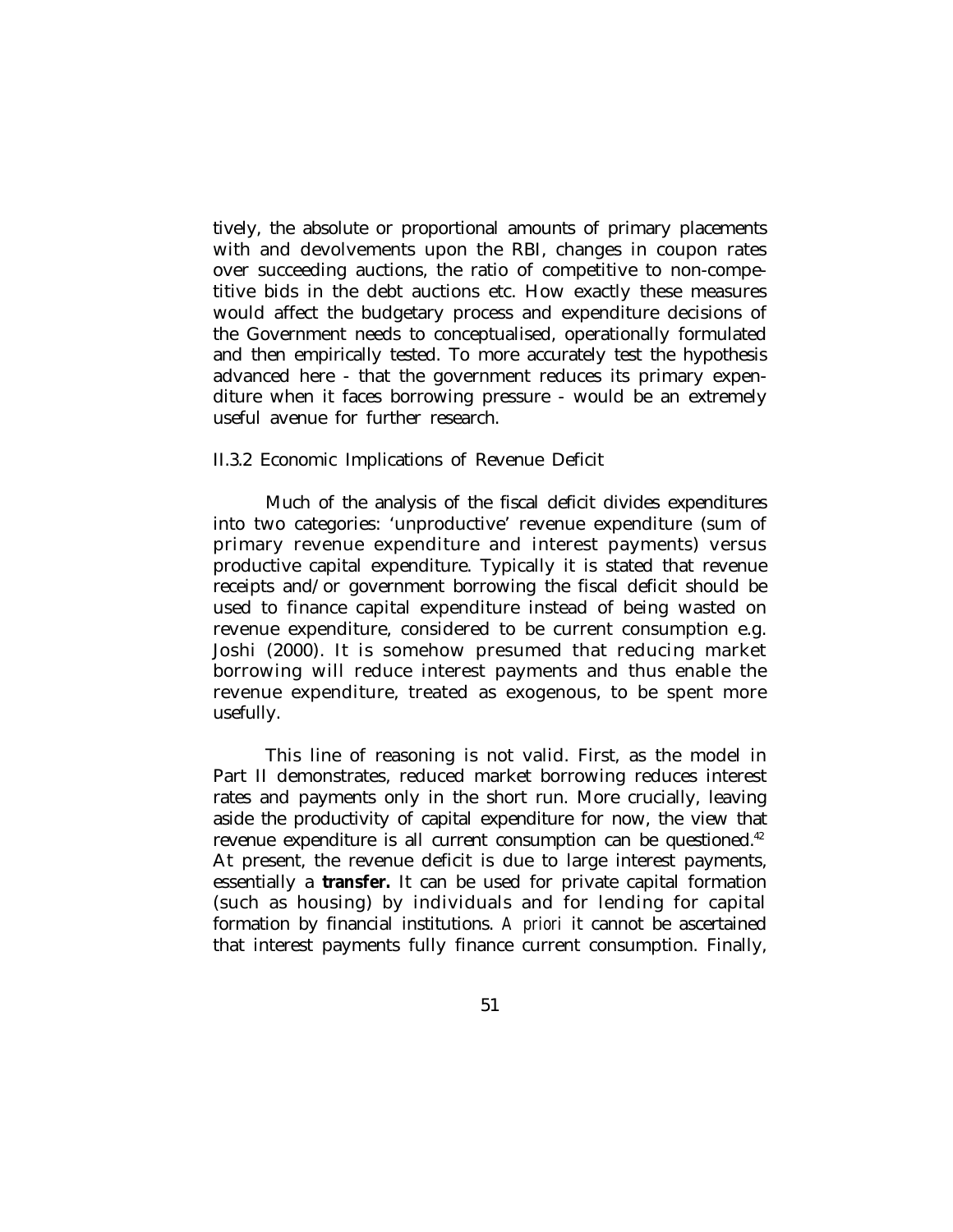the ratios of interest payments to revenue receipts and revenue expenditures respectively are not good measures of the debt burden. These ratios are bound to rise when the size of the government shrinks as part of the liberalization process. The rise in the ratio of interest payments to revenue receipts does not by itself imply a worsening debt situation, although there is a **harder** cash flow constraint to be met. The ratio of interest payments to GDP is a more appropriate measure of the debt burden. Since this ratio has been fairly constant in recent years (between 4-5 per cent of GDP in nominal terms, with a small increase in real terms due to lower inflation, Table 3), the debt burden is not worsening in a major way. Analysis should focus on the primary deficit, fiscal deficit and debt ratio, and the ratios of other fiscal variables to GDP, not to each other.

#### II.3.3 Impact of Bond Finance on Debt Ratio

From the Domar formula it can be seen that if the reduction in primary deficit is greater than the reduction in seigniorage i.e. if numerator **prdef – sr** declines, then despite a possible rise in R due to more BF, the debt ratio can decline. Data for various debt ratios from 1970 onwards, listed in Table 4, provides evidence for such a tendency. Yearly changes in the ratio are not likely to be reflective of underlying fiscal changes, due to possible large variations in GDP growth. But over longer periods, systematic trends should be discernible. Comparing 1998-99 with 1990-91, the Centre's debt ratio has come down by almost 7 percentage points. All other debt ratios have also declined over the decade. This is a noteworthy fact and contrary to the general presumption that continuing with bond finance is making India's debt level unsustainable. In terms of the Domar formula, the numerator (prdef – sr) has fallen so much that, despite the fall in the denominator (g $_{\rm Y}$  – R), as financial repression has eased, the debt ratio has fallen.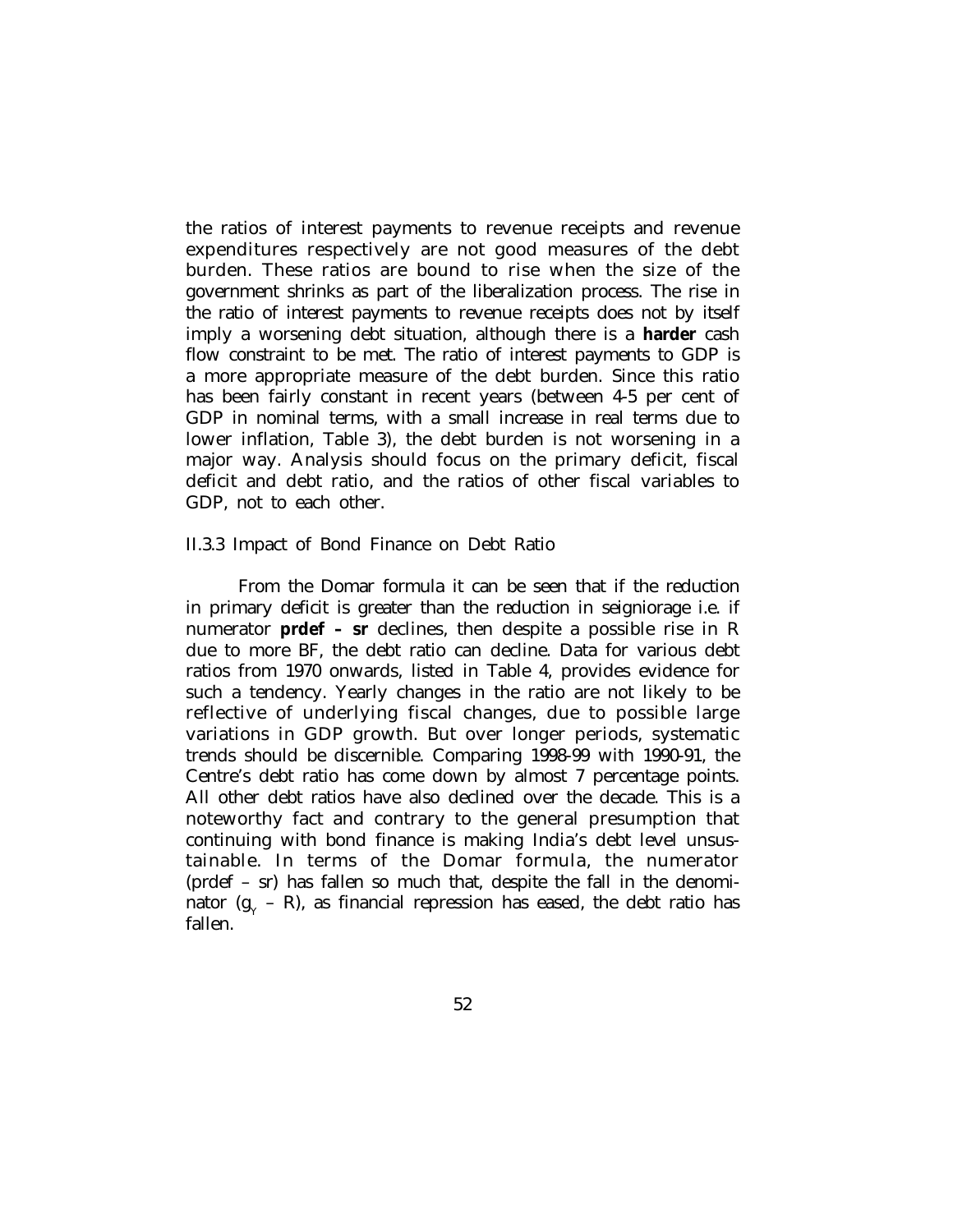II.3.4 Implications of Shift in Centre-State Finances

An alternative view is that the apparent improvement in the primary deficit and debt ratio is merely a result of the shift in the debt burden from the Centre to the States, which are subject to a growing fiscal crisis, judged by a variety of indicators. To assess whether the shift in expenditures and borrowing from Centre to States has led to an unmanageable crisis requires an examina-tion of trends in, and comparison of interest rates, primary deficits and debt ratios for the Centre, States and the aggregate (Centre plus State).

Turning to the primary deficit, the rising primary and fiscal deficits of the State governments could be a major factor undermining the stability that currently prevails. However, the **combined Centre-State fiscal deficit has declined** since the financial liberalization program in 1990-91 and, despite the rise in the States deficit over the last few years, it is lower than at the outset of liberalization, as can be seen in Table 5. Thus the move to more market borrowing has not led to a secular rise in the combined deficit. Given total domestic debt, this **shift** in the composition of the debt burden to the States from the Centre can and should be viewed as a favourable development and not an unfavourable one. Since State governments cannot monetize their deficits at all, unlike the Centre which has some scope to do so, a reduction in their primary expenditures is bound to occur sooner than for the Centre, thus restoring debt stability. Similarly, turning to the debt ratios in Table 6, it can be seen that the combined Centre-State domestic debt ratio (after netting out relevant liabilities) **has fallen** slightly since 1990-91.

## **II.3.5 Unfunded Liabilities of Central and State Governments**

This study has concluded, by analysing trends in growth, interest rates and fiscal variables, that the debt is stable. However,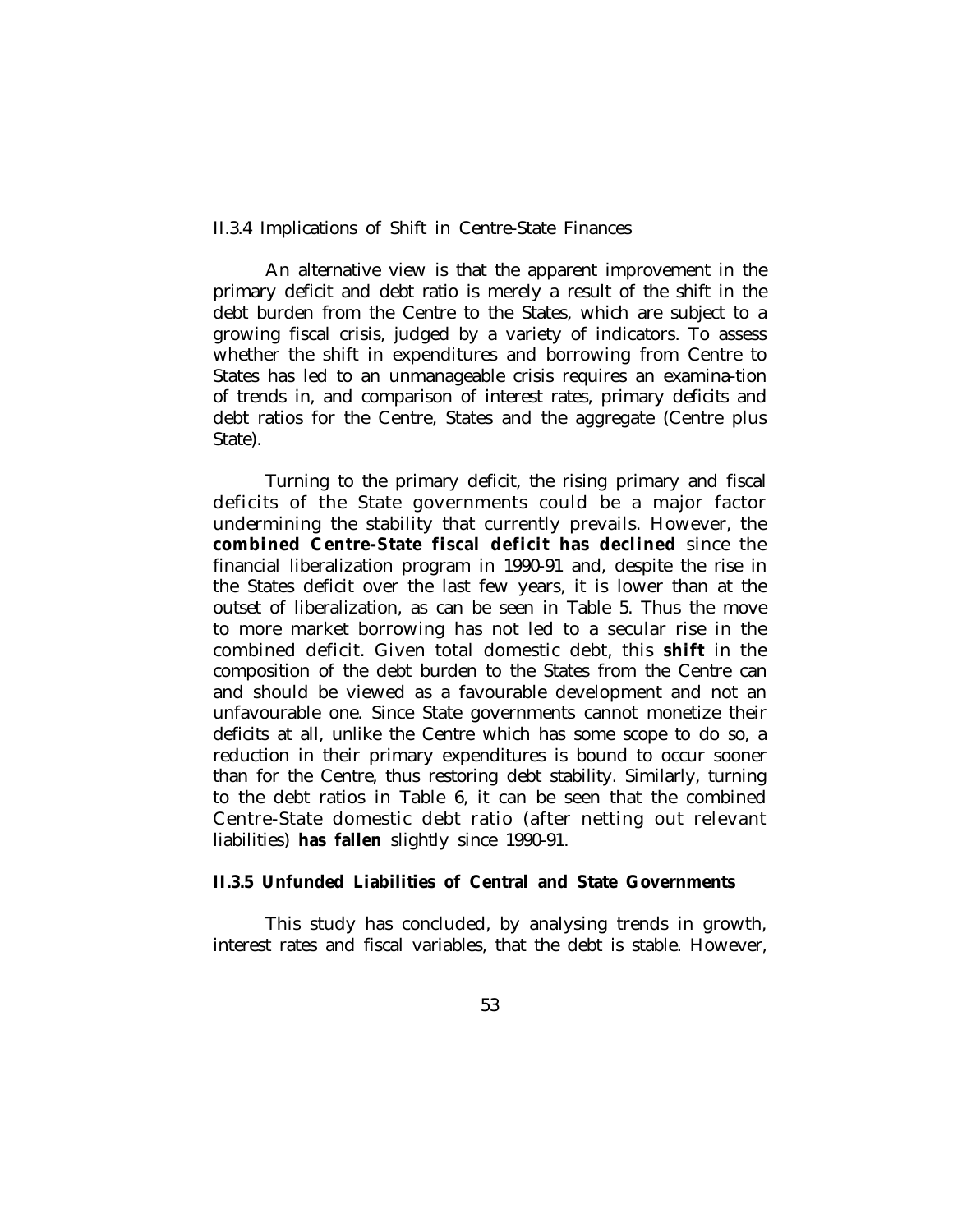debt stability does not imply that the overall fiscal situation is sound. The unfunded liabilities of the Central and State governments, arising from employee pensions and other partially funded insurance and pension obligations are likely to be large. At present, estimates of the magnitude of such liabilities and the timing of future cash outflows from the budget on account of them, are not available. Computing accurate estimates will be difficult for a variety of reasons. First and foremost, the cash outflows from defined pension benefit schemes are always hard to estimate because of uncertain life expectancy. Further, precise information in India on the age structure of the employees covered by the various schemes, needed to identify retirement ages and to compute estimate of pension payments based upon assumed life expectancies, is also not available. Finally, a fundamental difficulty is that the government's matching contributions to pensions and similar social welfare schemes are not properly reflected in the budgetary accounts.

The contingent liabilities due to loan guarantees, foreign exchange risk guarantees etc., are also substantial. The Central Government extends guarantees for loans raised by government companies or corporations, Railways, Union Territories, local bodies, cooperative institutions etc. The State governments also provide guarantees for borrowings raised by statutory corporations and boards, government companies, joint-stock companies, state cooperative banks and societies, municipal bodies, other institutions and private parties. At present, the outstanding value of guarantees provided by both Central and State governments are estimated at around 9 per cent of GDP (RBI Annual Report 1998-99). These non-market liabilities which, by their very nature, cannot be introduced into Domar condition analysis, may pose serious challenges to fiscal stability.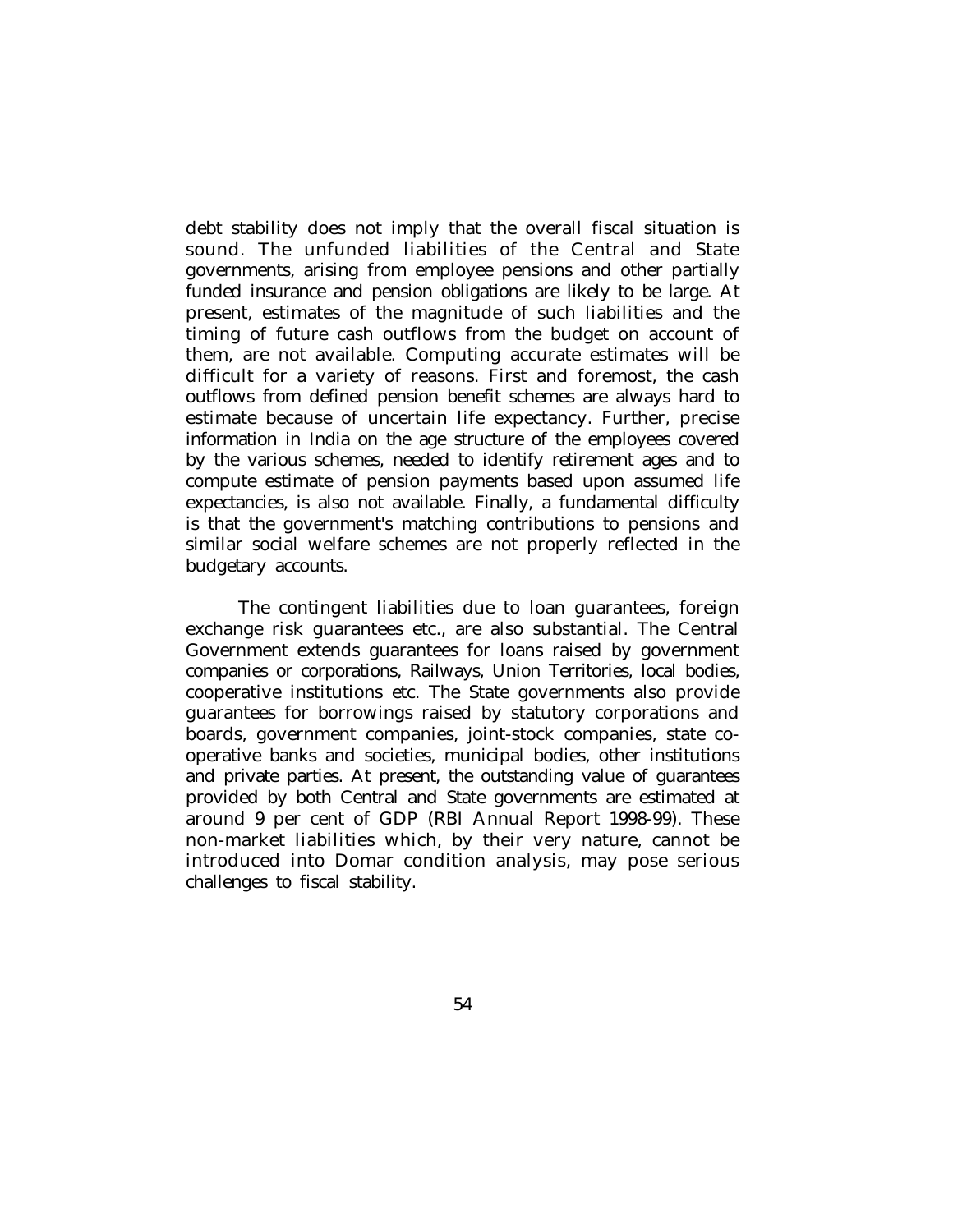### II.4 Private versus Government Borrowing Costs

The most important consequence of financial repression is the spread between private and government borrowing costs. The impact of BF on private borrowing costs due to the reduction in financial repression needs to be looked at in order to assess its overall economic impact. The argument that BF crowds out private investment by raising interest rates fails to distinguish between the rate on government debt and private borrowing costs. A financially repressed regime, with the central bank typically supporting the government's borrowing programme will tend to have a large spread between the rate on government debt and private sector borrowing costs. Financial liberalization, at a given inflation rate, will typically result in a rise in rates on government debt, coupled with a **decline in the spread** between government and private borrowing costs.<sup>43</sup> When the government preempts a large share of funds at concessional rates by statutory requirements and similar means, the market for available private funds clears at rates that entail a high spread between government bond yields and private sector borrowing. Thus with financial liberalization, the spread and thereby private borrowing rates can come down, despite a rise in government yields.

Evidence of such a development is documented in Table 6, by comparing R(ML) with two interest rate measures of private sector borrowing costs - the overnight call money rate and R(CB), the **weighted average of the commercial banks lending rate**. While these rates were subject to, and in some ways still are, direct or indirect regulation, their high levels reflect the consequences of financial market repression. In 1984-85, just before the Chakravorty Committee recommendations were made, the weighted average lending rate of the commercial banks, R(CB) was 15 per cent, with a 500 basis points spread over R(ML). At the onset of liberalization, approximately the same spread prevailed. However, by 1997-98, this spread had come down to under 300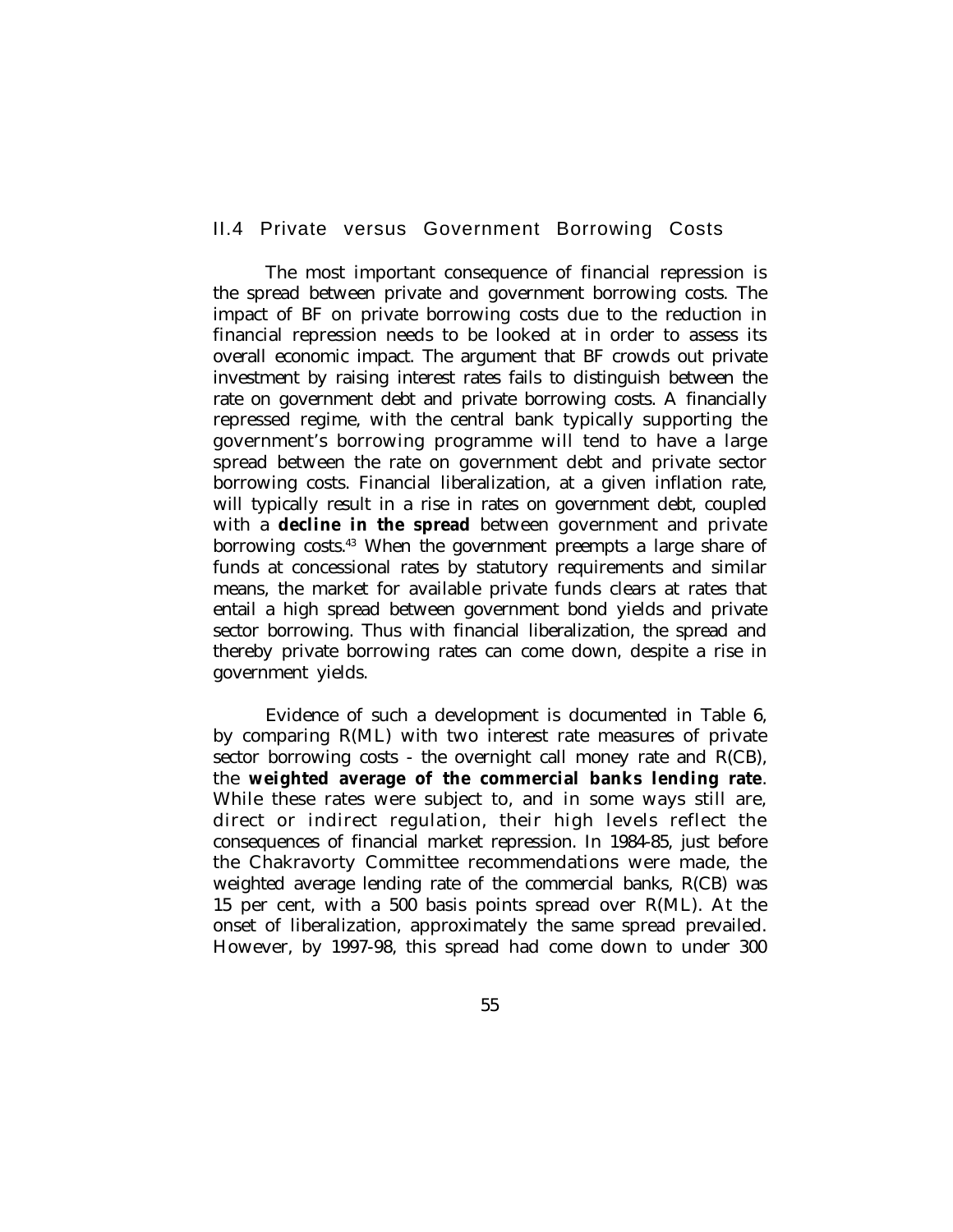basis points, with a decline in R(CB) to 14-15.5 per cent. The call rate, which was controlled until April 1989, was about 400 basis points higher than R(ML) during 1990-91, but has since declined to well below the level of R(ML). While R(CB) and the call rate may not closely correspond with the overall cost of private debt, let alone with the cost of private capital (debt plus equity), it is likely that overall private borrowing costs have fallen after liberalization. The spread between  $PLR_{IDBI}$  (prime lending rate of IDBI) and  $R(ML)$  has also declined considerably.<sup>44</sup> It is quite noteworthy that not just the spread, but all private sector interest rates have **declined** since the onset of liberalisation (Table 6).

## II. 5 Impact of Cutting Primary Deficit on Total Investment

The evidence indicates that the move to market borrowing has managed to reduce the primary deficit by more than the ensuing rise in interest payments, thereby contributing to overall deficit reduction. It is often argued that such a policy is nonetheless still undesirable because the expenditure reduction falls mainly on capital expenditures, thus adversely affecting growth.<sup>45</sup>

However, the impact on market borrowing on total capital formation - public and private - should be the criterion. The columns of Table 7 list the ratios of public and private capital formation to GDP. The drop in public capital formation (1.9 percentage points) has been offset by a greater rise in private capital formation (3.8 percentage points) during the 1990s, indicative of a (reverse) crowding out effect, and not the crowding-in effect that is often emphasized. Total capital formation as a percentage of GDP has risen by 1.9 percentage points during the 1990s. The indices of capital formation may be more informative in some respects, since the absolute amount of investment and not the ratios to GDP determine the potential output of a country. The evidence in Table 8 points to an enormous surge in private capital formation since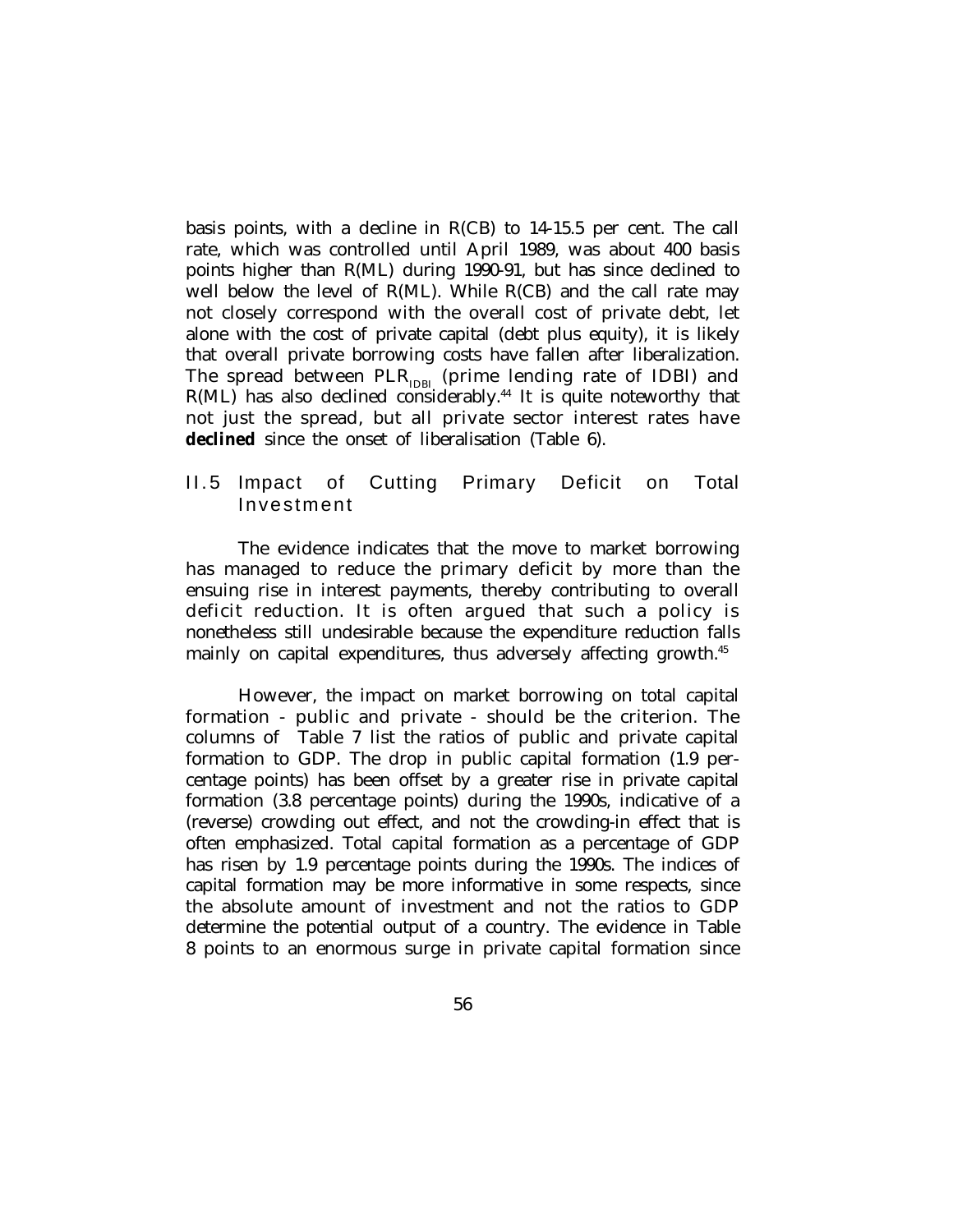1990-91. The capital stock of the private corporate sector is almost seven times higher than it was during 1989-90. Private investment is substituting for public investment. Since private investment is generally more efficient than public investment, the overall impact on growth is likely to be positive.<sup>46</sup>

Although some infrastructure component of public capital expenditure may not be substitutable by private activity, the decline in **total** public capital expenditure due to more market borrowing, as a first approximation, does not seem to have had overall adverse economic consequences. Thus the appropriate policy is not to monetize the prevailing level of capital expenditures, but to direct the lower level of capital expenditures solely towards infrastructure projects if warranted and to maintain the pressure to reduce the primary deficit by continuing to reduce the monetized deficit.

At another level, the view that public spending on and/or publicly provided infrastructure is needed to boost growth can be questioned. Noted economists, such as Bauer (1973) have used the nineteenth century experience to argue that under well-defined private property rights, the private sector is quite capable of building infrastructure and even some public goods. As Ronald Coase pointed out, private ship-owners even built lighthouses, the proverbial public good. The role of the government is to provide **legal infrastructure** by spending on police and on the judicial/legal system to ensure enforcement of contracts, payment of dues, and to prevent theft or evasion of payment for electricity, privately financed tollways etc. When and where the State has provided legal infrastructure, the private sector has usually provided much of the required physical infrastructure.

### II.6 Conclusion

The major conclusions of the empirical part of this study can be summarized as follows: First, relevant interest rate data indicate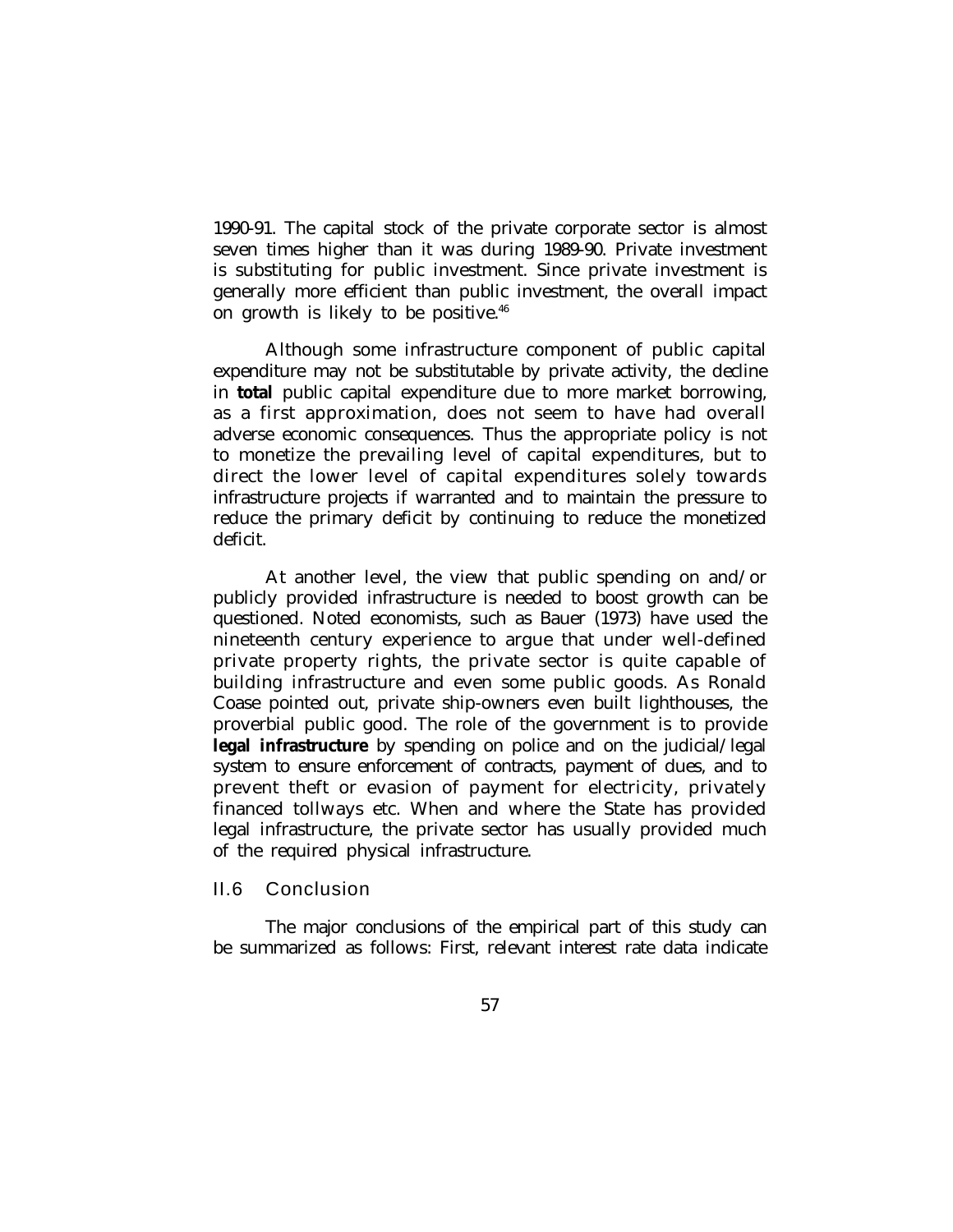no evidence of a systematic shift to an unstable debt regime during the 1990s. The component of debt that displays potential instability is that of SS&PF liabilities, because the administered rate has not been allowed to decline in tandem with other market interest rates. Second, the reduction in monetization has helped curb the fiscal deficit by inducing a fall in primary expenditures larger than the rise in interest payments. Third, the decline in private sector interest rates due to the move to market borrowing indicates that overall costs of private borrowing are likely to have declined. Simultaneously, there has been a surge in private investment relative to public investment. In short, the move to market borrowings or bond finance, has been beneficial. Nevertheless, Central and State Government finances are in a precarious condition due to large non-market debt, unfunded liabilities and contingent liabilities.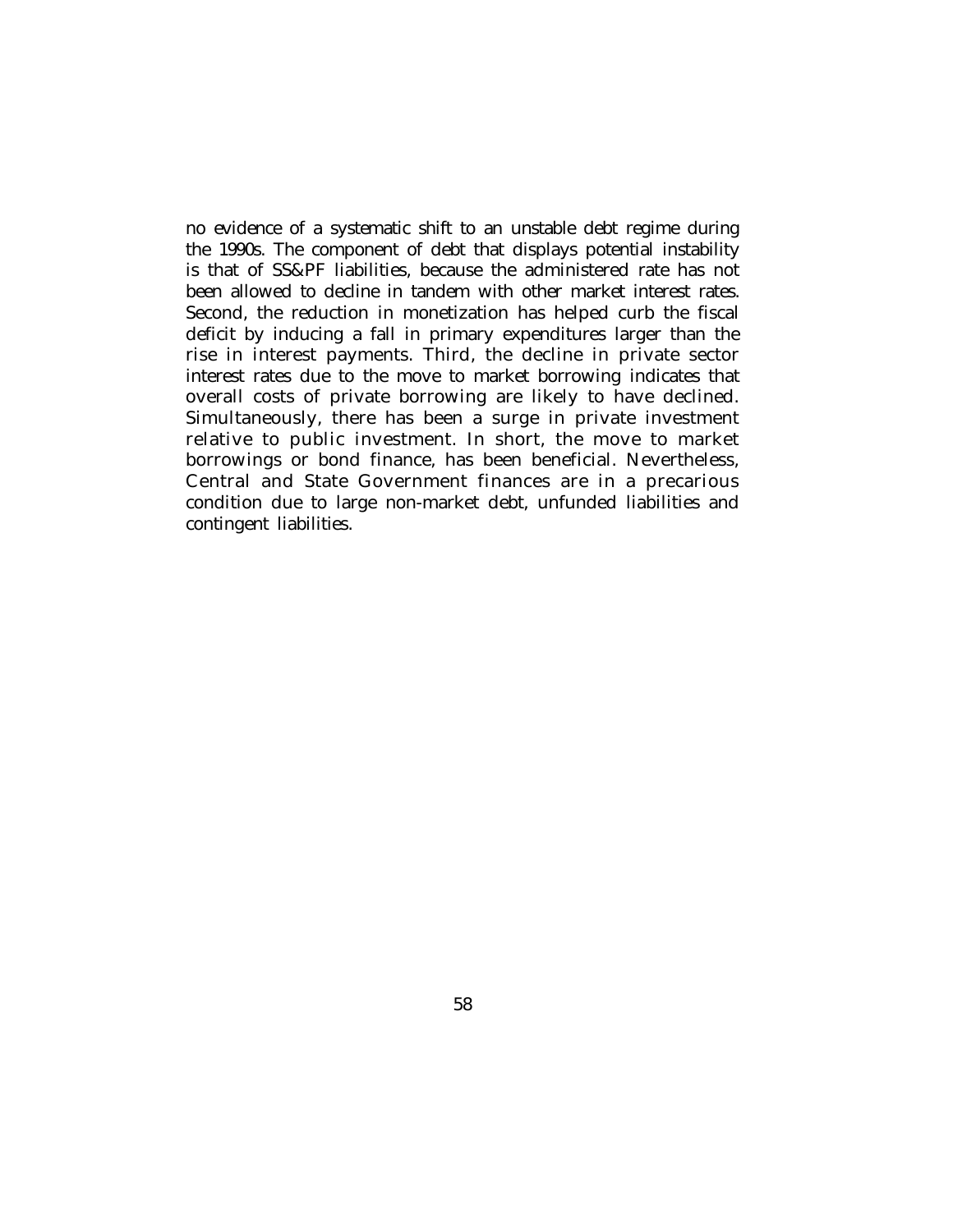## Annexure II.A

# Causality Between Monetised Deficit and Primary Revenue Expenditure

Using annual data on primary revenue expenditure and the monetised deficits ratios to gross domestic product, we tested for Granger causality between the two variables in a bi-variate vector autoregression (VAR) framework. The ADF unit Root test indicated that the monetised deficit ratio is stationary series where as the primary expenditure raio is stationary after being passed through a first order autoregressive filter. For a one lag VAR model, the null hypothesis that the monetised deficit does not Granger cause primary expenditure can be rejected at the 1 per cent significance level. Similarly, null hypothesis that primary expenditure does not Granger cause monetised deficit. can be rejected at the 5 per cent significance level (see  $\chi^2$  statistics and associated significance levels).

| <b>Granger's Causal Analysis</b>                                   |                      |                                                                       |  |  |  |
|--------------------------------------------------------------------|----------------------|-----------------------------------------------------------------------|--|--|--|
| X causes Y                                                         | $\chi^2$             | <b>Inference</b>                                                      |  |  |  |
| Primary Revenue Expenditure<br>does not cause Monetised<br>Deficit | 4.77 (0.029)         | There is bi-directional cau-<br>sality between the two<br>indicators. |  |  |  |
| Monetised Deficit does not<br>cause Primary Revenue<br>Expenditure | $7.89 \quad (0.005)$ |                                                                       |  |  |  |

Looking at generalised forecast error variance resulting from the VAR model, it appears that monetised deficit has relatively stronger impact on primary expenditure than vice versa. The monetised deficit can explain about 20-30 per cent of variation in primary expenditure over a horizon of 1 to 12 years whereas primary expenditure can explain only about 7-14 per cent of the variation in the monetised deficit during the same horizon.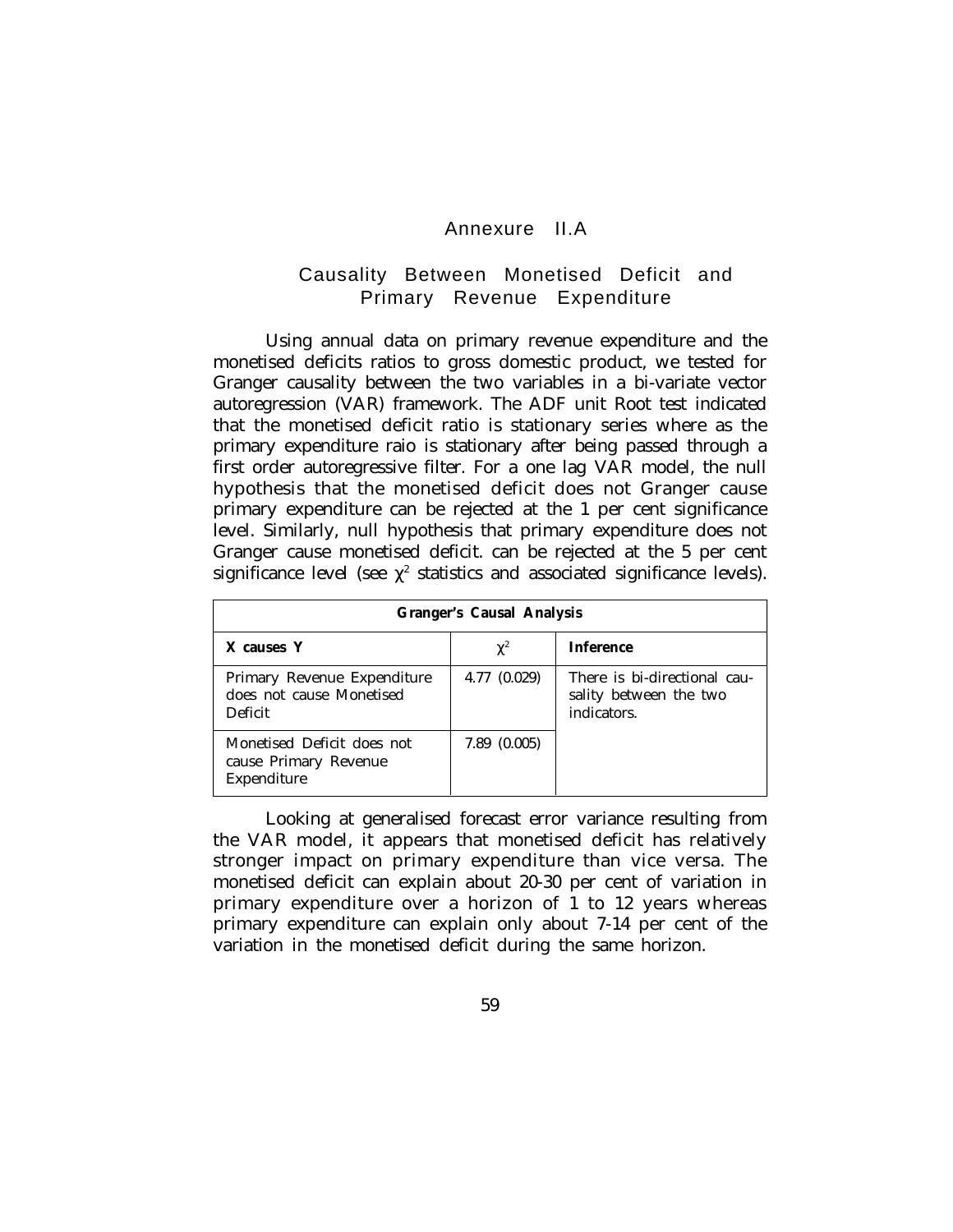| <b>Accounting for Sources of Generalised Forecast Error</b><br>Variance in the VAR Model* |                                                         |              |                                     |              |  |
|-------------------------------------------------------------------------------------------|---------------------------------------------------------|--------------|-------------------------------------|--------------|--|
| <b>Horizons</b><br>(years)                                                                | <b>Primary Revenue</b><br><b>Expenditure (PREVEXPR)</b> |              | <b>Monetised</b><br>Deficit (MDEFR) |              |  |
|                                                                                           | <b>PREVEXPR</b>                                         | <b>MDEFR</b> | <b>PREVEXPR</b>                     | <b>MDEFR</b> |  |
| $\mathbf{1}$                                                                              | 0.88                                                    | 0.21         | 0.07                                | 0.97         |  |
| $\overline{2}$                                                                            | 0.85                                                    | 0.26         | 0.10                                | 0.95         |  |
| 3                                                                                         | 0.84                                                    | 0.28         | 0.11                                | 0.94         |  |
| $\overline{4}$                                                                            | 0.83                                                    | 0.29         | 0.12                                | 0.93         |  |
| 5                                                                                         | 0.82                                                    | 0.30         | 0.13                                | 0.92         |  |
| 6                                                                                         | 0.82                                                    | 0.31         | 0.13                                | 0.92         |  |
| $\overline{7}$                                                                            | 0.82                                                    | 0.31         | 0.13                                | 0.92         |  |
| 8                                                                                         | 0.82                                                    | 0.31         | 0.13                                | 0.92         |  |
| 9                                                                                         | 0.82                                                    | 0.31         | 0.14                                | 0.92         |  |
| 10                                                                                        | 0.82                                                    | 0.31         | 0.14                                | 0.92         |  |
| 11                                                                                        | 0.82                                                    | 0.31         | 0.14                                | 0.92         |  |
| 12                                                                                        | 0.82                                                    | 0.31         | 0.14                                | 0.92         |  |

\* Unlike orthogonal decomposition, the sum of the sources will not be equal to 100%.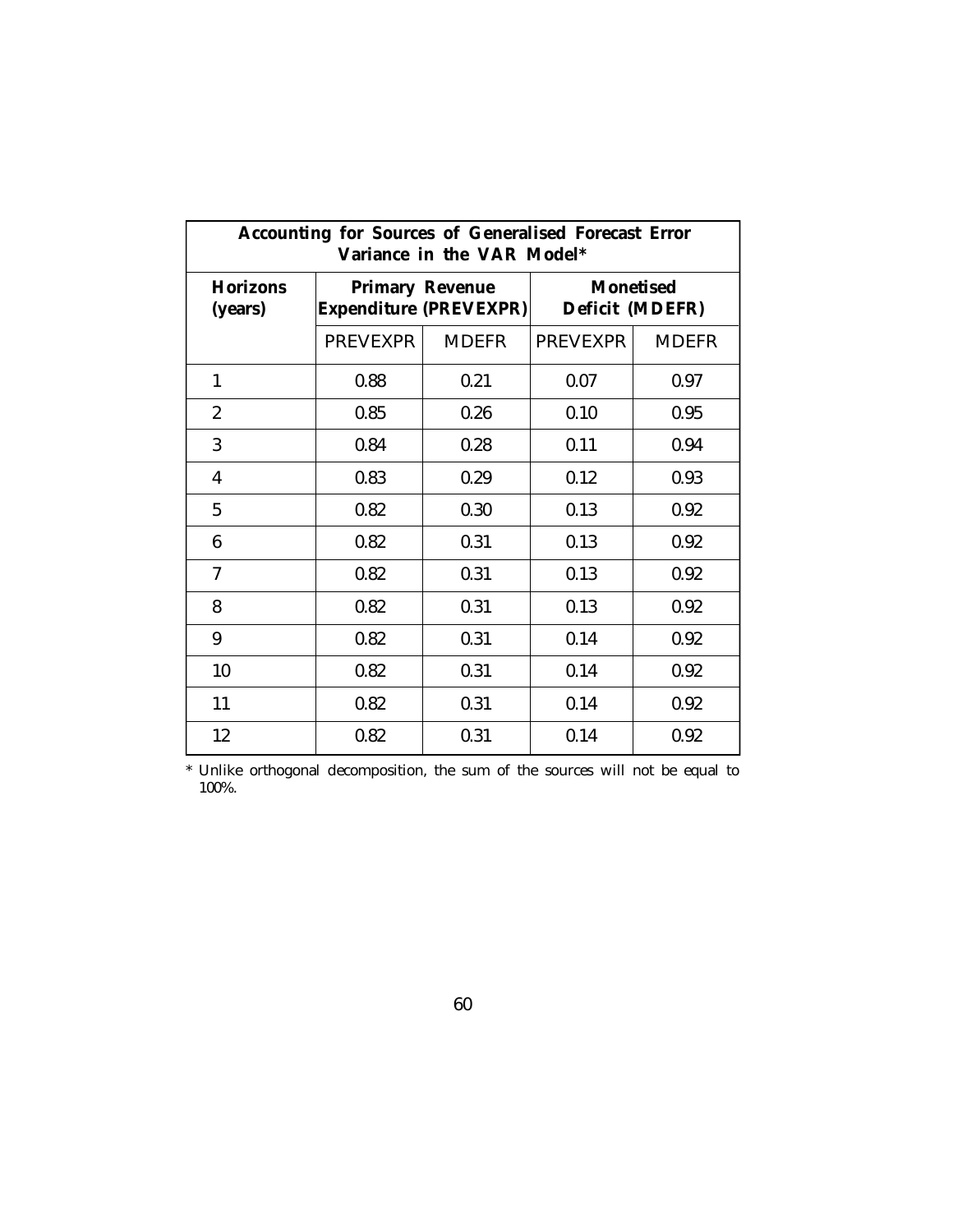#### **Notes**

- 1. In practice, the choice between BF and MF is not necessarily between two extremes, but between **varying** degrees of BF and MF respectively. The terms are used here and should be understood in this latter sense.
- 2. The analysis here builds upon that of Moorthy (1998), who critiques the Solow-Blinder and Sargent-Wallace advocacy of BF and also compares the steady state outcomes under BF and MF assuming stable velocity, i.e. a Quantity Theory approach. By contrast, this analysis derives values of relevant macro variables during the transition and allows the velocity of money to vary arbitrarily throughout.
- 3. The term potential output is alternatively called natural, sustainable, or the fullemployment level of output. For convenience only the term potential will be used here.
- 4. Much macroeconomic analysis pays great attention to determining *per se* the outcomes for the current account deficit and nominal and real exchange rates. But the impact of these variables on macroeconomic welfare *via* their impact on inflation and output growth is seldom analyzed. Unless such analysis is carried out, the current account deficit and exchange rates are just accounting variables whose economic impact cannot be ascertained.
- 5. The amount of external borrowing to finance the fiscal deficit and the external public debt have been a small proportion of the fiscal deficit and domestic debt respectively during this decade, and can be ignored.
- 6. The total money stock equals the money multiplier times the stock of highpowered money. Since total money stock does **not** enter into the analysis here, for brevity and for convenience, high-powered money is referred to as money. However, the symbol H has been chosen to indicate that it is high-powered money (also called reserve money or the monetary base). Seigniorage here is only from high-powered money.
- 7. While all other variables are for period t, money and debt stocks are for period t -1, but can be approximated by period t values. This approximation is similar to using the approximation  $(1 + g)/(1 + R) = 1 + g - R$  that is used to derive the Domar condition as the solution of a first order difference equation. Alternatively equation (2) can be derived using a continuous time formulation.
- 8. Implicitly, all debt is one period in the basic Domar formula, or the same interest rate prevails for debt of all maturities. The complications due to varying interest rates will be discussed later. Capital gains and losses on outstanding bonds are ignored in calculating the impact of changing  $R$  on  $D/Y$  in the formula.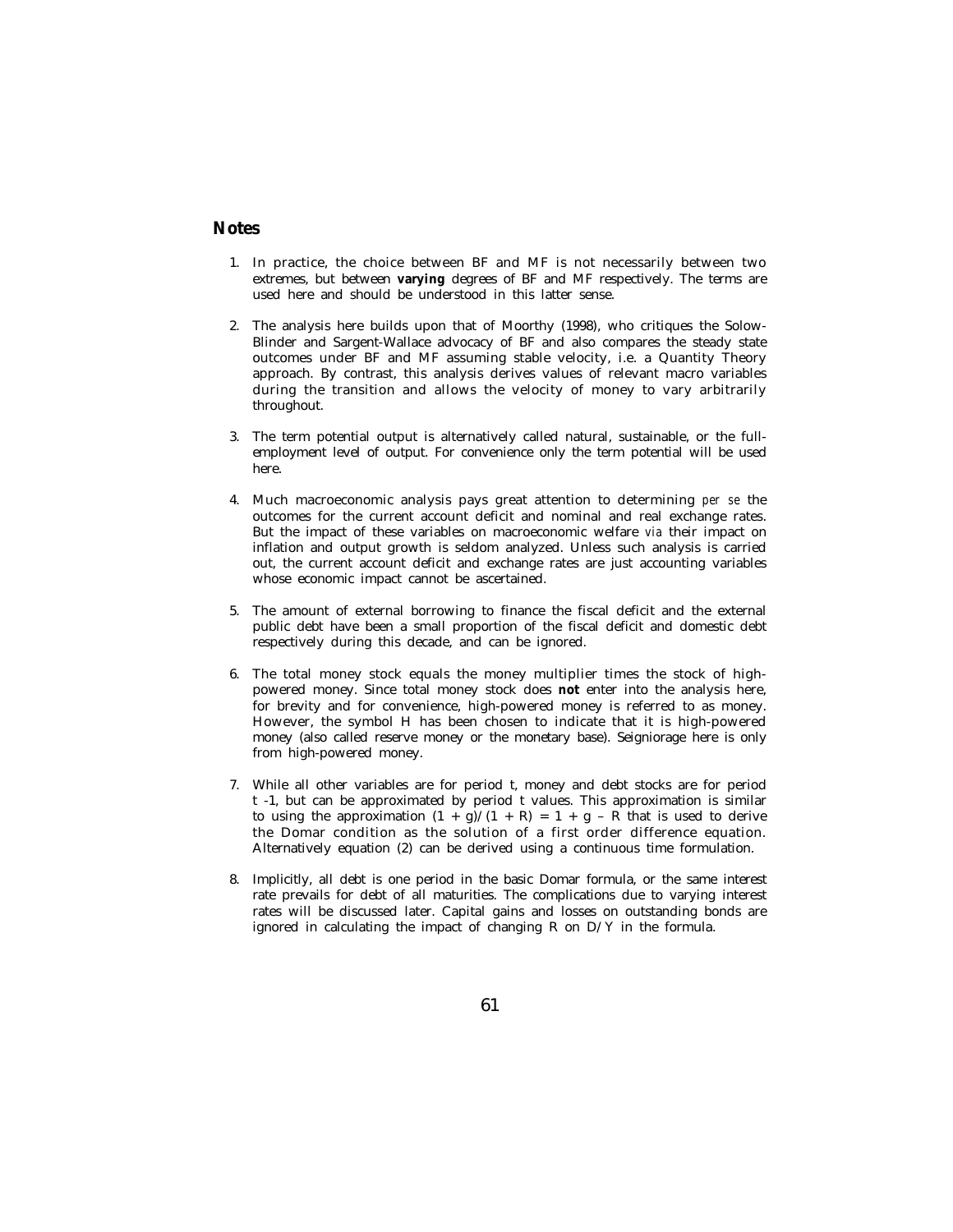- 9. With external finance (EF) also, the formula becomes:  $d^*$  = (prdef – sr - ef)/[g<sub>Y</sub> – R], where ef =  $\Delta E$ F/Y.
- 10. Different concepts of stability, sustainability, solvency are outlined or discussed in Spaventa (1987), Blanchard (1980), Buiter (1990).
- 11. The logic is as follows: in full equilibrium, the marginal product of capital equals the long run interest rate, ignoring taxes and depreciation. If the growth rate exceeds the marginal product of capital, society has sacrificed too much and over accumulated capital. In such a situation, the return on capital is an amount of future consumption that is less than the amount that can be had by just allowing for ongoing growth, and the current generation of consumers can gain (and no other generation of consumers can lose) by consuming some of the nation's capital stock. This is explained in Scarth (1998).
- 12. "We assume in what follows that while the interest rate can be below the growth rate for extended periods of time, the Indian economy is not dynamically inefficient, and that there are no free lunches to be had by increasing the public debt." (Buiter and Patel, p. 108) Buiter and Patel also make an insightful distinction between solvency and strict solvency. Solvency by itself does not preclude the debt-ratio from rising explosively, which is unsustainable. Strict solvency would also require that the debt-ratio is stationary, or that it does not have a stochastic or deterministic trend.
- 13. Abel, Mankiw and Summers and Zeckhauser (1987) test for dynamic efficiency and claim that it holds since the value of profits exceeds the value of investment for many countries for many periods. Darby (1984) points out to evidence for the USA that the long run growth rate has averaged 3 per cent while the long run real interest rate has averaged 2 per cent. Therefore the stylized facts are in consonance with both dynamic efficiency and debt stability.
- 14. The monetarist paradox can be stated more precisely as: higher money growth, or an easy money policy, leads to higher (nominal) interest rates in the long run.
- 15. The term deficit here simply refers to the gap between government revenue and expenditure, whether or not that is financed by borrowing (issuing bonds) or printing money.
- 16. For India Rangarajan (1988) and Rangarajan and Arif (1990) use an econometric model to conclude that money demand is stable over five-year periods. This conclusion requires more careful scrutiny with 1990s data. For the USA, as Benjamin Friedman (1988) has pointed out, a well specified money demand function has been extremely unstable even over five-year periods.
- 17. The ADAS approach to inflation does not necessarily imply that the central bank bases its policy on an estimated natural rate of unemployment and/or potential GDP growth rate. While the central bank may have prior beliefs as to what the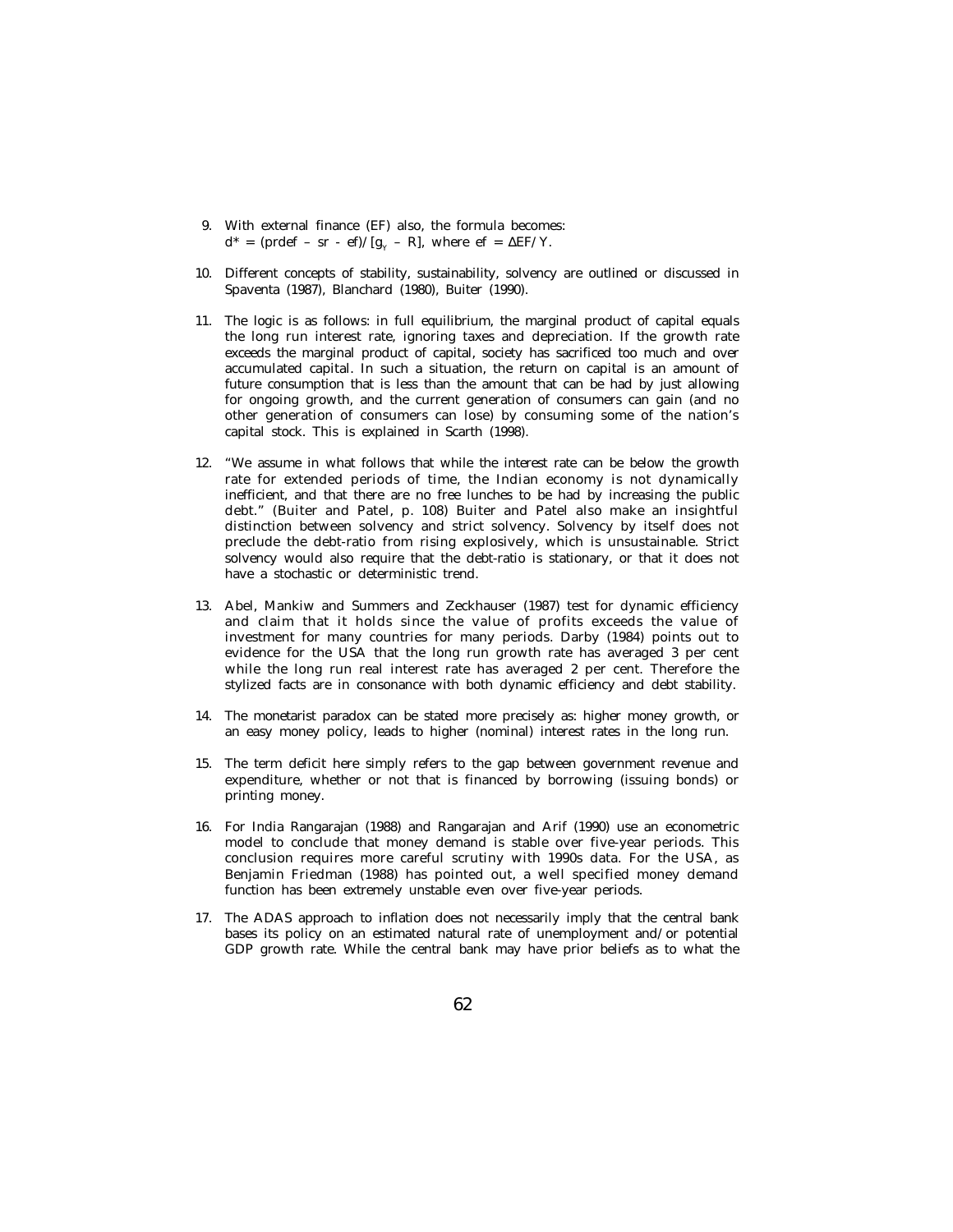supply constraints in the economy are, and sometimes act preemptively based on these beliefs, it can also adjust its policy reactively in response to actual inflation data. If inflation tends to rise, this indicates that the Output Gap is positive and vice versa. However, a numerical exposition of debt dynamics using an ADAS approach entails specifying in advance the potential GDP growth rate. For a discussion of direct inflation targeting in the Indian context see Kannan (1999).

- 18. Another fruitful way to distinguish between these two views is to label (what has been defined as monetarism) the first three tenets as 'the weak form of monetarism' while the Quantity Theory can be called 'the strong form of monetarism'.
- 19. This can be seen by expressing the seigniorage ratio as follows:  $sr = \Delta Ht/Yt = (\Delta Ht/Ht)^*Ht/Yt$ , which can be approximated by  $sr = g_H/Income$ Velocity. When velocity varies arbitrarily, the correspondence does not hold: a fall in **sr** need not necessarily correspond to lower money growth.
- 20. The central bank can alternatively choose some monetary aggregate as its target, a practice that has been abandoned due to its poor performance.
- 21. Strictly speaking, welfare should be related not to the Output ratio, but to the Output gap, which is zero when  $y = y^*$ . For simplicity, the output ratio is chosen. There should be another term to capture the standard of living e.g., output per capita. Comparing two economies growing at trend (Output ratio = 100) and with the same inflation, the country with a higher per capita income should have a higher welfare. This term is also ignored here for analytical convenience.
- 22. In addition, inflation has shoe-leather costs, if the amount of real balances held falls with a rise in the inflation rate and thus the nominal interest rate. Even when money demand is interest-inelastic, or agents hold mostly interest-bearing inside-money deposits, inflation substantially reduces welfare due to transactions costs.
- 23. The initial values for inflation, GDP growth, primary deficit and other variables have been chosen to roughly correspond to current values. However, it must be stressed that this is only an illustrative, theoretical simulation. For acutal estimates of the Output Gap equation for India, see Vasudevan, Bhoi and Dhal (1999).
- 24. To compute velocity, the starting value of money stock needs to be specified. Then from the values of the **sr** and nominal income, velocity for different periods can be computed.
- 25. For instance, if the primary deficit rose to 3 per cent of GDP and raised the real interest rate to 4.5 per cent, then if **sr** was unchanged at 1 per cent, given other parameter values, the debt would stabilize at 133.3 per cent.
- 26. For India, Charan Singh (1999) recently provides strong evidence against Ricardian equivalence.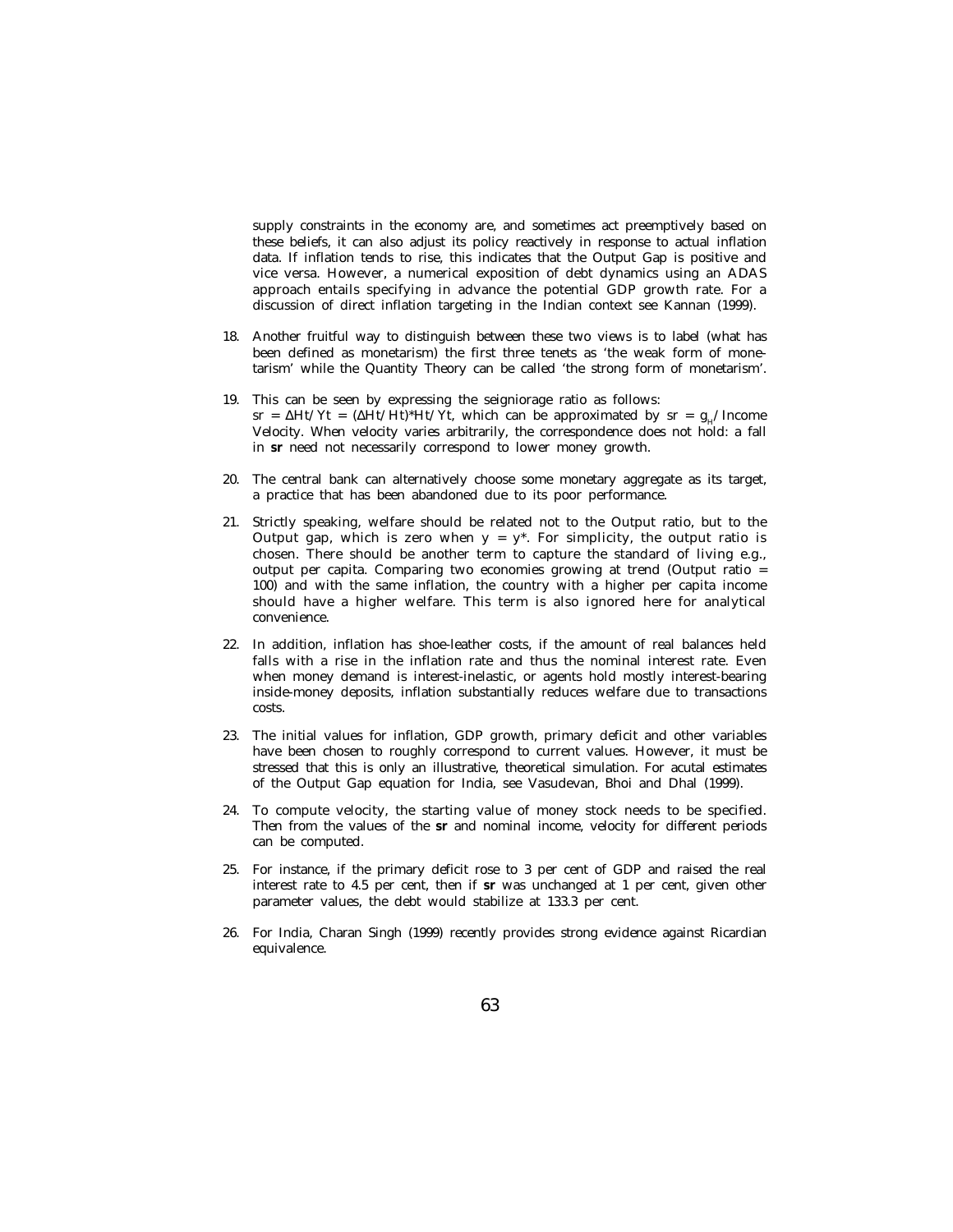- 27. A numerical example can elucidate this point. Suppose a 10 percentage point rise in the debt ratio raises the real rate by 2 basis points while a 1 percentage point drop in inflation lowers it by 5 basis points. Starting from the base case, under the tight money policy, debt goes up by 50 percentage points and inflation falls by 2.86 percentage points. Thus,  $\Delta$  real rate = .2(50) + 5(-2.86) = -4.3 basis points.
- 28. Such agreement is not universal, though. From a Ricardian viewpoint, neither the deficit nor the debt matter. This analysis eschews the Ricardian view and concurs with the more general view that a lower deficit and debt are desirable, at any **given level** of primary spending.
- 29. Proponents of this view are Venkitaramanan (1995a,b, 2000), Chandrasekhar (2000), among others. In recent years, the Economic Survey and other official publications have repeatedly voiced concerns about the fiscal deficit and the growing burden of interest payments. However, no clear position is taken as to whether it would be desirable, at a **given** level of primary deficit, to increase monetization **or** instead tolerate a higher debt burden and higher interest payments. Typically, fiscal stringency is strongly advocated, while simultaneously the RBI's role in helping the Government put through its borrowing program is lauded. (Cf. Annual Report 1998-99, Sec. 1.2, 1.9, 3.1) Such **ambivalence** damages the clear formulation and implementation of monetary policy in the face of a large deficit.
- 30. However, the interest burden (the ratio of interest payments to GDP) should be computed in **real** terms to remove that component of interest payments which is compensation for erosion of principal (Cf. Part I). Estimates of measures of the real interest burden for India are presented in Khundrapakam (1996).
- 31. For 1998-99, the breakdown of the holding of government dated securities is as follows : 63 per cent Commercial banks, 18.7 per cent LIC, 2.8 per cent RBI and 15.5 per cent others which includes retail investors. Out of the Rs. 223375 crore of Government Securities held by commercial banks, Rs. 178505 crore was held to meet SLR requirements and thus tax exempt (this amount is calculated as 25 per cent of NDTL for that year which was Rs. 714020 crore for that year). The taxable portion is thus about Rs. 45,000 crore. With an interest rate of 10 per cent and a tax rate of 25 per cent the tax paid on this interest income would have been Rs. 900 crore. Regarding bonds held by the public, due to both tax evasion and tax exemption upto Rs. 12,000 on interest income, the amount of tax paid on interest is also small.
- 32. The cumulative increase between 1990-91 to 1995-96 for the four income series in Table 2 from left to right are: 141.5%, 140.51%, 142% and 138.4%. The compound annual growth rates over this period for the old and new GDP series are respectively 15.87% and 15.56%, a difference that is small enough to ignore.
- 33. A well functioning financially deregulated economy does not refer here to external financial sector openness but to the absence of domestic financial repression that leads to preferential government access to credit and to the lack of an active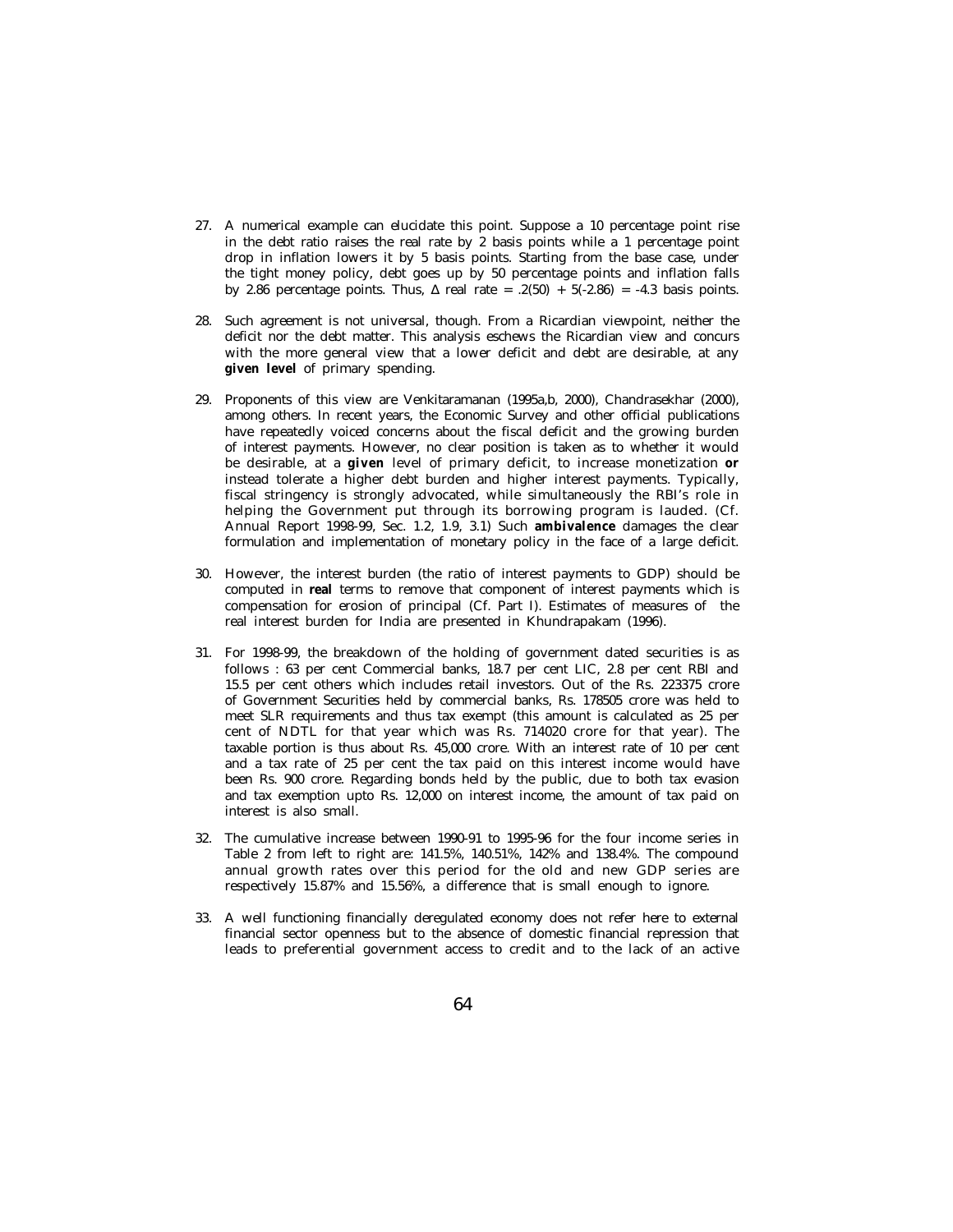secondary market for government debt that equalizes prices for similar new and old issues.

- 34. The implications of the difference between R(D) and R(ML) under conditions of both financial openness and financial repression respectively will be discussed later.
- 35. Rates were reduced effective January 1999 for most of the Small Saving schemes [for details, cf. Report on Currency & Finance, 1997-98, Pg. 228. However, the 1999 reductions were small, a maximum of 1 per cent, the same as the reduction for PPF rates in 2000. However, since R(SSPF) is the average rate and all SSPF deposits made between 1991-1998 pay over 12%, R(SSPF) will decline by much less than 1 per cent for 1999-2001.
- 36. An early recommendation in a 1997 conference along these lines was made by the former Finance Secretary "interest rate deregulation requires that interest rates on postal savings be made more flexible, perhaps by linking them to interest rates in the banking system in some way." [Ahluwalia (1999)]
- 37. The actual average interest rates R(D) and R(SSPF) Rajaraman and Mukhopadhayay (1999) have labelled implicit interest rates. They state that both R (D) and R (SSPF) crossed over  $g_V$  in 1997-98 but the data presented in Table 1 indicate that this occurred only  $f_{\rm orb}^{\rm A}$  p(SSDF) indicate that this occurred only for R(SSPF).
- 38. "Even without the formal forecasting exercise, it is clear that interest rates will not be forecast to fall, given their steady rise over time (p.69)"
- 39. It is also necessary to look at the spread between private borrowing rates and R(ML) in assessing the total economic consequences of the debt, but this comparison is dealt with later sections.
- 40. In this Section II.2, the Domar gap is defined with respect to R (ML) but it can be measured for any rate.
- 41. This is contrary to the situation under financial repression, under which a large spread between R (ML) and R (D) implies that the Domar gap understates the debt burden. Financial repression can be thought of as analogous to the easy money, Keynesian liquidity phase of a financially open economy.
- 42. The accounting categories of capital versus primary revenue expenditure may not correspond to their economic impact. Some of the expenditure on social services can be considered as investment in human capital. Conversely, some of the capital expenditure is wages and does not go to creating capital assets.
- 43. Financial liberalization often entails policies that change in the inflation rate and thus levels of nominal interest rates. But *ceteris paribus* liberalization should lead to a higher government rate and a lower private rate.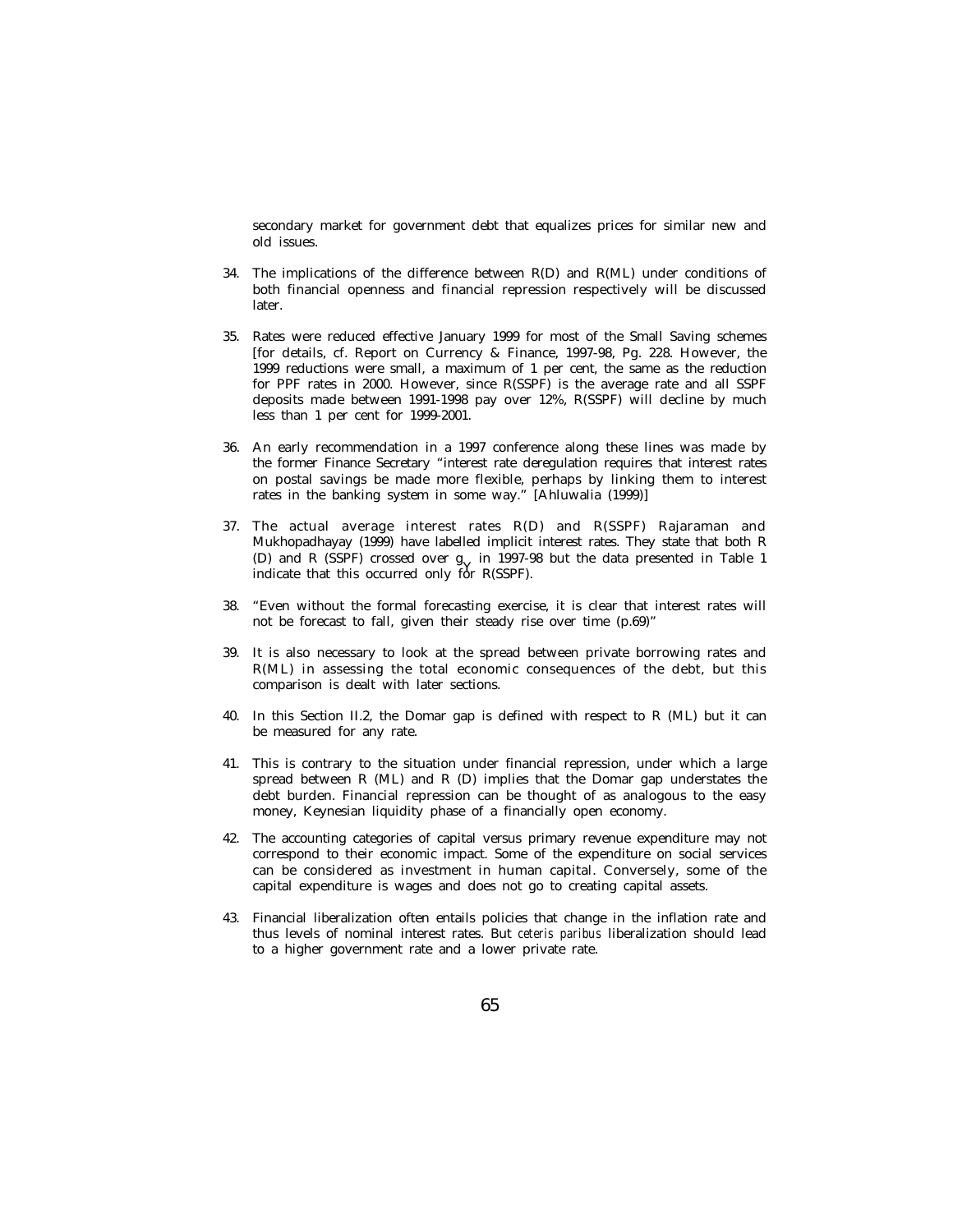- 44. The difference between banks actual investment in approved government securities and the SLR, reported in the last two columns in Table 6, is one indicator of declining financial repression.
- 45. Along these lines, in the simulation model of Rangarajan and Mohanty (1997), monetization of capital expenditures augments capital stock and raises GDP growth in the long run, at the cost of higher inflation.
- 46. Khan and Reinhart (1990) have found that private investment has been more closely related to growth than public investment in developing countries. The cross-country study by Greene and Villaneuva (1991) finds that there is no obvious correlation between high rates of private and public investment. This finding should not be surprising. When public investment is financed by financial repression this reduces private investment which would tend to offset any complementarity between public and private investment that may otherwise exist.

#### REFERENCES

Abel, Andrew, Gregory Mankiw, Lawrence Summers and Richard Zeckhauser (1987) : "A Test for Dynamic Efficiency" *NBER Working Paper,* No. 2097.

Alhuwalia, Montek Singh (1999) : "Financial Sector Reforms: An Overview" in James Hanson and S. Kathuria (Ed) *India: A Financial Sector for the 21st Century*, pp 29-56, Proceedings of a 1997 Conference.

Barro, Robert (1989) : "The Ricardian Approach to Budget Deficits", *Journal of Economic Perspectives,* Vol 3, No. 2 pp 37-54

Bauer, Peter (1973) : *Dissent on Development*, Vikas Publications.

Blanchard, Olivier (1990) : "Suggestions for a New Set of Fiscal Indicators", *OECD Working Paper*, No.79.

Buiter, William (1990) : "Arithmetic of Solvency" in *Principles of Budgetary and Financial Policy* Harvester Wheatsheaf, pp. 145-151

Buiter, William and Urijit Patel (1992) : "Debt, Deficits and Inflation: An Application to the Public Finances of India" *Journal of Public Economics,* 47:2, 171-205, reprinted in Tax Policy and Planning in Developing Countries, (ed.) Amaresh Bagchi and Nicholas Stern (1994) pp.94-133.

Chandrashekhar, C.P. (2000) : "Economic Reform and the Budget", *Economic and Political Weekly,* April 1-7, pp. 1140-42.

Chitre, Vikas, K. Kanagasabapathy, Mridul Saggar and Partha Ray (1996) : "Inflation, Interest Rates and Index-Linked Bonds, *Development Research Group,* RBI Study, No.12.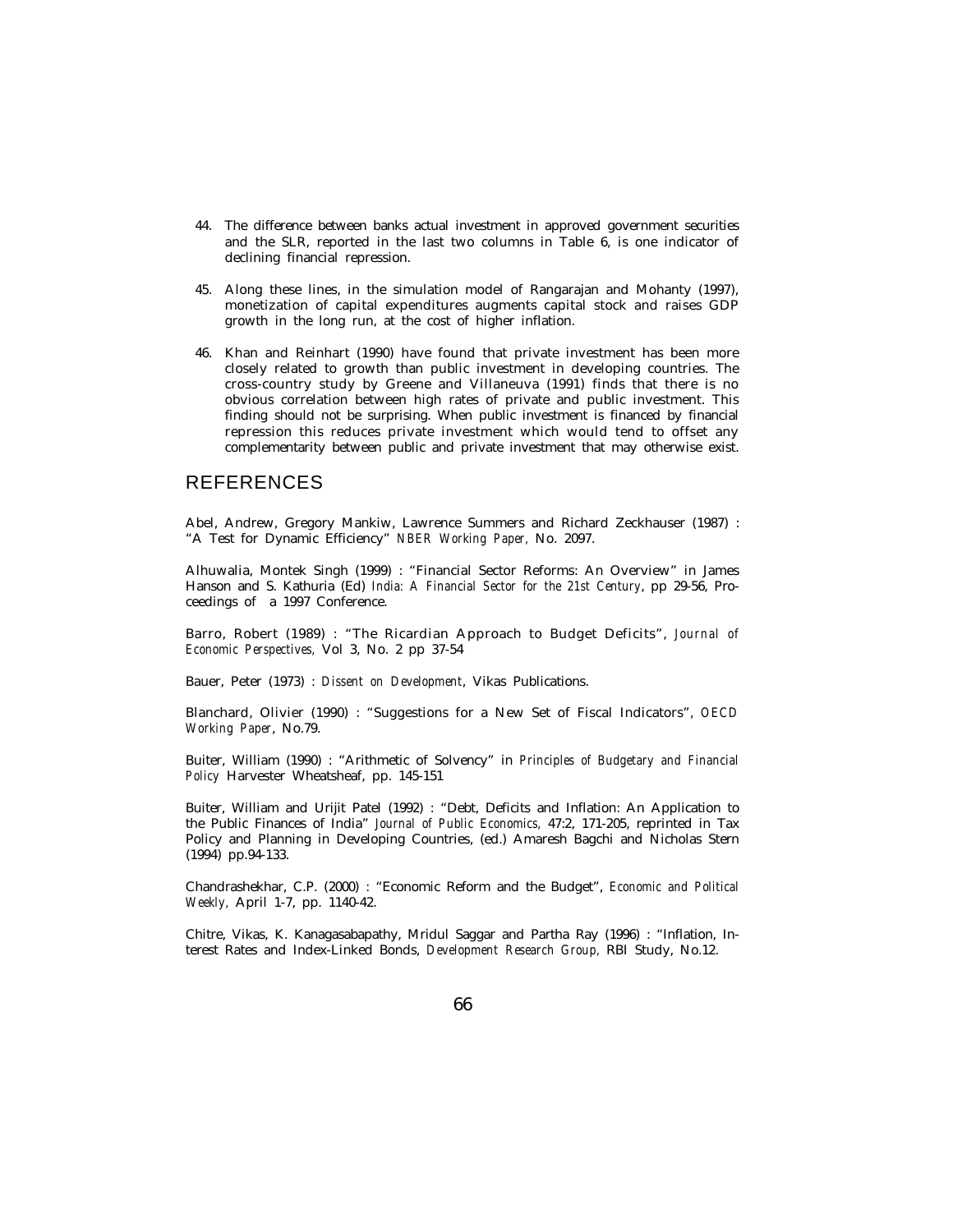Darby, Michael (1984) : "Some Pleasant Monetary Arithmetic" *Federal Reserve Bank of Minneapolis Quarterly Review,* Spring, pp. 15-20.

Domar, Evsey (1944) : "The Burden of the Debt and the National Income" *American Economic Review,* 34, pp. 798-827.

Easterly William and Klaus Schmidt-Hebbel (1991) : "Fiscal Deficits and Macroeconomic Performance in Developing Countries" *World Bank Research Observer,* Vol. 8 No. 2, pp. 21-37.

Fischer, Stanley (1980) : "Seignorage and the Case for a National Money", *Journal of Political Economy,* Vol. 90, pp. 295-313.

Friedman, Benjamin (1988) : "Monetary Policy: Lessons from the 1980s" *Journal of Economic Perspectives*, Vol. 2, No. 3, pp. 51-72.

Friedman, Milton (1967) : "The Role of Monetary Policy" Presidential Address to the American Economic Association., December 1967 published in *American Economic Review*, 1968, Vol. 58, pp. 1-17.

Hamilton, William and Marjorie Flavin (1986) : "On the Limitations of Government Borrowing: A Framework for Empirical Testing", *American Economic Review*, 76, pp. 808-819.

Greene, Joshua and DeLano Villaneuva (1991) : "Private Investment in Developing Countries: An Empirical Analysis", *IMF Staff Papers,* Vol. 38, No. 1 pp. 33-57.

Jadhav, Narendra and Balwant Singh (1990) : "Fiscal-Monetary Dynamic Nexus in India: An Econometric Model" *Economic and Political Weekly,* January 20, pp.159-165.

Joshi, D.K. (2000) : "Debt and Deficits: Profligacy Doesn't Pay", *Economic Times,* March 4th.

Jha, Raghbendra (1999) : "Some Rudimenary Macro Economics of the Budgetary Deficit and Debt" in *Fifty Years of Development Economics:Contemporary Issues, Essays in Honour of Professor P.R. Brahmananda,* Edited by A. Vasudevan, D.M. Nachane and A.Karnik, Himalaya Publishing House, 1999, New Delhi.

Kannan, R (1999) : "Inflation Targeting: Issues and Relevance for India," *Economic and Political Weekly,* Vol. 34, No 3 & 4, Jan 16-22, pp. 23-29.

Khan, Mohsin and Carmen Reinhart (1991) : "Private Investment and Economic Growth in Developing Countries" *World Development,* Vol. 18, pp. 19-27

Khundrakpam, Jeevan Kumar (1996) : "Alternative Measures of Fiscal Deficit and Inflation Impact" *RBI Occasional Papers,* Vol. 17, No. 1, March.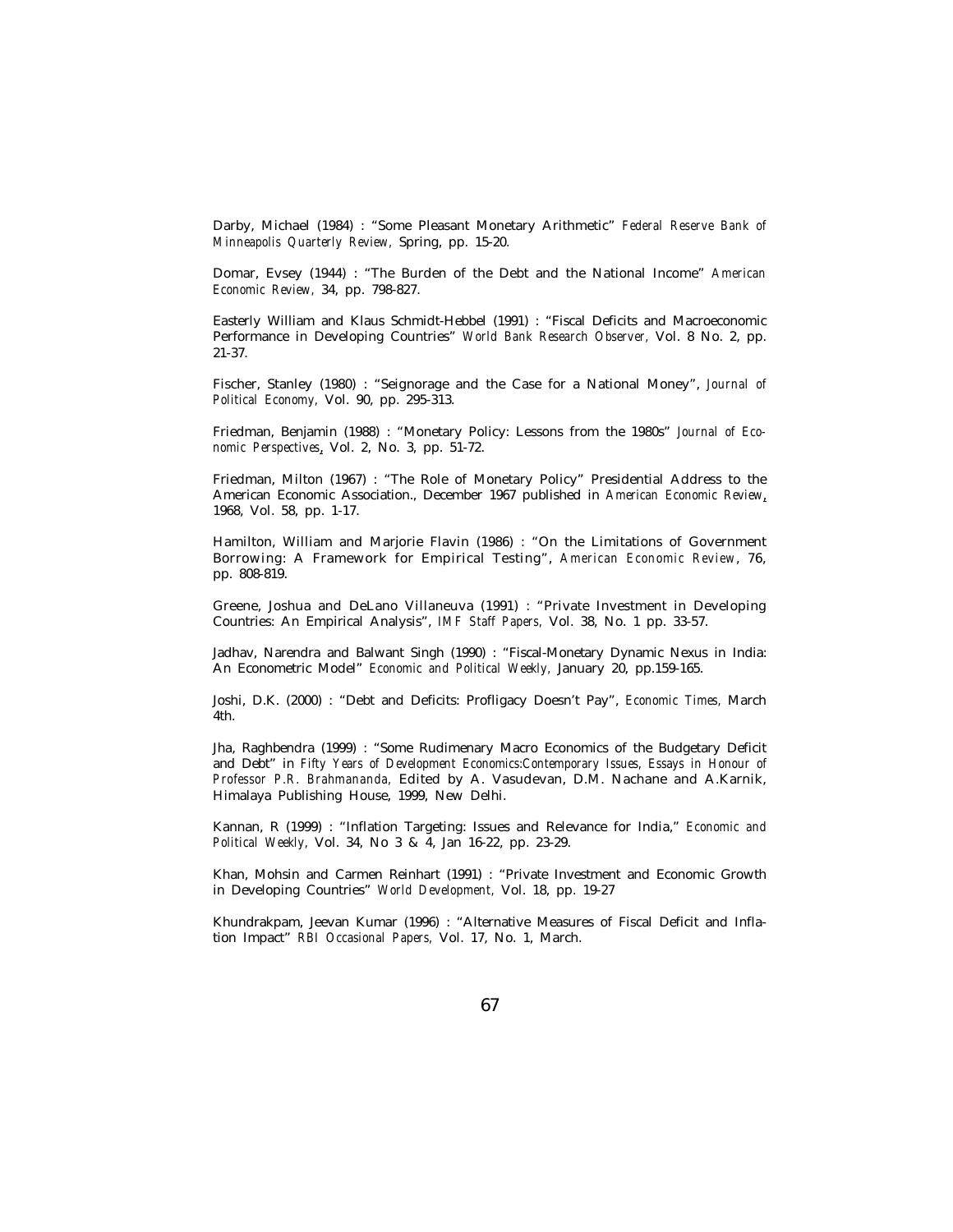——(1998) : "Sustainability of Central Government Debt", *RBI Occasional Papers*, Vol. 19, No. 1, March.

Mohanty, Madhusudan and Nishita Raje (1998) : "Effective Cost of Small Savings" *RBI Occasional Papers,* Vol. 20.

Moorthy, Vivek (1998) : "The Stability of Bond Financed Deficits: A Critique of the Literature", *IIMB Working Paper,* No.115.

—— (1995a) : "Print Bonds, Not Money", *Economic Times,* July 25th.

—— (1995b) : "Why Gentlemen Still Prefer Bonds", *Economic Times,* September, 4th (Reply to Venkitaramanan, 1995 a, b).

Okun, Arthur (1980) : *Prices and Quantities: A Macroeconomic Approach,* Brookings Institution.

Rajaraman, Indira and Abhiroop Mukhopadhyay (1999) : Sustainability of Public Domestic Debt in India" *Seminar on Issues before the 11th Finance Commission,* January 5-6.

Rangarajan, Chakravarti (1988) : "Issues in Monetary Management", *Presidential Address, 71st Annual Conference of IEA,* reprinted in Essays on Money and Finance UBSPD, 1999.

Rangarajan, Chakravarti and Madhusudan Mohanty (1997) : "Fiscal Deficit, External Balance and Monetary Growth: Evidence on the Indian Economy, *RBI Occasional Papers,* Vol. 18, No. 9, pp. 583-653.

Rangarajan, Chakravarti and Arif, R.R. (1990) : Money, Output and Prices: A Macroeconometric Model" *Economic and Political Weekly,* April 21.

Rangarajan, Chakravarti, Anupam Basu, and Narendra Jadhav (1989) : "Dynamics of Interaction Between Government Deficit and Domestic Debt in India" *RBI Occasional Papers,* pp. 163-205.

Sargent, Thomas J. and Neil Wallace (1981) : "Some Unpleasant Monetarist Arithmetic" *FRB Minneapolis Quarterly Review,* Fall, pp. 1-17.

Scarth, William (1998) : *Macroeconomics: An Introduction to Advanced Methods*, Harcourt, Brace and Jovanovich, 2nd edition.

Singh, Charan (1995) : "Ricardian Equivalence and Consumption in India", *RBI Occasional Papers,* Vol. 19, pp. 39-60.

Solow, Robert and Alan Blinder (1973) : "Does Fiscal Policy Matter? *Journal of Public Economics,* Vol. 2, pp. 319-337.

Spaventa, Luigi (1987) : "The Growth of Public Debt: Sustainability, Fiscal Rules and Monetary Rules", *IMF Staff Papers*, pp. 374-399.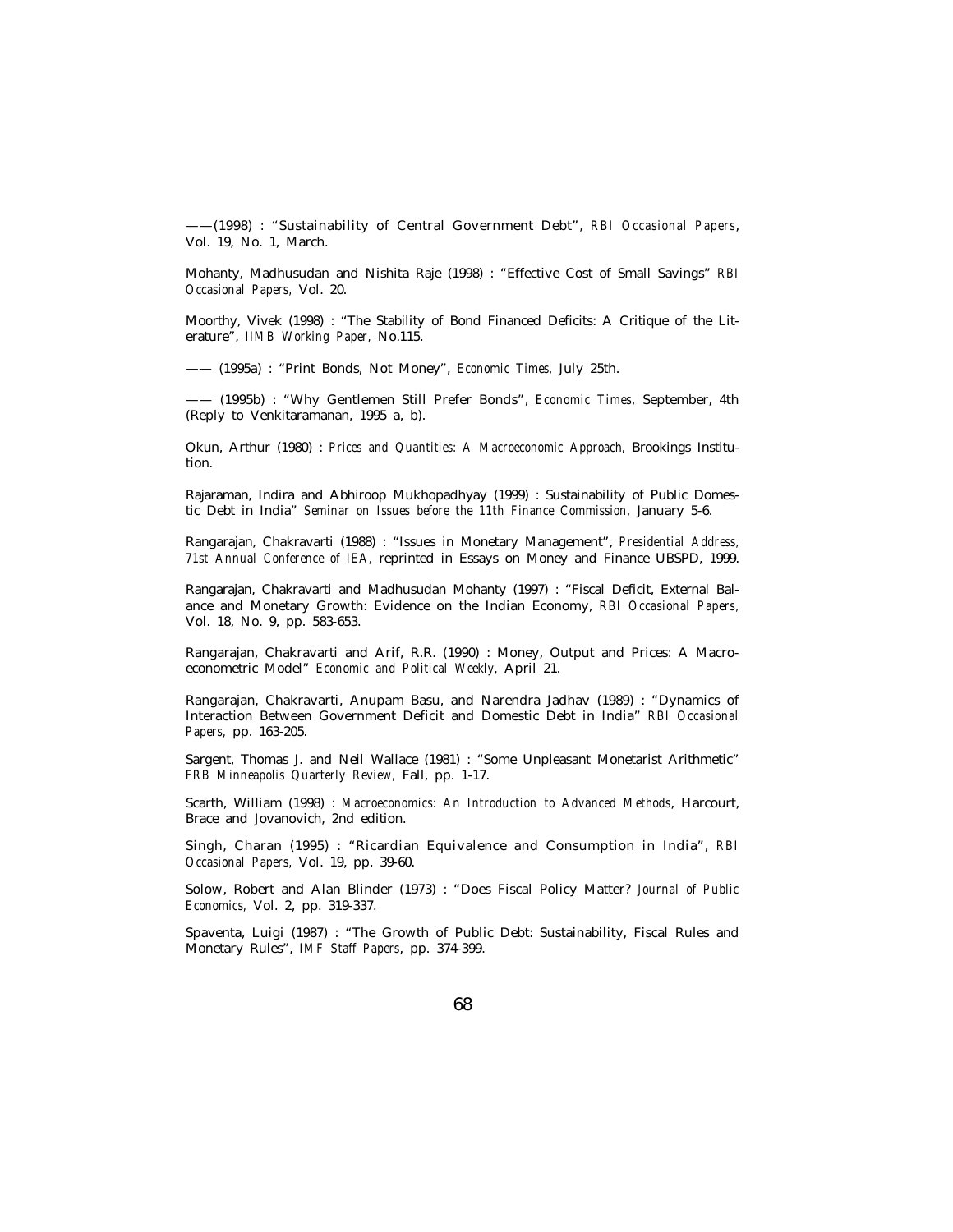Stiglitz, Joseph and Andrew Weiss (1984) : "Equilibrium Unemployment as a Worker Disciplining Device", *American Economic Review*, Vol.74, September.

Vasudevan, A., B.K. Bhoi and Sarat C. Dhal (1999) : "Inflation and Growth: Is there a Gateway to Nirvana?" in *Fifty Years of Development Economics: Contemporary Issues, Essays in Honour of Prof. P.R. Brahmananda,* Edited by A. Vasudevan, D.M. Nachane and A.Karnik, Himalaya Publishing House, 1999, New Delhi.

Venkitaramanan, S. (1995a) : "Some Unpleasant Monetarist Arithmetic" *Economic Times,* June 29th.

———— (1995b) : "Should We Prefer Bonds or Money?", *Economic Times,* August 9th.

———— (2000) : "Some Unpleasant Monetarist Arithmetic" *Times of India,* April 2nd, 2000.

Wilcox, David (1989) : "The Sustainability of Government Deficits: Implications of the Present Value Borrowing Constraint", *Journal of Money, Credit and Banking,* 21, pp. 291- 306.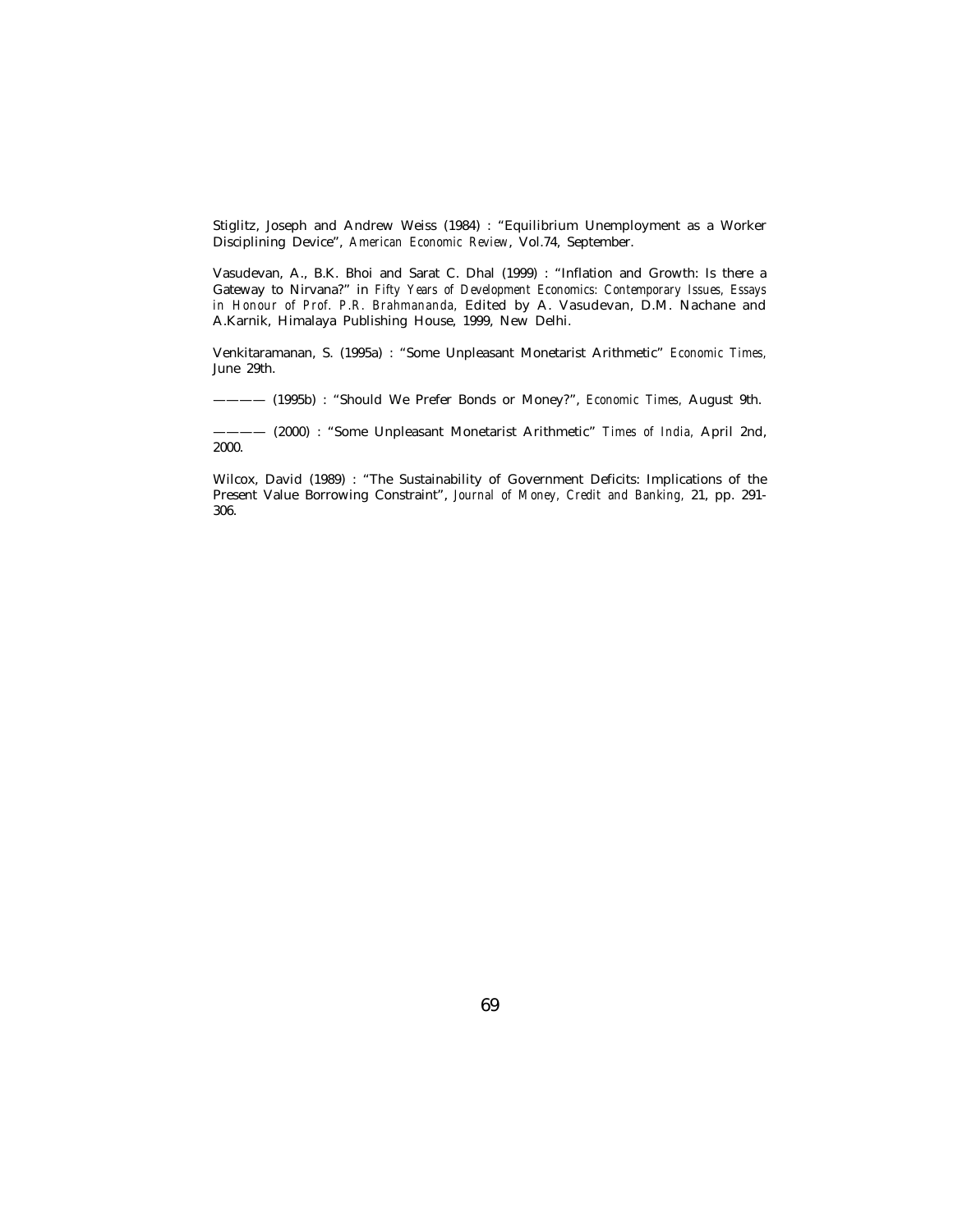| Year      | g(Y)                 | R(D)  | R(ML) | R(SSPF)              | R(RY)                | $\mathbf{Infl}_\text{WPI}$ | $\mathbf{Infl}_\mathrm{CPI}$ | Net Interest |
|-----------|----------------------|-------|-------|----------------------|----------------------|----------------------------|------------------------------|--------------|
|           |                      |       |       |                      |                      |                            |                              | Factor       |
| 1970-71   | 6.87                 | 3.42  | 5.37  | 4.48                 | $\ddotsc$            | 5.5                        | 4.5                          | 0.95         |
| 1971-72   | 7.17                 | 3.70  | 5.30  | 4.76                 | $\ddot{\phantom{a}}$ | 5.6                        | 3.2                          | 0.89         |
| 1972-73   | 10.26                | 4.00  | 5.26  | 4.28                 | $\ddotsc$            | 10.0                       | 7.8                          | 0.92         |
| 1973-74   | 21.57                | 4.01  | 5.26  | 4.71                 | 5.18                 | 20.2                       | 20.8                         | 0.83         |
| 1974-75   | 18.11                | 4.64  | 5.75  | 6.09                 | 5.79                 | 25.2                       | 26.8                         | 0.78         |
| 1975-76   | 7.55                 | 5.15  | 6.25  | 7.26                 |                      | $-1.1$                     | $-1.3$                       | 0.76         |
| 1976-77   | 7.79                 | 5.05  | 6.38  | 7.10                 | 5.73                 | 2.1                        | $-3.8$                       | 0.80         |
| 1977-78   | 13.16                | 4.94  | 6.36  | 6.12                 | 5.82                 | 5.2                        | 7.6                          | 0.95         |
| 1978-79   | 8.46                 | 4.90  | 6.52  | 7.08                 | 5.84                 | $0.0\,$                    | 2.2                          | 0.78         |
| 1979-80   | 9.76                 | 5.53  | 6.64  | 7.64                 | 5.87                 | 17.1                       | $\bf 8.8$                    | 0.62         |
| 1980-81   | 18.94                | 5.57  | 7.03  | 7.22                 | 6.36                 | 17.7                       | 11.4                         | 0.69         |
| 1981-82   | 17.46                | 5.69  | 7.29  | 7.91                 | 6.76                 | 9.8                        | 12.5                         | 0.69         |
| 1982-83   | 11.50                | 6.64  | 8.36  | 8.78                 | 7.34                 | 4.9                        | 7.8                          | 0.72         |
| 1983-84   | 16.54                | 5.96  | 9.29  | 8.71                 | 7.72                 | 7.5                        | 12.6                         | 0.56         |
| 1984-85   | 11.44                | 6.69  | 9.98  | $\boldsymbol{9.02}$  | 8.50                 | 6.5                        | 6.3                          | 0.66         |
| 1985-86   | 13.36                | 7.16  | 11.08 | 8.90                 | 9.03                 | 4.4                        | $6.8\,$                      | 0.61         |
| 1986-87   | 11.71                | 7.03  | 11.38 | 9.47                 | 9.84                 | 5.8                        | 8.7                          | 0.58         |
| 1987-88   | 13.74                | 7.42  | 11.25 | 10.06                | 10.19                | 8.2                        | 8.8                          | 0.51         |
| 1988-89   | 18.78                | 8.04  | 11.40 | 10.64                | 10.90                | $7.5\,$                    | 9.4                          | 0.49         |
| 1989-90   | 15.42                | 8.51  | 11.49 | 11.05                | 11.96                | $7.4\,$                    | 6.1                          | 0.48         |
| 1990-91   | 17.23                | 8.65  | 11.41 | 10.81                | 12.30                | 10.3                       | 11.6                         | 0.41         |
| 1991-92   | 15.17                | 9.09  | 11.78 | 11.28                | 13.36                | 13.7                       | 13.5                         | 0.41         |
| 1992-93   | 14.45                | 9.38  | 12.46 | 11.06                | 13.23                | 10.1                       | 9.6                          | 0.40         |
| 1993-94   | 24.23                | 9.72  | 12.63 | 12.38                | 13.53                | 8.3                        | 7.5                          | 0.41         |
| 1994-95   | 18.35                | 9.72  | 11.90 | 12.67                | 11.55                | 10.8                       | 10.1                         | 0.36         |
| 1995-96   | 17.36                | 9.82  | 13.75 | 11.72                | 12.87                | $7.8\,$                    | 10.2                         | 0.37         |
| 1996-97   | 15.75                | 10.39 | 13.69 | 12.70                | 12.69                | 6.4                        | 9.3                          | 0.37         |
| 1997-98   | 10.90                | 10.22 | 12.01 | 12.15                | 10.59                | 4.9                        | 7.0                          | 0.39         |
| 1998-99   | 12.45                | 10.46 | 11.86 | $\ddot{\phantom{a}}$ | $\ddotsc$            | 6.9                        | 13.1                         | 0.40         |
| 1999-2000 | $\ddot{\phantom{a}}$ | 10.70 | 11.77 |                      |                      | 3.0                        | 4.8                          | 0.37         |
| Averages  |                      |       |       |                      |                      |                            |                              |              |
| 1970s     | 11.07                | 4.53  | 5.91  | 5.95                 | 5.71                 | 8.98                       | 7.66                         | 0.83         |
| 1980s     | 14.89                | 6.87  | 9.86  | 9.17                 | 8.86                 | 7.97                       | 9.04                         | 0.60         |
| 1990s     | 16.21                | 9.81  | 12.33 | 11.85                | 12.52                | 8.22                       | 9.67                         | 0.39         |

Table 1 : Macroeconomic Variables for Assessing Debt Stability

(Per cent)

g(Y) = Nominal GDP growth

R(D) = Average interest rate on total interest bearing debt

R(ML) = Weighted interest rate on market loans (above one year maturity)

R(SSPF) = Average interest rate on small savings and provident funds

R(RY) = Redemption yield on Central government securities

 $Inf_{\text{WPI}} = Inf$  Inflation rate based on WPI

Inf $_{\mathrm{CPI}}$  = Inflation rate based on CPI

Net interest factor is the ratio of interest receipts to gross interest payments. Source : Handbook of Statistics on Indian Economy, RBI, 1999.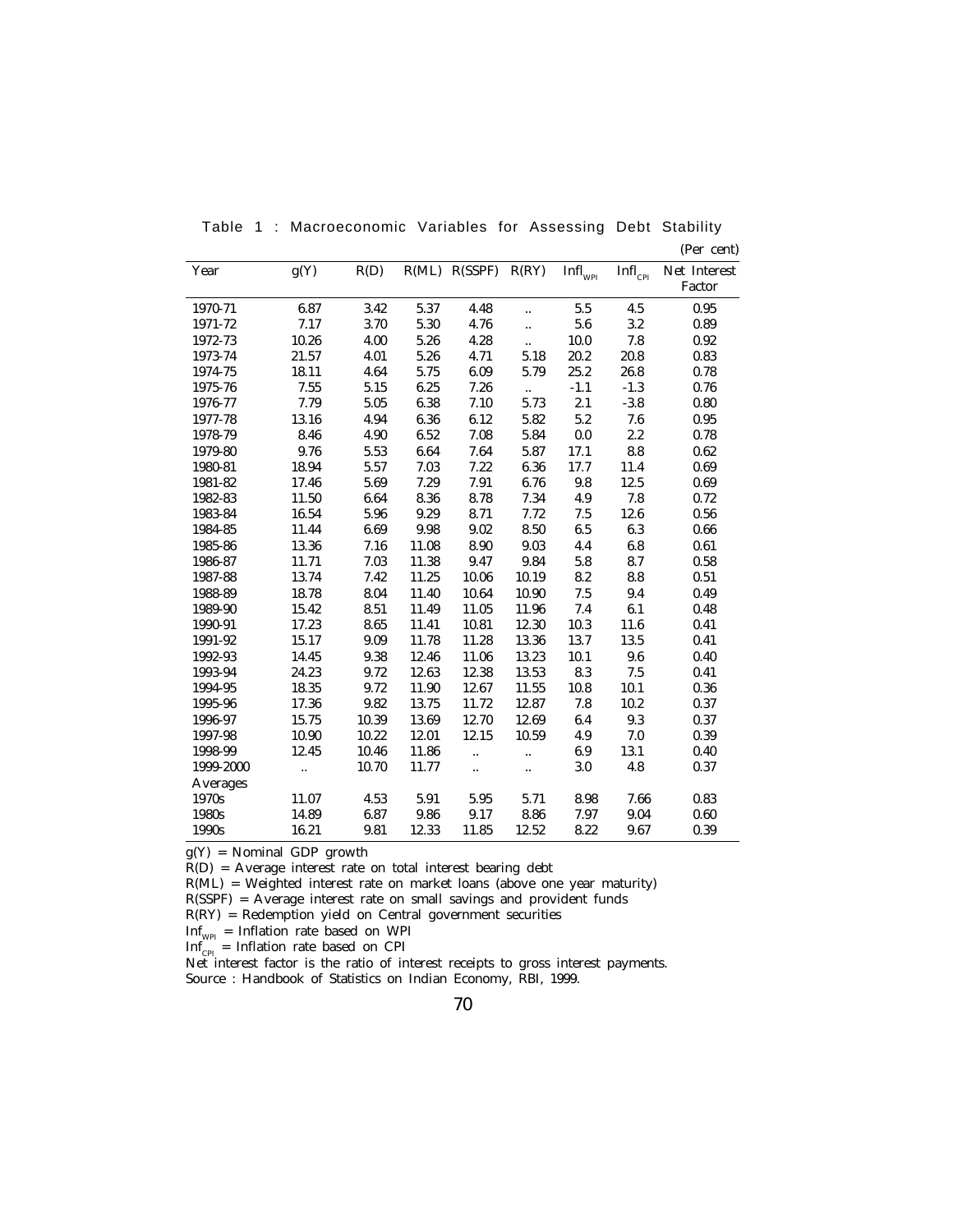| Year    | NNP/FC | GDP/FC | GDP/CMP | GDP/CMP    |
|---------|--------|--------|---------|------------|
|         |        |        | Old     | <b>New</b> |
| 1990-91 | 17.0   | 16.9   |         | 17.2       |
| 1991-92 | 14.7   | 15.7   | 15.1    | 15.2       |
| 1992-93 | 13.8   | 14.1   | 14.4    | 14.5       |
| 1993-94 | 17.0   | 16.2   | 14.8    | 14.9       |
| 1994-95 | 18.9   | 18.4   | 18.8    | 18.4       |
| 1995-96 | 16.0   | 15.9   | 16.1    | 17.4       |
| 1996-97 | 14.4   | 14.2   | 14.1    | 15.7       |
| 1997-98 |        |        | 10.8    | 10.9       |
| 1998-99 |        |        |         | 12.5       |

Table 2 : Alternative Measures of Nominal Income Growth

(Per cent)

NNP/FC: Net National Product at Factor Cost (old series)

GDP/FC: Gross Domestic Product at Factor Cost (old series)

GDP/CMP: Gross Domestic Product at Current Market Prices (old series: Base 1980-81) GDP/CMP: Gross Domestic Product at Current Market Prices (new series: Base 1993-94) Source : Economic Survey, GOI, Various Issues.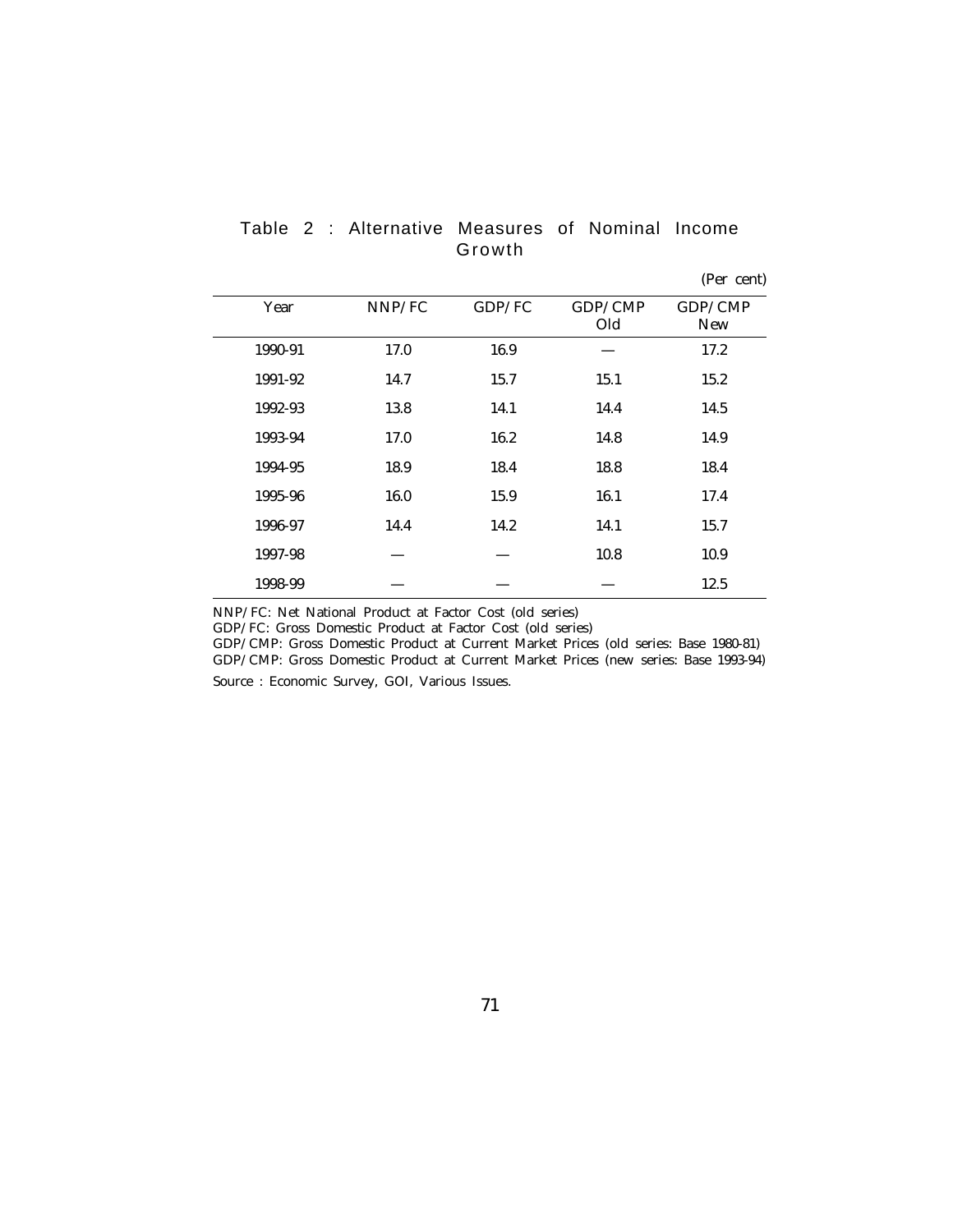| Year    | $\mathbb{R}$     | PRIME REVEXP            | CAPEXP          | PRIME EXP | <b>EXITP</b>     | <b>REVEXP</b>    | TOTEXP | RR    | GFD              | (Ratio to GDP in per cent)<br>PRDEF | RD                        |
|---------|------------------|-------------------------|-----------------|-----------|------------------|------------------|--------|-------|------------------|-------------------------------------|---------------------------|
|         |                  |                         |                 |           |                  |                  |        |       |                  |                                     |                           |
| 1970-71 | 0.5              | 5.5                     | 5.3             | 10.9      | 1.3              | $\bf 6.8$        | 12.2   | 7.63  | 3.0              | $\overline{1.7}$                    | $-0.3$                    |
| 1971-72 | 1.2              | 6.6                     | 5.8             | 12.4      | $\ddot{\cdot}$   | 7.9              | 13.8   | 8.36  | 2.3              | $\overline{21}$                     | $\overline{0.2}$          |
| 1972-73 | 2.2              | 6.8                     | 6.0             | 12.8      | ≊                | 8.2              | 14.2   | 8.87  | 4.6              | 2.5                                 | $\overline{0.0}$          |
| 1973-74 | 0.9              | 5.8                     | $\overline{51}$ | 10.9      | <u>ೆ</u>         | $\overline{z}$   | 12.3   | 8.09  | 2.6              | $\ddot{1}$                          | $-0.4$                    |
| 1974-75 | 0.7              | 5.9                     | 5.4             | 11.3      | نی               | 7.2              | 12.5   | 8.80  | 2.9              | $\frac{6}{10}$                      | $-1.0$                    |
| 1975-76 | $-0.3$           | 6.7                     | 6.3             | 13.1      |                  | 8.2              | 14.5   | 9.98  | 3.6              | $\overline{21}$                     | $-1.0$                    |
| 1976-77 | 0.9              | 7.5                     | 5.9             | 13.4      | د.<br>م          | 9.0              | 14.9   | 10.09 | $\frac{1}{4}$    | 2.5                                 | $-0.3$                    |
| 1977-78 | $-0.3$           | 7.3                     | 6.2             | 13.5      | ட்               | 8.8              | 14.9   | 9.93  | $3.\overline{5}$ | 2.0                                 | $-0.4$                    |
| 1978-79 | $\frac{0}{1}$    | 7.9                     | 7.2             | 15.0      | $\frac{6}{1}$    | 9.5              | 16.7   | 10.53 | $\overline{5}$ . | 3.3                                 | $-0.3$                    |
| 1979-80 | 2.1              | 7.8                     | 5.8             | 13.5      | $\frac{8}{1}$    | $9.\overline{5}$ | 15.3   | 9.71  | 5.9              | 3.3                                 | 0.6                       |
| 1980-81 | 2.4              | 8.0                     | 5.7             | 13.7      | $\frac{8}{1}$    | 9.8              | 15.5   | 9.10  | 5.6              | 3.9                                 | $\mathbf{I}^{\mathbf{4}}$ |
| 1981-82 | $-1.9$           | $\overline{71}$         | 5.7             | 12.8      | $\frac{8}{1}$    | 8.9              | 14.6   | 9.40  | 5.0              | 3.2                                 | 0.2                       |
| 1982-83 | $\overline{1.7}$ | 7.7                     | 6.3             | 13.9      | 2.0              | 9.7              | 16.0   | 9.79  | 5.5              | 3.5                                 | 0.7                       |
| 1983-84 | $\frac{8}{1}$    | 7.8                     | 5.9             | 13.7      | $\overline{21}$  | 9.9              | 15.8   | 9.50  | 5.8              | 3.7                                 |                           |
| 1984-85 | 2.4              | 8.7                     | 6.4             | 15.0      | 2.4              | $\Xi$            | 17.4   | 10.14 | $\overline{7.0}$ | 4.6                                 | $\overline{11}$           |
| 1985-86 | 2.2              | 9.3                     | 6.6             | 15.9      | 2.6              | 12.0             | 18.6   | 10.69 | 7.7              | $\overline{5}$                      | $\ddot{\sim}$             |
| 1986-87 | 2.2              | 10.0                    | 7.0             | 16.9      | 2.9              | 12.9             | 19.9   | 11.29 | 8.3              | 5.4                                 | 2.5                       |
| 1987-88 | $\frac{8}{1}$    | 9.7                     | ಪ               | 15.8      | $\overline{3.1}$ | 12.8             | 18.9   | 11.12 | 7.5              | 6.4                                 | 2.5                       |
| 1988-89 | $\frac{5}{11}$   | 9.3                     | 5.8             | 15.1      | 3.3              | 12.6             | 18.5   | 11.01 | 7.2              | 2.3                                 | 2.5                       |
| 1989-90 | 2.8              | 9.4                     | 5.8             | 15.2      | 3.6              | 13.0             | 18.8   | 11.45 | 7.2              | $\frac{8}{1}$                       | 2.4                       |
| 1990-91 | 2.5              | 9.0                     | 5.5             | 14.5      | 3.7              | 12.7             | 18.2   | 10.26 | 7.7              | 4.0                                 | 3.2                       |
| 1991-92 | 0.8              | 8.3                     | 4.4             | 12.7      | $\ddot{ }$       | 12.3             | 16.7   | 10.71 | 5.4              | $\frac{5}{1}$                       | 2.4                       |
| 1992-93 | 0.6              | $\overline{\mathbf{3}}$ | 3.9             | 12.0      | 4.1              | 12.1             | $\Xi$  | 10.50 | 5.3              | 1.2                                 | 2.4                       |

| ミノキノニ         |  |
|---------------|--|
| š             |  |
| - 125200117   |  |
| ؛<br>ľ        |  |
| $\frac{1}{3}$ |  |

72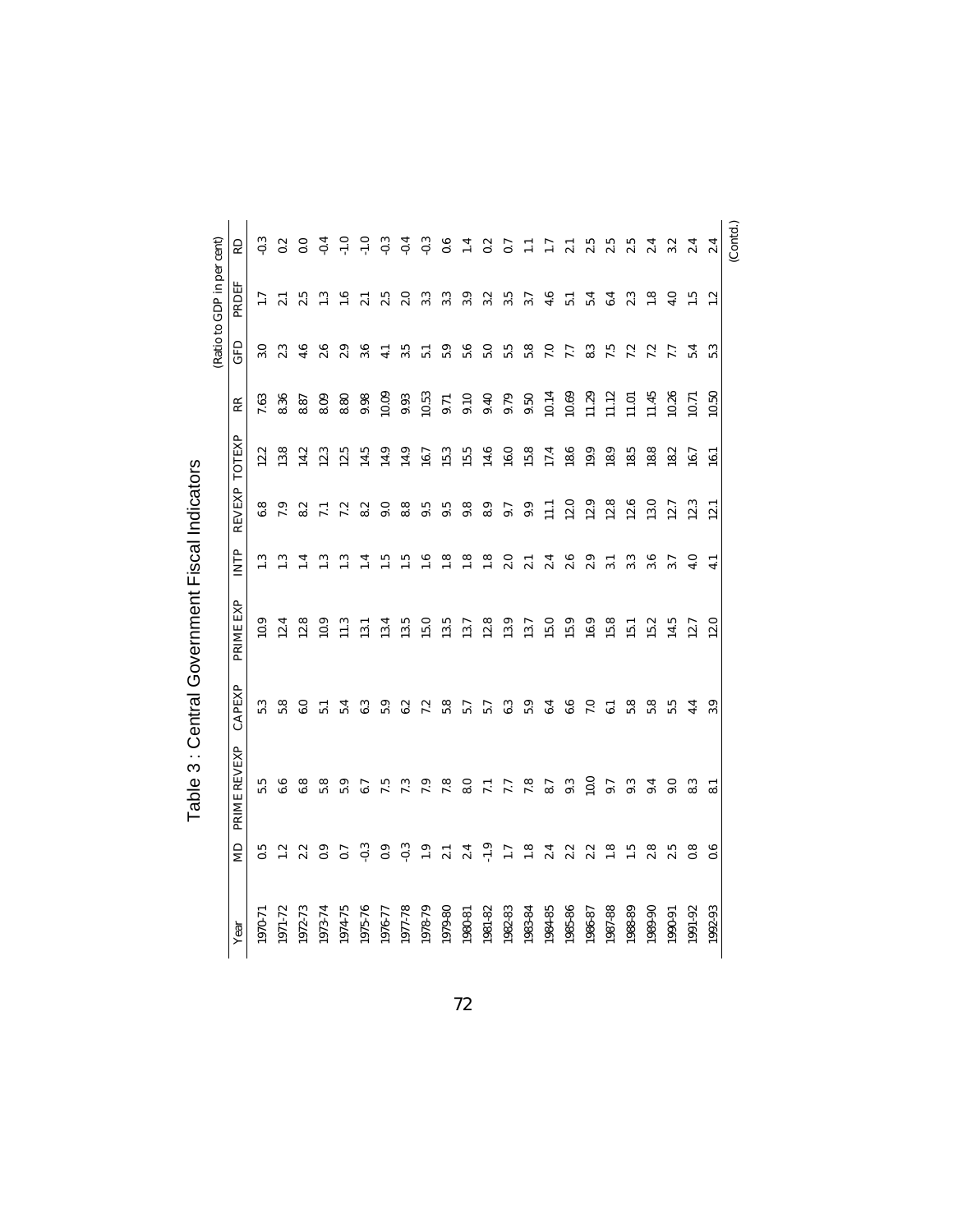| Year                                                                                                                      | g                | PRIME REVEXP                                            | CAPEXP | PRIME EXP                                                                                                                                         | ÈNTP            |                | REVEXP TOTEXP | RR                   | GFD                      | PRDEF                                                                                                     | RD               |
|---------------------------------------------------------------------------------------------------------------------------|------------------|---------------------------------------------------------|--------|---------------------------------------------------------------------------------------------------------------------------------------------------|-----------------|----------------|---------------|----------------------|--------------------------|-----------------------------------------------------------------------------------------------------------|------------------|
| 1993-94                                                                                                                   | $\overline{0.0}$ | ಪ                                                       | 3.8    | 12.0                                                                                                                                              | 4.2             | 12.3           | 16.2          | 8.60                 | 6.9                      | 2.7                                                                                                       | 3.7              |
| 1994-95                                                                                                                   | 0.2              | 7.5                                                     | 3.7    | 11.2                                                                                                                                              | 4.2             | $\frac{8}{11}$ | 15.5          | 8.78                 | 5.6                      | 1.3                                                                                                       | $\overline{3.0}$ |
| 1995-96                                                                                                                   | $\frac{6}{1}$    | 7.4                                                     | 3.2    | 10.5                                                                                                                                              | $\frac{1}{4}$   | 11.5           | 14.6          | 0.04                 | 4.9                      | $\frac{8}{1}$                                                                                             | 2.4              |
| 1996-97                                                                                                                   | $\overline{0}$   | こ                                                       | 3.0    | 10.0                                                                                                                                              | 4.2             | $\frac{3}{11}$ | 14.3          | 8.96                 | 4.7                      | $\ddot{0}$                                                                                                | 2.3              |
| 1997-98                                                                                                                   | $\frac{8}{1}$    | 7.3                                                     | 3.3    | 10.6                                                                                                                                              | 4.2             | $\frac{1}{11}$ | 14.8          | 8.56                 | 5.7                      | $\frac{5}{1}$                                                                                             | $\overline{3.0}$ |
| 1998-99                                                                                                                   | 0.7              | 7.9                                                     | 3.5    | 11.4                                                                                                                                              | 4.4             | 12.3           | 15.8          | 8.48                 | 6.4                      | 2.0                                                                                                       | 3.9              |
| $1999 - 00$ (RE)                                                                                                          |                  | 8.3                                                     | 2.6    | 10.9                                                                                                                                              | 4.7             | 13.0           | 15.6          | 9.23                 | 5.6                      | $\frac{6}{3}$                                                                                             | 3.8              |
| Averages                                                                                                                  |                  |                                                         |        |                                                                                                                                                   |                 |                |               |                      |                          |                                                                                                           |                  |
| 1970s                                                                                                                     | $\frac{0}{1}$    | 6.8                                                     | 5.9    | 12.7                                                                                                                                              | $\overline{14}$ | 8.2            | $\Xi$         | 9.2                  | 3.8                      | 2.2                                                                                                       | $-0.3$           |
| 1980s                                                                                                                     | $\overline{1.7}$ | 8.7                                                     | ಪ      | 14.8                                                                                                                                              | 2.6             | 11.3           | 17.4          | 10.3                 | 6.7                      | 4.0                                                                                                       | $\overline{1.7}$ |
| 1990s                                                                                                                     | $\frac{8}{1}$    | 7.9                                                     | 3.7    | $\frac{1}{11.6}$                                                                                                                                  | 4.2             | 12.1           | 15.8          | 9.3                  | 5.8                      | $\frac{6}{11}$                                                                                            | 3.0              |
| PRIME EXP = Primary Expenditure<br>$CAPEXP = Capital expenditure$<br>INTP = Interest Payments<br>$MD = Monetised deficit$ |                  | PRIME REVEXP = Primary revenue expenditure              |        | $REVER = Revenue$ expenditure<br>TOTEXP = Total Expenditure<br>$GFD = Gross$ fiscal deficit<br>PRDEF = Primary Deficit<br>$RR = Revenue$ Receipts |                 |                |               | $GFD = PRDEF + INTP$ | TOTEXP = REVEXP + CAPEXP | PRIME EXP = PRIME REVEXP + CAPEXP<br>$RD = Revenue Deficit = RR - REVEXP$<br>REVEXP = PRIME REVEXP + INTP |                  |
|                                                                                                                           |                  | Source: Same as Table 1 (based on GOI Budget Documents) |        |                                                                                                                                                   |                 |                |               |                      |                          |                                                                                                           |                  |

Source : Same as Table 1 (based on GOI Budget Documents).ig⊡<br>Do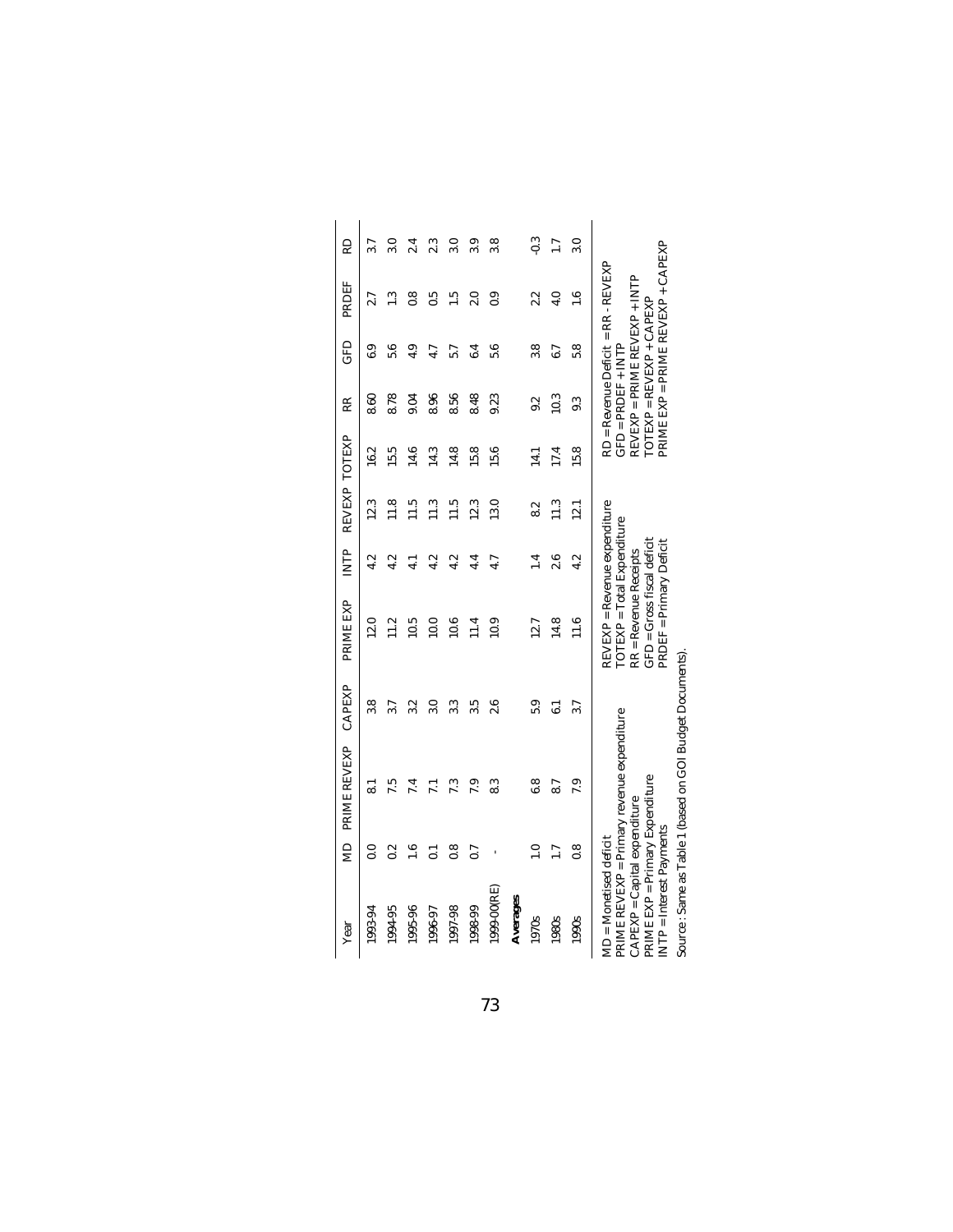| Fiscal Year<br>(End-March) (Domestic)\$ | Centre | <b>States</b> | Centre &<br>States (To-<br>tal Domestic) | External*<br>(Centre) | Public Debt<br>(A <sub>ll</sub> )<br>Combined) |
|-----------------------------------------|--------|---------------|------------------------------------------|-----------------------|------------------------------------------------|
| 1980-81                                 | 35.6   | 17.6          | 40.8                                     | 8.3                   | 49.1                                           |
| 1981-82                                 | 35.0   | 17.4          | 40.4                                     | 7.7                   | 48.1                                           |
| 1982-83                                 | 40.0   | 18.4          | 45.1                                     | 7.7                   | 52.8                                           |
| 1983-84                                 | 38.6   | 18.3          | 43.9                                     | 7.3                   | 51.2                                           |
| 1984-85                                 | 41.8   | 19.3          | 47.9                                     | 7.2                   | 55.1                                           |
| 1985-86                                 | 45.5   | 20.5          | 51.5                                     | 6.9                   | 58.5                                           |
| 1986-87                                 | 49.9   | 20.7          | 56.1                                     | 6.9                   | 63.0                                           |
| 1987-88                                 | 51.7   | 21.0          | 57.9                                     | 7.0                   | 64.9                                           |
| 1988-89                                 | 51.5   | 20.5          | 57.8                                     | 6.5                   | 64.3                                           |
| 1989-90                                 | 52.5   | 20.6          | 59.1                                     | 6.2                   | 65.3                                           |
| 1990-91                                 | 52.9   | 20.6          | 59.6                                     | 5.9                   | 65.5                                           |
| 1991-92                                 | 51.5   | 20.5          | 58.5                                     | 6.0                   | 64.5                                           |
| 1992-93                                 | 50.9   | 20.1          | 58.2                                     | 6.0                   | 64.2                                           |
| 1993-94                                 | 49.1   | 18.3          | 55.8                                     | 5.4                   | 61.2                                           |
| 1994-95                                 | 47.0   | 17.8          | 53.7                                     | 4.9                   | 58.6                                           |
| 1995-96                                 | 45.6   | 17.4          | 52.4                                     | 4.2                   | 56.6                                           |
| 1996-97                                 | 44.1   | 17.3          | 51.0                                     | 3.8                   | 54.9                                           |
| 1997-98                                 | 46.2   | 18.0          | 53.5                                     | 3.5                   | 57.0                                           |
| 1998-99 (RE)                            | 46.6   | 19.4          | 54.8                                     | 3.2                   | 58.0                                           |
| 1999-00 (BE)                            | 46.7   | 20.5          | 57.0                                     | 2.8                   | 59.8                                           |

Table 4 : Trends in Central and State Debt

\$ Domestic debt of the Central government = Marketable Debt + Other Liabilities (i.e. Small Savings, provident funds, Other Deposits etc.).

\* At historical exchange rate.

Source : Same as Table 1.

<sup>(</sup>Per cent of GDP)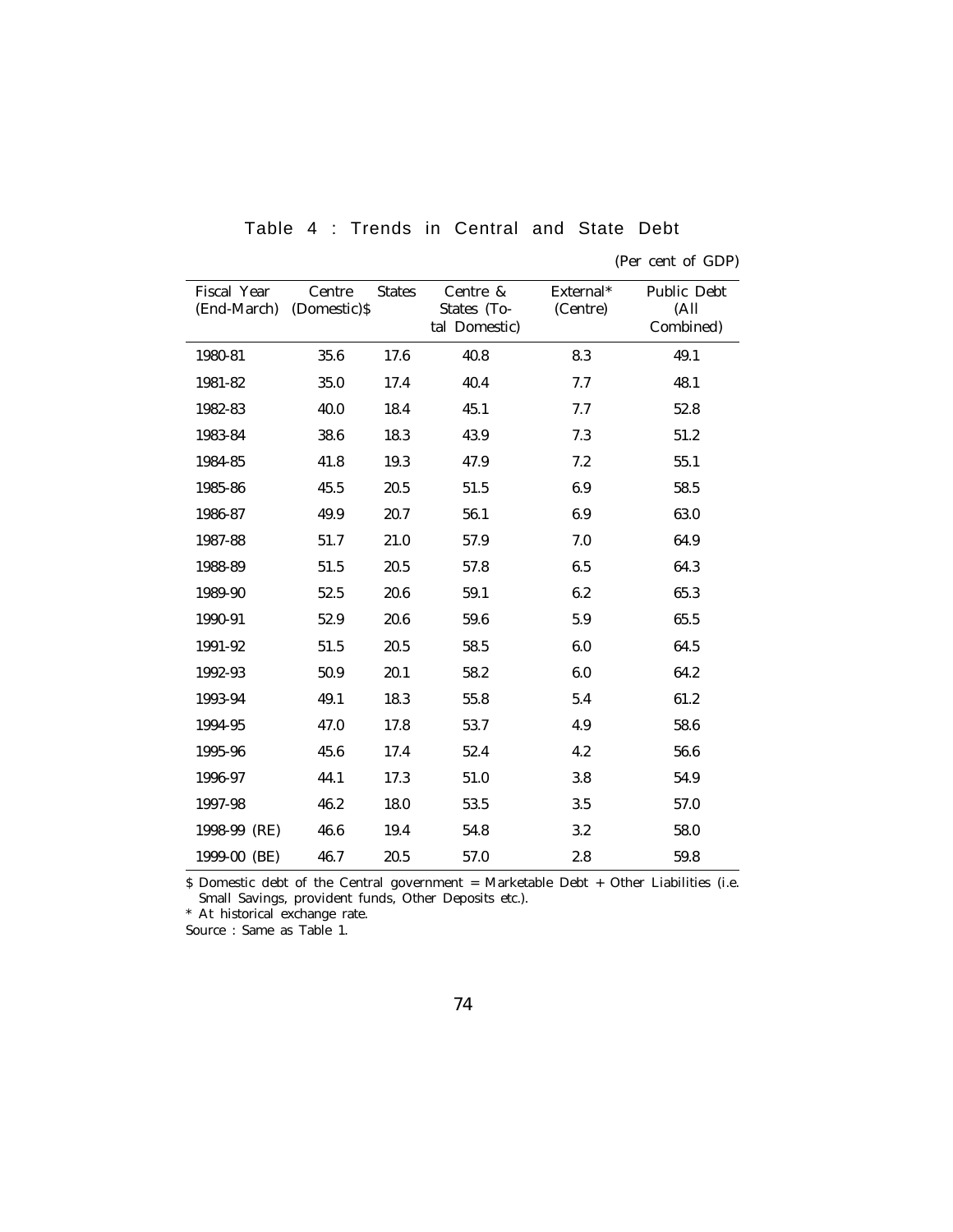|                      |        | Primary Deficit |          |        | Gross Fiscal Deficit |          |
|----------------------|--------|-----------------|----------|--------|----------------------|----------|
| Year                 | Centre | <b>State</b>    | Combined | Centre | <b>State</b>         | Combined |
| 1990-91              | 4.32   | 1.89            | 5.3      | 8.33   | 3.51                 | 10       |
| 1991-92              | 1.58   | 1.29            | 2.4      | 5.89   | 3.06                 | 7.4      |
| 1992-93              | 1.29   | 1.09            | 2.3      | 5.69   | 2.96                 | 7.4      |
| 1993-94              | 2.68   | 0.55            | 3.2      | 6.87   | 2.35                 | 8.1      |
| 1994-95              | 1.31   | 0.80            | 1.9      | 5.56   | 2.67                 | 6.9      |
| 1995-96              | 0.84   | 0.78            | 1.5      | 4.95   | 2.58                 | 6.4      |
| 1996-97              | 0.51   | 0.83            | 1.2      | 4.73   | 2.64                 | 6.2      |
| 1997-98              | 1.49   | 0.90            | 2.1      | 5.69   | 2.83                 | 7.1      |
| 1998-99 (RE)         | 1.51   | 2.18            | 3.2      | 5.90   | 4.28                 | 8.5      |
| 1999-2000 (BE) -0.40 |        | 1.65            | 2.1      | 4.00   | 3.90                 | 7.5      |

Table 5 : Central and State Government Deficits (Per cent of GDP)

Source : Annual Report, RBI, Various Issues upto 1998-99.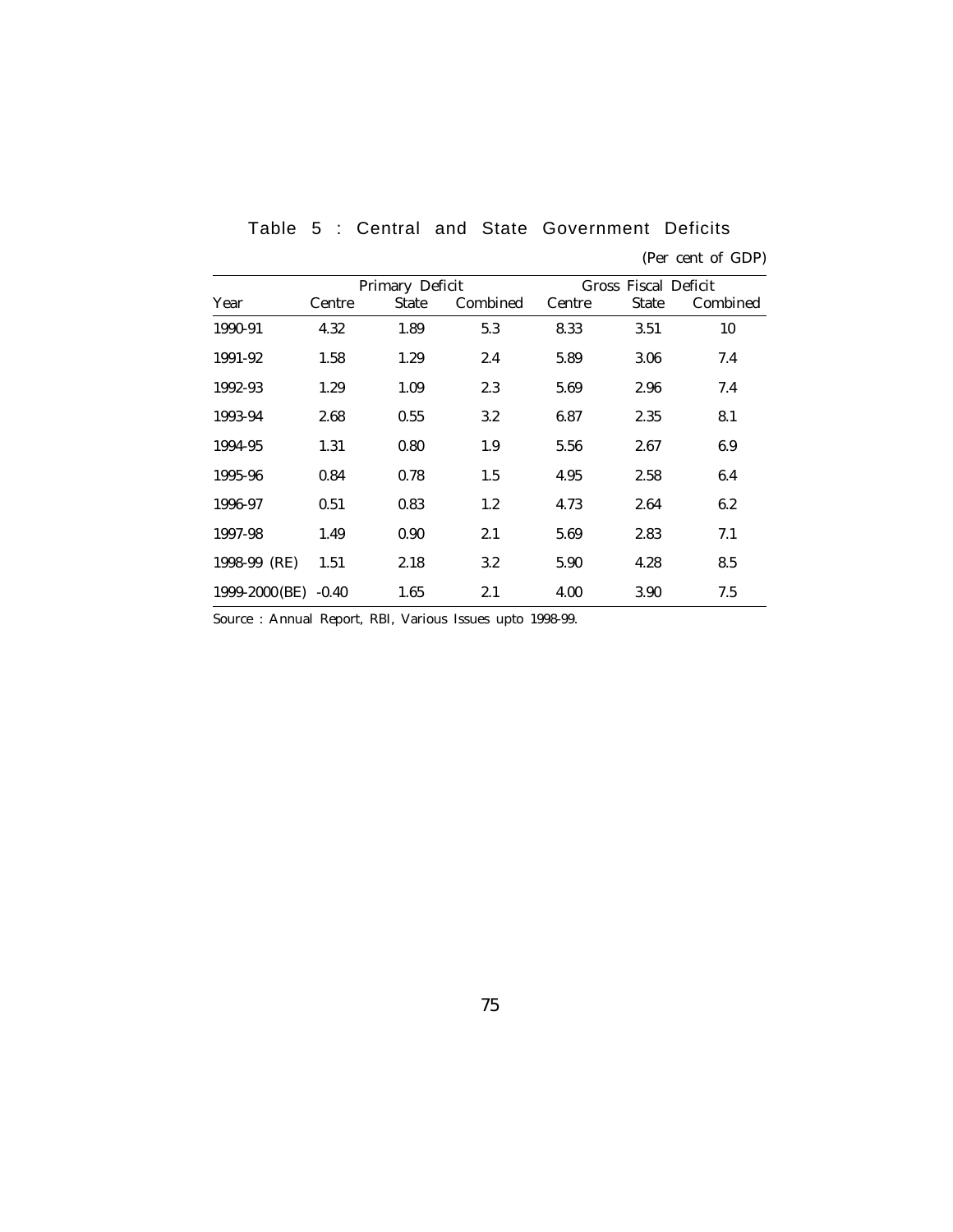|  |  |  |                             |  | Table 6 : Interest Rates on Government Bonds vis-à-vis |
|--|--|--|-----------------------------|--|--------------------------------------------------------|
|  |  |  | other Market Interest Rates |  |                                                        |

(Per cent)

| Year      | R(ML) | R(Lwgt)           | $R(L_{SBI})$         | R(Call)   | $PLR_{IDBI}$ | <b>SLR</b>  | <b>INV/NDTL</b> |
|-----------|-------|-------------------|----------------------|-----------|--------------|-------------|-----------------|
| 1970-71   | 5.37  | 9.38              | $7.00 - 8.50$        | 6.38      | 8.50         |             |                 |
| 1971-72   | 5.30  |                   | 8.50                 | 5.16      | 8.50         |             |                 |
| 1972-73   | 5.26  |                   | 8.50                 | 4.15      | 8.50         |             |                 |
| 1973-74   | 5.26  |                   | 8.50-9.00            | 7.83      | 9.00         |             |                 |
| 1974-75   | 5.75  |                   | $9.00 - 13.50$       | 12.82     | 10.25        |             |                 |
| 1975-76   | 6.25  | 13.78             | 14.00                | 10.55     | 11.00        |             |                 |
| 1976-77   | 6.38  |                   | 14.00                | 10.84     | 11.00        |             |                 |
| 1977-78   | 6.36  |                   | 13.00                | 9.28      | 11.00        |             |                 |
| 1978-79   | 6.52  |                   | 13.00                | 7.57      | 11.00        |             |                 |
| 1979-80   | 6.64  | 14.90             | 16.50                | 8.47      | 11.00        |             |                 |
| 1980-81   | 7.03  | 14.82             | 16.50                | 7.12      | 14.00        | 34.0        | 34.7            |
| 1981-82   | 7.29  | 14.73             | 16.50                | 8.96      | $14.00\,$    | 34.5-35.0   | 34.6            |
| 1982-83   | 8.36  | 14.60             | 16.50                | 8.78      | 14.00        | 34.5-35.0   | 35.7            |
| 1983-84   | 9.29  | 14.50             | 16.50                | 8.63      | 14.00        | 34.5-35.0   | 35.1            |
| 1984-85   | 9.98  | 15.03             | 16.50                | 9.95      | 14.00        | 35.0-36.0   | 38.9            |
| 1985-86   | 11.08 | 14.42             | 16.50                | 10.00     | 14.00        | 36.5-37.0   | 35.8            |
| 1986-87   | 11.38 | 14.29             | 16.50                | 9.99      | 14.00        | 37.0        | 37.6            |
| 1987-88   | 11.25 | 14.10             | 16.50                | 9.88      | 14.00        | 37.5-38.0   | 39.4            |
| 1988-89   | 11.40 | 14.62             | 16.50                | 9.77      | 14.00        | 38.0        | $39.0\,$        |
| 1989-90   | 11.49 | 14.94             | 16.50                | 11.49     | 14.00        | 38.0        | 38.6            |
| 1990-91   | 11.41 | 16.38             | 16.50                | 15.85     | 14.00-15.00  | 38.0-38.5   | 39.0            |
| 1991-92   | 11.78 | 16.70             | 16.50                | 19.57     | 18.00-20.00  | 38.5        | 39.1            |
| 1992-93   | 12.46 | 16.00             | 19.00                | 14.42     | 17.00-19.00  | 37.25-38.5  | 39.3            |
| 1993-94   | 12.63 | 16.40             | 19.00                | 6.99      | 14.50-17.50  | 37.25-34.75 | 42.1            |
| 1994-95   | 11.90 | 15.00             | 15.00                | 9.40      | 15.00        | 31.50-34.75 | 38.6            |
| 1995-96   | 13.75 | 16.50             | 16.50                | 17.73     | 16.00-19.00  | 31.5        | 38.0            |
| 1996-97   |       | 13.69 14.00-15.50 | 14.50                | 7.84      | 16.20        | 31.5        | 37.7            |
| 1997-98   | 12.01 |                   | 14.00                | 8.69      | 13.30        | 25.0-31.50  | 36.1            |
| 1998-99   | 11.86 | $\ddotsc$         | 12.00-14.00          | 7.83      | 13.50        | 25.0        | 36.5            |
| 1999-2000 | 11.77 | Ξ.                | $\ddot{\phantom{a}}$ | 4.00-9.50 |              | 25.0        | 34.3            |
| Averages  |       |                   |                      |           |              |             |                 |
| 1970s     | 5.91  | 12.69             | 12.50                | 8.31      | 9.98         | $\ldots$    |                 |
| 1980s     | 9.86  | 14.61             | 16.50                | 9.46      | 14.00        | 36.75       | 36.93           |
| 1990s     | 12.33 | 16.16             | 16.38                | 12.04     | 14.50        | 31.63       | 38.48           |

R(ML) = weighted interest rate on market loans (above one year maturity)

R(Lwgt) = Weighted average commercial bank lending rates

 $R(L_{\text{SBI}})$  = SBI advance rate,  $R(Call)$  = commercial bank call money rates

PLR<sub>IDBI =</sub> Prime lending rate of IDBI SLR = Statutory Liquidity Ratio<br>INV/NDTL = Ratio of commercial banks' investment in government securities to net demand and time liabilities.

Source : Same as Table 1.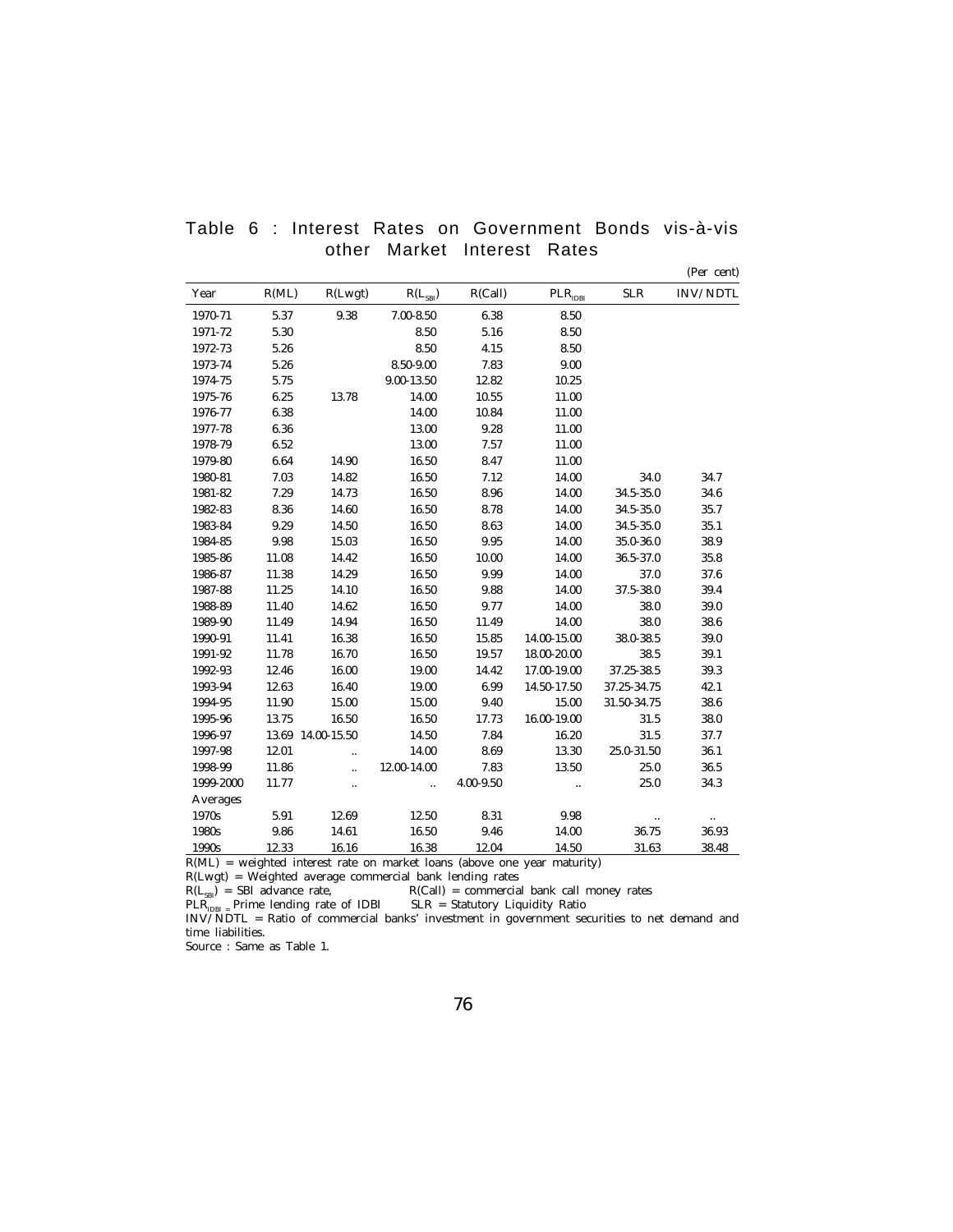|         |               |                | $\frac{1}{2}$ |
|---------|---------------|----------------|---------------|
| Year    | Public Sector | Private Sector | Total         |
| 1980-81 | 8.7           | 12.3           | 22.7          |
| 1981-82 | 10.4          | 13.4           | 21.4          |
| 1982-83 | $11.1\,$      | 11.4           | 20.4          |
| 1983-84 | $10.0\,$      | 11.1           | 20.1          |
| 1984-85 | $10.8\,$      | 10.3           | 19.7          |
| 1985-86 | 11.2          | 13.0           | 22.2          |
| 1986-87 | 11.7          | 11.5           | 20.9          |
| 1987-88 | 9.9           | 12.6           | 22.9          |
| 1988-89 | 9.9           | 14.4           | 24.5          |
| 1989-90 | 10.0          | 14.1           | 25.1          |
| 1990-91 | 9.7           | 15.5           | 27.7          |
| 1991-92 | 9.2           | 13.5           | 23.4          |
| 1992-93 | 8.9           | 15.1           | 23.9          |
| 1993-94 | 8.2           | 13.0           | 23.1          |
| 1994-95 | 8.8           | 14.8           | 26.1          |
| 1995-96 | 7.6           | 18.9           | 27.2          |
| 1996-97 | 7.0           | 14.9           | 24.6          |
| 1997-98 | 6.7           | 16.7           | 26.2          |
| 1998-99 | 6.6           | 15.2           | 23.4          |

Table 7 : Trends in Public and Private Capital Formation (Per cent of GDP)

Source : Economic Survey, GOI, 1999-2000.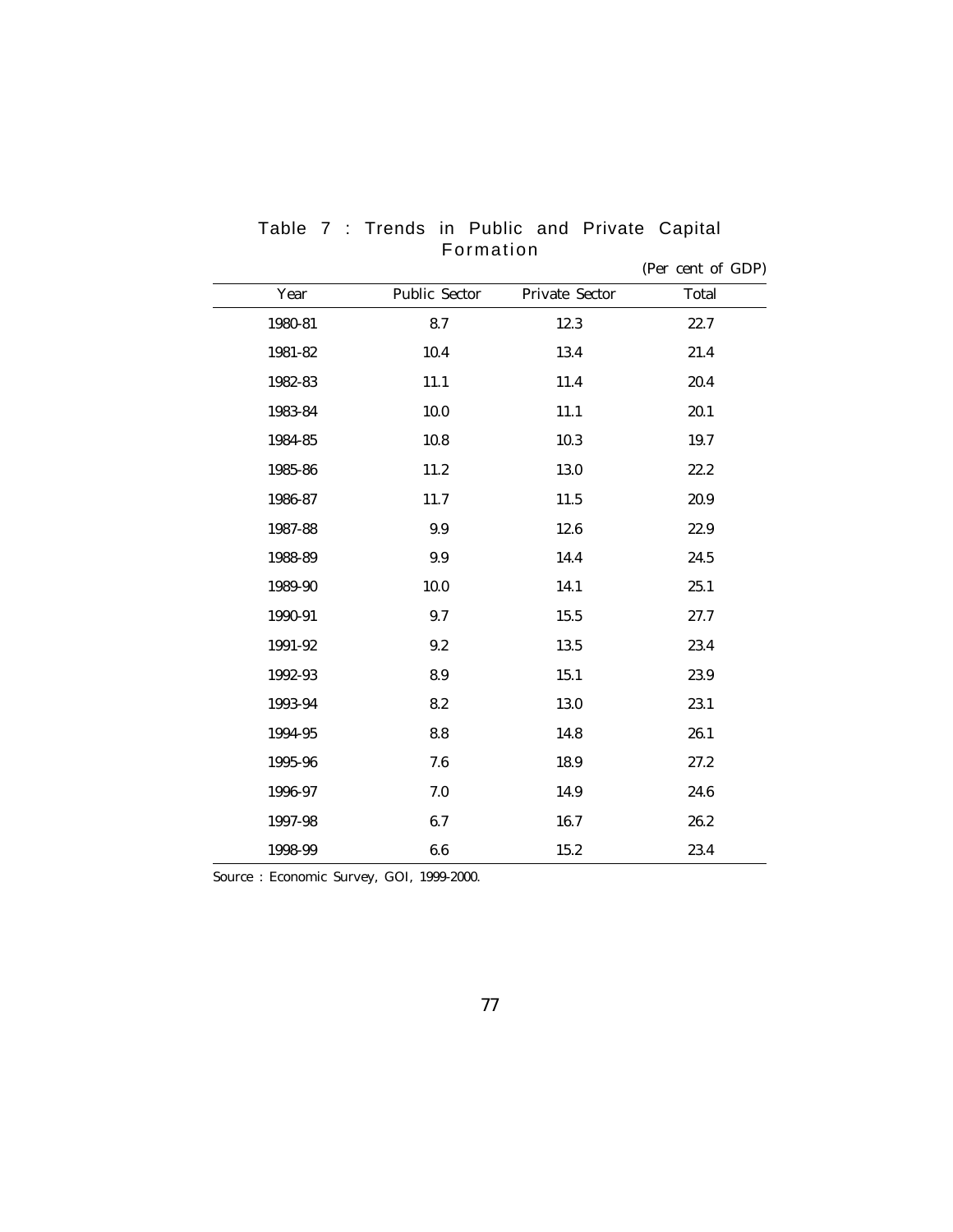| Year    | Public | Private   | Households | Gross     |
|---------|--------|-----------|------------|-----------|
|         | Sector | Corporate |            | Capital   |
|         |        | Sector    |            | Formation |
| 1970-71 | 6.2    | 5.3       | 7.8        | 6.3       |
| 1971-72 | 7.2    | 6.7       | 8.8        | 7.0       |
| 1972-73 | 8.2    | 6.9       | 8.1        | 7.1       |
| 1973-74 | 10.4   | 8.4       | 10.9       | 10.3      |
| 1974-75 | 12.2   | 14.0      | 13.7       | 11.7      |
| 1975-76 | 16.6   | 11.1      | 14.8       | 12.9      |
| 1976-77 | 18.8   | 6.7       | 17.4       | 14.6      |
| 1977-78 | 17.2   | 12.1      | 19.5       | 16.4      |
| 1978-79 | 21.7   | 11.6      | 24.5       | 21.2      |
| 1979-80 | 25.9   | 15.7      | 26.3       | 22.0      |
| 1980-81 | 25.8   | 17.8      | 29.2       | 26.9      |
| 1981-82 | 36.4   | 47.2      | 27.0       | 29.8      |
| 1982-83 | 43.3   | 52.2      | 22.7       | 31.7      |
| 1983-84 | 45.6   | 36.0      | 35.4       | 36.5      |
| 1984-85 | 55.0   | 52.3      | 30.5       | 39.7      |
| 1985-86 | 64.6   | 74.5      | 43.3       | 50.7      |
| 1986-87 | 74.9   | 80.2      | 40.3       | 53.3      |
| 1987-88 | 72.6   | 62.2      | 65.8       | 66.7      |
| 1988-89 | 86.4   | 82.7      | 90.7       | 84.6      |
| 1989-90 | 100.0  | 100.0     | 100.0      | 100.0     |
| 1990-91 | 114.5  | 119.4     | 132.3      | 129.3     |
| 1991-92 | 124.1  | 187.8     | 104.2      | 126.1     |
| 1992-93 | 137.7  | 245.5     | 131.2      | 147.4     |
| 1993-94 | 155.5  | 252.1     | 138.2      | 173.1     |
| 1994-95 | 194.1  | 360.8     | 176.4      | 230.2     |
| 1995-96 | 198.2  | 564.9     | 249.4      | 280.6     |
| 1996-97 | 209.4  | 545.2     | 280.8      | 292.5     |
| 1997-98 | 221.9  | 680.5     | 276.1      | 346.0     |

Table 8 : Comparative Index of Public and Private Capital Formation

(Per cent)

Source : Handbook of Statistics on Indian Economy, RBI, 1999.